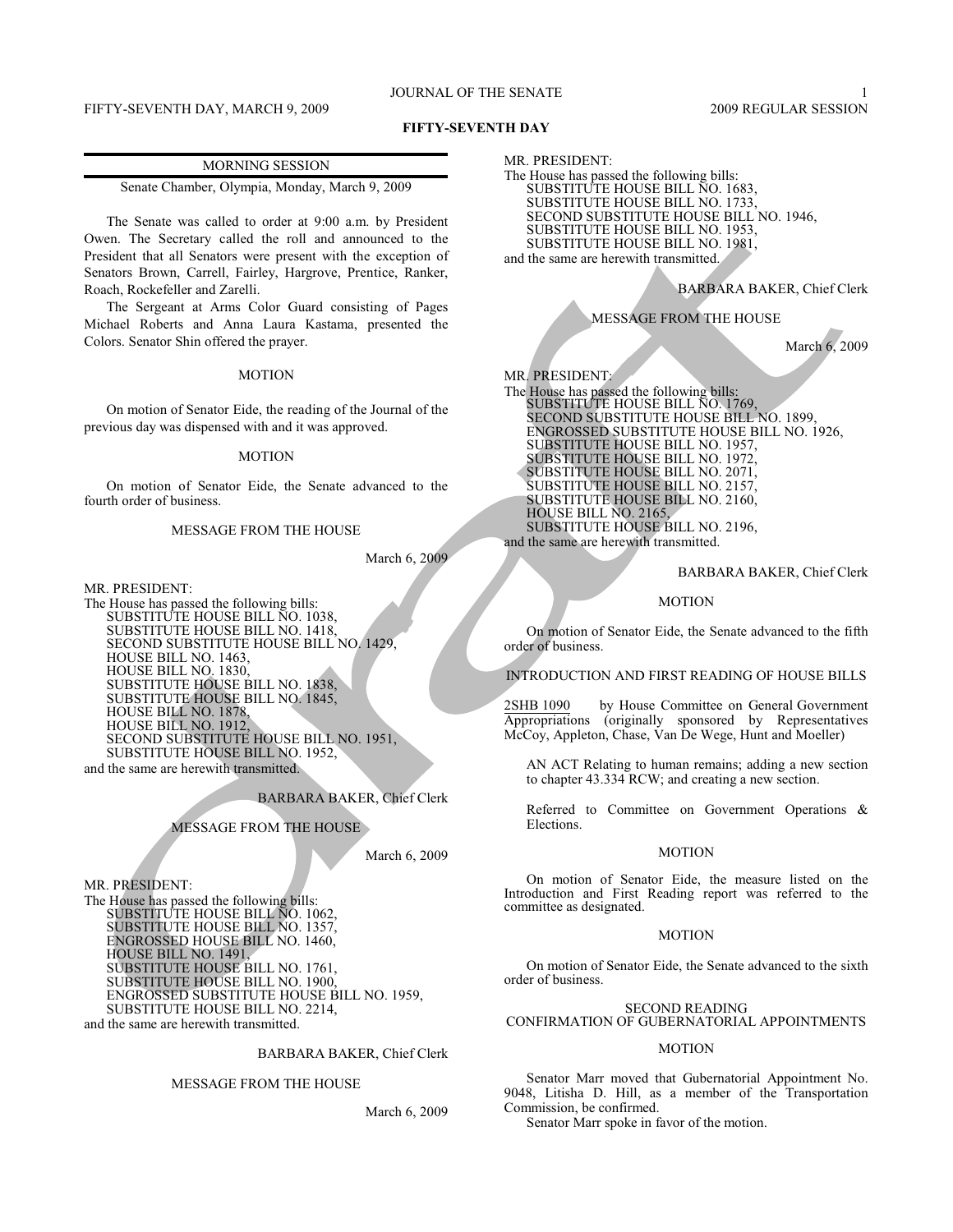On motion of Senator Marr, Senators Fairley, McAuliffe, Prentice, Pridemore and Ranker were excused.

## MOTION

On motion of Senator Brandland, Senators Benton, Carrell, Holmquist, Roach, Stevens and Zarelli were excused.

## MOTION

On motion of Senator Hatfield, Senator Hargrove was excused.

# APPOINTMENT OF LITISHA D. HILL

The President declared the question before the Senate to be the confirmation of Gubernatorial Appointment No. 9048, Litisha D. Hill as a member of the Transportation Commission.

The Secretary called the roll on the confirmation of Gubernatorial Appointment No. 9048, Litisha D. Hill as a member of the Transportation Commission and the appointment was confirmed by the following vote: Yeas, 39; Nays, 0; Absent, 2; Excused, 8.

Voting yea: Senators Becker, Berkey, Brandland, Delvin, Eide, Franklin, Fraser, Hatfield, Haugen, Hewitt, Hobbs, Holmquist, Honeyford, Jacobsen, Jarrett, Kastama, Kauffman, Keiser, Kilmer, King, Kline, Kohl-Welles, Marr, McAuliffe, McCaslin, McDermott, Morton, Murray, Oemig, Parlette, Pflug, Pridemore, Regala, Schoesler, Sheldon, Shin, Stevens, Swecker and Tom

Absent: Senators Brown and Rockefeller

Excused: Senators Benton, Carrell, Fairley, Hargrove, Prentice, Ranker, Roach and Zarelli

Gubernatorial Appointment No. 9048, Litisha D. Hill, having received the constitutional majority was declared confirmed as a member of the Transportation Commission.

# SECOND READING

SENATE BILL NO. 5177, by Senators Shin, Delvin, Kastama, King, Rockefeller, McAuliffe, Pridemore, Hobbs, Fraser, McDermott, Jarrett, Kilmer, Keiser, Hatfield and Roach

Creating a global Asia institute within the Henry M. Jackson School of International Studies.

# MOTIONS

On motion of Senator Shin, Substitute Senate Bill No. 5177 was substituted for Senate Bill No. 5177 and the substitute bill was placed on the second reading and read the second time.

On motion of Senator Shin, the rules were suspended, Substitute Senate Bill No. 5177 was advanced to third reading, the second reading considered the third and the bill was placed on final passage.

Senator Shin spoke in favor of passage of the bill.

## MOTION

On motion of Senator Marr, Senators Brown and Rockefeller were excused.

The President declared the question before the Senate to be the final passage of Substitute Senate Bill No. 5177.

## ROLL CALL

The Secretary called the roll on the final passage of Substitute Senate Bill No. 5177 and the bill passed the Senate by the following vote: Yeas, 41; Nays, 0; Absent, 0; Excused, 8.

Voting yea: Senators Becker, Berkey, Brandland, Delvin, Eide, Franklin, Fraser, Hatfield, Haugen, Hewitt, Hobbs, Holmquist, Honeyford, Jacobsen, Jarrett, Kastama, Kauffman, Keiser, Kilmer, King, Kline, Kohl-Welles, Marr, McAuliffe, McCaslin, McDermott, Morton, Murray, Oemig, Parlette, Pflug, Prentice, Pridemore, Regala, Rockefeller, Schoesler, Sheldon, Shin, Stevens, Swecker and Tom

Excused: Senators Benton, Brown, Carrell, Fairley, Hargrove, Ranker, Roach and Zarelli

SUBSTITUTE SENATE BILL NO. 5177, having received the constitutional majority, was declared passed. There being no objection, the title of the bill was ordered to stand as the title of the act.

# SECOND READING

SENATE BILL NO. 5172, by Senators Shin, Hobbs, Kastama, McAuliffe, Jarrett, Pridemore, Brown, Keiser, Jacobsen, Kohl-Welles and Kline

Establishing a University of Washington center for human rights.

# MOTIONS

On motion of Senator Shin, Substitute Senate Bill No. 5172 was substituted for Senate Bill No. 5172 and the substitute bill was placed on the second reading and read the second time.

On motion of Senator Shin, the rules were suspended, Substitute Senate Bill No. 5172 was advanced to third reading, the second reading considered the third and the bill was placed on final passage.

Senator Shin spoke in favor of passage of the bill.

# MOTION

On motion of Senator Kauffman, Senator Keiser was excused.

#### MOTION

On motion of Senator Marr, Senator Kline was excused.

The President declared the question before the Senate to be the final passage of Substitute Senate Bill No. 5172.

#### ROLL CALL

The Secretary called the roll on the final passage of Substitute Senate Bill No. 5172 and the bill passed the Senate by the following vote: Yeas, 28; Nays, 15; Absent, 0; Excused, 6.

Voting yea: Senators Berkey, Brown, Eide, Franklin, Fraser, Hatfield, Haugen, Hobbs, Jacobsen, Jarrett, Kastama, Kauffman, Keiser, Kilmer, Kline, Kohl-Welles, Marr, McAuliffe, McDermott, Murray, Oemig, Prentice, Pridemore, Regala, Rockefeller, Sheldon, Shin and Tom

Voting nay: Senators Becker, Brandland, Carrell, Delvin, Hewitt, Holmquist, Honeyford, King, McCaslin, Morton, Parlette, Pflug, Schoesler, Stevens and Swecker

Excused: Senators Benton, Fairley, Hargrove, Ranker, Roach and Zarelli

SUBSTITUTE SENATE BILL NO. 5172, having received the constitutional majority, was declared passed. There being no objection, the title of the bill was ordered to stand as the title of the act.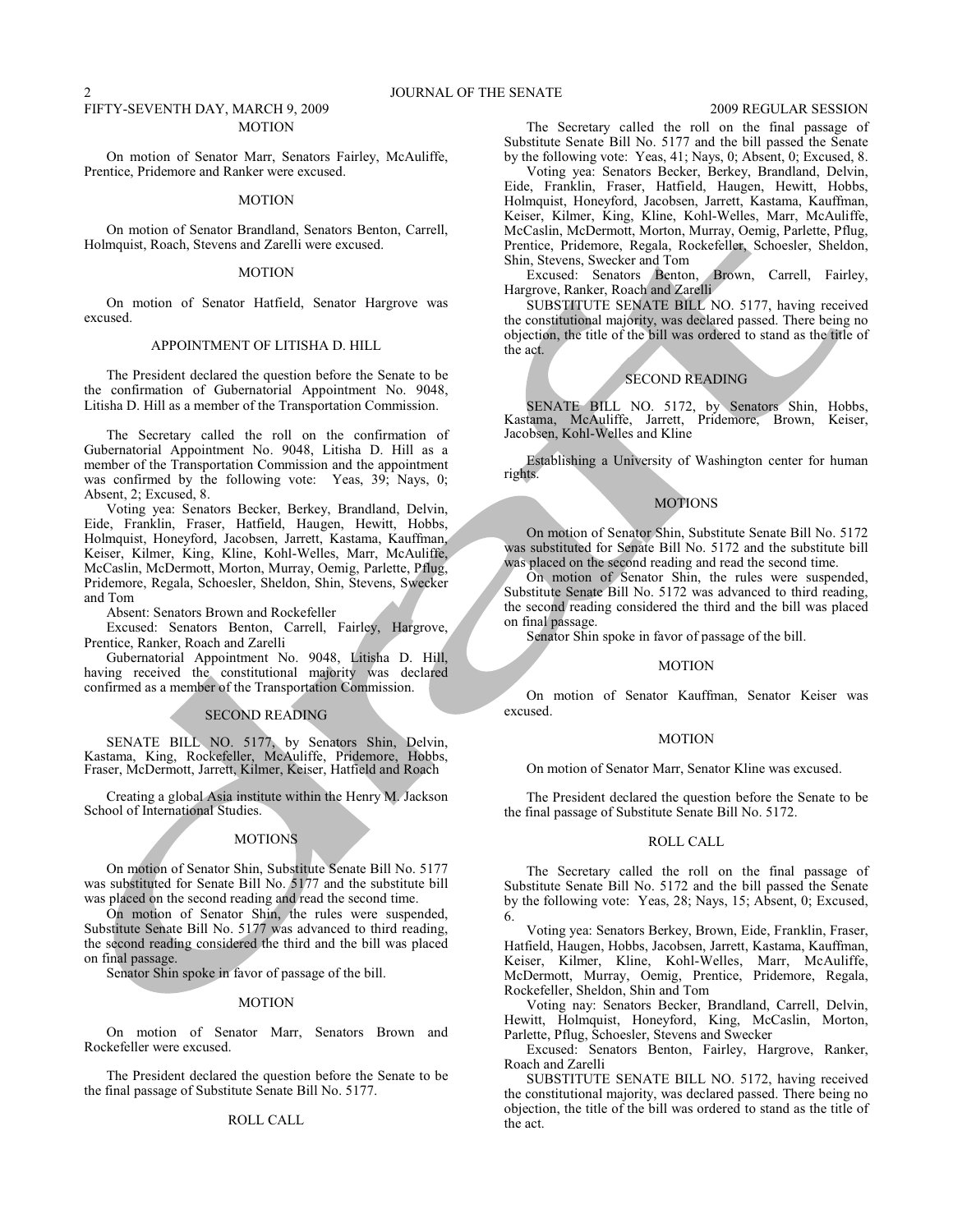# FIFTY-SEVENTH DAY, MARCH 9, 2009 2009 REGULAR SESSION SECOND READING

SENATE BILL NO. 5317, by Senators Shin, Kilmer, Jarrett, Delvin, Kastama and Jacobsen

Clarifying terms for workforce and economic development.

## MOTIONS

On motion of Senator Kilmer, Substitute Senate Bill No. 5317 was substituted for Senate Bill No. 5317 and the substitute bill was placed on the second reading and read the second time.

On motion of Senator Kilmer, the rules were suspended, Substitute Senate Bill No. 5317 was advanced to third reading, the second reading considered the third and the bill was placed on final passage.

Senator Shin spoke in favor of passage of the bill.

The President declared the question before the Senate to be the final passage of Substitute Senate Bill No. 5317.

# ROLL CALL

The Secretary called the roll on the final passage of Substitute Senate Bill No. 5317 and the bill passed the Senate by the following vote:Yeas, 45; Nays, 0; Absent, 0; Excused, 4.

Voting yea: Senators Becker, Berkey, Brandland, Brown, Carrell, Delvin, Eide, Franklin, Fraser, Hargrove, Hatfield, Haugen, Hewitt, Hobbs, Holmquist, Honeyford, Jacobsen, Jarrett, Kastama, Kauffman, Keiser, Kilmer, King, Kline, Kohl-Welles, Marr, McAuliffe, McCaslin, McDermott, Morton, Murray, Oemig, Parlette, Pflug, Prentice, Pridemore, Regala, Roach, Rockefeller, Schoesler, Sheldon, Shin, Stevens, Swecker and Tom

Excused: Senators Benton, Fairley, Ranker and Zarelli

SUBSTITUTE SENATE BILL NO. 5317, having received the constitutional majority, was declared passed. There being no objection, the title of the bill was ordered to stand as the title of the act.

## MOTION

On motion of Senator Eide, Rule 15 was suspended for the remainder of the day for the purpose of allowing continued floor action.

EDITOR'S NOTE: Senate Rule 15 establishes the floor schedule and calls for a lunch and dinner break of 90 minutes each per day during regular daily sessions.

# MOTION TO LIMIT DEBATE

Senator Eide: "Mr. President, I move that the members of the Senate be allowed to speak but once on each question before the Senate, that such speech be limited to three minutes and that members be prohibited from yielding their time, however, the maker of a motion shall be allowed to open and close debate. This motion shall be in effect through March 9, 2009."

The President declared the question before the Senate to be the motion by Senator Eide to limit debate.

The motion by Senator Eide carried and debate was limited through March 9, 2009 by voice vote.

## MOTION

At 9:38 a.m., on motion of Senator Eide, the Senate was declared to be at ease subject to the call of the President.

The Senate was called to order at 9:50 a.m. by President Owen.

# SECOND READING

SENATE BILL NO. 5986, by Senators Kauffman, Kohl-Welles, Hargrove and Shin

Permitting certain higher education employees to engage in collective bargaining.

The measure was read the second time.

# MOTION

On motion of Senator Kauffman, the rules were suspended, Senate Bill No. 5986 was advanced to third reading, the second reading considered the third and the bill was placed on final passage.

Senators Kauffman and Kohl-Welles spoke in favor of passage of the bill.

Senator Holmquist spoke against passage of the bill.

The President declared the question before the Senate to be the final passage of Senate Bill No. 5986.

# ROLL CALL

The Secretary called the roll on the final passage of Senate Bill No. 5986 and the bill passed the Senate by the following vote: Yeas, 27; Nays, 17; Absent, 1; Excused, 4.

Voting yea: Senators Berkey, Brown, Eide, Franklin, Fraser, Hargrove, Haugen, Hobbs, Jacobsen, Jarrett, Kastama, Kauffman, Keiser, Kilmer, Kohl-Welles, Marr, McAuliffe, McDermott, Murray, Oemig, Prentice, Pridemore, Regala, Roach, Rockefeller, Shin and Tom

Voting nay: Senators Becker, Brandland, Carrell, Delvin, Hatfield, Hewitt, Holmquist, Honeyford, King, McCaslin, Morton, Parlette, Pflug, Schoesler, Sheldon, Stevens and Swecker

Absent: Senator Kline

Excused: Senators Benton, Fairley, Ranker and Zarelli

SENATE BILL NO. 5986, having received the constitutional majority, was declared passed. There being no objection, the title of the bill was ordered to stand as the title of the act.

## SECOND READING

SENATE BILL NO. 5879, by Senators Kastama, Shin and Delvin

Concerning entrepreneurial education and training.

# MOTIONS

On motion of Senator Kastama, Substitute Senate Bill No. 5879 was substituted for Senate Bill No. 5879 and the substitute bill was placed on the second reading and read the second time.

On motion of Senator Kastama, the rules were suspended, Substitute Senate Bill No. 5879 was advanced to third reading, the second reading considered the third and the bill was placed on final passage.

Senator Kastama spoke in favor of passage of the bill.

### MOTION

On motion of Senator Kauffman, Senator Kline was excused.

The President declared the question before the Senate to be the final passage of Substitute Senate Bill No. 5879.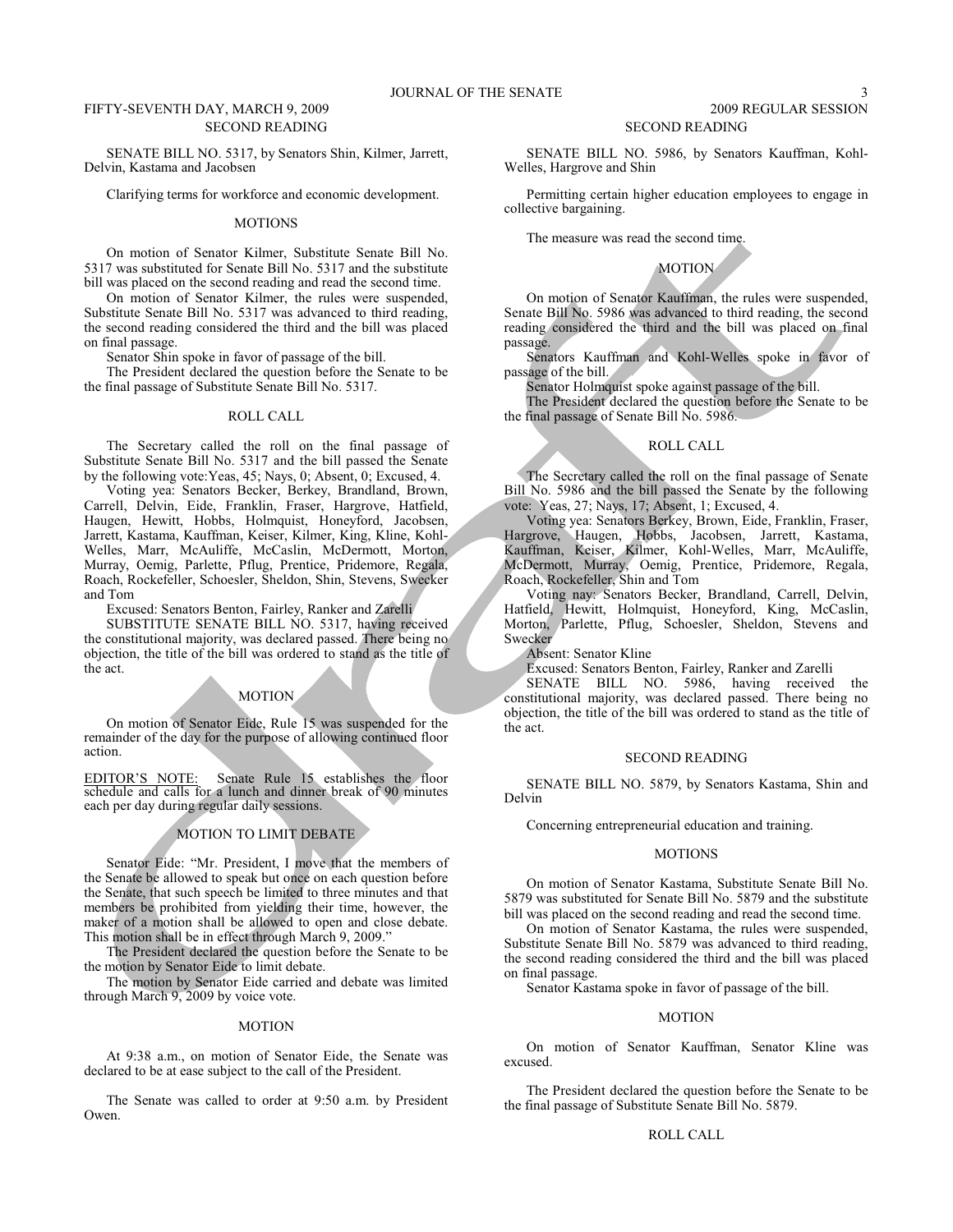The Secretary called the roll on the final passage of Substitute Senate Bill No. 5879 and the bill passed the Senate by the following vote: Yeas, 42; Nays, 0; Absent, 2; Excused, 5.

Voting yea: Senators Becker, Berkey, Brandland, Brown, Carrell, Delvin, Eide, Franklin, Fraser, Hargrove, Hatfield, Haugen, Hewitt, Hobbs, Holmquist, Honeyford, Jacobsen, Jarrett, Kastama, Kauffman, Kilmer, King, Kohl-Welles, Marr, McAuliffe, McCaslin, McDermott, Morton, Murray, Oemig, Parlette, Pflug, Prentice, Pridemore, Regala, Roach, Rockefeller, Schoesler, Sheldon, Shin, Stevens and Swecker

Absent: Senators Keiser and Tom

Excused: Senators Benton, Fairley, Kline, Ranker and Zarelli

SUBSTITUTE SENATE BILL NO. 5879, having received the constitutional majority, was declared passed. There being no objection, the title of the bill was ordered to stand as the title of the act.

# SECOND READING

SENATE BILL NO. 5925, by Senators Shin, Kastama, Jacobsen, Berkey, Hobbs, Franklin, Hargrove and Kohl-Welles

Regarding insurance for higher education students participating in study or research abroad.

The measure was read the second time.

#### MOTION

Senator Pflug moved that the following amendment by Senators Pflug, Kilmer and Shin be adopted.

On page 2, line 14, after "insurance." insert "A student shall not be required to purchase insurance if the student is covered under an insurance policy that will provide coverage for expenses incurred as a result of injury, illness, or death sustained while participating in the study or research abroad."

Senator Pflug spoke in favor of adoption of the amendment. The President declared the question before the Senate to be the adoption of the amendment by Senators Pflug, Kilmer and Shin on page 2, line 14 to Senate Bill No. 5925.

The motion by Senator Pflug carried and the amendment was adopted by voice vote.

# MOTION

On motion of Senator Shin, the rules were suspended, Engrossed Senate Bill No. 5925 was advanced to third reading, the second reading considered the third and the bill was placed on final passage.

Senators Shin and Pflug spoke in favor of passage of the bill.

The President declared the question before the Senate to be the final passage of Engrossed Senate Bill No. 5925.

# ROLL CALL

The Secretary called the roll on the final passage of Engrossed Senate Bill No. 5925 and the bill passed the Senate by the following vote: Yeas, 41; Nays, 5; Absent, 0; Excused, 3.

Voting yea: Senators Becker, Berkey, Brandland, Brown, Delvin, Eide, Franklin, Fraser, Hargrove, Hatfield, Haugen, Hewitt, Hobbs, Jacobsen, Jarrett, Kastama, Kauffman, Keiser, Kilmer, King, Kline, Kohl-Welles, Marr, McAuliffe, McCaslin, McDermott, Morton, Murray, Oemig, Parlette, Pflug, Prentice, Pridemore, Regala, Rockefeller, Schoesler, Sheldon, Shin, Stevens, Swecker and Tom

Voting nay: Senators Carrell, Holmquist, Honeyford, Roach and Zarelli

Excused: Senators Benton, Fairley and Ranker

ENGROSSED SENATE BILL NO. 5925, having received the constitutional majority, was declared passed. There being no objection, the title of the bill was ordered to stand as the title of the act.

# MOTION

At 10:12 a.m., on motion of Senator Eide, the Senate was declared to be at ease subject to the call of the President.

The Senate was called to order at 12:02 p.m. by President Owen.

# MOTION

On motion of Senator Eide, the Senate advanced to the eighth order of business.

# MOTION

Senator Haugen moved adoption of the following resolution:

# SENATE RESOLUTION 8642

By Senator Haugen

WHEREAS, Floyd Jones comes from humble beginnings as a cotton picker in Arkansas, served honorably in the United States Army, and became a successful businessman and philanthropist; and

WHEREAS, Floyd Jones' life and commitment to the arts, the environment, and his community exemplify the ideals of the American Dream and its spirt of self-reliance and service; and

WHEREAS, Floyd Jones and his late wife, Delores Jones, lived frugally together, but gave generously, and while Floyd continues to support the arts, Delores' love for the arts will live forever in the form of their considerable contributions; and

WHEREAS, Floyd and Delores created the Floyd and Delores Jones Foundation and have funded causes such as the endowed chair for the arts at the University of Washington, the Floyd and Delores Jones Playhouse, and KCTS, the Seattle public television station; and

WHEREAS, Floyd and Delores also created the Floyd and Delores Jones Cancer Institute in Virginia Mason Hospital, which provides comprehensive and centralized care for cancer patients and is one of the most preeminent cancer care providers in the country; and

WHEREAS, Floyd Jones has made a strong commitment to preserving the sanctity of Livingston Bay, located on the northeast side of Camano Island, and has played a vital role in efforts to conserve and protect the bay that plays a key role in the lives of dozens of species; and

WHEREAS, Vast numbers of migrating waterfowl such as Wrangell Island snow geese, trumpeter and tundra swans, winter raptors, and falcon species rely on beautiful Livingston Bay for winter habitats and the bay's 3,160 acres of biodiverse tidelands are also home to a wonderful habitat for juvenile salmon, adult salmon, and bull trout, as well as spawning areas for Pacific sand lance and surf smelt; and

WHEREAS, Floyd Jones' support and contributions have helped preserve and fortify Livingston Bay in perpetuity, benefitting this precious body of water, its fish and wildlife, and all the people of Washington; and

WHEREAS, Floyd Jones' magnanimous attitude toward his community has driven him to donate benevolently to many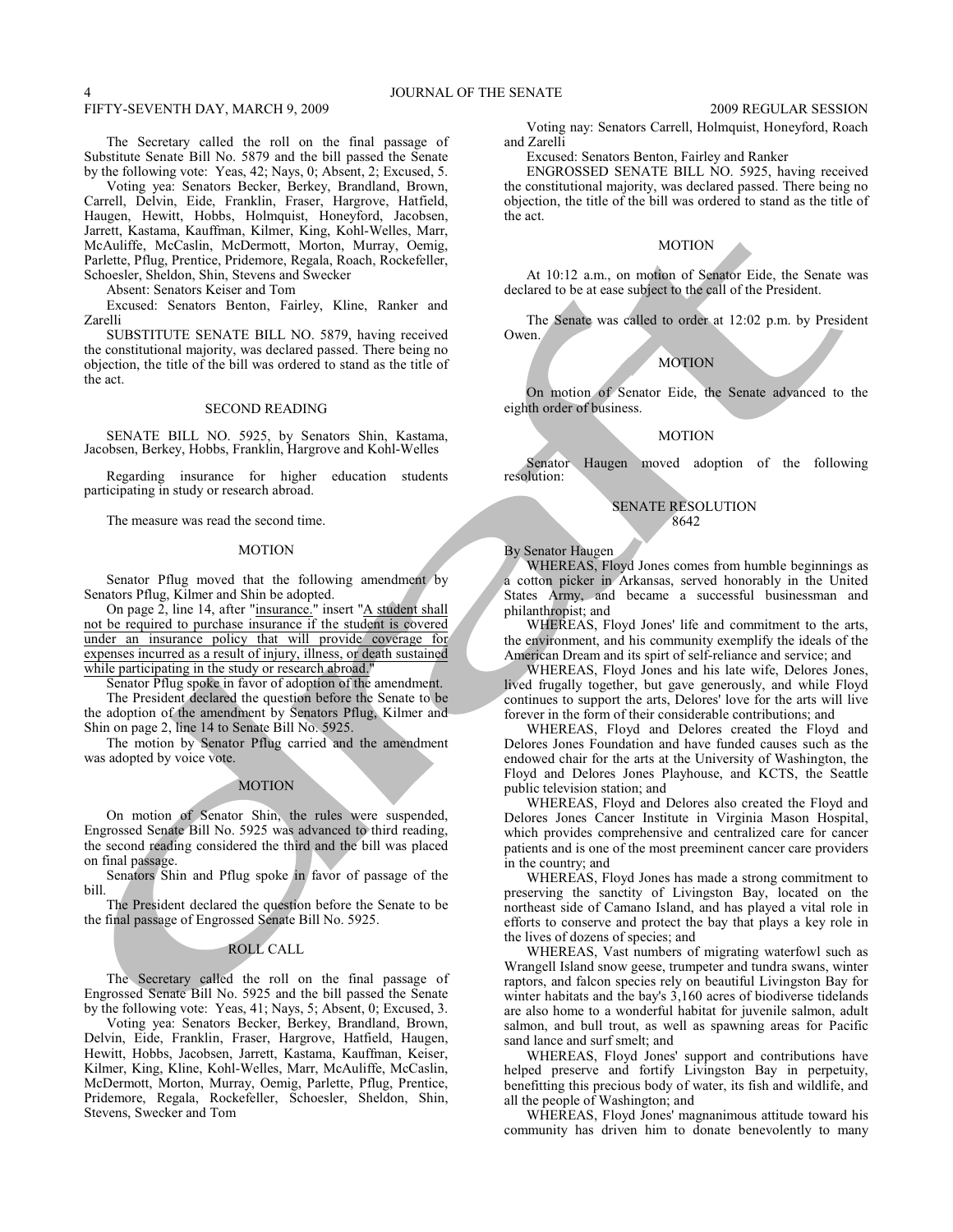meritorious organizations, including the Seattle Symphony, the Union Gospel Mission, the Seattle Milk Fund, and the Whidbey Camano Land Trust; and

WHEREAS, Floyd Jones is a modest man and a model of selflessness, has risen out of poverty to riches, only to give his wealth back tirelessly, and is deserving of recognition for his hard work and generosity;

NOW, THEREFORE, BE IT RESOLVED, That the Washington State Senate honor Floyd Jones for a life of selflessness, generosity, and compassion; and

BE IT FURTHER RESOLVED, That copies of this resolution be immediately transmitted by the Secretary of the Senate to Floyd Jones and his family.

Senators Haugen and Jacobsen spoke in favor of adoption of the resolution.

The President declared the question before the Senate to be the adoption of Senate Resolution No. 8642.

The motion by Senator Haugen carried and the resolution was adopted by voice vote.

# INTRODUCTION OF SPECIAL GUESTS

The President welcomed and introduced Floyd Jones; friend Alene Moris; Pat Powell, Executive Director, Whidbey Camano Land Trust; and Elizabeth Guss, Director of Outreach & Development, Whidbey Camano Land Trust who were seated in the gallery.

### MOTION

At 12:10 p.m., on motion of Senator Eide, the Senate was recessed until 1:45 p.m.

# AFTERNOON SESSION

The Senate was called to order at 1:45 p.m. by President Owen.

# MOTION

On motion of Senator Eide, the Senate reverted to the sixth order of business.

# SECOND READING

SENATE BILL NO. 5873, by Senators Kline, Keiser, Hobbs, Marr, Fairley, McAuliffe, Kohl-Welles and Shin

Regarding apprenticeship utilization.

# MOTION

On motion of Senator Kline, Substitute Senate Bill No. 5873 was substituted for Senate Bill No. 5873 and the substitute bill was placed on the second reading and read the second time.

# **MOTION**

Senator King moved that the following amendment by Senator King be adopted.

On page 4, after line 32, insert the following:

(8) For the purposes of this section, "apprentice" includes workers participating in a formal training program conducted by an employer and approved by the awarding agency, a private vocational school licensed under RCW Chapter 28C.10, or an institution of higher education as defined in RCW 28B.10.016."

# WITHDRAWAL OF AMENDMENT

On motion of Senator King, the amendment by Senator King on page 4, line after 32 to Substitute Senate Bill No. 5873 was withdrawn.

# MOTION

Senator Kline moved that the following amendment by Senator Kline be adopted.

On page 6, after line 29, insert the following:<br>"NEW SECTION. Sec. 4. The Wa

The Washington state apprenticeship and training council shall adopt rules necessary to implement section 2 and 3 of this act. Rules shall address due process protections for all parties and shall strengthen the accountability for apprenticeship committees approved under chapter 49.04 RCW in enforcing the apprenticeship program standards adopted by the council."

Senator Kline spoke in favor of adoption of the amendment.

The President declared the question before the Senate to be the adoption of the amendment by Senator Kline on page 6, after line 29 to Substitute Senate Bill No. 5873.

The motion by Senator Kline carried and the amendment was adopted by voice vote.

# MOTION

On motion of Senator Kline, the rules were suspended, Engrossed Substitute Senate Bill No. 5873 was advanced to third reading, the second reading considered the third and the bill was placed on final passage.

Senators Kline and Kohl-Welles spoke in favor of passage of the bill.

Senator King spoke against passage of the bill.

The President declared the question before the Senate to be the final passage of Engrossed Substitute Senate Bill No. 5873.

## ROLL CALL

The Secretary called the roll on the final passage of Engrossed Substitute Senate Bill No. 5873 and the bill passed the Senate by the following vote: Yeas, 28; Nays, 18; Absent, 2; Excused, 1.

Voting yea: Senators Benton, Berkey, Brown, Eide, Fairley, Franklin, Fraser, Hatfield, Hobbs, Jacobsen, Kastama, Kauffman, Keiser, Kilmer, Kline, Kohl-Welles, Marr, McAuliffe, McDermott, Murray, Oemig, Prentice, Pridemore, Regala, Roach, Rockefeller, Shin and Tom

Voting nay: Senators Becker, Brandland, Carrell, Delvin, Haugen, Hewitt, Holmquist, Honeyford, King, McCaslin, Morton, Parlette, Pflug, Schoesler, Sheldon, Stevens, Swecker and Zarelli

Absent: Senators Hargrove and Jarrett

Excused: Senator Ranker

ENGROSSED SUBSTITUTE SENATE BILL NO. 5873, having received the constitutional majority, was declared passed. There being no objection, the title of the bill was ordered to stand as the title of the act.

## SECOND READING

SENATE BILL NO. 5229, by Senators McAuliffe, Hobbs, Franklin, Tom, King, Pridemore, Kohl-Welles, Jacobsen, Kilmer and Shin

Regarding the legislative youth advisory council.

# MOTIONS

On motion of Senator McAuliffe, Substitute Senate Bill No. 5229 was substituted for Senate Bill No. 5229 and the substitute bill was placed on the second reading and read the second time.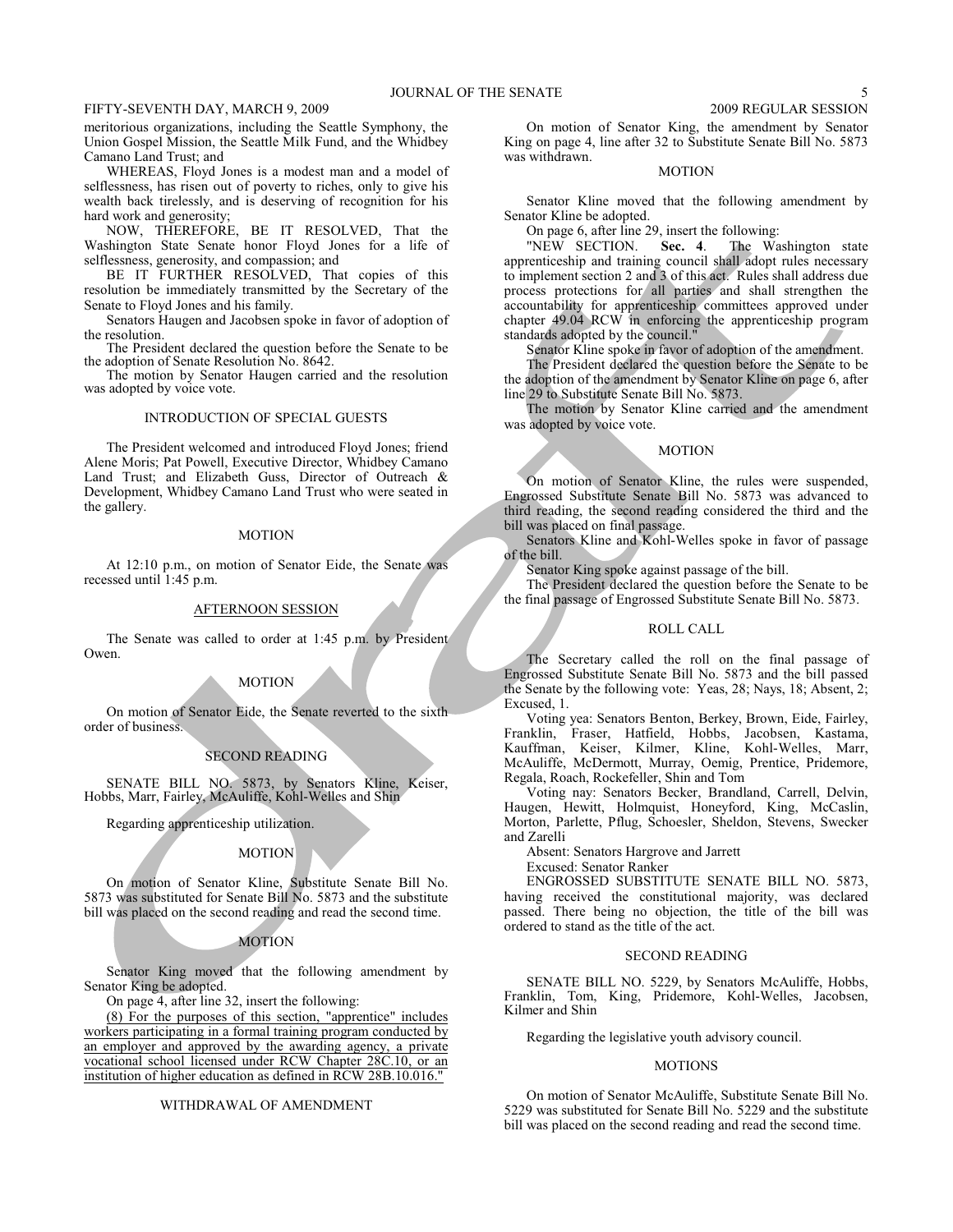On motion of Senator McAuliffe, the rules were suspended, Substitute Senate Bill No. 5229 was advanced to third reading, the second reading considered the third and the bill was placed on final passage.

Senator McAuliffe spoke in favor of passage of the bill.

#### MOTION

On motion of Senator Marr, Senator Jarrett was excused.

The President declared the question before the Senate to be the final passage of Substitute Senate Bill No. 5229.

## ROLL CALL

The Secretary called the roll on the final passage of Substitute Senate Bill No. 5229 and the bill passed the Senate by the following vote: Yeas, 45; Nays, 2; Absent, 1; Excused, 1.

Voting yea: Senators Becker, Benton, Berkey, Brandland, Brown, Carrell, Delvin, Eide, Fairley, Franklin, Fraser, Hargrove, Hatfield, Haugen, Hewitt, Hobbs, Holmquist, Jacobsen, Jarrett, Kastama, Kauffman, Keiser, Kilmer, King, Kline, Kohl-Welles, Marr, McAuliffe, McCaslin, McDermott, Morton, Oemig, Parlette, Pflug, Prentice, Pridemore, Regala, Roach, Rockefeller, Schoesler, Sheldon, Shin, Stevens, Swecker and Tom

Voting nay: Senators Honeyford and Zarelli

Absent: Senator Murray

Excused: Senator Ranker

SUBSTITUTE SENATE BILL NO. 5229, having received the constitutional majority, was declared passed. There being no objection, the title of the bill was ordered to stand as the title of the act.

## SECOND READING

SENATE BILL NO. 5410, by Senators Oemig, Morton, McAuliffe, Tom and Eide

Regarding the digital learning commons. Revised for 1st Substitute: Regarding online learning.

## MOTIONS

On motion of Senator Oemig, Substitute Senate Bill No. 5410 was substituted for Senate Bill No. 5410 and the substitute bill was placed on the second reading and read the second time.

On motion of Senator Oemig, the rules were suspended, Substitute Senate Bill No. 5410 was advanced to third reading, the second reading considered the third and the bill was placed on final passage.

Senators Oemig and McAuliffe spoke in favor of passage of the bill.

Senators King and Morton spoke against passage of the bill. The President declared the question before the Senate to be

the final passage of Substitute Senate Bill No. 5410.

# ROLL CALL

The Secretary called the roll on the final passage of Substitute Senate Bill No. 5410 and the bill passed the Senate by the following vote: Yeas, 33; Nays, 15; Absent, 0; Excused, 1.

Voting yea: Senators Benton, Berkey, Brown, Eide, Fairley, Franklin, Fraser, Hargrove, Hatfield, Haugen, Hobbs, Jacobsen, Jarrett, Kastama, Kauffman, Keiser, Kilmer, Kline, Kohl-Welles, Marr, McAuliffe, McDermott, Murray, Oemig, Pflug, Prentice, Pridemore, Regala, Rockefeller, Sheldon, Shin, Tom and Zarelli

Voting nay: Senators Becker, Brandland, Carrell, Delvin, Hewitt, Holmquist, Honeyford, King, McCaslin, Morton, Parlette, Roach, Schoesler, Stevens and Swecker

Excused: Senator Ranker

SUBSTITUTE SENATE BILL NO. 5410, having received the constitutional majority, was declared passed. There being no objection, the title of the bill was ordered to stand as the title of the act.

# SECOND READING

SENATE BILL NO. 5449, by Senators McAuliffe, Hobbs, McDermott, Oemig, Jarrett and Kohl-Welles

Regarding establishing and meeting graduation and reengagement goals.

# **MOTION**

On motion of Senator McAuliffe, Substitute Senate Bill No. 5449 was substituted for Senate Bill No. 5449 and the substitute bill was placed on the second reading and read the second time.

# MOTION

Senator McAuliffe moved that the following amendment by Senators McAuliffe and King be adopted.

On page 3, beginning on line 9, after "instruction" strike all material through "28A.175.075" on line 10

Senators McAuliffe and King spoke in favor of adoption of the amendment.

The President declared the question before the Senate to be the adoption of the amendment by Senators McAuliffe and King on page 3, line 9 to Substitute Senate Bill No. 5449.

The motion by Senator McAuliffe carried and the amendment was adopted by voice vote.

## MOTION

On motion of Senator McAuliffe, the rules were suspended, Engrossed Substitute Senate Bill No. 5449 was advanced to third reading, the second reading considered the third and the bill was placed on final passage.

Senators McAuliffe and King spoke in favor of passage of the bill.

The President declared the question before the Senate to be the final passage of Engrossed Substitute Senate Bill No. 5449.

## ROLL CALL

The Secretary called the roll on the final passage of Engrossed Substitute Senate Bill No. 5449 and the bill passed the Senate by the following vote: Yeas, 48; Nays, 0; Absent, 0; Excused, 1.

Voting yea: Senators Becker, Benton, Berkey, Brandland, Brown, Carrell, Delvin, Eide, Fairley, Franklin, Fraser, Hargrove, Hatfield, Haugen, Hewitt, Hobbs, Holmquist, Honeyford, Jacobsen, Jarrett, Kastama, Kauffman, Keiser, Kilmer, King, Kline, Kohl-Welles, Marr, McAuliffe, McCaslin, McDermott, Morton, Murray, Oemig, Parlette, Pflug, Prentice, Pridemore, Regala, Roach, Rockefeller, Schoesler, Sheldon, Shin, Stevens, Swecker, Tom and Zarelli

Excused: Senator Ranker

ENGROSSED SUBSTITUTE SENATE BILL NO. 5449, having received the constitutional majority, was declared passed. There being no objection, the title of the bill was ordered to stand as the title of the act.

## SECOND READING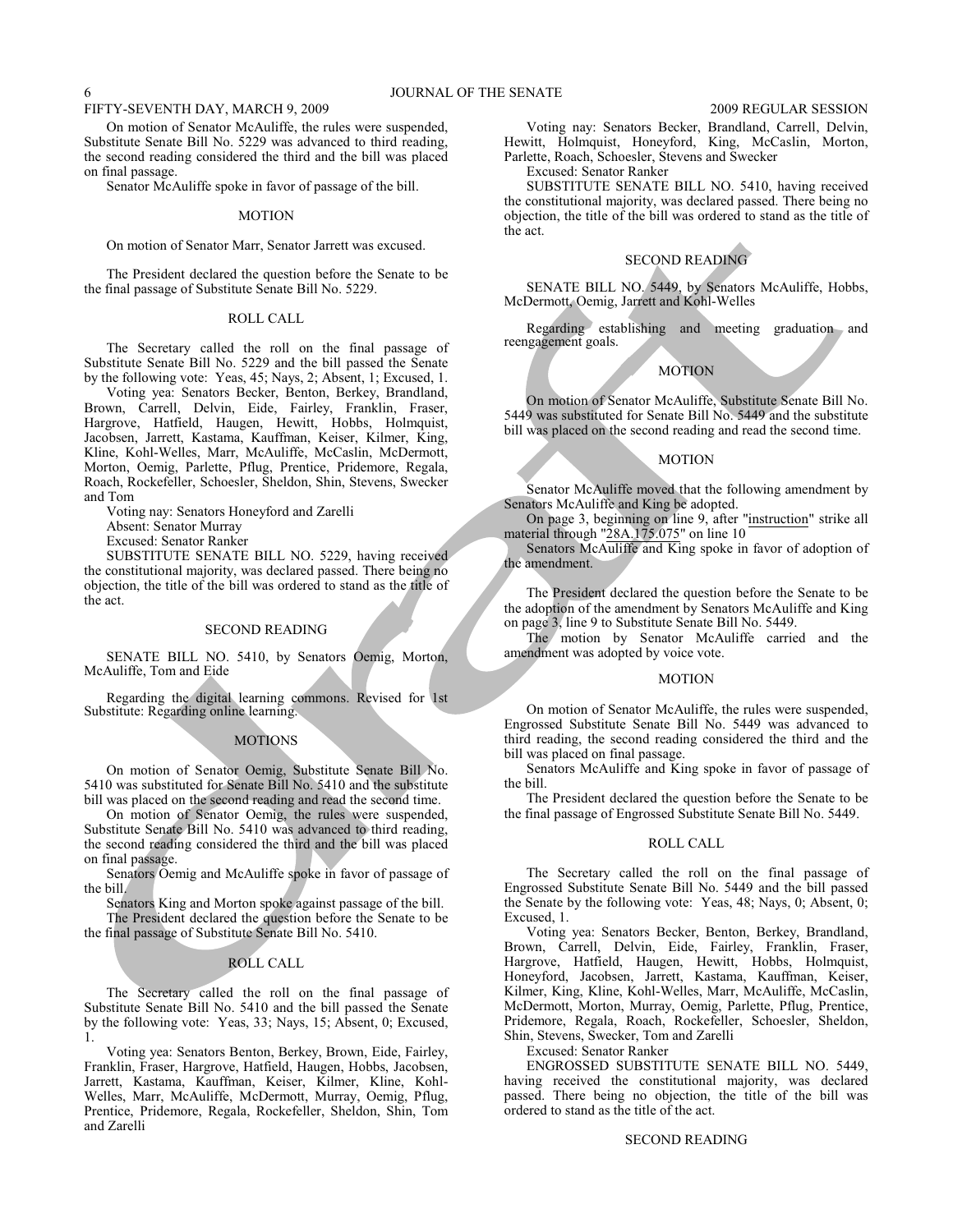## SENATE BILL NO. 5487, by Senator Brandland

Changing the notification date for nonrenewal of a certificated employee's contract.

The measure was read the second time.

## MOTION

On motion of Senator Brandland, the rules were suspended, Senate Bill No. 5487 was advanced to third reading, the second reading considered the third and the bill was placed on final passage.

Senator Brandland spoke in favor of passage of the bill.

The President declared the question before the Senate to be the final passage of Senate Bill No. 5487.

## ROLL CALL

The Secretary called the roll on the final passage of Senate Bill No. 5487 and the bill passed the Senate by the following vote: Yeas, 48; Nays, 0; Absent, 0; Excused, 1.

Voting yea: Senators Becker, Benton, Berkey, Brandland, Brown, Carrell, Delvin, Eide, Fairley, Franklin, Fraser, Hargrove, Hatfield, Haugen, Hewitt, Hobbs, Holmquist, Honeyford, Jacobsen, Jarrett, Kastama, Kauffman, Keiser, Kilmer, King, Kline, Kohl-Welles, Marr, McAuliffe, McCaslin, McDermott, Morton, Murray, Oemig, Parlette, Pflug, Prentice, Pridemore, Regala, Roach, Rockefeller, Schoesler, Sheldon, Shin, Stevens, Swecker, Tom and Zarelli

Excused: Senator Ranker

SENATE BILL NO. 5487, having received the constitutional majority, was declared passed. There being no objection, the title of the bill was ordered to stand as the title of the act.

# SECOND READING

SENATE BILL NO. 5498, by Senators Jarrett, King and McAuliffe

Changing the requirements for graduating without a certificate of academic achievement or a certificate of individual achievement.

The measure was read the second time.

### MOTION

On motion of Senator McAuliffe, the rules were suspended, Senate Bill No. 5498 was advanced to third reading, the second reading considered the third and the bill was placed on final passage.

Senators McAuliffe and King spoke in favor of passage of the bill.

The President declared the question before the Senate to be the final passage of Senate Bill No. 5498.

## ROLL CALL

The Secretary called the roll on the final passage of Senate Bill No. 5498 and the bill passed the Senate by the following vote: Yeas, 43; Nays, 4; Absent, 1; Excused, 1.

Voting yea: Senators Becker, Benton, Berkey, Brandland, Carrell, Delvin, Eide, Fairley, Franklin, Fraser, Hargrove, Hatfield, Haugen, Hewitt, Hobbs, Holmquist, Jacobsen, Jarrett, Kauffman, Keiser, Kilmer, King, Kline, Marr, McAuliffe, McCaslin, McDermott, Morton, Oemig, Parlette, Pflug, Prentice, Pridemore, Regala, Roach, Rockefeller, Schoesler,

Sheldon, Shin, Stevens, Swecker, Tom and Zarelli Voting nay: Senators Honeyford, Kastama, Kohl-Welles and Murray

Absent: Senator Brown

Excused: Senator Ranker

SENATE BILL NO. 5498, having received the constitutional majority, was declared passed. There being no objection, the title of the bill was ordered to stand as the title of the act.

# SECOND READING

SENATE BILL NO. 5617, by Senators Kauffman and McAuliffe

Changing early learning advisory council provisions.

The measure was read the second time.

## MOTION

Senator Kauffman moved that the following amendment by Senators Kauffman and McAuliffe be adopted.

On page 1, line 18, after "legislature" strike "and the P-20 council"

Senator Kauffman spoke in favor of adoption of the amendment.

The President declared the question before the Senate to be the adoption of the amendment by Senators Kauffman and McAuliffe on page 1, line 18 to Senate Bill No. 5617.

The motion by Senator Kauffman carried and the amendment was adopted by voice vote.

## MOTION

On motion of Senator Kauffman, the rules were suspended, Engrossed Senate Bill No. 5617 was advanced to third reading, the second reading considered the third and the bill was placed on final passage.

Senators Kauffman and King spoke in favor of passage of the bill.

# MOTION

On motion of Senator Hatfield, Senator Kline was excused.

## **MOTION**

On motion of Senator Eide, Senator Brown was excused.

The President declared the question before the Senate to be the final passage of Engrossed Senate Bill No. 5617.

## ROLL CALL

The Secretary called the roll on the final passage of Engrossed Senate Bill No. 5617 and the bill passed the Senate by the following vote: Yeas, 47; Nays, 0; Absent, 0; Excused, 2.

Voting yea: Senators Becker, Benton, Berkey, Brandland, Brown, Carrell, Delvin, Eide, Fairley, Franklin, Fraser, Hargrove, Hatfield, Haugen, Hewitt, Hobbs, Holmquist, Honeyford, Jacobsen, Jarrett, Kastama, Kauffman, Keiser, Kilmer, King, Kohl-Welles, Marr, McAuliffe, McCaslin, McDermott, Morton, Murray, Oemig, Parlette, Pflug, Prentice, Pridemore, Regala, Roach, Rockefeller, Schoesler, Sheldon, Shin, Stevens, Swecker, Tom and Zarelli

Excused: Senators Kline and Ranker

ENGROSSED SENATE BILL NO. 5617, having received the constitutional majority, was declared passed. There being no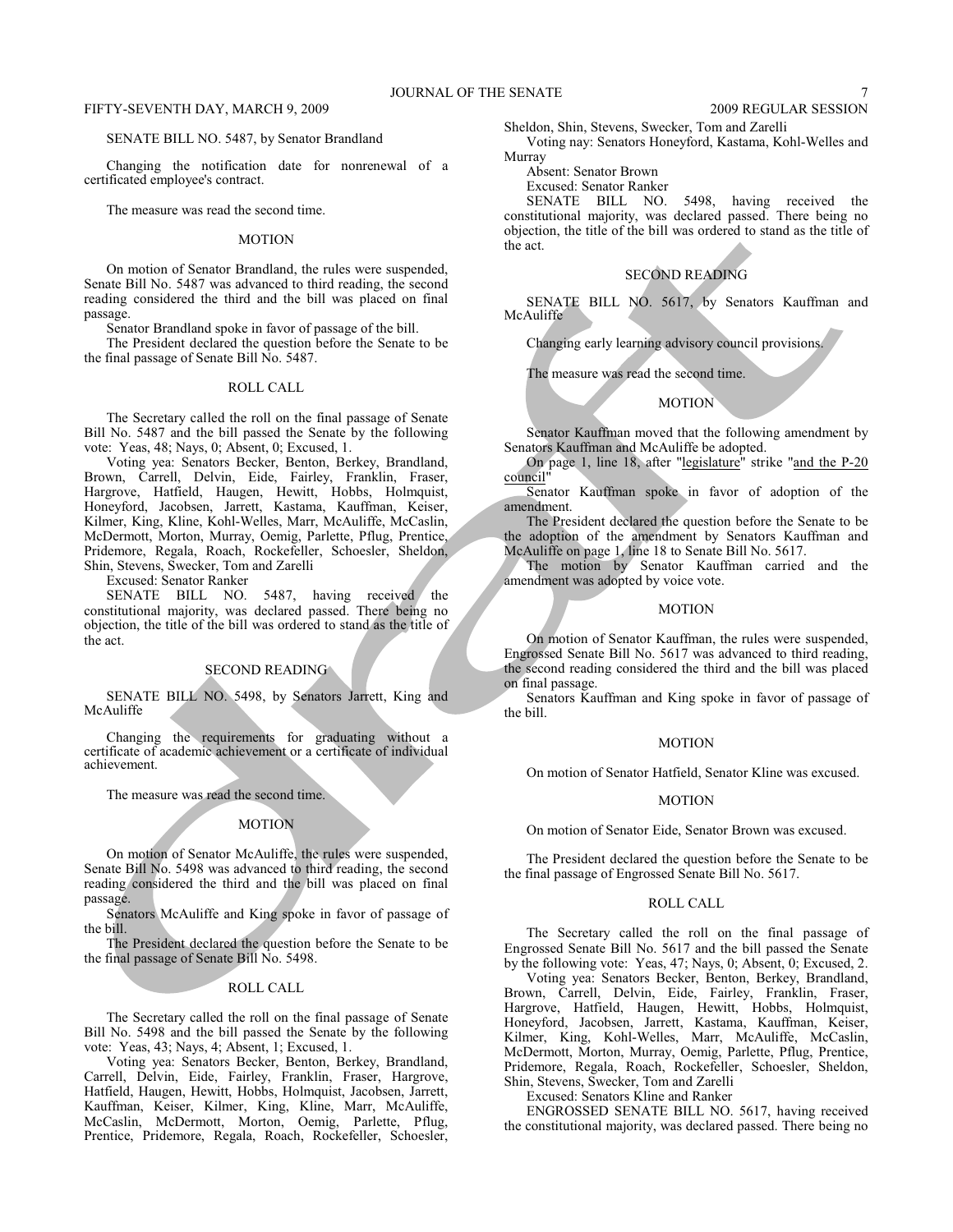objection, the title of the bill was ordered to stand as the title of the act.

## SECOND READING

SENATE BILL NO. 5676, by Senators McAuliffe, Rockefeller, Jarrett, Fairley, Hobbs, Schoesler and Shin

Providing for career and technical education opportunities for middle school students.

## **MOTIONS**

On motion of Senator McAuliffe, Second Substitute Senate Bill No. 5676 was substituted for Senate Bill No. 5676 and the second substitute bill was placed on the second reading and read the second time.

On motion of Senator McAuliffe, the rules were suspended, Second Substitute Senate Bill No. 5676 was advanced to third reading, the second reading considered the third and the bill was placed on final passage.

Senator McAuliffe spoke in favor of passage of the bill.

Senator King spoke against passage of the bill.

The President declared the question before the Senate to be the final passage of Second Substitute Senate Bill No. 5676.

## ROLL CALL

The Secretary called the roll on the final passage of Second Substitute Senate Bill No. 5676 and the bill passed the Senate by the following vote: Yeas, 34; Nays, 14; Absent, 0; Excused, 1.

Voting yea: Senators Benton, Berkey, Brown, Carrell, Eide, Fairley, Franklin, Fraser, Hargrove, Hatfield, Haugen, Hobbs, Jacobsen, Jarrett, Kastama, Kauffman, Keiser, Kilmer, Kline, Kohl-Welles, Marr, McAuliffe, McDermott, Murray, Oemig, Pflug, Prentice, Pridemore, Roach, Rockefeller, Schoesler, Sheldon, Shin and Tom

Voting nay: Senators Becker, Brandland, Delvin, Hewitt, Holmquist, Honeyford, King, McCaslin, Morton, Parlette, Regala, Stevens, Swecker and Zarelli

Excused: Senator Ranker

SECOND SUBSTITUTE SENATE BILL NO. 5676, having received the constitutional majority, was declared passed. There being no objection, the title of the bill was ordered to stand as the title of the act.

## SECOND READING

SENATE BILL NO. 5714, by Senators Tom, Jarrett and Shin

Providing conditional funding for teachers to pursue national board for professional teaching standards certification.

The measure was read the second time.

## MOTION

Senator Tom moved that the following amendment by Senators Tom and King be adopted:

On page 2, beginning on line 7, after "conditional" strike all material through "fee" on line 8 and insert "two thousand dollars or the amount set by the office of the superintendent of public instruction to reflect the current assessment fee, not including the initial up-front candidacy payment"

On page 2, line 16, after "the" strike "twenty-five hundred dollars" and insert "assessment fee, not including the initial upfront candidacy payment, as set by the national board for professional teaching standards and administered by the office

of the superintendent of public instruction" On page 2, line 18, after "the terms for" insert "initial grant

of the assessment fee and"

Senator Tom spoke in favor of adoption of the amendment. The President declared the question before the Senate to be the adoption of the amendment by Senators Tom and King on page 2, line 7 to Senate Bill No. 5714.

The motion by Senator Tom carried and the amendment was adopted by voice vote.

# MOTION

On motion of Senator Tom, the rules were suspended, Engrossed Senate Bill No. 5714 was advanced to third reading, the second reading considered the third and the bill was placed on final passage.

Senator Tom spoke in favor of passage of the bill.

The President declared the question before the Senate to be the final passage of Engrossed Senate Bill No. 5714.

## ROLL CALL

The Secretary called the roll on the final passage of Engrossed Senate Bill No. 5714 and the bill passed the Senate by the following vote: Yeas, 35; Nays, 13; Absent, 0; Excused, 1.

Voting yea: Senators Benton, Berkey, Brandland, Brown, Eide, Fairley, Franklin, Fraser, Hargrove, Hatfield, Haugen, Hobbs, Jacobsen, Jarrett, Kastama, Kauffman, Keiser, Kilmer, King, Kline, Kohl-Welles, Marr, McAuliffe, McDermott, Murray, Oemig, Prentice, Pridemore, Regala, Roach, Rockefeller, Sheldon, Shin, Swecker and Tom

Voting nay: Senators Becker, Carrell, Delvin, Hewitt, Holmquist, Honeyford, McCaslin, Morton, Parlette, Pflug, Schoesler, Stevens and Zarelli

Excused: Senator Ranker

ENGROSSED SENATE BILL NO. 5714, having received the constitutional majority, was declared passed. There being no objection, the title of the bill was ordered to stand as the title of the act.

#### SECOND READING

SENATE BILL NO. 5941, by Senators Oemig, Kastama, Jarrett, McAuliffe, Marr, Hobbs and Tom

Regarding comprehensive education data improvement systems. Revised for 2nd Substitute: Regarding a comprehensive education data improvement system.

## MOTION

On motion of Senator Oemig, Second Substitute Senate Bill No. 5941 was substituted for Senate Bill No. 5941 and the second substitute bill was placed on the second reading and read the second time.

### MOTION

Senator Oemig moved that the following striking amendment by Senator Oemig be adopted:

Strike everything after the enacting clause and insert the following:

"**Sec.** 1.RCW 43.41.400 and 2007 c 401 s 3 are each amended to read as follows:

(1) An education data center shall be established in the office of financial management. The education data center shall jointly, with the legislative ((education [evaluation])) evaluation and accountability program committee, conduct collaborative analyses of early learning, K-12, and higher education programs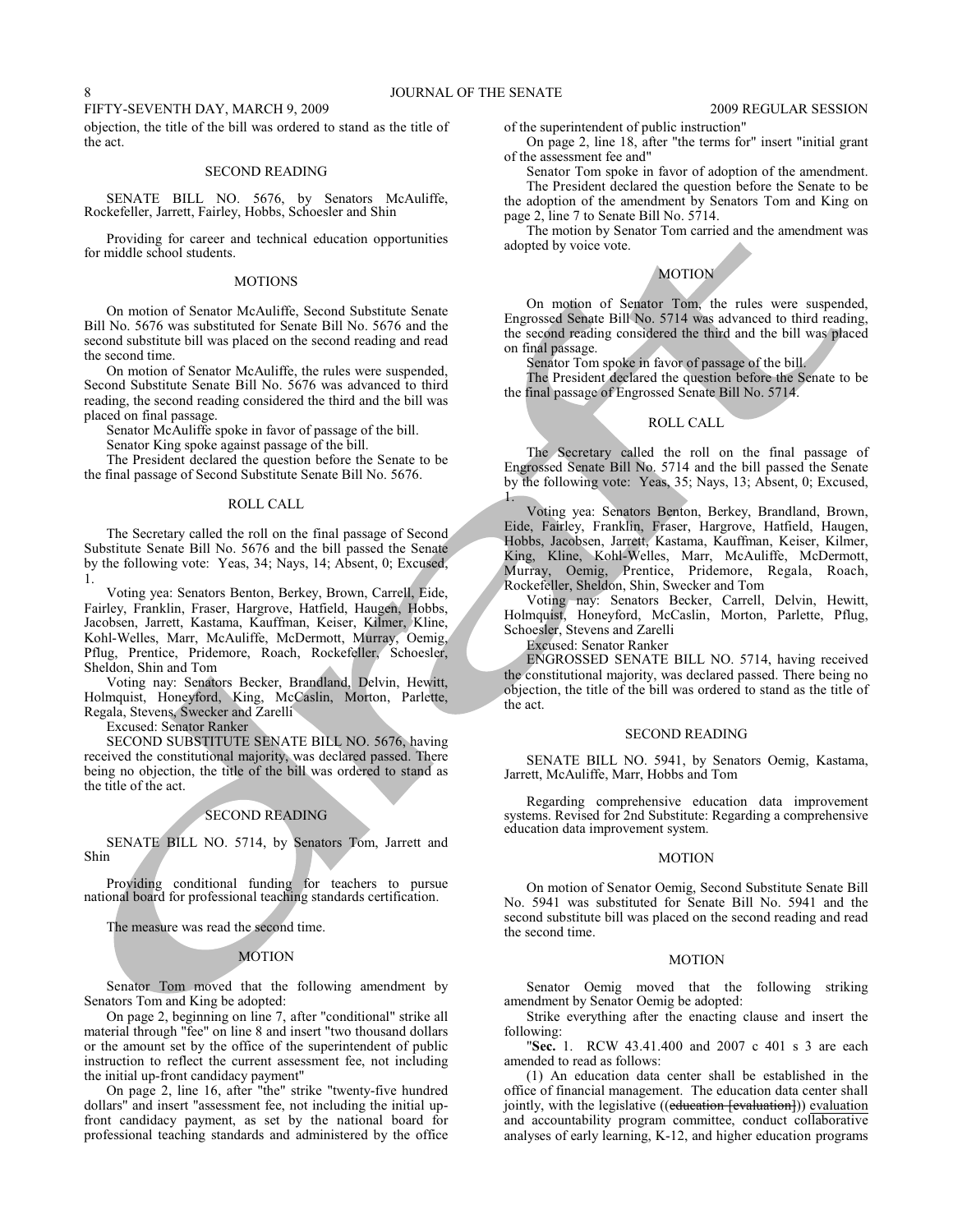and education issues across the P-20 system, which includes the department of early learning, the superintendent of public instruction, the professional educator standards board, the state board of education, the state board for community and technical colleges, the workforce training and education coordinating board, the higher education coordinating board, public and private nonprofit four-year institutions of higher education, and the employment security department. The education data center shall conduct collaborative analyses under this section with the legislative evaluation and accountability program committee and provide data electronically to the legislative evaluation and accountability program committee, to the extent permitted by state and federal confidentiality requirements. The education data center shall be considered an authorized representative of the state educational agencies in this section under applicable federal and state statutes for purposes of accessing and compiling student record data for research purposes.

(2) The education data center shall:

(a) In consultation with the legislative evaluation and accountability program committee and the agencies and organizations participating in the education data center, identify the critical research and policy questions that are intended to be addressed by the education data center and the data needed to address the questions;

(b) Coordinate with other state education agencies to compile and analyze education data, including data on student demographics that is disaggregated by distinct ethnic categories within racial subgroups, and complete P-20 research projects;

 $((\theta))$  (c) Collaborate with the legislative evaluation and accountability program committee and the education and fiscal committees of the legislature in identifying the data to be compiled and analyzed to ensure that legislative interests are served;

 $((\text{(e})$ ) (d) Annually provide to the K-12 data governance group a list of data elements and data quality improvements that are necessary to answer the research and policy questions identified by the education data center and have been identified by the legislative committees in (c) of this subsection. Within three months of receiving the list, the K-12 data governance group shall develop and transmit to the education data center a feasibility analysis of obtaining or improving the data, including the steps required, estimated time frame, and the financial and other resources that would be required. Based on the analysis, the education data center shall submit, if necessary, a recommendation to the legislature regarding any statutory changes or resources that would be needed to collect or improve the data;

(e) Monitor and evaluate the education data collection systems of the organizations and agencies represented in the education data center ensuring that data systems are flexible, able to adapt to evolving needs for information, and to the extent feasible and necessary, include data that are needed to conduct the analyses and provide answers to the research and policy questions identified in (a) of this subsection;

(f) Track enrollment and outcomes through the public centralized higher education enrollment system;

 $((\overline{(d)}))$  (g) Assist other state educational agencies' collaborative efforts to develop a long-range enrollment plan for higher education including estimates to meet demographic and workforce needs; ((and

 $(e)$ )) (h) Provide research that focuses on student transitions within and among the early learning, K-12, and higher education sectors in the P-20 system; and

(i) Make recommendations to the legislature as necessary to help ensure the goals and objectives of this section and sections 2 and 3 of this act are met.

(3) The department of early learning, superintendent of public instruction, professional educator standards board, state board of education, state board for community and technical colleges, workforce training and education coordinating board, higher education coordinating board, public four-year institutions of higher education, and employment security department shall work with the education data center to develop data-sharing and research agreements, consistent with applicable security and confidentiality requirements, to facilitate the work of the center. Private, nonprofit institutions of higher education that provide programs of education beyond the high school level leading at least to the baccalaureate degree and are accredited by the Northwest association of schools and colleges or their peer accreditation bodies may also develop data-sharing and research agreements with the education data center, consistent with applicable security and confidentiality requirements. The education data center shall make data from collaborative analyses available to the education agencies and institutions that contribute data to the education data center to the extent allowed by federal and state security and confidentiality requirements applicable to the data of each contributing agency or institution.

NEW SECTION. **Sec.** 2.A new section is added to chapter 43.41 RCW to read as follows:

(1) It is the legislature's intent to establish a comprehensive K-12 education data improvement system for financial, student, and educator data. The objective of the system is to monitor student progress, have information on the quality of the educator workforce, monitor and analyze the costs of programs, provide for financial integrity and accountability, and have the capability to link across these various data components by student, by class, by teacher, by school, by district, and statewide. Education data systems must be flexible and able to adapt to evolving needs for information, but there must be an objective and orderly data governance process for determining when changes are needed and how to implement them. It is the further intent of the legislature to provide independent review and evaluation of a comprehensive K-12 education data improvement system by assigning the review and monitoring responsibilities to the education data center and the legislative evaluation and accountability program committee.

(2) It is the intent that the data system specifically service reporting requirements for teachers, parents, superintendents, school boards, the legislature, the office of the superintendent of public instruction, and the public.

(3) It is the legislature's intent that the K-12 education data improvement system used by school districts and the state include but not be limited to the following information and functionality:

(a) Comprehensive educator information, including grade level and courses taught, building or location, program, job assignment, years of experience, the institution of higher education from which the educator obtained his or her degree, compensation, class size, mobility of class population, socioeconomic data of class, number of languages and which languages are spoken by students, general resources available for curriculum and other classroom needs, and number and type of instructional support staff in the building;

(b) The capacity to link educator assignment information with educator certification information such as certification number, type of certification, route to certification, certification program, and certification assessment or evaluation scores;

(c) Common coding of secondary courses and major areas of study at the elementary level or standard coding of course content;

(d) Robust student information, including but not limited to student characteristics, course and program enrollment, performance on statewide and district summative and formative assessments to the extent district assessments are used, and performance on college readiness tests;

(e) A subset of student information elements to serve as a dropout early warning system;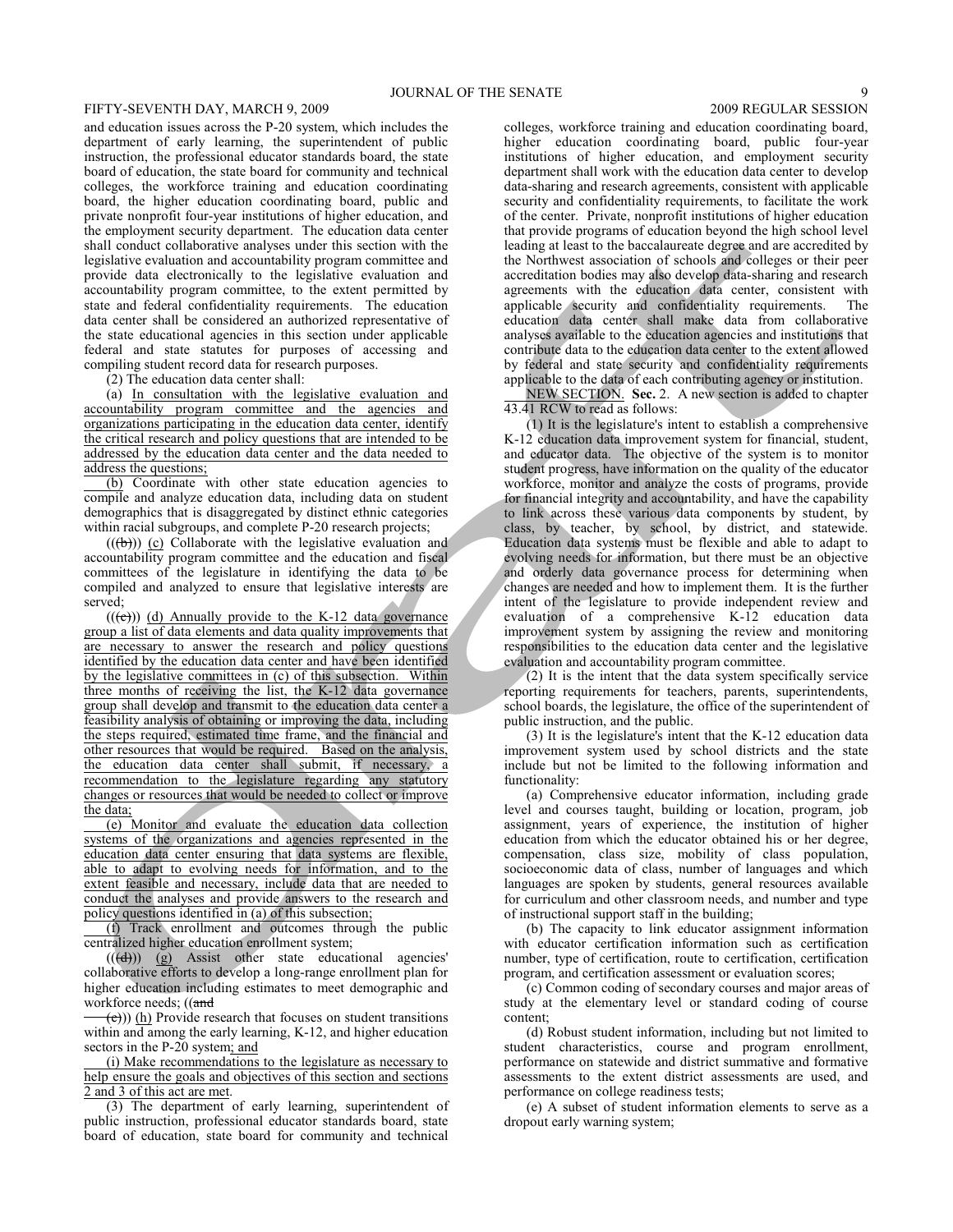(f) The capacity to link educator information with student information;

(g) A common, standardized structure for reporting the costs of programs at the school and district level with a focus on the cost of services delivered to students;

(h) Separate accounting of state, federal, and local revenues and costs;

(i) Information linking state funding formulas to school district budgeting and accounting, including procedures:

(i) To support the accuracy and auditing of financial data; and

(ii) Using the prototypical school model for school district financial accounting reporting;

(j) The capacity to link program cost information with student performance information to gauge the cost-effectiveness of programs;

(k) Information that is centrally accessible and updated regularly; and

(l) An anonymous, nonidentifiable replicated copy of data that is updated at least quarterly, and made available to the public by the state.

(4) It is the legislature's goal that all school districts have the capability to collect state-identified common data and export it in a standard format to support a statewide K-12 education data improvement system under this section.

(5) It is the legislature's intent that the K-12 education data improvement system be developed to provide the capability to make reports as required under section 3 of this act available.

(6) It is the legislature's intent that school districts collect and report new data elements to satisfy the requirements of RCW 43.41.400, this section, and section 3 of this act, only to the extent funds are available for this purpose.

NEW SECTION. **Sec.** 3.A new section is added to chapter 43.41 RCW to read as follows:

(1) A K-12 data governance group shall be established within the educational data center to assist in the design and implementation of a K-12 education data improvement system for financial, student, and educator data. It is the intent that the data system reporting specifically serve requirements for teachers, parents, superintendents, school boards, the office of the superintendent of public instruction, the legislature, and the public.

(2) The K-12 data governance group shall include representatives of the education data center, the office of the superintendent of public instruction, the legislative evaluation and accountability program committee, the professional educator standards board, the state board of education, and school district staff, including information technology staff. Additional entities with expertise in education data may be included in the K-12 data governance group.

(3) The K-12 data governance group shall:

(a) Identify the critical research and policy questions that need to be addressed by the K-12 education data improvement system;

(b) Identify reports and other information that should be made available on the internet in addition to the reports identified in subsection (5) of this section;

(c) Create a comprehensive needs requirement document detailing the specific information and technical capacity needed by school districts and the state to meet the legislature's expectations for a comprehensive K-12 education data improvement system as described under section 2 of this act;

(d) Conduct a gap analysis of current and planned information compared to the needs requirement document, including an analysis of the strengths and limitations of an education data system and programs currently used by school districts and the state, and specifically the gap analysis must look at the extent to which the existing data can be transformed into canonical form and where existing software can be used to meet the needs requirement document;

(e) Focus on financial and cost data necessary to support the new K-12 financial models and funding formulas, including any necessary changes to school district budgeting and accounting, and on assuring the capacity to link data across financial, student, and educator systems; and

(f) Define the operating rules and governance structure for K-12 data collections, ensuring that data systems are flexible and able to adapt to evolving needs for information, within an objective and orderly data governance process for determining when changes are needed and how to implement them. Strong consideration must be made to the current practice and cost of migration to new requirements. The operating rules should delineate the coordination, delegation, and escalation authority for data collection issues, business rules, and performance goals for each K-12 data collection system, including:

(i) Defining and maintaining standards for privacy and confidentiality;

(ii) Setting data collection priorities;

(iii) Defining and updating a standard data dictionary;

(iv) Ensuring data compliance with the data dictionary;

(v) Ensuring data accuracy; and

(vi) Establishing minimum standards for school, student, financial, and teacher data systems. Data elements may be specified "to the extent feasible" or "to the extent available" to collect more and better data sets from districts with more flexible software. Nothing in RCW 43.41.400, this section, or section 2 of this act should be construed to require that a data dictionary or reporting should be hobbled to the lowest common set. The work of the K-12 data governance group must specify which data are desirable. Districts that can meet these requirements shall report the desirable data. Funding from the legislature must establish which subset data are absolutely required.

(4)(a) The K-12 data governance group shall provide updates on its work as requested by the education data center and the legislative evaluation and accountability program committee.

(b) The work of the K-12 data governance group shall be periodically reviewed and monitored by the educational data center and the legislative evaluation and accountability program committee.

(5) To the extent data is available, the office of the superintendent of public instruction shall make the following minimum reports available on the internet. The reports must either be run on demand against current data, or, if a static report, must have been run against the most recent data:

(a) The percentage of data compliance and data accuracy by school district;

(b) The magnitude of spending per student, by student estimated by the following algorithm and reported as the detailed summation of the following components:

(i) An approximate, prorated fraction of each teacher or human resource element that directly serves the student. Each human resource element must be listed or accessible through online tunneling in the report;

(ii) An approximate, prorated fraction of classroom or building costs used by the student;

(iii) An approximate, prorated fraction of transportation costs used by the student; and

(iv) An approximate, prorated fraction of all other resources within the district that support any component of which makes up more than five percent;

(c) The cost of K-12 basic education, per student, by student, by school district, estimated by the algorithm in (b) of this subsection, and reported in the same manner as required in (b) of this subsection;

10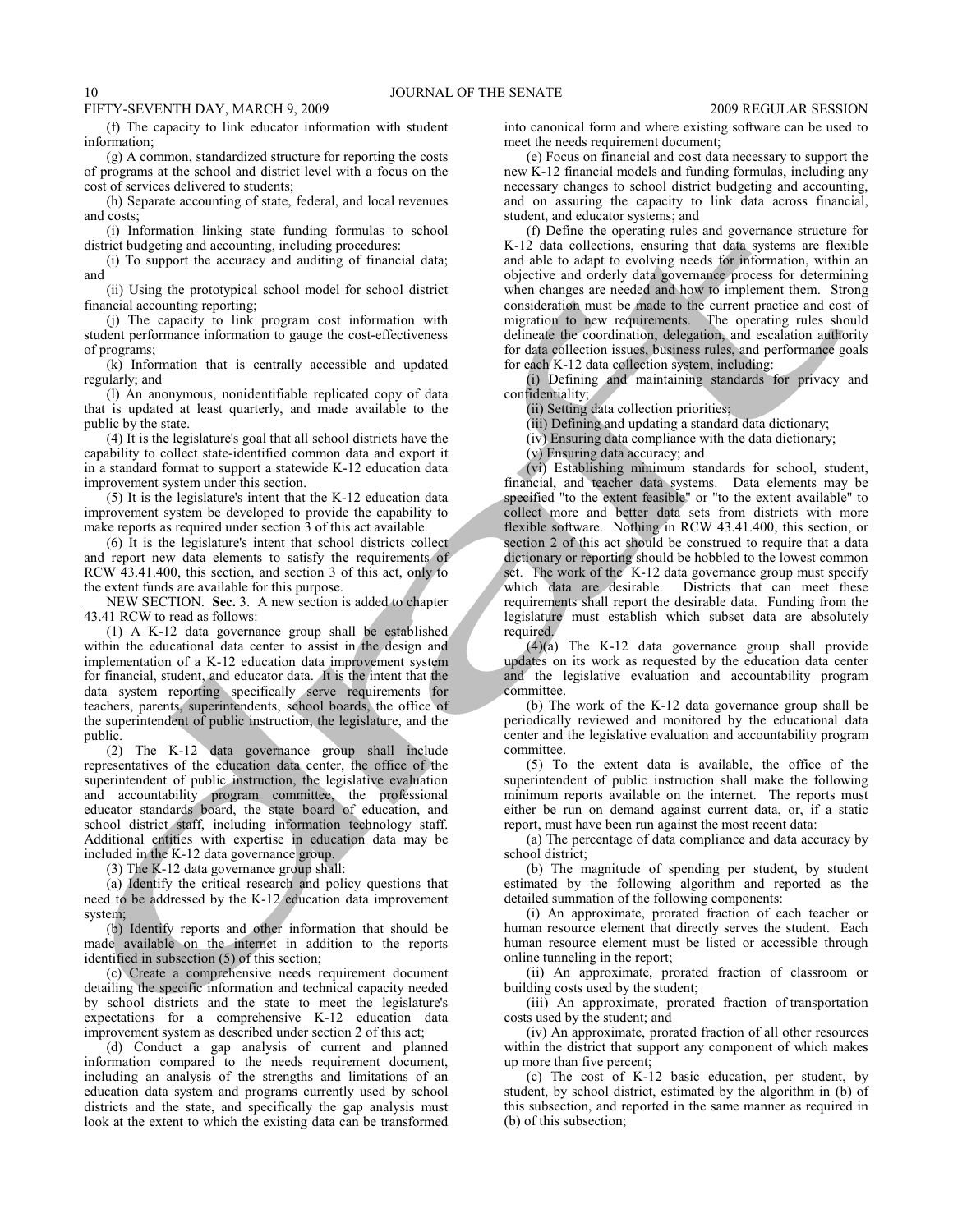(d) The cost of K-12 special education services per student, by student receiving those services, by school district, estimated by the algorithm in (b) of this subsection, and reported in the same manner as required in (b) of this subsection;

(e) Improvement on the statewide assessments computed as both a percentage change and absolute change on a scale score metric by district, by school, and by teacher that can also be filtered by a student's length of full-time enrollment within the school district;

(f) Number of K-12 students per classroom teacher on a per teacher basis;

(g) Number of K-12 classroom teachers per student on a per student basis;

(h) Percentage of a classroom teacher per student on a per student basis; and

(i) The cost of K-12 education per student by school district sorted by federal, state, and local dollars.

(6) The superintendent of public instruction shall submit a preliminary report to the legislature by November 15, 2009, including the analyses by the K-12 data governance group under subsection (3) of this section and preliminary options for addressing identified gaps. A final report, including a proposed phase-in plan and preliminary cost estimates for implementation of a comprehensive data improvement system for financial, student, and educator data shall be submitted to the legislature by September 1, 2010.

(7) All reports and data referenced in this section, RCW 43.41.400, and section 2 of this act shall be made available in a manner consistent with the technical requirements of the legislative evaluation and accountability program committee and the education data center so that selected data can be provided to the legislature, governor, school districts, and the public.

(8) Reports shall contain data to the extent it is available. All reports must include documentation of which data are not available or are estimated. Reports must not be suppressed because of poor data accuracy or completeness. Reports may be accompanied with documentation to inform the reader of why some data are missing or inaccurate or estimated.

NEW SECTION. **Sec.** 4.The education data center and the superintendent of public instruction shall take all actions necessary to secure federal funds to implement this act."

Senator Oemig spoke in favor of adoption of the striking amendment.

The President declared the question before the Senate to be the adoption of the striking amendment by Senator Oemig to Second Substitute Senate Bill No. 5941.

The motion by Senator Oemig carried and the striking amendment was adopted by voice vote.

# MOTION

There being no objection, the following title amendment was adopted:

On page 1, line 1 of the title, after "data;" strike the remainder of the title and insert "amending RCW 43.41.400; adding new sections to chapter 43.41 RCW; and creating a new section."

# MOTION

On motion of Senator Oemig, the rules were suspended, Engrossed Second Substitute Senate Bill No. 5941 was advanced to third reading, the second reading considered the third and the bill was placed on final passage.

Senator Oemig spoke in favor of passage of the bill.

Senator King spoke against passage of the bill.

The President declared the question before the Senate to be the final passage of Engrossed Second Substitute Senate Bill No. 5941.

# ROLL CALL

The Secretary called the roll on the final passage of Engrossed Second Substitute Senate Bill No. 5941 and the bill passed the Senate by the following vote: Yeas, 35; Nays, 13; Absent, 0; Excused, 1.

Voting yea: Senators Benton, Berkey, Brown, Eide, Fairley, Franklin, Fraser, Hargrove, Hatfield, Haugen, Hewitt, Hobbs, Honeyford, Jacobsen, Jarrett, Kastama, Kauffman, Keiser, Kilmer, Kline, Kohl-Welles, Marr, McAuliffe, McDermott, Morton, Murray, Oemig, Prentice, Pridemore, Roach, Rockefeller, Schoesler, Sheldon, Shin and Tom

Voting nay: Senators Becker, Brandland, Carrell, Delvin, Holmquist, King, McCaslin, Parlette, Pflug, Regala, Stevens, Swecker and Zarelli

Excused: Senator Ranker

ENGROSSED SECOND SUBSTITUTE SENATE BILL NO. 5941, having received the constitutional majority, was declared passed. There being no objection, the title of the bill was ordered to stand as the title of the act.

# SECOND READING

SENATE BILL NO. 5763, by Senators King, McAuliffe, Brandland, Haugen, Kastama, Kauffman, Oemig, Holmquist, Berkey, Eide, Shin and Tom

Requiring the adoption of policies for the management of concussion and head injury in youth sports.

## MOTION

On motion of Senator King, Substitute Senate Bill No. 5763 was substituted for Senate Bill No. 5763 and the substitute bill was placed on the second reading and read the second time.

# MOTION

Senator Eide moved that the following striking amendment by Senators King and McAuliffe be adopted:

Strike everything after the enacting clause and insert the following:

"**Sec.** 1.RCW 4.24.660 and 1999 c 316 s 3 are each amended to read as follows:

(1) A school district shall not be liable for an injury to or the death of a person due to action or inaction of persons employed by, or under contract with, a youth program if:

(a) The action or inaction takes place on school property and during the delivery of services of the youth program;

(b) The private nonprofit group provides proof of being insured, under an accident and liability policy issued by an insurance company authorized to do business in this state, that covers any injury or damage arising from delivery of its services. Coverage for a policy meeting the requirements of this section must be at least fifty thousand dollars due to bodily injury or death of one person, or at least one hundred thousand dollars due to bodily injury or death of two or more persons in any incident. The private nonprofit shall also provide a statement of compliance with the policies for the management of concussion and head injury in youth sports as set forth in section 2 of this act; and

(c) The group provides proof of such insurance before the first use of the school facilities. The immunity granted shall last only as long as the insurance remains in effect.

(2) Immunity under this section does not apply to any school district before January 1, 2000.

(3) As used in this section, "youth programs" means any program or service, offered by a private nonprofit group, that is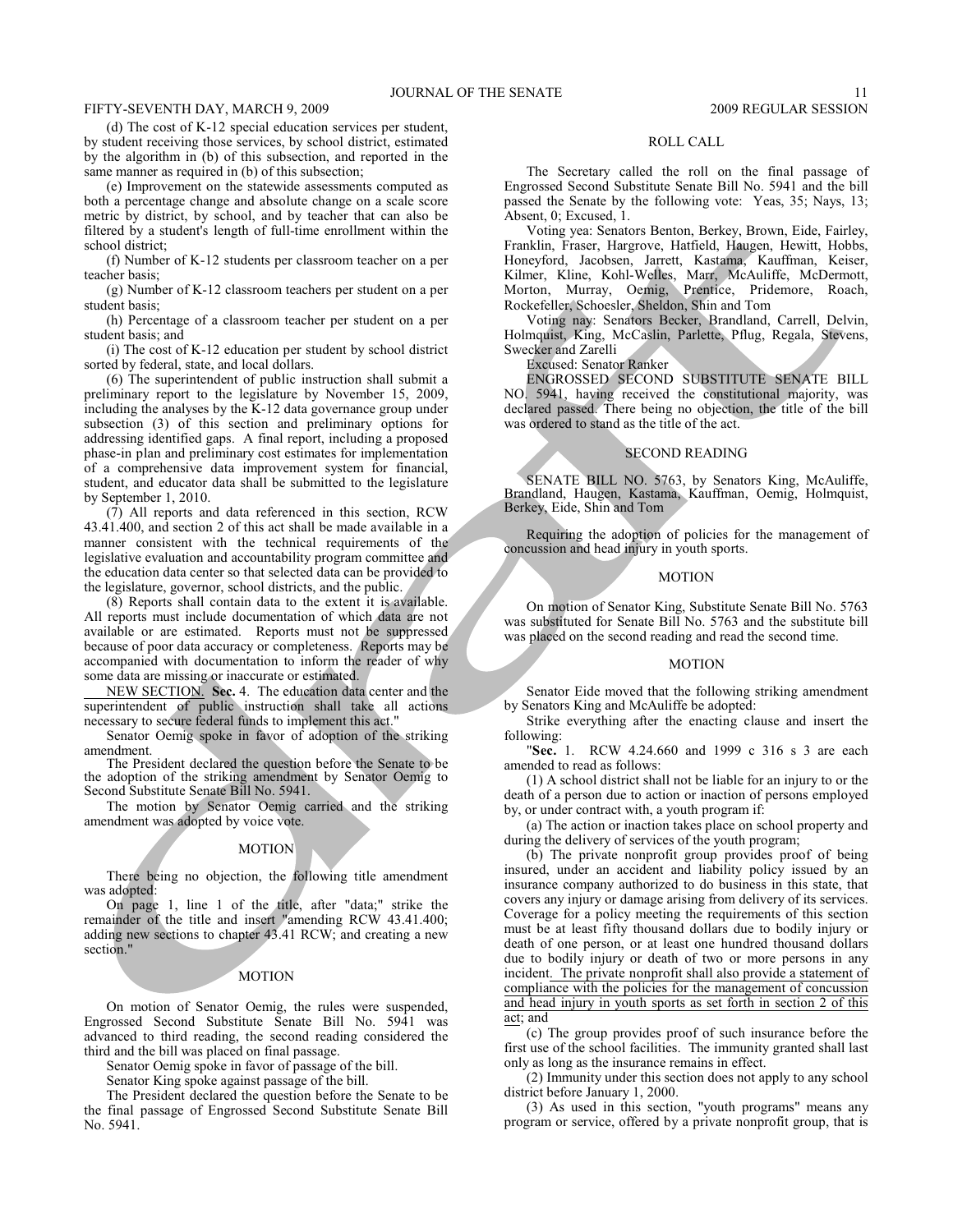operated primarily to provide persons under the age of eighteen with opportunities to participate in services or programs.

(4) This section does not impair or change the ability of any person to recover damages for harm done by: (a) Any contractor or employee of a school district acting in his or her capacity as a contractor or employee; or (b) the existence of unsafe facilities or structures or programs of any school district.

NEW SECTION. **Sec.** 2.A new section is added to chapter 28A.600 RCW to read as follows:

(1)(a) Concussions are one of the most commonly reported injuries in children and adolescents who participate in sports and recreational activities. The centers for disease control and prevention estimates that as many as three million nine hundred thousand sports-related and recreation-related concussions occur in the United States each year. A concussion is caused by a blow or motion to the head or body that causes the brain to move rapidly inside the skull. The risk of catastrophic injuries or death are significant when a concussion or head injury is not properly evaluated and managed.

(b) Concussions are a type of brain injury that can range from mild to severe and can disrupt the way the brain normally works. Concussions can occur in any organized or unorganized sport or recreational activity and can result from a fall or from players colliding with each other, the ground, or with obstacles. Concussions occur with or without loss of consciousness, but the vast majority occurs without loss of consciousness.

(c) Continuing to play with a concussion or symptoms of head injury leaves the young athlete especially vulnerable to greater injury and even death. The legislature recognizes that, despite having generally recognized return to play standards for concussion and head injury, some affected youth athletes are prematurely returned to play resulting in actual or potential physical injury or death to youth athletes in the state of Washington.

(2) Each school district's board of directors shall work in concert with the Washington interscholastic activities association to develop the guidelines and other pertinent information and forms to inform and educate coaches, youth athletes, and their parents and/or guardians of the nature and risk of concussion and head injury including continuing to play after concussion or head injury.

(3) On a yearly basis, prior to participating in an interscholastic athletic activity a concussion and head injury information sheet shall be signed by the youth athlete and the athlete's parent and/or guardian and returned to the school district.

(4)(a) A youth athlete who is suspected of sustaining a concussion or head injury in a practice or game shall be removed from competition at that time.

(b) A youth athlete who has been removed from play for a suspected concussion or head injury may not return to play until the athlete is evaluated by a licensed health care provider trained in the evaluation and management of concussions and receives written clearance to return to play from that person.

(c) The licensed health care provider trained in the evaluation and management of concussions may be a volunteer. A volunteer who authorizes a youth athlete to return to play is not liable for civil damages resulting from any act or omission in the rendering of such care, other than acts or omissions constituting gross negligence or willful or wanton misconduct.

(5) This section may be known and cited as the Zackery Lystedt law."

Senators King and McAuliffe spoke in favor of adoption of the striking amendment.

## POINT OF INQUIRY

Senator Benton: "Would Senator King yield to a question?"

# REPLY BY THE PRESIDENT

President Owen: "The Senator does not yield."

# POINT OF INQUIRY

Senator Benton: "Would Senator McAuliffe yield to a question?"

# REPLY BY THE PRESIDENT

President Owen: "The Senator does not yield."

Senator Roach spoke against adoption of the striking amendment.

The President declared the question before the Senate to be the adoption of the striking amendment by Senators King and McAuliffe to Substitute Senate Bill No. 5763.

The motion by Senator Eide carried and the striking amendment was adopted by voice vote.

## **MOTION**

There being no objection, the following title amendment was adopted:

On page 1, line 2 of the title, after "sports;" strike the remainder of the title and insert "amending RCW 4.24.660; and adding a new section to chapter 28A.600 RCW."

## MOTION

On motion of Senator King, the rules be suspended, Engrossed Substitute Senate Bill No. 5763 be advanced to third reading, the second reading considered the third and the bill be placed on final passage.

Senator King spoke in favor of passage of the bill.

Senator Benton spoke against the motion to advance the bill to third reading and final passage.

The President declared the question before the Senate to be the motion by Senator King that the rules be suspended and Engrossed Substitute Senate Bill No. 5763 be advanced to third reading, the second considered the third and the bill be placed on final passage.

The motion by Senator King carried and the motion to advance the bill to third reading and final passage was adopted by voice vote.

## MOTION

On motion of Senator Pridemore, Senator Hobbs was excused.

Senator Roach spoke against passage of the bill.

Senators Pflug, Haugen and Holmquist spoke in favor of passage of the bill.

Senator Benton spoke on final passage of the bill.

The President declared the question before the Senate to be the final passage of Engrossed Substitute Senate Bill No. 5763.

## ROLL CALL

The Secretary called the roll on the final passage of Engrossed Substitute Senate Bill No. 5763 and the bill passed the Senate by the following vote: Yeas, 47; Nays, 1; Absent, 0; Excused, 1.

Voting yea: Senators Becker, Benton, Berkey, Brandland, Brown, Carrell, Delvin, Eide, Fairley, Franklin, Fraser,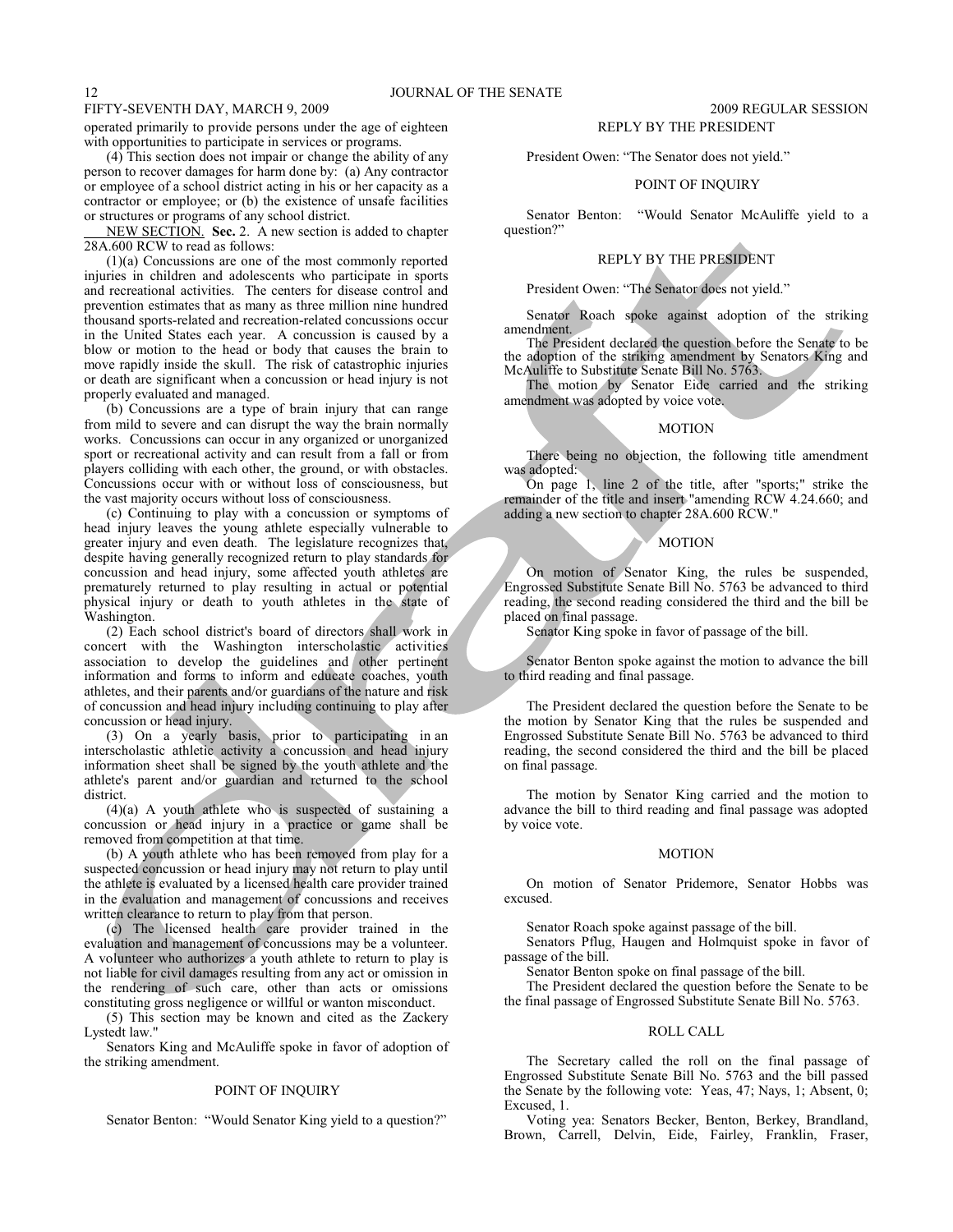Hargrove, Hatfield, Haugen, Hewitt, Hobbs, Holmquist, Honeyford, Jacobsen, Jarrett, Kastama, Kauffman, Keiser, Kilmer, King, Kline, Kohl-Welles, Marr, McAuliffe, McCaslin, McDermott, Murray, Oemig, Parlette, Pflug, Prentice, Pridemore, Regala, Roach, Rockefeller, Schoesler, Sheldon, Shin, Stevens, Swecker, Tom and Zarelli

Voting nay: Senator Morton

Excused: Senator Ranker

ENGROSSED SUBSTITUTE SENATE BILL NO. 5763, having received the constitutional majority, was declared passed. There being no objection, the title of the bill was ordered to stand as the title of the act.

## SECOND READING

SENATE BILL NO. 5500, by Senators Keiser, Pflug, Franklin, Parlette, Murray and Kohl-Welles

Concerning methicillin-resistant staphylococcus aureus.

The measure was read the second time.

## **MOTION**

On motion of Senator Keiser, the rules were suspended, Senate Bill No. 5500 was advanced to third reading, the second reading considered the third and the bill was placed on final passage.

Senators Keiser and Pflug spoke in favor of passage of the bill.

The President declared the question before the Senate to be the final passage of Senate Bill No. 5500.

### ROLL CALL

The Secretary called the roll on the final passage of Senate Bill No. 5500 and the bill passed the Senate by the following vote: Yeas, 48; Nays, 0; Absent, 0; Excused, 1.

Voting yea: Senators Becker, Benton, Berkey, Brandland, Brown, Carrell, Delvin, Eide, Fairley, Franklin, Fraser, Hargrove, Hatfield, Haugen, Hewitt, Hobbs, Holmquist, Honeyford, Jacobsen, Jarrett, Kastama, Kauffman, Keiser, Kilmer, King, Kline, Kohl-Welles, Marr, McAuliffe, McCaslin, McDermott, Morton, Murray, Oemig, Parlette, Pflug, Prentice, Pridemore, Regala, Roach, Rockefeller, Schoesler, Sheldon, Shin, Stevens, Swecker, Tom and Zarelli

Excused: Senator Ranker

SENATE BILL NO. 5500, having received the constitutional majority, was declared passed. There being no objection, the title of the bill was ordered to stand as the title of the act.

## MOTION

On motion of Senator Marr, Senator Rockefeller was excused.

## MOTION

On motion of Senator Eide, Engrossed Substitute Senate Bill No. 5763 was immediately transmitted to the House of Representatives.

#### SECOND READING

SENATE BILL NO. 5501, by Senators Keiser, Pflug, Franklin, Parlette, Murray and Kohl-Welles

Concerning the secure exchange of health information.

13

# MOTIONS

On motion of Senator Keiser, Substitute Senate Bill No. 5501 was substituted for Senate Bill No. 5501 and the substitute bill was placed on the second reading and read the second time.

On motion of Senator Keiser, the rules were suspended, Substitute Senate Bill No. 5501 was advanced to third reading, the second reading considered the third and the bill was placed on final passage.

Senators Keiser and Pflug spoke in favor of passage of the bill.

The President declared the question before the Senate to be the final passage of Substitute Senate Bill No. 5501.

## ROLL CALL

The Secretary called the roll on the final passage of Substitute Senate Bill No. 5501 and the bill passed the Senate by the following vote: Yeas, 47; Nays, 0; Absent, 0; Excused, 2.

Voting yea: Senators Becker, Benton, Berkey, Brandland, Brown, Carrell, Delvin, Eide, Fairley, Franklin, Fraser, Hargrove, Hatfield, Haugen, Hewitt, Hobbs, Holmquist, Honeyford, Jacobsen, Jarrett, Kastama, Kauffman, Keiser, Kilmer, King, Kline, Kohl-Welles, Marr, McAuliffe, McCaslin, McDermott, Morton, Murray, Oemig, Parlette, Pflug, Prentice, Pridemore, Regala, Roach, Schoesler, Sheldon, Shin, Stevens, Swecker, Tom and Zarelli

Excused: Senators Ranker and Rockefeller

SUBSTITUTE SENATE BILL NO. 5501, having received the constitutional majority, was declared passed. There being no objection, the title of the bill was ordered to stand as the title of the act.

# SECOND READING

SENATE BILL NO. 5502, by Senators Keiser, Pflug, Franklin, Murray, Roach, Marr, Kohl-Welles and Shin

Establishing the primary care physician conditional tuition waiver program.

## MOTION

On motion of Senator Keiser, Substitute Senate Bill No. 5502 was substituted for Senate Bill No. 5502 and the substitute bill was placed on the second reading and read the second time.

# MOTION

Senator Keiser moved that the following striking amendment by Senators Keiser and Pflug be adopted:

Strike everything after the enacting clause and insert the following:

"NEW SECTION. **Sec. 1** INTENT. The legislature finds that there is a critical shortage of primary care physicians in the state especially in rural areas. Primary care physicians operate as the entry point into the health care system and as such play a vital role in improving quality and controlling the costs of health care. It is the legislature's intent to create incentives for medical school students to choose primary care practice for their medical careers.

NEW SECTION. **Sec. 2** DEFINITIONS. The definitions in this section apply throughout this chapter unless the context clearly requires otherwise.

(1) "Conditional tuition waiver" means a loan that is forgiven in whole or in part if the recipient renders service as a primary care physician in this state.

(2) "Eligible student" means a resident student, as defined in RCW 28B.15.012, who is registered for at least six credit hours or the equivalent, is making satisfactory academic progress as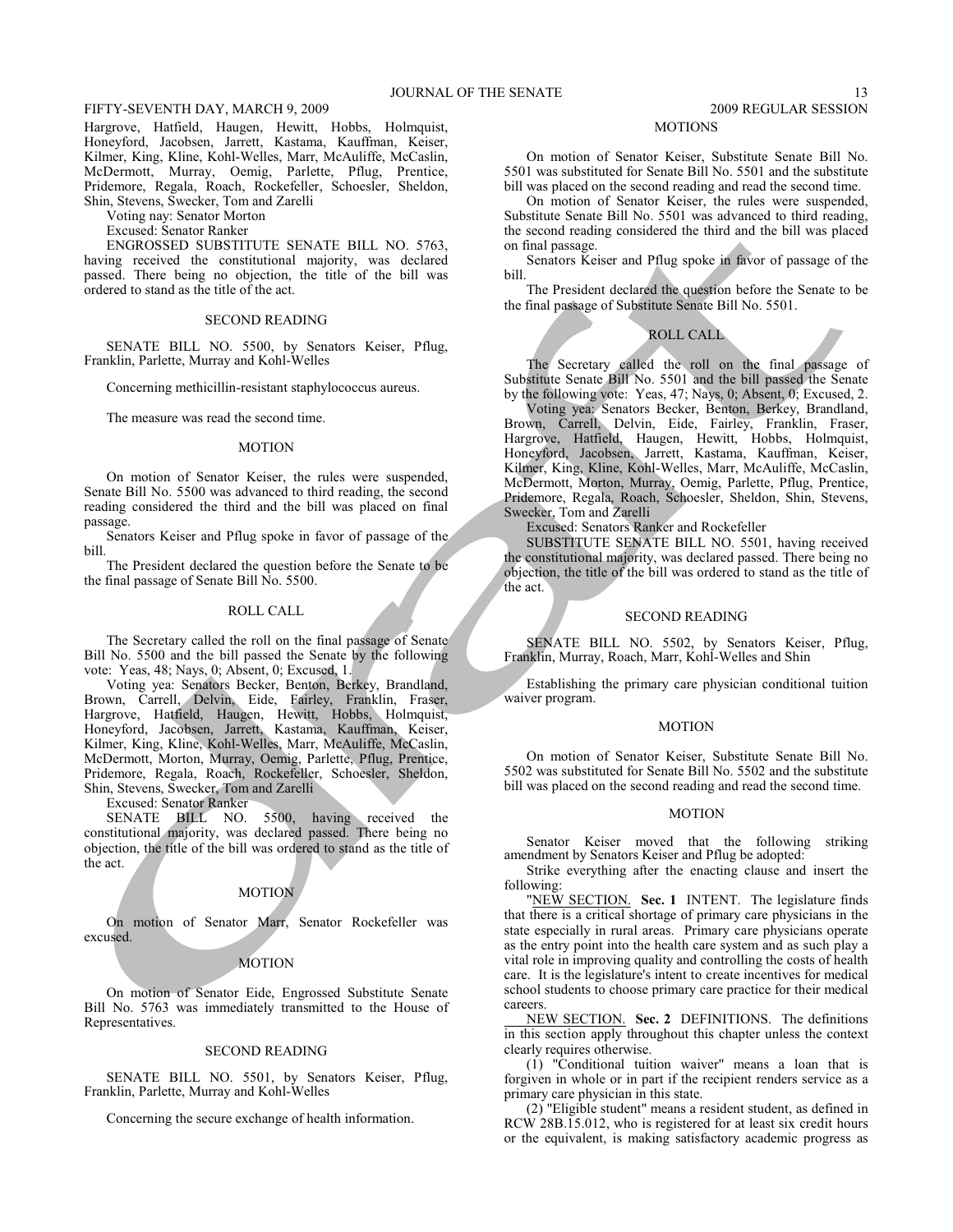defined by the university, has declared primary care medicine for his or her major, and has a declared intention to practice primary care medicine in the state of Washington.

(3) "Forgiven" or "to forgive" or "forgiveness" means to practice primary care medicine in the state of Washington in lieu of monetary repayment.

(4) "Participant" means an eligible student who has received a conditional tuition waiver under this chapter.

(5) "Primary care," for the purposes of the conditional tuition waiver program established in section 3 of this act, means a physician licensed under chapter 18.71 RCW who is specifically trained for family practice medicine and skilled in comprehensive first contact and continuing care for persons with any undiagnosed sign, symptom, or health concern not limited by problem origin, organ system, or diagnosis. Primary care includes health promotion, disease prevention, health maintenance, counseling, patient education, and diagnosis and treatment of acute and chronic illness, in a variety of health care settings. Primary care is performed and managed by a personal physician often collaborating with other health professionals and using consultation or referral as appropriate.

(6) "Satisfied" means paid-in-full.

(7) "University" means the University of Washington.

NEW SECTION. **Sec.** 3.PROGRAM ESTABLISHED. The primary care physician conditional tuition waiver program is established. The program shall be administered by the university. In administering the program, the university has the following powers and duties:

(1) To adopt necessary rules and guidelines;

(2) To publicize the program;

(3) To collect and manage repayments from students who do not meet their obligations under this chapter; and

(4) To solicit and accept grants and donations from public and private sources for the program.

NEW SECTION. **Sec.** 4.SELECTION OF PARTICIPANTS--PROCESS. (1) The university shall select participants based on the application process conducted by the university.

(2) The university shall create a standard process for medical school students to declare their intention to be primary care physicians for the purposes of participating in the primary care physician conditional tuition waiver program. Applicants accepted into the program must provide the university with a signed contract accepting the terms of the program.

(3) Students who comply with subsection (2) of this section may be awarded conditional tuition waivers under this chapter, subject to available funds.

NEW SECTION. **Sec.** 5.CONTINUED ELIGIBILITY. To remain an eligible student and receive continuing disbursements under the program, a participant must be considered by the university to be making satisfactory academic progress.

NEW SECTION. **Sec.** 6.AWARD OF TUITION WAIVERS--AMOUNT--DURATION. The amount of the conditional tuition waiver awarded an individual may not exceed the amount of resident tuition and fees at the university incurred by an eligible student and approved by the university. Participants are eligible to receive conditional tuition waivers for a maximum of four years.

NEW SECTION. **Sec.** 7.REPAYMENT OBLIGATION-- RULES. (1) A participant in the conditional tuition waiver program incurs an obligation to repay the tuition waiver, with interest, unless he or she is employed as a primary care physician in Washington state for two years for every one year of tuition received, under rules adopted by the university.

(2) The interest rate shall be determined annually by the university.

(3) The minimum payment shall be set by the university. The payments of principal and interest shall accrue quarterly commencing six months from the date the participant completes or discontinues the course of study, including any internship or residency in primary care medicine. Provisions for deferral of payment shall be determined by the university.

(4) The entire principal and interest of each payment shall be forgiven for each payment period in which the participant is employed as a primary care physician in this state until the entire repayment obligation is satisfied. Should the participant cease to be employed as a primary care physician in this state before the participant's repayment obligation is completed, payments on the unsatisfied portion of the principal and interest shall begin the next payment period and continue until the remainder of the participant's repayment obligation is satisfied.

(5) The university is responsible for collection of repayments made under this section and shall exercise due diligence in such collection, maintaining all necessary records to ensure that maximum repayments are made. Collection and servicing of repayments under this section shall be pursued using the full extent of the law, including wage garnishment if necessary. The university is responsible to forgive all or parts of such repayments under the criteria established in this section and shall maintain all necessary records of forgiven payments.

(6) Receipts from the payment of principal or interest or any other subsidies to which the university as administrator is entitled, that are paid by or on behalf of participants under this section, shall be used to cover the costs of granting the conditional tuition waivers, maintaining necessary records, and making collections under subsection (5) of this section. The university shall maintain accurate records of these costs, and all receipts beyond those necessary to pay such costs shall be used to grant conditional tuition waivers to eligible students.

(7) The university shall adopt rules to define the terms of repayment, including applicable interest rates, fees, and deferments.

**Sec.** 8.RCW 28B.15.910 and 2008 c 188 s 3 are each amended to read as follows:

(1) For the purpose of providing state general fund support to public institutions of higher education, except for revenue waived under programs listed in subsections (3) and (4) of this section, and unless otherwise expressly provided in the omnibus state appropriations act, the total amount of operating fees revenue waived, exempted, or reduced by a state university, a regional university, The Evergreen State College, or the community colleges as a whole, shall not exceed the percentage of total gross authorized operating fees revenue in this subsection. As used in this section, "gross authorized operating fees revenue" means the estimated gross operating fees revenue as estimated under RCW 82.33.020 or as revised by the office of financial management, before granting any waivers. This limitation applies to all tuition waiver programs established before or after July 1, 1992.

| (a) University of Washington                                       |
|--------------------------------------------------------------------|
| 21 percent                                                         |
| (b) Washington State University                                    |
| 20 percent                                                         |
| (c) Eastern Washington University                                  |
| 11 percent                                                         |
| Washington University<br>(d) Central                               |
| 10 percent                                                         |
| Washington University<br>(e) Western                               |
| 10 percent                                                         |
| (f) The Evergreen State College                                    |
| 10 percent                                                         |
| (g) Community colleges as a whole                                  |
| 35 percent                                                         |
| $(2)$ The limitations in subsection $(1)$ of this section apply to |
| waivers, exemptions, or reductions in operating fees contained     |

in the following: (a) RCW 28B.15.014;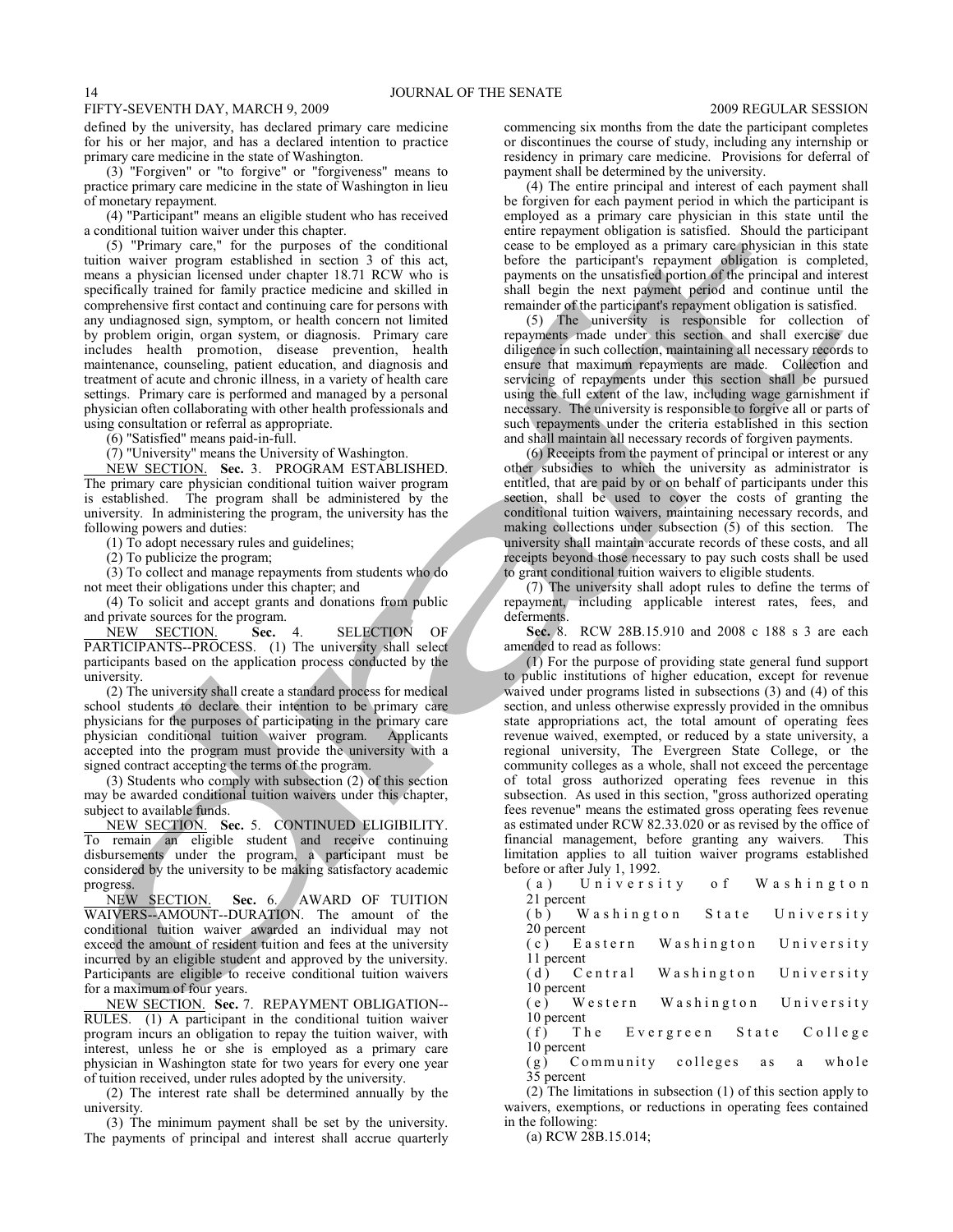FIFTY-SEVENTH DAY, MARCH 9, 2009 2009 REGULAR SESSION (b) RCW 28B.15.100; (c) RCW 28B.15.225;

(d) RCW 28B.15.380; (e) RCW 28B.15.520; (f) RCW 28B.15.526; (g) RCW 28B.15.527; (h) RCW 28B.15.543; (i) RCW 28B.15.545; (j) RCW 28B.15.555; (k) RCW 28B.15.556; (l) RCW 28B.15.615; (m) RCW 28B.15.621 (2) and (4); (n) RCW 28B.15.730; (o) RCW 28B.15.740; (p) RCW 28B.15.750; (q) RCW 28B.15.756; ®) RCW 28B.50.259; ((and)) (s) RCW 28B.70.050; and (t) Section 4 of this act.

(3) The limitations in subsection (1) of this section do not apply to waivers, exemptions, or reductions in services and activities fees contained in the following:

(a) RCW 28B.15.522;

(b) RCW 28B.15.540;

(c) RCW 28B.15.558; and

(d) RCW 28B.15.621(3).

(4) The total amount of operating fees revenue waived, exempted, or reduced by institutions of higher education participating in the western interstate commission for higher education western undergraduate exchange program under RCW 28B.15.544 shall not exceed the percentage of total gross authorized operating fees revenue in this subsection.

|              |  | (a) Washington State University   |
|--------------|--|-----------------------------------|
| 1 percent    |  |                                   |
|              |  | (b) Eastern Washington University |
| 3 percent    |  |                                   |
|              |  | (c) Central Washington University |
| $2$ monocast |  |                                   |

3 percent

(5) The institutions of higher education will participate in outreach activities to increase the number of veterans who receive tuition waivers. Colleges and universities shall revise the application for admissions so that all applicants shall have the opportunity to advise the institution that they are veterans who need assistance. If a person indicates on the application for admissions that the person is a veteran who is in need of assistance, then the institution of higher education shall ask the person whether they have any funds disbursed in accordance with the Montgomery GI Bill available to them. Each institution shall encourage veterans to utilize funds available to them in accordance with the Montgomery GI Bill prior to providing the veteran a tuition waiver.

NEW SECTION. **Sec.** 9.A new section is added to chapter 28B.20 RCW to read as follows:

The University of Washington shall provide medical school students with information about the growth of patient and family-centered primary care medical homes throughout the state as a desirable and important strategy to improve quality of care.

NEW SECTION. **Sec.** 10.A new section is added to chapter 28B.20 RCW to read as follows:

Funding for graduate medical education shall be directed toward residents in family medicine, internal medicine, and pediatrics who plan to pursue primary care in Washington following their residency programs.

NEW SECTION. **Sec.** 11.CAPTIONS NOT LAW. Captions used in this act are not any part of the law.

NEW SECTION. **Sec.** 12.Sections 2 through 7 of this act are each added to chapter 28B.15 RCW.

NEW SECTION. **Sec.** 13.This act expires July 1, 2019."

Senators Keiser and Pflug spoke in favor of adoption of the striking amendment.

## MOTION

Senator Keiser moved that the following amendment by Senator Keiser to the striking amendment be adopted.

On page 6, beginning on line 22, strike everything through "programs." on line 25 and insert the following:

"The University of Washington - Family Medicine Residency Network will make every reasonable effort to work with community physicians to establish additional accredited new sites in underserved Washington to train primary care professionals including physicians in family medicine, internal medicine or pediatrics."

Senators Keiser and Pflug spoke in favor of adoption of the amendment to the striking amendment.

The President declared the question before the Senate to be the adoption of the amendment by Senator Keiser on page 6, line 22 to the striking amendment to Substitute Senate Bill No. 5502.

The motion by Senator Keiser carried and the amendment to the striking amendment was adopted by voice vote.

The President declared the question before the Senate to be the adoption of the striking amendment by Senators Keiser and Pflug as amended to Substitute Senate Bill No. 5502.

The motion by Senator Keiser carried and the striking amendment as amended was adopted by voice vote.

## MOTION

There being no objection, the following title amendment was adopted:

On page 1, line 1 of the title, after "training;" strike the remainder of the title and insert "amending RCW 28B.15.910; adding new sections to chapter 28B.15 RCW; adding new sections to chapter 28B.20 RCW; creating new sections; and providing an expiration date."

## MOTION

On motion of Senator Keiser, the rules were suspended, Engrossed Substitute Senate Bill No. 5502 was advanced to third reading, the second reading considered the third and the bill was placed on final passage.

Senators Keiser and Pflug spoke in favor of passage of the bill.

The President declared the question before the Senate to be the final passage of Engrossed Substitute Senate Bill No. 5502.

## ROLL CALL

The Secretary called the roll on the final passage of Engrossed Substitute Senate Bill No. 5502 and the bill passed the Senate by the following vote: Yeas, 46; Nays, 2; Absent, 0; Excused, 1.

Voting yea: Senators Becker, Benton, Berkey, Brandland, Brown, Carrell, Delvin, Eide, Fairley, Franklin, Fraser, Hargrove, Hatfield, Haugen, Hewitt, Hobbs, Honeyford, Jacobsen, Jarrett, Kastama, Kauffman, Keiser, Kilmer, King, Kline, Kohl-Welles, Marr, McAuliffe, McCaslin, McDermott, Morton, Murray, Oemig, Parlette, Pflug, Prentice, Pridemore, Ranker, Regala, Roach, Schoesler, Sheldon, Shin, Swecker, Tom and Zarelli

Voting nay: Senators Holmquist and Stevens

Excused: Senator Rockefeller

ENGROSSED SUBSTITUTE SENATE BILL NO. 5502, having received the constitutional majority, was declared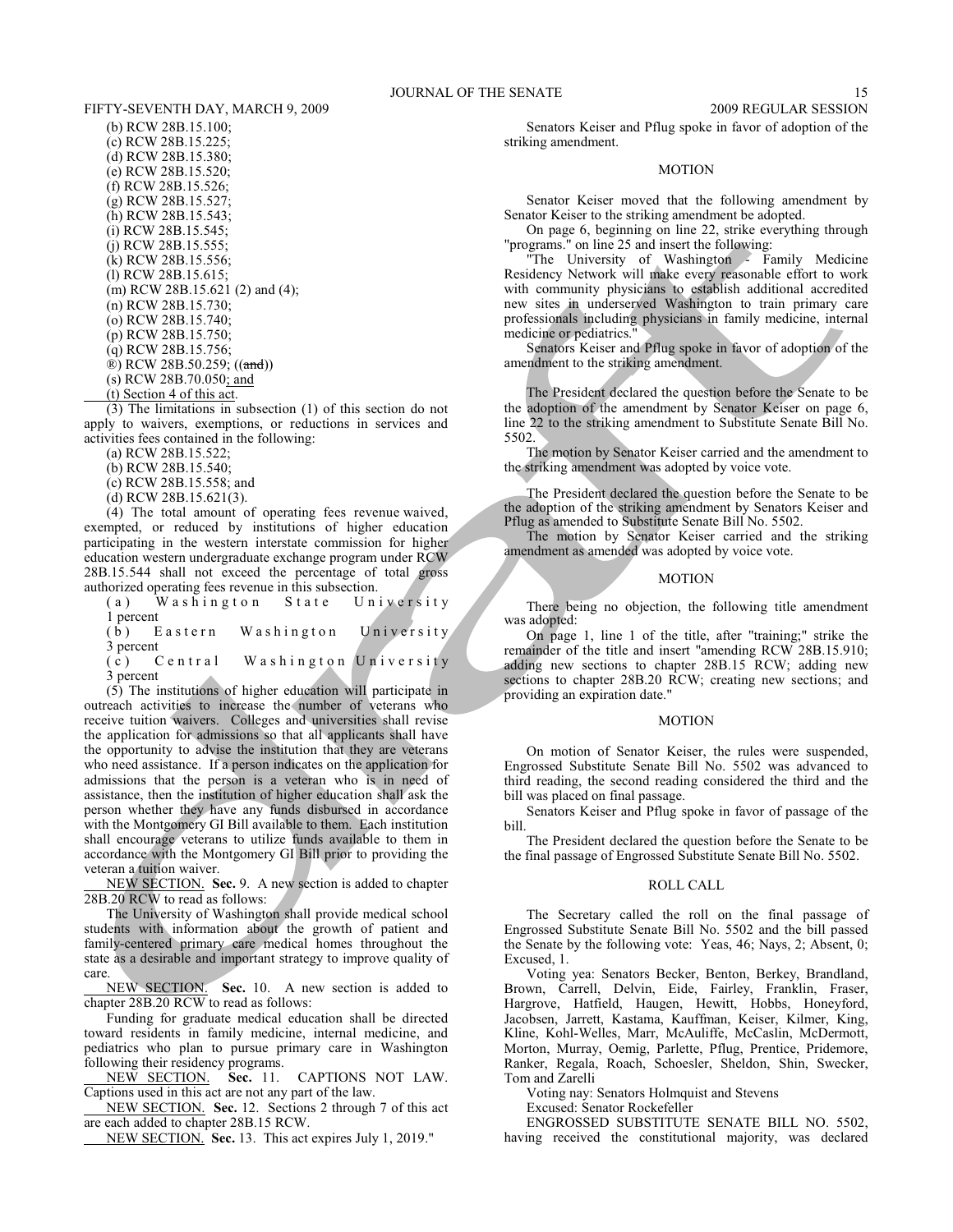passed. There being no objection, the title of the bill was ordered to stand as the title of the act.

## PERSONAL PRIVILEGE

Senator Kline: "Thank you Mr. President. It's that time of year in which we engage in long afternoons into the evenings on the floor, getting to know each other very, very well. Since I notice you know the numbers of gray heads has sort of increased in my time here and certainly a few gray hairs on my head too. I know that there's a certain stimulant right about now that kind of helps the brain work. It also helps us get a little friendlier and so I brought along a little bit of my friend. Now this is from Seattle but I want you to know that this is ideologically tested. We had a test last year. The test person was Senator Pflug our good friend from the Fifth District. I thought and I told you maybe this stuff might change your thinking, didn't work. No, I'm sorry, it didn't work. The test mouse, Senator Pflug is just as conservative as she ever was. But what this means you all can have this stuff. It's not caffine free but it's ideologically free and I commend it to you. It's right over here if you need any help I can show you how to push the buttons."

### SECOND READING

SENATE BILL NO. 5608, by Senators Franklin, Pflug, Fairley, Regala, Marr and Kohl-Welles

Concerning genetic counselors.

## **MOTIONS**

On motion of Senator Franklin, Substitute Senate Bill No. 5608 was substituted for Senate Bill No. 5608 and the substitute bill was placed on the second reading and read the second time.

On motion of Senator Franklin, the rules were suspended, Substitute Senate Bill No. 5608 was advanced to third reading, the second reading considered the third and the bill was placed on final passage.

Senator Franklin spoke in favor of passage of the bill.

## MOTION

On motion of Senator Delvin, Senators Hewitt and Zarelli were excused.

The President declared the question before the Senate to be the final passage of Substitute Senate Bill No. 5608.

# ROLL CALL

The Secretary called the roll on the final passage of Substitute Senate Bill No. 5608 and the bill passed the Senate by the following vote: Yeas, 38; Nays, 7; Absent, 1; Excused, 3.

Voting yea: Senators Berkey, Brandland, Brown, Delvin, Eide, Fairley, Franklin, Fraser, Hargrove, Hatfield, Haugen, Hobbs, Honeyford, Jacobsen, Jarrett, Kastama, Kauffman, Keiser, Kilmer, King, Kline, Kohl-Welles, Marr, McAuliffe, McDermott, Morton, Murray, Oemig, Parlette, Pflug, Prentice, Pridemore, Ranker, Regala, Schoesler, Sheldon, Shin and Swecker

Voting nay: Senators Becker, Benton, Carrell, Holmquist, McCaslin, Roach and Stevens

Absent: Senator Tom

Excused: Senators Hewitt, Rockefeller and Zarelli

SUBSTITUTE SENATE BILL NO. 5608, having received the constitutional majority, was declared passed. There being no objection, the title of the bill was ordered to stand as the title of the act.

# SECOND READING

SENATE BILL NO. 5360, by Senators Keiser, Brandland, Franklin, Murray, Brown, Ranker, Fraser, Parlette and Kohl-Welles

Establishing a community health care collaborative grant program.

# MOTIONS

On motion of Senator Keiser, Substitute Senate Bill No. 5360 was substituted for Senate Bill No. 5360 and the substitute bill was placed on the second reading and read the second time.

On motion of Senator Keiser, the rules were suspended, Substitute Senate Bill No. 5360 was advanced to third reading, the second reading considered the third and the bill was placed on final passage.

Senators Keiser and Brandland spoke in favor of passage of the bill.

The President declared the question before the Senate to be the final passage of Substitute Senate Bill No. 5360.

## ROLL CALL

The Secretary called the roll on the final passage of Substitute Senate Bill No. 5360 and the bill passed the Senate by the following vote: Yeas, 47; Nays, 0; Absent, 0; Excused, 2. Voting yea: Senators Becker, Benton, Berkey, Brandland,

Brown, Carrell, Delvin, Eide, Fairley, Franklin, Fraser, Hargrove, Hatfield, Haugen, Hobbs, Holmquist, Honeyford, Jacobsen, Jarrett, Kastama, Kauffman, Keiser, Kilmer, King, Kline, Kohl-Welles, Marr, McAuliffe, McCaslin, McDermott, Morton, Murray, Oemig, Parlette, Pflug, Prentice, Pridemore, Ranker, Regala, Roach, Schoesler, Sheldon, Shin, Stevens, Swecker, Tom and Zarelli

Excused: Senators Hewitt and Rockefeller

SUBSTITUTE SENATE BILL NO. 5360, having received the constitutional majority, was declared passed. There being no objection, the title of the bill was ordered to stand as the title of the act.

## MOTION

On motion of Senator Brandland, Senators Hewitt and Zarelli were excused.

### SECOND READING

SENATE BILL NO. 5777, by Senators Murray and Parlette

Concerning the Washington state insurance pool.

## MOTIONS

On motion of Senator Murray, Substitute Senate Bill No. 5777 was substituted for Senate Bill No. 5777 and the substitute bill was placed on the second reading and read the second time.

On motion of Senator Murray, the rules were suspended, Substitute Senate Bill No. 5777 was advanced to third reading, the second reading considered the third and the bill was placed on final passage.

Senators Murray and Parlette spoke in favor of passage of the bill.

## MOTION

On motion of Senator Marr, Senator Kline was excused.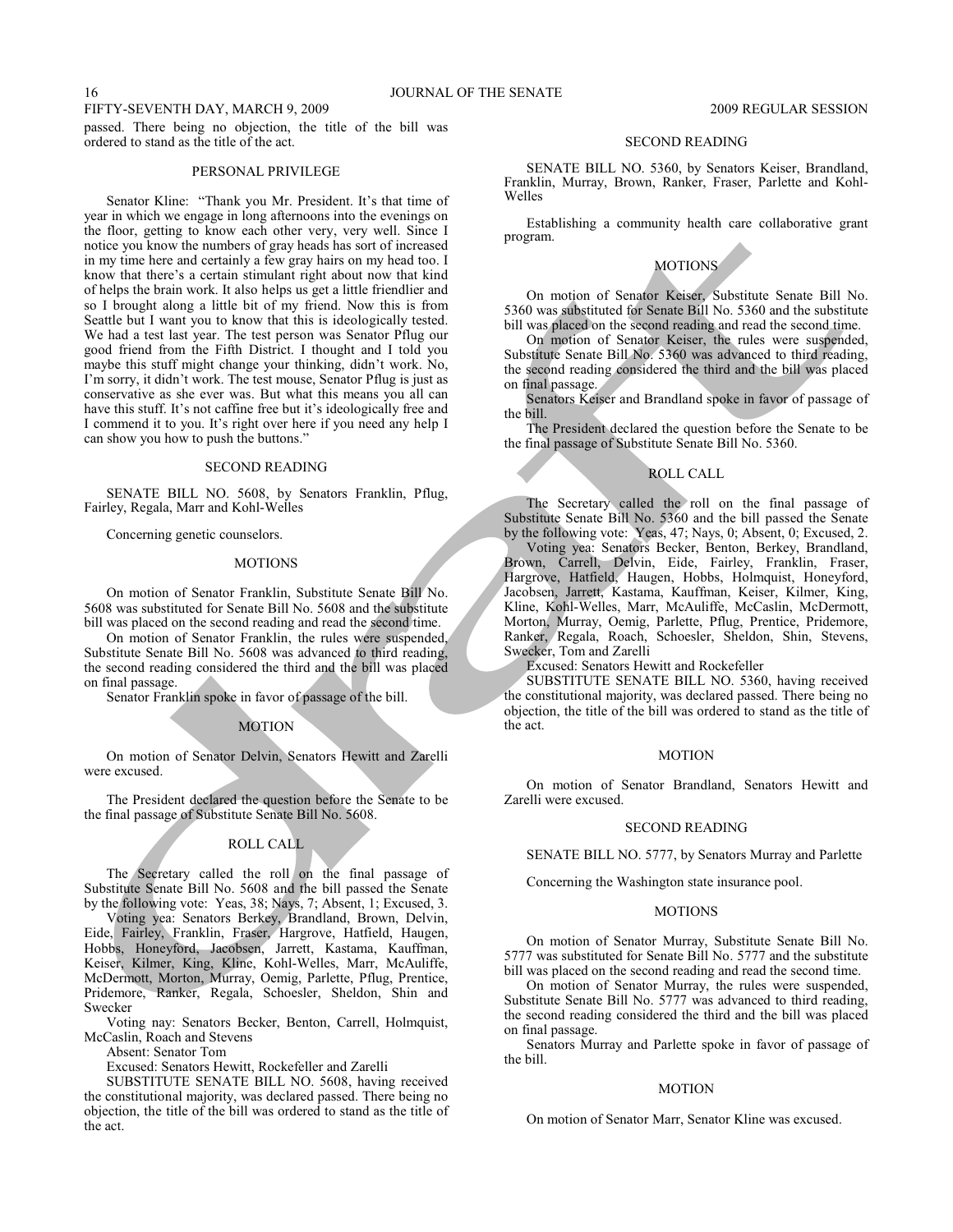The President declared the question before the Senate to be the final passage of Substitute Senate Bill No. 5777.

# ROLL CALL

The Secretary called the roll on the final passage of Substitute Senate Bill No. 5777 and the bill passed the Senate by the following vote: Yeas, 43; Nays, 0; Absent, 2; Excused, 4.

Voting yea: Senators Becker, Benton, Berkey, Brandland, Brown, Carrell, Delvin, Eide, Fairley, Franklin, Fraser, Hargrove, Hatfield, Haugen, Hobbs, Holmquist, Honeyford, Jacobsen, Jarrett, Kastama, Kauffman, Keiser, Kilmer, King, Marr, McAuliffe, McCaslin, McDermott, Morton, Murray, Oemig, Parlette, Pflug, Prentice, Ranker, Regala, Roach, Schoesler, Sheldon, Shin, Stevens, Swecker and Tom

Absent: Senators Kohl-Welles and Pridemore

Excused: Senators Hewitt, Kline, Rockefeller and Zarelli

SUBSTITUTE SENATE BILL NO. 5777, having received the constitutional majority, was declared passed. There being no objection, the title of the bill was ordered to stand as the title of the act.

## SECOND READING

# SENATE BILL NO. 5423, by Senators Pflug and Oemig

Regarding critical access hospitals not subject to certificate of need review.

The measure was read the second time.

## **MOTION**

Senator Pflug moved that the following striking amendment by Senators Pflug and Keiser be adopted:

Strike everything after the enacting clause and insert the following:

**"Sec.** 1.RCW 70.38.105 and 2004 c 261 s 6 are each amended to read as follows:

(1) The department is authorized and directed to implement the certificate of need program in this state pursuant to the provisions of this chapter.

(2) There shall be a state certificate of need program which is administered consistent with the requirements of federal law as necessary to the receipt of federal funds by the state.

(3) No person shall engage in any undertaking which is subject to certificate of need review under subsection (4) of this section without first having received from the department either a certificate of need or an exception granted in accordance with this chapter.

(4) The following shall be subject to certificate of need review under this chapter:

(a) The construction, development, or other establishment of a new health care facility;

(b) The sale, purchase, or lease of part or all of any existing hospital as defined in RCW 70.38.025;

(c) Any capital expenditure for the construction, renovation, or alteration of a nursing home which substantially changes the services of the facility after January 1, 1981, provided that the substantial changes in services are specified by the department in rule;

(d) Any capital expenditure for the construction, renovation, or alteration of a nursing home which exceeds the expenditure minimum as defined by RCW 70.38.025. However, a capital expenditure which is not subject to certificate of need review under (a), (b), (c), or (e) of this subsection and which is solely for any one or more of the following is not subject to certificate of need review:

(i) Communications and parking facilities;

17

(ii) Mechanical, electrical, ventilation, heating, and air conditioning systems;

(iii) Energy conservation systems;

(iv) Repairs to, or the correction of, deficiencies in existing physical plant facilities which are necessary to maintain state licensure, however, other additional repairs, remodeling, or replacement projects that are not related to one or more deficiency citations and are not necessary to maintain state licensure are not exempt from certificate of need review except as otherwise permitted by  $(d)(vi)$  of this subsection or RCW 70.38.115(13);

(v) Acquisition of equipment, including data processing equipment, which is not or will not be used in the direct provision of health services;

(vi) Construction or renovation at an existing nursing home which involves physical plant facilities, including administrative, dining areas, kitchen, laundry, therapy areas, and support facilities, by an existing licensee who has operated the beds for at least one year;

(vii) Acquisition of land; and

(viii) Refinancing of existing debt;

(e) A change in bed capacity of a health care facility which increases the total number of licensed beds or redistributes beds among acute care, nursing home care, and boarding home care if the bed redistribution is to be effective for a period in excess of six months, or a change in bed capacity of a rural health care facility licensed under RCW 70.175.100 that increases the total number of nursing home beds or redistributes beds from acute care or boarding home care to nursing home care if the bed redistribution is to be effective for a period in excess of six months. A health care facility certified as a critical access hospital under 42 U.S.C. 1395i-4 may increase its total number of licensed beds to the total number of beds permitted under 42 U.S.C. 1395i-4 for acute care and may redistribute beds permitted under 42 U.S.C. 1395i-4 among acute care and nursing home care without being subject to certificate of need review. If there is a nursing home licensed under chapter 18.51 RCW within twenty-seven miles of the critical access hospital, the critical access hospital is subject to certificate of need review except for:

(i) Critical access hospitals which had designated beds to provide nursing home care, in excess of five swing beds, prior to December 31, 2003;  $((\sigma r))$ 

(ii) Up to five swing beds; or

(iii) Up to twenty-five swing beds for critical access hospitals which do not have a nursing home licensed under chapter 18.51 RCW within the same city or town limits. No more than one-half of the additional beds designated for swing bed services under this subsection  $(4)(e)(iii)$  may be so designated before July 1, 2009, with the balance designated no sooner than July 1, 2010.

Critical access hospital beds not subject to certificate of need review under this subsection (4)(e) will not be counted as either acute care or nursing home care for certificate of need review purposes. If a health care facility ceases to be certified as a critical access hospital under 42 U.S.C. 1395i-4, the hospital may revert back to the type and number of licensed hospital beds as it had when it requested critical access hospital designation;

(f) Any new tertiary health services which are offered in or through a health care facility or rural health care facility licensed under RCW 70.175.100, and which were not offered on a regular basis by, in, or through such health care facility or rural health care facility within the twelve-month period prior to the time such services would be offered;

(g) Any expenditure for the construction, renovation, or alteration of a nursing home or change in nursing home services in excess of the expenditure minimum made in preparation for any undertaking under subsection (4) of this section and any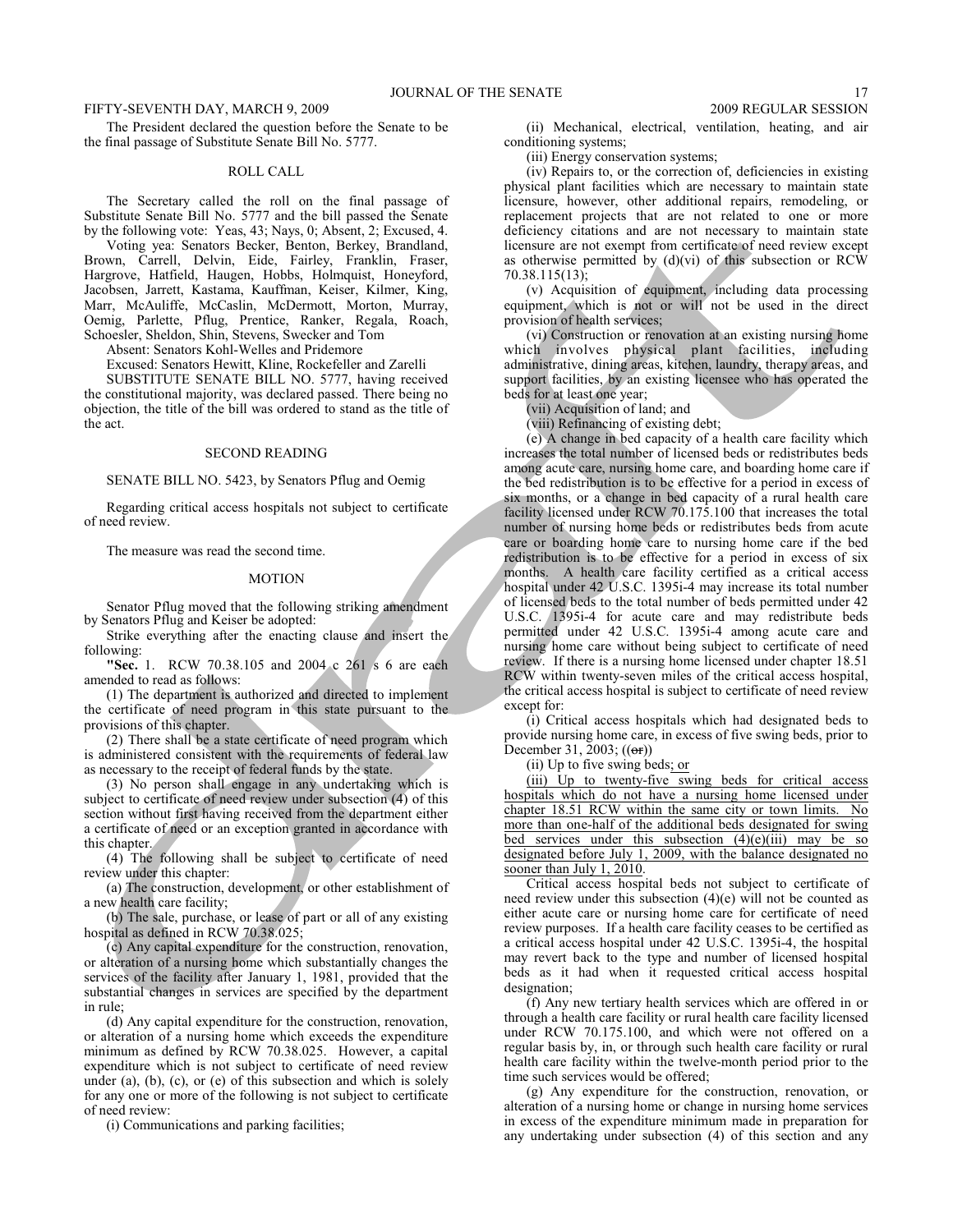arrangement or commitment made for financing such undertaking. Expenditures of preparation shall include expenditures for architectural designs, plans, working drawings, and specifications. The department may issue certificates of need permitting predevelopment expenditures, only, without authorizing any subsequent undertaking with respect to which such predevelopment expenditures are made; and

(h) Any increase in the number of dialysis stations in a kidney disease center.

(5) The department is authorized to charge fees for the review of certificate of need applications and requests for exemptions from certificate of need review. The fees shall be sufficient to cover the full cost of review and exemption, which may include the development of standards, criteria, and policies.

(6) No person may divide a project in order to avoid review requirements under any of the thresholds specified in this section."

Senator Pflug spoke in favor of adoption of the striking amendment.

The President declared the question before the Senate to be the adoption of the striking amendment by Senators Pflug and Keiser to Senate Bill No. 5423.

The motion by Senator Pflug carried and the striking amendment was adopted by voice vote.

#### MOTION

On motion of Senator Pflug, the rules were suspended, Engrossed Senate Bill No. 5423 was advanced to third reading, the second reading considered the third and the bill was placed on final passage.

Senators Pflug and Keiser spoke in favor of passage of the bill.

The President declared the question before the Senate to be the final passage of Engrossed Senate Bill No. 5423.

## ROLL CALL

The Secretary called the roll on the final passage of Engrossed Senate Bill No. 5423 and the bill passed the Senate by the following vote: Yeas, 35; Nays, 10; Absent, 0; Excused, 4.

Voting yea: Senators Berkey, Brandland, Brown, Eide, Fairley, Franklin, Fraser, Hargrove, Hatfield, Haugen, Hobbs, Jacobsen, Jarrett, Kastama, Kauffman, Keiser, Kilmer, King, Kohl-Welles, Marr, McAuliffe, McCaslin, McDermott, Morton, Murray, Oemig, Pflug, Prentice, Pridemore, Ranker, Regala, Schoesler, Sheldon, Shin and Swecker

Voting nay: Senators Becker, Benton, Carrell, Delvin, Holmquist, Honeyford, Parlette, Roach, Stevens and Tom

Excused: Senators Hewitt, Kline, Rockefeller and Zarelli

ENGROSSED SENATE BILL NO. 5423, having received the constitutional majority, was declared passed. There being no objection, the title of the bill was ordered to stand as the title of the act.

# POINT OF INQUIRY

Senator Keiser: "Would Senator Pflug yield to a question? As the prime sponsor of this bill is it your understanding that neither the intent nor the effect of this bill, Senate Bill No. 5423 will allow expansion of a swing bed capacity in any critical access hospital that has a nursing home within the same city limits?"

Senator Pflug: "Yes, this bill will not grant any additional swing bank to a critical access hospital that has a nursing home within the same city limits."

# SECOND READING

SENATE JOINT MEMORIAL NO. 8013, by Senators Keiser, Parlette, Pflug, Franklin, Marr, Murray, Shin, Haugen, Kline and Kohl-Welles

Calling on Congress to enact legislation to eliminate the 24 month Medicare waiting period for participants in Social Security Disability Insurance.

The measure was read the second time.

## MOTION

On motion of Senator Keiser, the rules were suspended, Senate Joint Memorial No. 8013 was advanced to third reading, the second reading considered the third and the memorial was placed on final passage.

Senators Keiser and Pflug spoke in favor of passage of the memorial.

The President declared the question before the Senate to be the final passage of Senate Joint Memorial No. 8013.

# ROLL CALL

The Secretary called the roll on the final passage of Senate Joint Memorial No. 8013 and the memorial passed the Senate by the following vote: Yeas, 46; Nays, 0; Absent, 0; Excused, Yeas, 46; Nays, 0; Absent, 0; Excused, 3.

Voting yea: Senators Becker, Benton, Berkey, Brandland, Brown, Carrell, Delvin, Eide, Fairley, Franklin, Fraser, Hargrove, Hatfield, Haugen, Hobbs, Holmquist, Honeyford, Jacobsen, Jarrett, Kastama, Kauffman, Keiser, Kilmer, King, Kline, Kohl-Welles, Marr, McAuliffe, McCaslin, McDermott, Morton, Murray, Oemig, Parlette, Pflug, Prentice, Pridemore, Ranker, Regala, Roach, Schoesler, Sheldon, Shin, Stevens, Swecker and Tom

Excused: Senators Hewitt, Rockefeller and Zarelli

SENATE JOINT MEMORIAL NO. 8013, having received the constitutional majority, was declared passed.

## SECOND READING

SENATE BILL NO. 5480, by Senators Delvin, Franklin, Fairley, Keiser and Shin

Creating the Washington health care discount plan organization act.

## MOTIONS

On motion of Senator Delvin, Substitute Senate Bill No. 5480 was substituted for Senate Bill No. 5480 and the substitute bill was placed on the second reading and read the second time.

On motion of Senator Delvin, the rules were suspended, Substitute Senate Bill No. 5480 was advanced to third reading, the second reading considered the third and the bill was placed on final passage.

Senators Delvin and Keiser spoke in favor of passage of the bill.

The President declared the question before the Senate to be the final passage of Substitute Senate Bill No. 5480.

## ROLL CALL

The Secretary called the roll on the final passage of Substitute Senate Bill No. 5480 and the bill passed the Senate by the following vote: Yeas, 43; Nays, 3; Absent, 0; Excused, 3.

Voting yea: Senators Becker, Benton, Berkey, Brandland, Brown, Delvin, Eide, Fairley, Franklin, Fraser, Hargrove,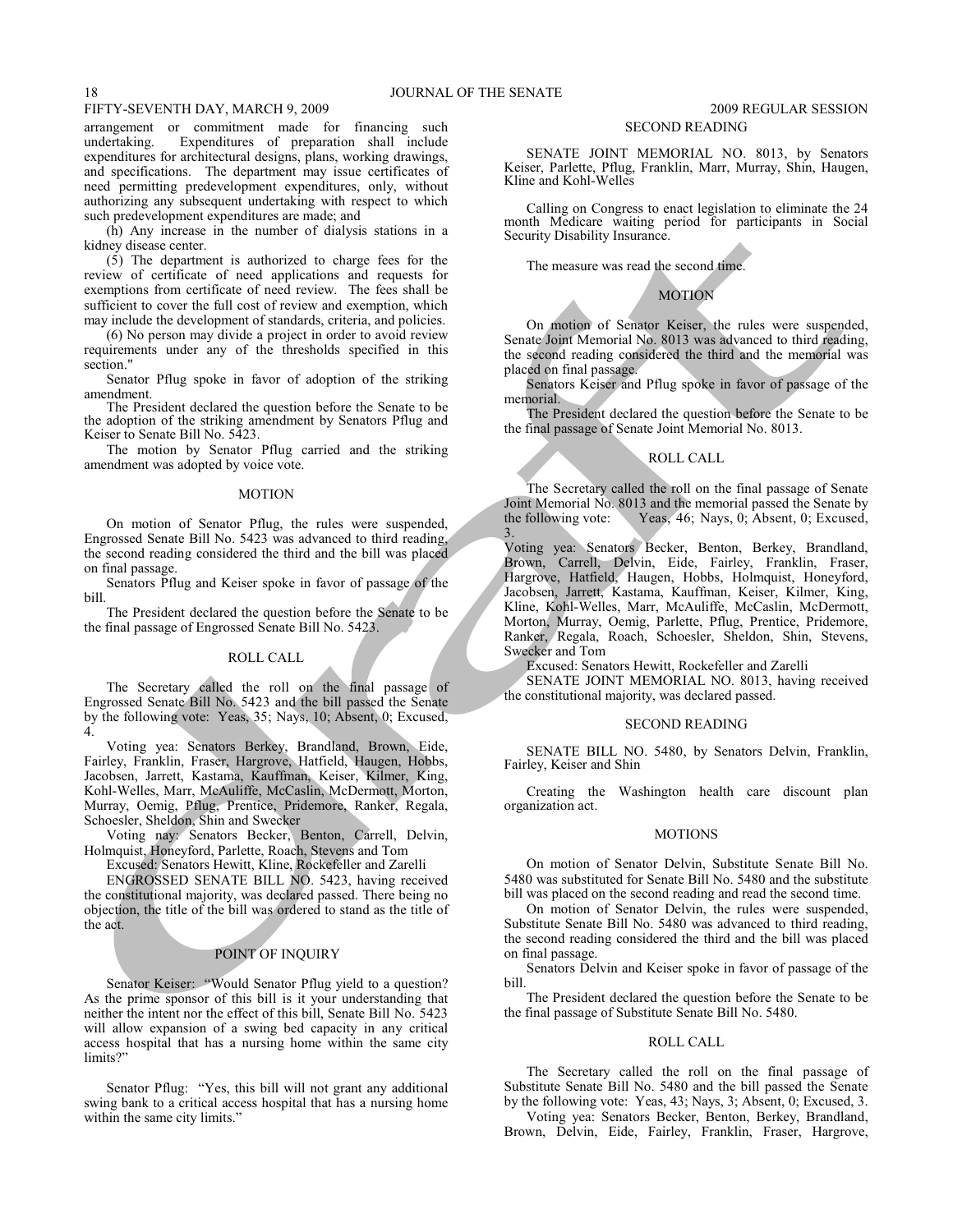Hatfield, Haugen, Hobbs, Honeyford, Jacobsen, Jarrett, Kastama, Kauffman, Keiser, Kilmer, King, Kline, Kohl-Welles, Marr, McAuliffe, McCaslin, McDermott, Morton, Murray, Oemig, Parlette, Pflug, Prentice, Pridemore, Ranker, Regala, Roach, Schoesler, Sheldon, Shin, Swecker and Tom

Voting nay: Senators Carrell, Holmquist and Stevens

Excused: Senators Hewitt, Rockefeller and Zarelli

SUBSTITUTE SENATE BILL NO. 5480, having received the constitutional majority, was declared passed. There being no objection, the title of the bill was ordered to stand as the title of the act.

## SECOND READING

## SENATE BILL NO. 6053, by Senators Fraser and Keiser

Establishing a pilot program to provide access to personal hygiene and cleaning products.

The measure was read the second time.

## MOTION

On motion of Senator Fraser, the rules were suspended, Senate Bill No. 6053 was advanced to third reading, the second reading considered the third and the bill was placed on final passage.

Senator Fraser spoke in favor of passage of the bill.

The President declared the question before the Senate to be the final passage of Senate Bill No. 6053.

# ROLL CALL

The Secretary called the roll on the final passage of Senate Bill No. 6053 and the bill passed the Senate by the following vote: Yeas, 45; Nays, 1; Absent, 0; Excused, 3.

Voting yea: Senators Becker, Benton, Berkey, Brown, Carrell, Delvin, Eide, Fairley, Franklin, Fraser, Hargrove, Hatfield, Haugen, Hobbs, Holmquist, Honeyford, Jacobsen, Jarrett, Kastama, Kauffman, Keiser, Kilmer, King, Kline, Kohl-Welles, Marr, McAuliffe, McCaslin, McDermott, Morton, Murray, Oemig, Parlette, Pflug, Prentice, Pridemore, Ranker, Regala, Roach, Schoesler, Sheldon, Shin, Stevens, Swecker and Tom

Voting nay: Senator Brandland

Excused: Senators Hewitt, Rockefeller and Zarelli

SENATE BILL NO. 6053, having received the constitutional majority, was declared passed. There being no objection, the title of the bill was ordered to stand as the title of the act.

# SECOND READING

SENATE BILL NO. 6019, by Senators Keiser, Parlette, Kilmer, Jarrett, Tom, Holmquist, Pflug, Shin and Schoesler

Concerning employee wellness programs.

# MOTIONS

On motion of Senator Keiser, Substitute Senate Bill No. 6019 was substituted for Senate Bill No. 6019 and the substitute bill was placed on the second reading and read the second time.

On motion of Senator Keiser, the rules were suspended, Substitute Senate Bill No. 6019 was advanced to third reading, the second reading considered the third and the bill was placed on final passage.

Senators Keiser and Pflug spoke in favor of passage of the bill.

The President declared the question before the Senate to be the final passage of Substitute Senate Bill No. 6019.

## ROLL CALL

The Secretary called the roll on the final passage of Substitute Senate Bill No. 6019 and the bill passed the Senate by the following vote: Yeas, 45; Nays, 0; Absent, 1; Excused, 3.

Voting yea: Senators Becker, Benton, Berkey, Brandland, Brown, Carrell, Delvin, Eide, Fairley, Franklin, Fraser, Hargrove, Hatfield, Haugen, Hobbs, Holmquist, Honeyford, Jacobsen, Jarrett, Kastama, Kauffman, Keiser, Kilmer, King, Kline, Kohl-Welles, Marr, McAuliffe, McCaslin, McDermott, Morton, Murray, Oemig, Parlette, Pflug, Pridemore, Ranker, Regala, Roach, Schoesler, Sheldon, Shin, Stevens, Swecker and Tom

Absent: Senator Prentice

Excused: Senators Hewitt, Rockefeller and Zarelli

SUBSTITUTE SENATE BILL NO. 6019, having received the constitutional majority, was declared passed. There being no objection, the title of the bill was ordered to stand as the title of the act.

## SECOND READING

SENATE BILL NO. 5945, by Senators Keiser, Franklin and Kohl-Welles

Creating the Washington health partnership plan.

# MOTIONS

On motion of Senator Keiser, Second Substitute Senate Bill No. 5945 was substituted for Senate Bill No. 5945 and the second substitute bill was placed on the second reading and read the second time.

On motion of Senator Keiser, the rules were suspended, Second Substitute Senate Bill No. 5945 was advanced to third reading, the second reading considered the third and the bill was placed on final passage.

Senator Keiser spoke in favor of passage of the bill.

Senators Pflug and Parlette spoke against passage of the bill.

## **MOTION**

On motion of Senator Regala, Senator Prentice was excused.

The President declared the question before the Senate to be the final passage of Second Substitute Senate Bill No. 5945.

## ROLL CALL

The Secretary called the roll on the final passage of Second Substitute Senate Bill No. 5945 and the bill passed the Senate by the following vote: Yeas, 28; Nays, 19; Absent, 0; Excused, 2.

Voting yea: Senators Berkey, Brown, Eide, Fairley, Franklin, Fraser, Hargrove, Hatfield, Haugen, Hobbs, Jacobsen, Jarrett, Kastama, Kauffman, Keiser, Kilmer, Kline, Kohl-Welles, Marr, McAuliffe, McDermott, Murray, Oemig, Pridemore, Ranker, Regala, Shin and Tom

Voting nay: Senators Becker, Benton, Brandland, Carrell, Delvin, Hewitt, Holmquist, Honeyford, King, McCaslin, Morton, Parlette, Pflug, Roach, Schoesler, Sheldon, Stevens, Swecker and Zarelli

Excused: Senators Prentice and Rockefeller

SECOND SUBSTITUTE SENATE BILL NO. 5945, having received the constitutional majority, was declared passed. There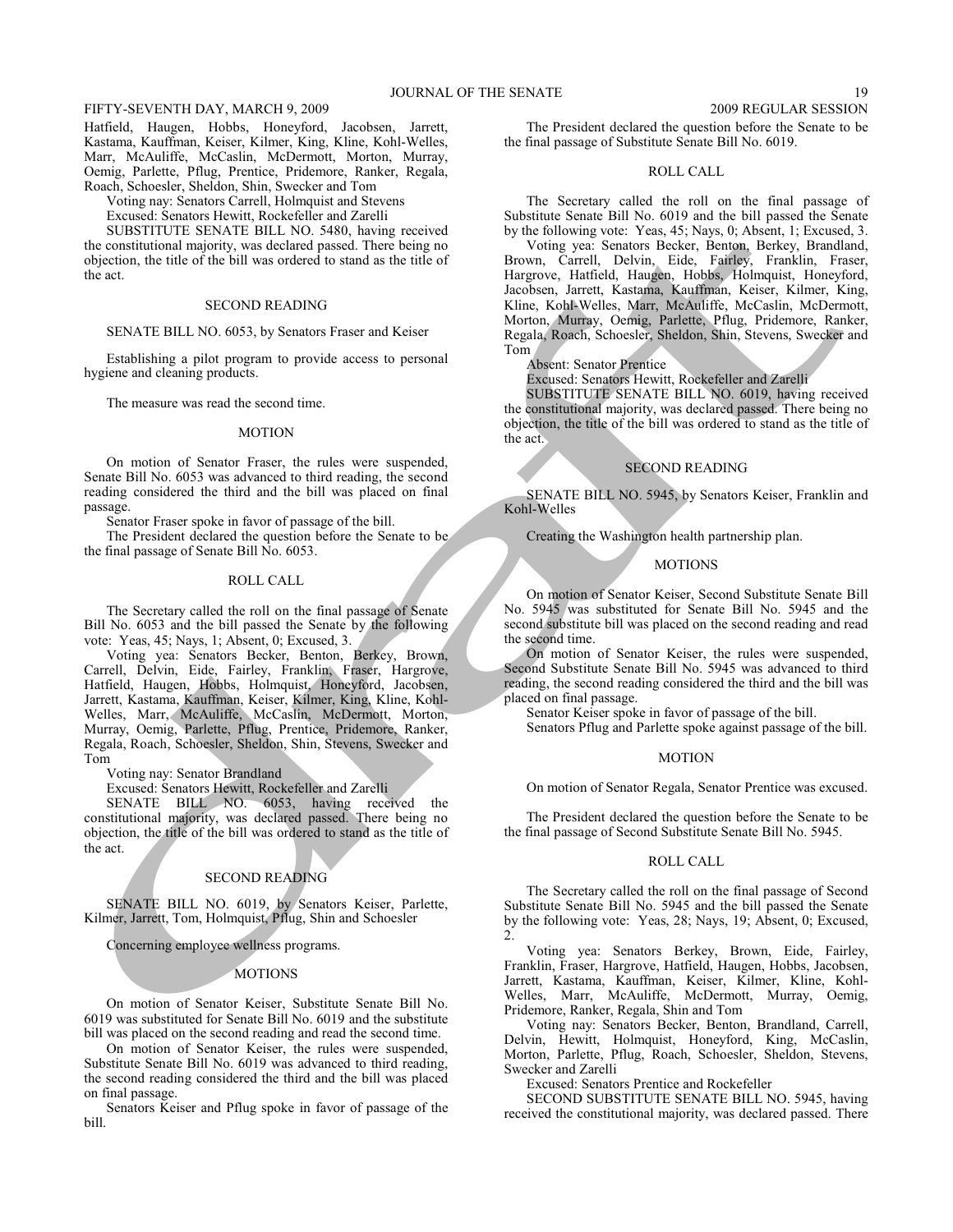being no objection, the title of the bill was ordered to stand as the title of the act.

## SECOND READING

SENATE BILL NO. 5811, by Senators Hargrove, Stevens, Shin and Roach

Concerning the placement of foster children. Revised for 1st Substitute: Concerning foster child placements.

## MOTION

On motion of Senator Hargrove, Substitute Senate Bill No. 5811 was substituted for Senate Bill No. 5811 and the substitute bill was placed on the second reading and read the second time.

## MOTION

Senator Hargrove moved that the following striking amendment by Senators Hargrove, Regala and Stevens be adopted:

Strike everything after the enacting clause and insert the following:

"**Sec.** 1.RCW 13.34.030 and 2003 c 227 s 2 are each amended to read as follows:

For purposes of this chapter:

(1) "Abandoned" means when the child's parent, guardian, or other custodian has expressed, either by statement or conduct, an intent to forego, for an extended period, parental rights or responsibilities despite an ability to exercise such rights and responsibilities. If the court finds that the petitioner has exercised due diligence in attempting to locate the parent, no contact between the child and the child's parent, guardian, or other custodian for a period of three months creates a rebuttable presumption of abandonment, even if there is no expressed intent to abandon.

(2) "Child" and "juvenile" means any individual under the age of eighteen years.

(3) "Current placement episode" means the period of time that begins with the most recent date that the child was removed from the home of the parent, guardian, or legal custodian for purposes of placement in out-of-home care and continues until: (a) The child returns home; (b) an adoption decree, a permanent custody order, or guardianship order is entered; or (c) the dependency is dismissed, whichever occurs first.

(4) "Dependency guardian" means the person, nonprofit corporation, or Indian tribe appointed by the court pursuant to this chapter for the limited purpose of assisting the court in the supervision of the dependency.

(5) "Dependent child" means any child who:

(a) Has been abandoned;

(b) Is abused or neglected as defined in chapter 26.44 RCW by a person legally responsible for the care of the child; or

(c) Has no parent, guardian, or custodian capable of adequately caring for the child, such that the child is in circumstances which constitute a danger of substantial damage to the child's psychological or physical development.

(6) "Developmental disability" means a disability attributable to mental retardation, cerebral palsy, epilepsy, autism, or another neurological or other condition of an individual found by the secretary to be closely related to mental retardation or to require treatment similar to that required for individuals with mental retardation, which disability originates before the individual attains age eighteen, which has continued or can be expected to continue indefinitely, and which constitutes a substantial handicap to the individual.

(7) "Guardian" means the person or agency that: (a) Has been appointed as the guardian of a child in a legal proceeding other than a proceeding under this chapter; and (b) has the legal right to custody of the child pursuant to such appointment. The term "guardian" shall not include a "dependency guardian" appointed pursuant to a proceeding under this chapter.

(8) "Guardian ad litem" means a person, appointed by the court to represent the best interests of a child in a proceeding under this chapter, or in any matter which may be consolidated with a proceeding under this chapter. A "court-appointed special advocate" appointed by the court to be the guardian ad litem for the child, or to perform substantially the same duties and functions as a guardian ad litem, shall be deemed to be guardian ad litem for all purposes and uses of this chapter.

(9) "Guardian ad litem program" means a court-authorized volunteer program, which is or may be established by the superior court of the county in which such proceeding is filed, to manage all aspects of volunteer guardian ad litem representation for children alleged or found to be dependent. Such management shall include but is not limited to: Recruitment, screening, training, supervision, assignment, and discharge of volunteers.

(10) "Housing services or assistance" means at least effective referrals to federal, state, local, or private agencies or organizations, assistance with forms, or financial subsidies or other monetary assistance for housing.

(11) "Indigent" means a person who, at any stage of a court proceeding, is:

(a) Receiving one of the following types of public assistance: Temporary assistance for needy families, general assistance, poverty-related veterans' benefits, food stamps or food stamp benefits transferred electronically, refugee resettlement benefits, medicaid, or supplemental security income; or

(b) Involuntarily committed to a public mental health facility; or

(c) Receiving an annual income, after taxes, of one hundred twenty-five percent or less of the federally established poverty level; or

(d) Unable to pay the anticipated cost of counsel for the matter before the court because his or her available funds are insufficient to pay any amount for the retention of counsel.

 $((\text{(+1)}))$   $(12)$  "Out-of-home care" means placement in a foster family home or group care facility licensed pursuant to chapter 74.15 RCW or placement in a home, other than that of the child's parent, guardian, or legal custodian, not required to be licensed pursuant to chapter 74.15 RCW.

 $((\overline{(12)}))$  (13) "Preventive services" means preservation services, as defined in chapter 74.14C RCW, and other reasonably available services, including housing services or assistance, capable of preventing the need for out-of-home placement while protecting the child. ((Housing services may include, but are not limited to, referrals to federal, state, local, or private agencies or organizations, assistance with forms and applications, or financial subsidies for housing.

 $(13)$ )) (14) "Shelter care" means temporary physical care in a facility licensed pursuant to RCW 74.15.030 or in a home not required to be licensed pursuant to RCW 74.15.030.

 $((\text{(+4)}))$  (15) "Sibling" means a child's birth brother, birth sister, adoptive brother, adoptive sister, half-brother, or halfsister, or as defined by the law or custom of the Indian child's tribe for an Indian child as defined in 25 U.S.C. Sec. 1903(4).

 $((\overline{(15)}))$  (16) "Social study" means a written evaluation of matters relevant to the disposition of the case and shall contain the following information:

(a) A statement of the specific harm or harms to the child that intervention is designed to alleviate;

(b) A description of the specific services and activities, for both the parents and child, that are needed in order to prevent serious harm to the child; the reasons why such services and activities are likely to be useful; the availability of any proposed services; and the agency's overall plan for ensuring that the

20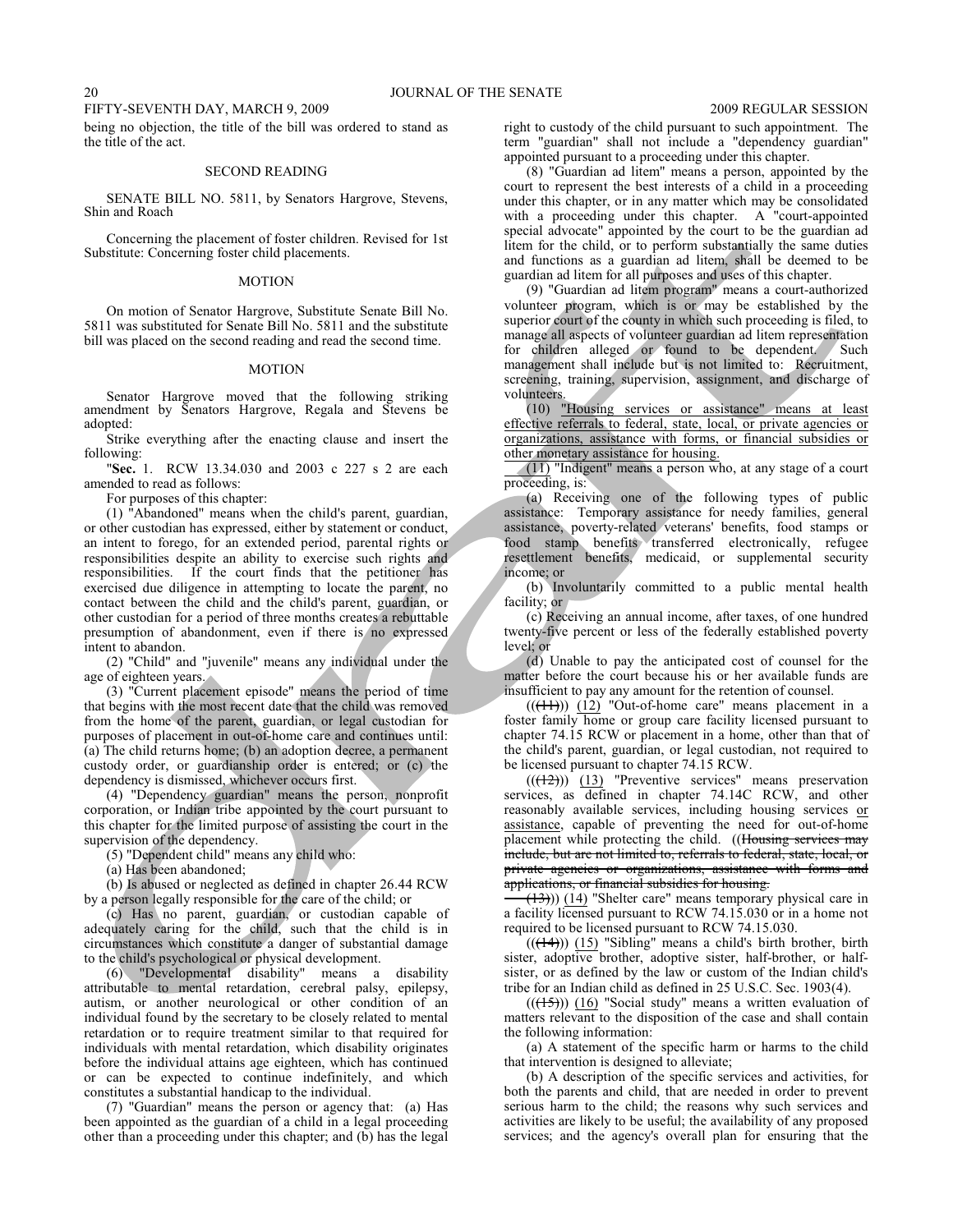services will be delivered. The description shall identify the services chosen and approved by the parent;

(c) If removal is recommended, a full description of the reasons why the child cannot be protected adequately in the home, including a description of any previous efforts to work with the parents and the child in the home; the in-home treatment programs that have been considered and rejected; the preventive services, including housing services and assistance, that have been offered or provided and have failed to prevent the need for out-of-home placement, unless the health, safety, and welfare of the child cannot be protected adequately in the home; and the parents' attitude toward placement of the child;

(d) A statement of the likely harms the child will suffer as a result of removal;

(e) A description of the steps that will be taken to minimize the harm to the child that may result if separation occurs including an assessment of the child's relationship and emotional bond with any siblings, and the agency's plan to provide ongoing contact between the child and the child's siblings if appropriate; and

(f) Behavior that will be expected before determination that supervision of the family or placement is no longer necessary.

**Sec.** 2.RCW 13.34.065 and 2008 c 267 s 2 are each amended to read as follows:

 $(1)(a)$  When a child is taken into custody, the court shall hold a shelter care hearing within seventy-two hours, excluding Saturdays, Sundays, and holidays. The primary purpose of the shelter care hearing is to determine whether the child can be immediately and safely returned home while the adjudication of the dependency is pending.

(b) Any parent, guardian, or legal custodian who for good cause is unable to attend the shelter care hearing may request that a subsequent shelter care hearing be scheduled. The request shall be made to the clerk of the court where the petition is filed prior to the initial shelter care hearing. Upon the request of the parent, the court shall schedule the hearing within seventy-two hours of the request, excluding Saturdays, Sundays, and holidays. The clerk shall notify all other parties of the hearing by any reasonable means.

(2)(a) The department of social and health services shall submit a recommendation to the court as to the further need for shelter care in all cases in which it is the petitioner. In all other cases, the recommendation shall be submitted by the juvenile court probation counselor.

(b) All parties have the right to present testimony to the court regarding the need or lack of need for shelter care.

(c) Hearsay evidence before the court regarding the need or lack of need for shelter care must be supported by sworn testimony, affidavit, or declaration of the person offering such evidence.

 $(3)(a)$  At the commencement of the hearing, the court shall notify the parent, guardian, or custodian of the following:

(i) The parent, guardian, or custodian has the right to a shelter care hearing;

(ii) The nature of the shelter care hearing, the rights of the parents, and the proceedings that will follow; and

(iii) If the parent, guardian, or custodian is not represented by counsel, the right to be represented. If the parent, guardian, or custodian is indigent, the court shall appoint counsel as provided in RCW 13.34.090; and

(b) If a parent, guardian, or legal custodian desires to waive the shelter care hearing, the court shall determine, on the record and with the parties present, whether such waiver is knowing and voluntary. A parent may not waive his or her right to the shelter care hearing unless he or she appears in court and the court determines that the waiver is knowing and voluntary. Regardless of whether the court accepts the parental waiver of the shelter care hearing, the court must provide notice to the

(4) At the shelter care hearing the court shall examine the need for shelter care and inquire into the status of the case. The paramount consideration for the court shall be the health, welfare, and safety of the child. At a minimum, the court shall inquire into the following:

(a) Whether the notice required under RCW 13.34.062 was given to all known parents, guardians, or legal custodians of the child. The court shall make an express finding as to whether the notice required under RCW 13.34.062 was given to the parent, guardian, or legal custodian. If actual notice was not given to the parent, guardian, or legal custodian and the whereabouts of such person is known or can be ascertained, the court shall order the supervising agency or the department of social and health services to make reasonable efforts to advise the parent, guardian, or legal custodian of the status of the case, including the date and time of any subsequent hearings, and their rights under RCW 13.34.090;

(b) Whether the child can be safely returned home while the adjudication of the dependency is pending;

(c) What efforts have been made to place the child with a relative. The court shall ask the parents whether the department discussed with them the placement of the child with a relative and shall make an express finding that the department's efforts have been made by the department in this regard;

(d) What services, including housing services or assistance if appropriate, were provided to the family to prevent or eliminate the need for removal of the child from the child's home;

(e) Is the placement proposed by the agency the least disruptive and most family-like setting that meets the needs of the child;

(f) Whether it is in the best interest of the child to remain enrolled in the school, developmental program, or child care the child was in prior to placement and what efforts have been made to maintain the child in the school, program, or child care if it would be in the best interest of the child to remain in the same school, program, or child care;

(g) Appointment of a guardian ad litem or attorney;

(h) Whether the child is or may be an Indian child as defined in 25 U.S.C. Sec. 1903, whether the provisions of the Indian child welfare act apply, and whether there is compliance with the Indian child welfare act, including notice to the child's tribe;

(i) Whether, as provided in RCW 26.44.063, restraining orders, or orders expelling an allegedly abusive household member from the home of a nonabusive parent, guardian, or legal custodian, will allow the child to safely remain in the home;

(j) Whether any orders for examinations, evaluations, or immediate services are needed. The court may not order a parent to undergo examinations, evaluation, or services at the shelter care hearing unless the parent agrees to the examination, evaluation, or service;

(k) The terms and conditions for parental, sibling, and family visitation.

(5)(a) The court shall release a child alleged to be dependent to the care, custody, and control of the child's parent, guardian, or legal custodian unless the court finds there is reasonable cause to believe that:

(i) After consideration of the specific services that have been provided, reasonable efforts have been made to prevent or eliminate the need for removal of the child from the child's home and to make it possible for the child to return home; and

(ii)(A) The child has no parent, guardian, or legal custodian to provide supervision and care for such child; or

(B) The release of such child would present a serious threat of substantial harm to such child, notwithstanding an order entered pursuant to RCW 26.44.063; or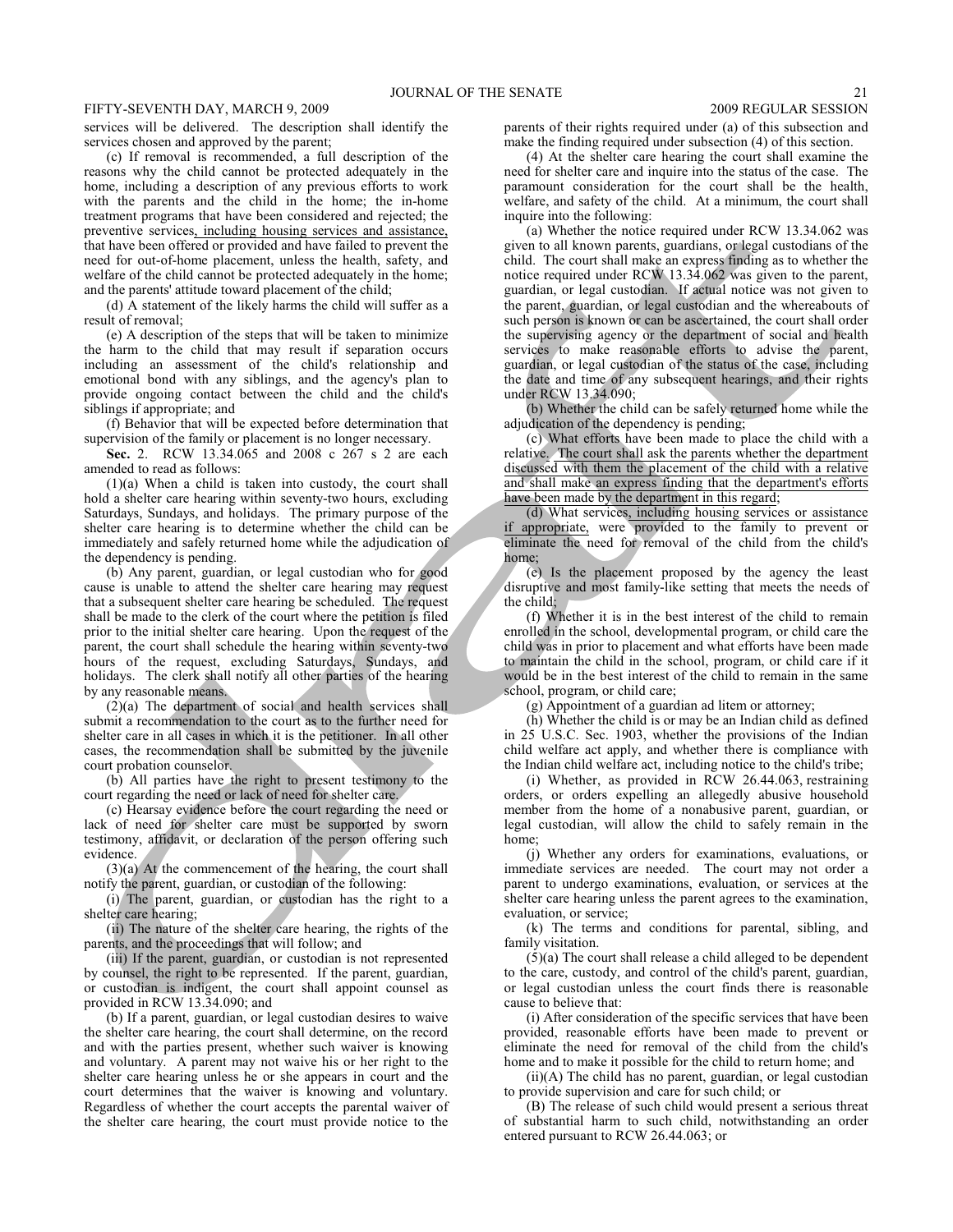(C) The parent, guardian, or custodian to whom the child could be released has been charged with violating RCW 9A.40.060 or 9A.40.070.

(b) If the court does not release the child to his or her parent, guardian, or legal custodian, the court shall order placement with a relative, unless there is reasonable cause to believe the health, safety, or welfare of the child would be jeopardized or that the efforts to reunite the parent and child will be hindered. The relative must be willing and available to:

(i) Care for the child and be able to meet any special needs of the child;

(ii) Facilitate the child's visitation with siblings, if such visitation is part of the supervising agency's plan or is ordered by the court; and

(iii) Cooperate with the department in providing necessary background checks and home studies.

(c) If the child was not initially placed with a relative, and the court does not release the child to his or her parent, guardian, or legal custodian, the supervising agency shall make reasonable efforts to locate a relative pursuant to RCW 13.34.060(1).

(d) If a relative is not available, the court shall order continued shelter care or order placement with another suitable person, and the court shall set forth its reasons for the order, including why placement with a relative is not appropriate at this time. If the court orders placement of the child with a person not related to the child and not licensed to provide foster care, the placement is subject to all terms and conditions of this section that apply to relative placements.

(e) Any placement with a relative, or other person approved by the court pursuant to this section, shall be contingent upon cooperation with the agency case plan and compliance with court orders related to the care and supervision of the child including, but not limited to, court orders regarding parent-child contacts, sibling contacts, and any other conditions imposed by the court. Noncompliance with the case plan or court order is grounds for removal of the child from the home of the relative or other person, subject to review by the court.

(f) Uncertainty by a parent, guardian, legal custodian, relative, or other suitable person that the alleged abuser has in fact abused the child shall not, alone, be the basis upon which a child is removed from the care of a parent, guardian, or legal custodian under (a) of this subsection, nor shall it be a basis, alone, to preclude placement with a relative under (b) of this subsection or with another suitable person under (d) of this subsection.

(6)(a) A shelter care order issued pursuant to this section shall include the requirement for a case conference as provided in RCW 13.34.067. However, if the parent is not present at the shelter care hearing, or does not agree to the case conference, the court shall not include the requirement for the case conference in the shelter care order.

(b) If the court orders a case conference, the shelter care order shall include notice to all parties and establish the date, time, and location of the case conference which shall be no later than thirty days before the fact-finding hearing.

(c) The court may order another conference, case staffing, or hearing as an alternative to the case conference required under RCW 13.34.067 so long as the conference, case staffing, or hearing ordered by the court meets all requirements under RCW 13.34.067, including the requirement of a written agreement specifying the services to be provided to the parent.

 $(7)(a)$  A shelter care order issued pursuant to this section may be amended at any time with notice and hearing thereon. The shelter care decision of placement shall be modified only upon a showing of change in circumstances. No child may be placed in shelter care for longer than thirty days without an order, signed by the judge, authorizing continued shelter care.

(b)(i) An order releasing the child on any conditions specified in this section may at any time be amended, with notice and hearing thereon, so as to return the child to shelter care for failure of the parties to conform to the conditions originally imposed.

(ii) The court shall consider whether nonconformance with any conditions resulted from circumstances beyond the control of the parent, guardian, or legal custodian and give weight to that fact before ordering return of the child to shelter care.

(8)(a) If a child is returned home from shelter care a second time in the case, or if the supervisor of the caseworker deems it necessary, the multidisciplinary team may be reconvened.

(b) If a child is returned home from shelter care a second time in the case a law enforcement officer must be present and file a report to the department.

**Sec.** 3.RCW 13.34.130 and 2007 c 413 s 6 and 2007 c 412 s 2 are each reenacted and amended to read as follows:

If, after a fact-finding hearing pursuant to RCW 13.34.110, it has been proven by a preponderance of the evidence that the child is dependent within the meaning of RCW 13.34.030 after consideration of the social study prepared pursuant to RCW 13.34.110 and after a disposition hearing has been held pursuant to RCW 13.34.110, the court shall enter an order of disposition pursuant to this section.

(1) The court shall order one of the following dispositions of the case:

(a) Order a disposition other than removal of the child from his or her home, which shall provide a program designed to alleviate the immediate danger to the child, to mitigate or cure any damage the child has already suffered, and to aid the parents so that the child will not be endangered in the future. In determining the disposition, the court should choose those services, including housing services and assistance, that least interfere with family autonomy and are adequate to protect the child.

(b) Order the child to be removed from his or her home and into the custody, control, and care of a relative or the department or a licensed child placing agency for supervision of the child's placement. The department or agency supervising the child's placement has the authority to place the child, subject to review and approval by the court (i) with a relative as defined in RCW  $74.15.020(2)(a)$ , (ii) in a foster family home or group care facility licensed pursuant to chapter 74.15 RCW, or (iii) in the home of another suitable person if the child or family has a preexisting relationship with that person, and the person has completed all required criminal history background checks and otherwise appears to the department or supervising agency to be suitable and competent to provide care for the child. Absent good cause, the department or supervising agency shall follow the wishes of the natural parent regarding the placement of the child in accordance with RCW 13.34.260. The department or supervising agency may only place a child with a person not related to the child as defined in RCW 74.15.020(2)(a) when the court finds that such placement is in the best interest of the child. Unless there is reasonable cause to believe that the health, safety, or welfare of the child would be jeopardized or that efforts to reunite the parent and child will be hindered, such child shall be placed with a person who is: (A) Related to the child as defined in RCW 74.15.020(2)(a) with whom the child has a relationship and is comfortable; and (B) willing and available to care for the child.

(2) Placement of the child with a relative under this subsection shall be given preference by the court. If the court does not place the child with a relative, the court shall make an express finding why placement with a relative did not occur. An order for out-of-home placement may be made only if the court finds that reasonable efforts have been made to prevent or eliminate the need for removal of the child from the child's home and to make it possible for the child to return home,

 $22$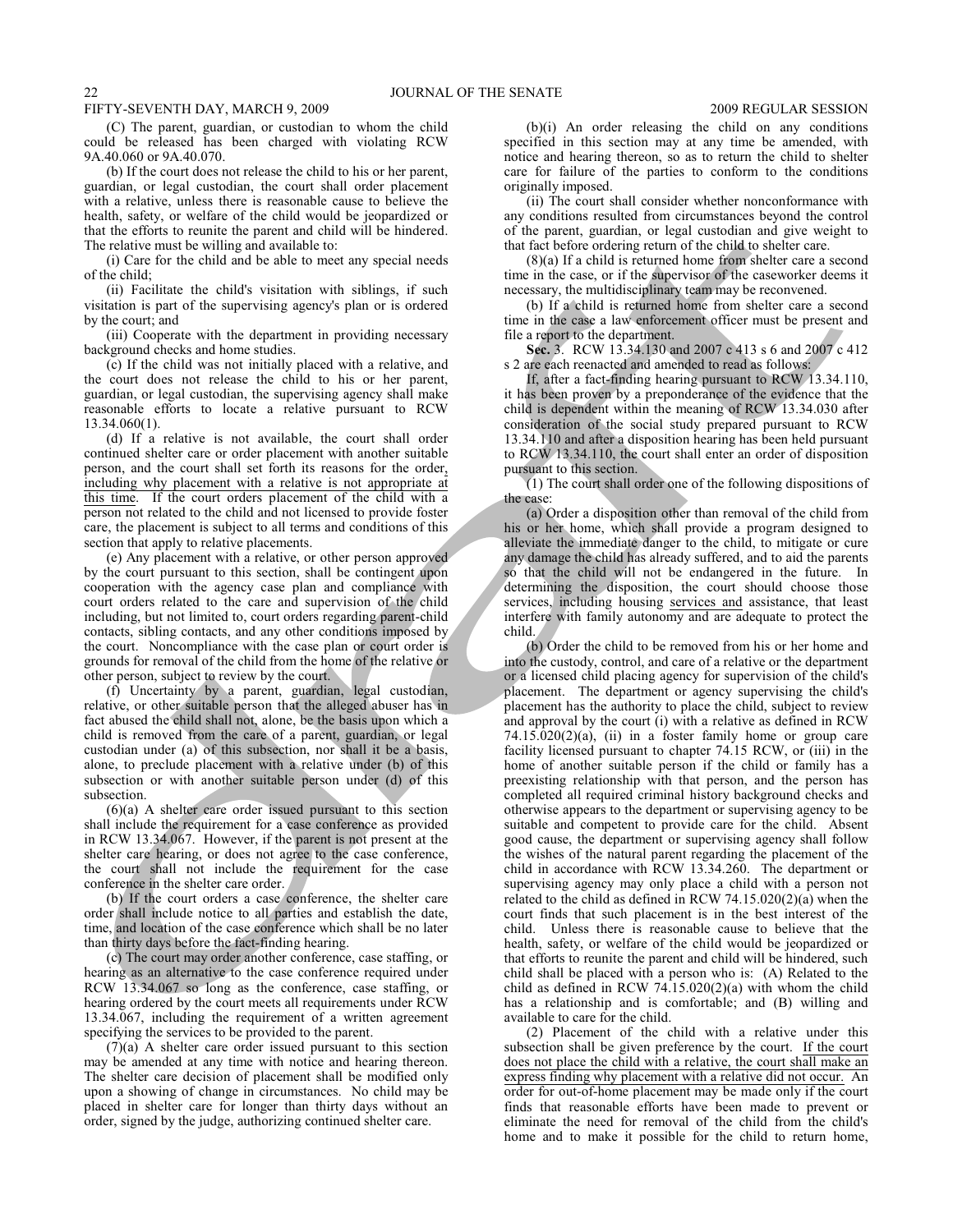specifying the services, including housing services and assistance if appropriate, that have been provided to the child and the child's parent, guardian, or legal custodian, and that preventive services have been offered or provided and have failed to prevent the need for out-of-home placement, unless the health, safety, and welfare of the child cannot be protected adequately in the home, and that:

(a) There is no parent or guardian available to care for such child;

(b) The parent, guardian, or legal custodian is not willing to take custody of the child; or

(c) The court finds, by clear, cogent, and convincing evidence, a manifest danger exists that the child will suffer serious abuse or neglect if the child is not removed from the home and an order under RCW 26.44.063 would not protect the child from danger.

(3) If the court has ordered a child removed from his or her home pursuant to subsection (1)(b) of this section, the court shall consider whether it is in a child's best interest to be placed with, have contact with, or have visits with siblings.

(a) There shall be a presumption that such placement, contact, or visits are in the best interests of the child provided that:

(i) The court has jurisdiction over all siblings subject to the order of placement, contact, or visitation pursuant to petitions filed under this chapter or the parents of a child for whom there is no jurisdiction are willing to agree; and

(ii) There is no reasonable cause to believe that the health, safety, or welfare of any child subject to the order of placement, contact, or visitation would be jeopardized or that efforts to reunite the parent and child would be hindered by such placement, contact, or visitation. In no event shall parental visitation time be reduced in order to provide sibling visitation.

(b) The court may also order placement, contact, or visitation of a child with a step-brother or step-sister provided that in addition to the factors in (a) of this subsection, the child has a relationship and is comfortable with the step-sibling.

(4) If the court has ordered a child removed from his or her home pursuant to subsection (1)(b) of this section and placed into nonparental or nonrelative care, the court shall order a placement that allows the child to remain in the same school he or she attended prior to the initiation of the dependency proceeding when such a placement is practical and in the child's best interest.

(5) If the court has ordered a child removed from his or her home pursuant to subsection  $(1)(b)$  of this section, the court may order that a petition seeking termination of the parent and child relationship be filed if the requirements of RCW 13.34.132 are met.

(6) If there is insufficient information at the time of the disposition hearing upon which to base a determination regarding the suitability of a proposed placement with a relative, the child shall remain in foster care and the court shall direct the supervising agency to conduct necessary background investigations as provided in chapter 74.15 RCW and report the results of such investigation to the court within thirty days. However, if such relative appears otherwise suitable and competent to provide care and treatment, the criminal history background check need not be completed before placement, but as soon as possible after placement. Any placements with relatives, pursuant to this section, shall be contingent upon cooperation by the relative with the agency case plan and compliance with court orders related to the care and supervision of the child including, but not limited to, court orders regarding parent-child contacts, sibling contacts, and any other conditions imposed by the court. Noncompliance with the case plan or court order shall be grounds for removal of the child from the relative's home, subject to review by the court.

**Sec.** 4.RCW 13.34.138 and 2007 c 413 s 8 and 2007 c 410

# s 1 are each reenacted and amended to read as follows:

(1) Except for children whose cases are reviewed by a citizen review board under chapter 13.70 RCW, the status of all children found to be dependent shall be reviewed by the court at least every six months from the beginning date of the placement episode or the date dependency is established, whichever is first. The purpose of the hearing shall be to review the progress of the parties and determine whether court supervision should continue.

(a) The initial review hearing shall be an in-court review and shall be set six months from the beginning date of the placement episode or no more than ninety days from the entry of the disposition order, whichever comes first. The requirements for the initial review hearing, including the in-court review requirement, shall be accomplished within existing resources.

(b) The initial review hearing may be a permanency planning hearing when necessary to meet the time frames set forth in RCW 13.34.145 (1)(a) or 13.34.134.

 $(2)(a)$  A child shall not be returned home at the review hearing unless the court finds that a reason for removal as set forth in RCW 13.34.130 no longer exists. The parents, guardian, or legal custodian shall report to the court the efforts they have made to correct the conditions which led to removal. If a child is returned, casework supervision shall continue for a period of six months, at which time there shall be a hearing on the need for continued intervention.

(b) Prior to the child returning home, the department must complete the following:

(i) Identify all adults residing in the home and conduct background checks on those persons;

(ii) Identify any persons who may act as a caregiver for the child in addition to the parent with whom the child is being placed and determine whether such persons are in need of any services in order to ensure the safety of the child, regardless of whether such persons are a party to the dependency. The department or supervising agency may recommend to the court and the court may order that placement of the child in the parent's home be contingent on or delayed based on the need for such persons to engage in or complete services to ensure the safety of the child prior to placement. If services are recommended for the caregiver, and the caregiver fails to engage in or follow through with the recommended services, the department or supervising agency must promptly notify the court; and

(iii) Notify the parent with whom the child is being placed that he or she has an ongoing duty to notify the department or supervising agency of all persons who reside in the home or who may act as a caregiver for the child both prior to the placement of the child in the home and subsequent to the placement of the child in the home as long as the court retains jurisdiction of the dependency proceeding or the department is providing or monitoring either remedial services to the parent or services to ensure the safety of the child to any caregivers.

Caregivers may be required to engage in services under this subsection solely for the purpose of ensuring the present and future safety of a child who is a ward of the court. This subsection does not grant party status to any individual not already a party to the dependency proceeding, create an entitlement to services or a duty on the part of the department or supervising agency to provide services, or create judicial authority to order the provision of services to any person other than for the express purposes of this section or RCW 13.34.025 or if the services are unavailable or unsuitable or the person is not eligible for such services.

(c) If the child is not returned home, the court shall establish in writing:

(i) Whether the agency is making reasonable efforts to provide services to the family and eliminate the need for placement of the child. If additional services, including housing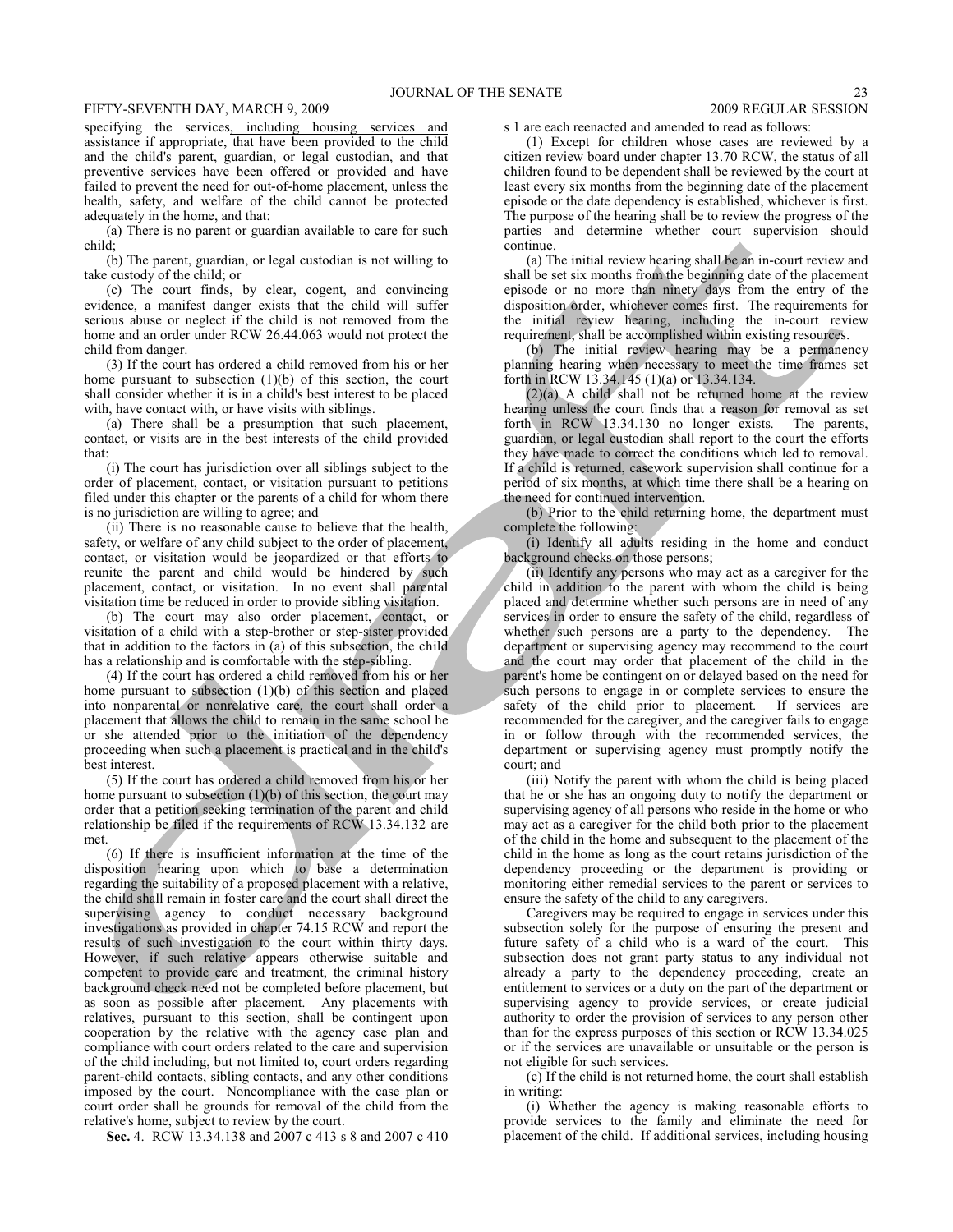services and assistance, are needed to facilitate the return of the child to the child's parents, the court shall order that reasonable services be offered specifying such services;

(ii) Whether there has been compliance with the case plan by the child, the child's parents, and the agency supervising the placement;

(iii) Whether progress has been made toward correcting the problems that necessitated the child's placement in out-of-home care;

(iv) Whether the services set forth in the case plan and the responsibilities of the parties need to be clarified or modified due to the availability of additional information or changed circumstances;

(v) Whether there is a continuing need for placement;

(vi) Whether the child is in an appropriate placement which adequately meets all physical, emotional, and educational needs;

(vii) Whether preference has been given to placement with the child's relatives and if not, the court shall make specific findings detailing the reasons why the child is not in a relative placement;

(viii) Whether both in-state and, where appropriate, out-ofstate placements have been considered;

(ix) Whether the parents have visited the child and any reasons why visitation has not occurred or has been infrequent;

(x) Whether terms of visitation need to be modified;

(xi) Whether the court-approved long-term permanent plan for the child remains the best plan for the child;

(xii) Whether any additional court orders need to be made to move the case toward permanency; and

(xiii) The projected date by which the child will be returned home or other permanent plan of care will be implemented.

(d) The court at the review hearing may order that a petition seeking termination of the parent and child relationship be filed.

 $(3)(a)$  In any case in which the court orders that a dependent child may be returned to or remain in the child's home, the inhome placement shall be contingent upon the following:

(i) The compliance of the parents with court orders related to the care and supervision of the child, including compliance with an agency case plan; and

(ii) The continued participation of the parents, if applicable, in available substance abuse or mental health treatment if substance abuse or mental illness was a contributing factor to the removal of the child.

(b) The following may be grounds for removal of the child from the home, subject to review by the court:

(i) Noncompliance by the parents with the agency case plan or court order;

(ii) The parent's inability, unwillingness, or failure to participate in available services or treatment for themselves or the child, including substance abuse treatment if a parent's substance abuse was a contributing factor to the abuse or neglect; or

(iii) The failure of the parents to successfully and substantially complete available services or treatment for themselves or the child, including substance abuse treatment if a parent's substance abuse was a contributing factor to the abuse or neglect.

(c) In a pending dependency case in which the court orders that a dependent child may be returned home and that child is later removed from the home, the court shall hold a review hearing within thirty days from the date of removal to determine whether the permanency plan should be changed, a termination petition should be filed, or other action is warranted. The best interests of the child shall be the court's primary consideration in the review hearing.

(4) The court's ability to order housing services and assistance under  $((RCW - 13.34.130$  and this section)) this chapter is: (a) Limited to cases in which homelessness or the lack of adequate and safe housing is the primary reason for an

out-of-home placement; and (b) subject to the availability of funds appropriated for this specific purpose. For purposes of this section, "homelessness or the lack of adequate and safe housing" constitutes the primary reason for out-of-home placement when the provision of housing services or assistance would likely prevent the need for out-of-home placement or shorten the length of stay in out-of-home placement. Nothing in this section shall be construed to create an entitlement to housing assistance and services, nor create judicial authority to order the provision of services to any person or family if the services or funding are unavailable or the child or family is not eligible for such services.

(5) The court shall consider the child's relationship with siblings in accordance with RCW 13.34.130(3).

**Sec.** 5.RCW 13.34.145 and 2008 c 152 s 3 are each amended to read as follows:

(1) The purpose of a permanency planning hearing is to review the permanency plan for the child, inquire into the welfare of the child and progress of the case, and reach decisions regarding the permanent placement of the child.

(a) A permanency planning hearing shall be held in all cases where the child has remained in out-of-home care for at least nine months and an adoption decree, guardianship order, or permanent custody order has not previously been entered. The hearing shall take place no later than twelve months following commencement of the current placement episode.

(b) Whenever a child is removed from the home of a dependency guardian or long-term relative or foster care provider, and the child is not returned to the home of the parent, guardian, or legal custodian but is placed in out-of-home care, a permanency planning hearing shall take place no later than twelve months, as provided in this section, following the date of removal unless, prior to the hearing, the child returns to the home of the dependency guardian or long-term care provider, the child is placed in the home of the parent, guardian, or legal custodian, an adoption decree, guardianship order, or a permanent custody order is entered, or the dependency is dismissed.

(c) Permanency planning goals should be achieved at the earliest possible date, preferably before the child has been in out-of-home care for fifteen months. In cases where parental rights have been terminated, the child is legally free for adoption, and adoption has been identified as the primary permanency planning goal, it shall be a goal to complete the adoption within six months following entry of the termination order.

(2) No later than ten working days prior to the permanency planning hearing, the agency having custody of the child shall submit a written permanency plan to the court and shall mail a copy of the plan to all parties and their legal counsel, if any.

(3) At the permanency planning hearing, the court shall conduct the following inquiry:

(a) If a goal of long-term foster or relative care has been achieved prior to the permanency planning hearing, the court shall review the child's status to determine whether the placement and the plan for the child's care remain appropriate.

(b) In cases where the primary permanency planning goal has not been achieved, the court shall inquire regarding the reasons why the primary goal has not been achieved and determine what needs to be done to make it possible to achieve the primary goal. The court shall review the permanency plan prepared by the agency and make explicit findings regarding each of the following:

(i) The continuing necessity for, and the safety and appropriateness of, the placement;

(ii) The extent of compliance with the permanency plan by the agency and any other service providers, the child's parents, the child, and the child's guardian, if any;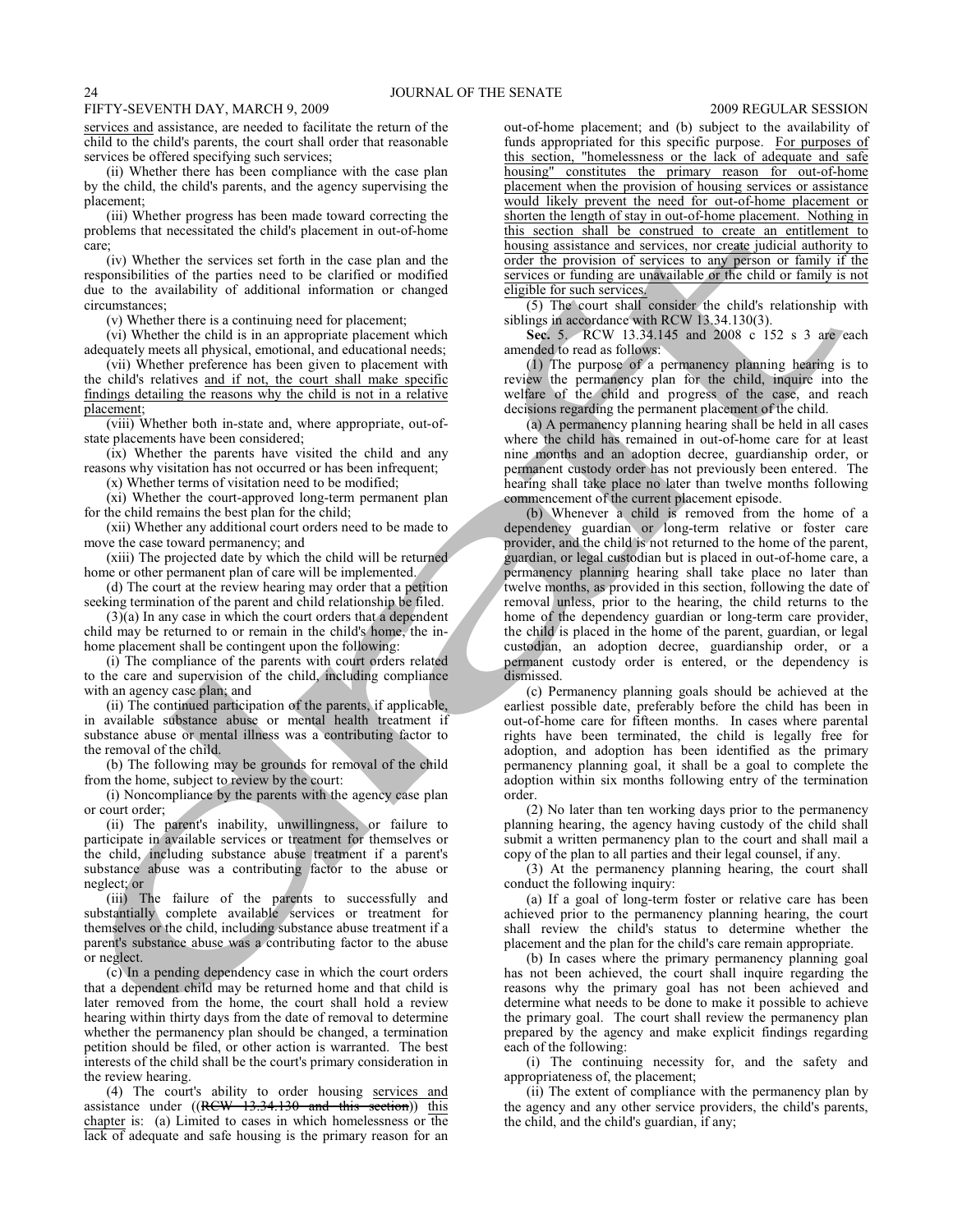(iii) The extent of any efforts to involve appropriate service providers in addition to agency staff in planning to meet the special needs of the child and the child's parents;

(iv) The progress toward eliminating the causes for the child's placement outside of his or her home and toward returning the child safely to his or her home or obtaining a permanent placement for the child;

(v) The date by which it is likely that the child will be returned to his or her home or placed for adoption, with a guardian or in some other alternative permanent placement; and

(vi) If the child has been placed outside of his or her home for fifteen of the most recent twenty-two months, not including any period during which the child was a runaway from the outof-home placement or the first six months of any period during which the child was returned to his or her home for a trial home visit, the appropriateness of the permanency plan, whether reasonable efforts were made by the agency to achieve the goal of the permanency plan, and the circumstances which prevent the child from any of the following:

(A) Being returned safely to his or her home;

(B) Having a petition for the involuntary termination of parental rights filed on behalf of the child;

(C) Being placed for adoption;

(D) Being placed with a guardian;

(E) Being placed in the home of a fit and willing relative of the child; or

(F) Being placed in some other alternative permanent placement, including independent living or long-term foster care.

At this hearing, the court shall order the department to file a petition seeking termination of parental rights if the child has been in out-of-home care for fifteen of the last twenty-two months since the date the dependency petition was filed unless the court makes a good cause exception as to why the filing of a termination of parental rights petition is not appropriate. Any good cause finding shall be reviewed at all subsequent hearings pertaining to the child. For purposes of this section, "good cause exception" includes but is not limited to the following: The child is being cared for by a relative; the department has not provided to the child's family such services as the court and the department have deemed necessary for the child's safe return home; or the department has documented in the case plan a compelling reason for determining that filing a petition to terminate parental rights would not be in the child's best interests.

(c)(i) If the permanency plan identifies independent living as a goal, the court shall make a finding that the provision of services to assist the child in making a transition from foster care to independent living will allow the child to manage his or her financial, personal, social, educational, and nonfinancial affairs prior to approving independent living as a permanency plan of care.

(ii) The permanency plan shall also specifically identify the services that will be provided to assist the child to make a successful transition from foster care to independent living.

(iii) The department shall not discharge a child to an independent living situation before the child is eighteen years of age unless the child becomes emancipated pursuant to chapter 13.64 RCW.

(d) If the child has resided in the home of a foster parent or relative for more than six months prior to the permanency planning hearing, the court shall  $((a \cdot ts \cdot c))$ :

(i) Enter a finding regarding whether the foster parent or relative was informed of the hearing as required in RCW 74.13.280, 13.34.215(5), and 13.34.096; and

(ii) In the situation in which the department or supervising agency is recommending a placement other than the current foster parent or relative, make an express finding of the reasons

the department or agency is recommending that the child be moved.

 $\overline{(4)}$  In all cases, at the permanency planning hearing, the court shall:

(a)(i) Order the permanency plan prepared by the agency to be implemented; or

(ii) Modify the permanency plan, and order implementation of the modified plan; and

(b)(i) Order the child returned home only if the court finds that a reason for removal as set forth in RCW 13.34.130 no longer exists; or

(ii) Order the child to remain in out-of-home care for a limited specified time period while efforts are made to implement the permanency plan.

(5) Following the first permanency planning hearing, the court shall hold a further permanency planning hearing in accordance with this section at least once every twelve months until a permanency planning goal is achieved or the dependency is dismissed, whichever occurs first.

(6) Prior to the second permanency planning hearing, the agency that has custody of the child shall consider whether to file a petition for termination of parental rights.

(7) If the court orders the child returned home, casework supervision shall continue for at least six months, at which time a review hearing shall be held pursuant to RCW 13.34.138, and the court shall determine the need for continued intervention.

(8) The juvenile court may hear a petition for permanent legal custody when: (a) The court has ordered implementation of a permanency plan that includes permanent legal custody; and (b) the party pursuing the permanent legal custody is the party identified in the permanency plan as the prospective legal custodian. During the pendency of such proceeding, the court shall conduct review hearings and further permanency planning hearings as provided in this chapter. At the conclusion of the legal guardianship or permanent legal custody proceeding, a juvenile court hearing shall be held for the purpose of determining whether dependency should be dismissed. If a guardianship or permanent custody order has been entered, the dependency shall be dismissed.

(9) Continued juvenile court jurisdiction under this chapter shall not be a barrier to the entry of an order establishing a legal guardianship or permanent legal custody when the requirements of subsection (8) of this section are met.

(10) Nothing in this chapter may be construed to limit the ability of the agency that has custody of the child to file a petition for termination of parental rights or a guardianship petition at any time following the establishment of dependency. Upon the filing of such a petition, a fact-finding hearing shall be scheduled and held in accordance with this chapter unless the agency requests dismissal of the petition prior to the hearing or unless the parties enter an agreed order terminating parental rights, establishing guardianship, or otherwise resolving the matter.

(11) The approval of a permanency plan that does not contemplate return of the child to the parent does not relieve the supervising agency of its obligation to provide reasonable services, under this chapter, intended to effectuate the return of the child to the parent, including but not limited to, visitation rights. The court shall consider the child's relationships with siblings in accordance with RCW 13.34.130.

(12) Nothing in this chapter may be construed to limit the procedural due process rights of any party in a termination or guardianship proceeding filed under this chapter.

NEW SECTION. **Sec.** 6.A new section is added to chapter 13.34 RCW to read as follows:

(1) At a disposition, review, or any other hearing that occurs after a dependency is established under this chapter, the court shall ensure that a dependent child over the age of twelve, who is otherwise present in the courtroom, is aware of and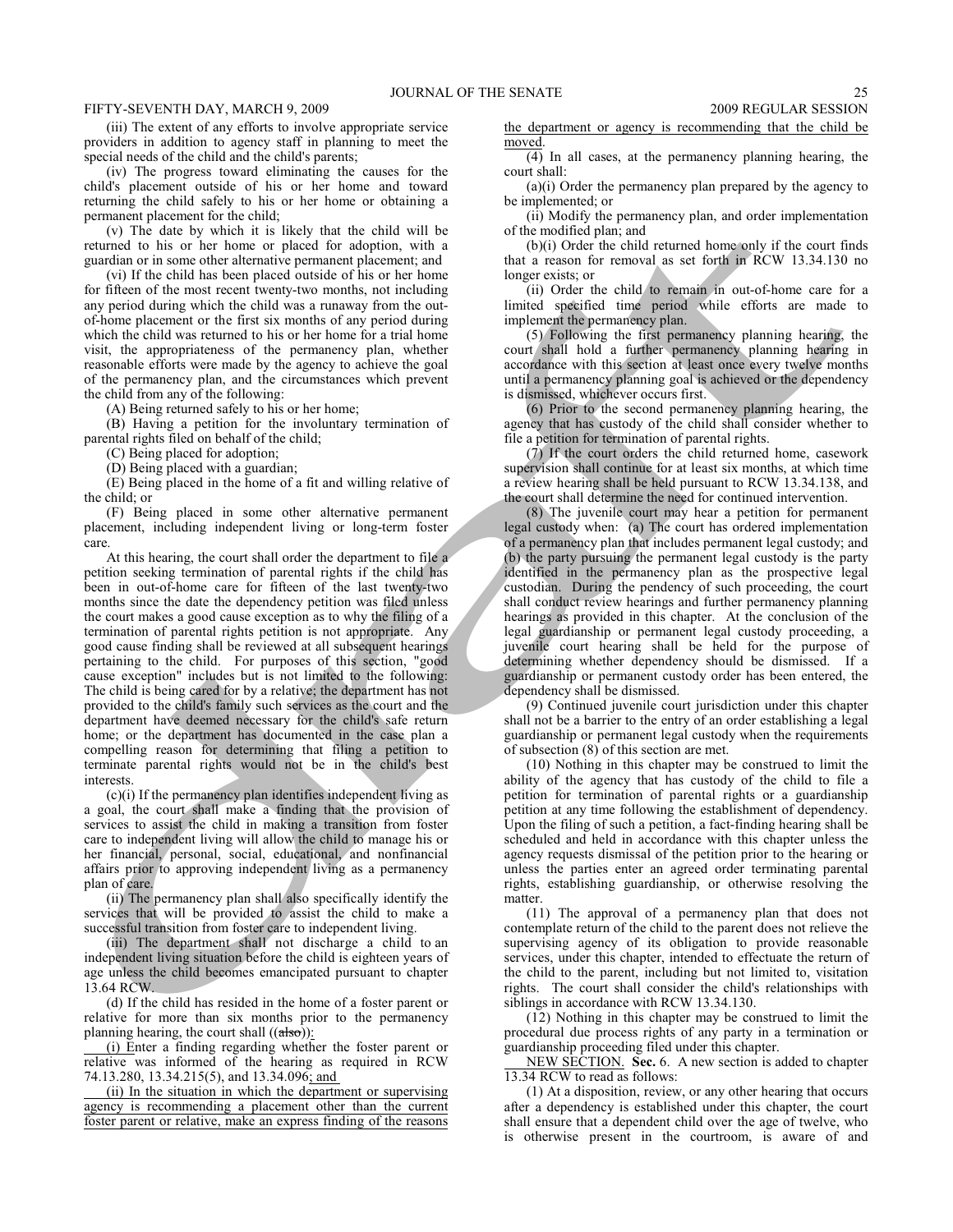understands the duties and responsibilities the department has to a child subject to a dependency including, but not limited to, the following:

(a) Reasonable efforts, including the provision of services, toward reunification of the child with his or her family;

(b) Sibling visits subject to the restrictions in RCW  $13.34.136(2)(b)(ii);$ 

(c) Parent-child visits;

(d) Statutory preference for placement with a relative, if appropriate; and

(e) Statutory preference that an out-of-home placement be found that would allow the child to remain in the same school district, if practical.

(2) If the dependent child is already represented by counsel, the court need not comply with subsection (1) of this section.

NEW SECTION. **Sec.** 7.A new section is added to chapter 13.34 RCW to read as follows:

(1) The administrative office of the courts shall develop standard court forms and format rules for mandatory use by parties in dependency matters commenced under this chapter or chapter 26.44 RCW. Forms shall be developed not later than November 1, 2009, and the mandatory use requirement shall be effective January 1, 2010. The administrative office of the courts has continuing responsibility to develop and revise mandatory forms and format rules as appropriate.

(2) According to rules established by the administrative office of the courts, a party may delete unnecessary portions of the forms and may supplement the mandatory forms with additional material.

(3) Failure by a party to use the mandatory forms or follow the format rules shall not be a reason to dismiss a case, refuse a filing, or strike a pleading. The court may, however, require the party to submit a corrected pleading and may impose terms payable to the opposing party or payable to the court, or both.

(4) The administrative office of the courts shall distribute a master copy of the mandatory forms to all county court clerks. Upon request, the administrative office of the courts and county clerks must distribute the forms to the public and may charge for the cost of production and distribution of the forms. Private vendors also may distribute the forms. Distribution of forms may be in printed or electronic form.

**Sec.** 8.RCW 74.13.031 and 2008 c 267 s 6 are each amended to read as follows:

The department shall have the duty to provide child welfare services and shall:

(1) Develop, administer, supervise, and monitor a coordinated and comprehensive plan that establishes, aids, and strengthens services for the protection and care of runaway, dependent, or neglected children.

(2) Within available resources, recruit an adequate number of prospective adoptive and foster homes, both regular and specialized, i.e. homes for children of ethnic minority, including Indian homes for Indian children, sibling groups, handicapped and emotionally disturbed, teens, pregnant and parenting teens, and annually report to the governor and the legislature concerning the department's success in: (a) Meeting the need for adoptive and foster home placements; (b) reducing the foster parent turnover rate; (c) completing home studies for legally free children; and (d) implementing and operating the passport program required by RCW 74.13.285. The report shall include a section entitled "Foster Home Turn-Over, Causes and Recommendations."

(3) Investigate complaints of any recent act or failure to act on the part of a parent or caretaker that results in death, serious physical or emotional harm, or sexual abuse or exploitation, or that presents an imminent risk of serious harm, and on the basis of the findings of such investigation, offer child welfare services in relation to the problem to such parents, legal custodians, or persons serving in loco parentis, and/or bring the situation to the attention of an appropriate court, or another community agency. An investigation is not required of nonaccidental injuries which are clearly not the result of a lack of care or supervision by the child's parents, legal custodians, or persons serving in loco parentis. If the investigation reveals that a crime against a child may have been committed, the department shall notify the appropriate law enforcement agency.

(4) Offer, on a voluntary basis, family reconciliation services to families who are in conflict.

(5) Monitor placements of children in out-of-home care and in-home dependencies to assure the safety, well-being, and quality of care being provided is within the scope of the intent of the legislature as defined in RCW 74.13.010 and 74.15.010. The policy for monitoring placements under this section shall require that children in out-of-home care and in-home dependencies and their caregivers receive a private and individual face-to-face visit each month.

(a) The department shall conduct the monthly visits with children and caregivers required under this section unless the child's placement is being supervised under a contract between the department and a private agency accredited by a national child welfare accrediting entity, in which case the private agency shall, within existing resources, conduct the monthly visits with the child and with the child's caregiver according to the standards described in this subsection and shall provide the department with a written report of the visits within fifteen days of completing the visits.

(b) In cases where the monthly visits required under this subsection are being conducted by a private agency, the department shall conduct a face-to-face health and safety visit with the child at least once every ninety days.

(6) Have authority to accept custody of children from parents and to accept custody of children from juvenile courts, where authorized to do so under law, to provide child welfare services including placement for adoption, to provide for the routine and necessary medical, dental, and mental health care, or necessary emergency care of the children, and to provide for the physical care of such children and make payment of maintenance costs if needed. Except where required by Public Law 95-608 (25 U.S.C. Sec. 1915), no private adoption agency which receives children for adoption from the department shall discriminate on the basis of race, creed, or color when considering applications in their placement for adoption.

(7) Have authority to provide temporary shelter to children who have run away from home and who are admitted to crisis residential centers.

(8) Have authority to purchase care for children; and shall follow in general the policy of using properly approved private agency services for the actual care and supervision of such children insofar as they are available, paying for care of such children as are accepted by the department as eligible for support at reasonable rates established by the department.

(9) Establish a children's services advisory committee which shall assist the secretary in the development of a partnership plan for utilizing resources of the public and private sectors, and advise on all matters pertaining to child welfare, licensing of child care agencies, adoption, and services related thereto. At least one member shall represent the adoption community.

(10)(a) Have authority to provide continued foster care or group care as needed to participate in or complete a high school or vocational school program.

(b)(i) Beginning in 2006, the department has the authority to allow up to fifty youth reaching age eighteen to continue in foster care or group care as needed to participate in or complete a posthigh school academic or vocational program, and to receive necessary support and transition services.

(ii) In 2007 and 2008, the department has the authority to allow up to fifty additional youth per year reaching age eighteen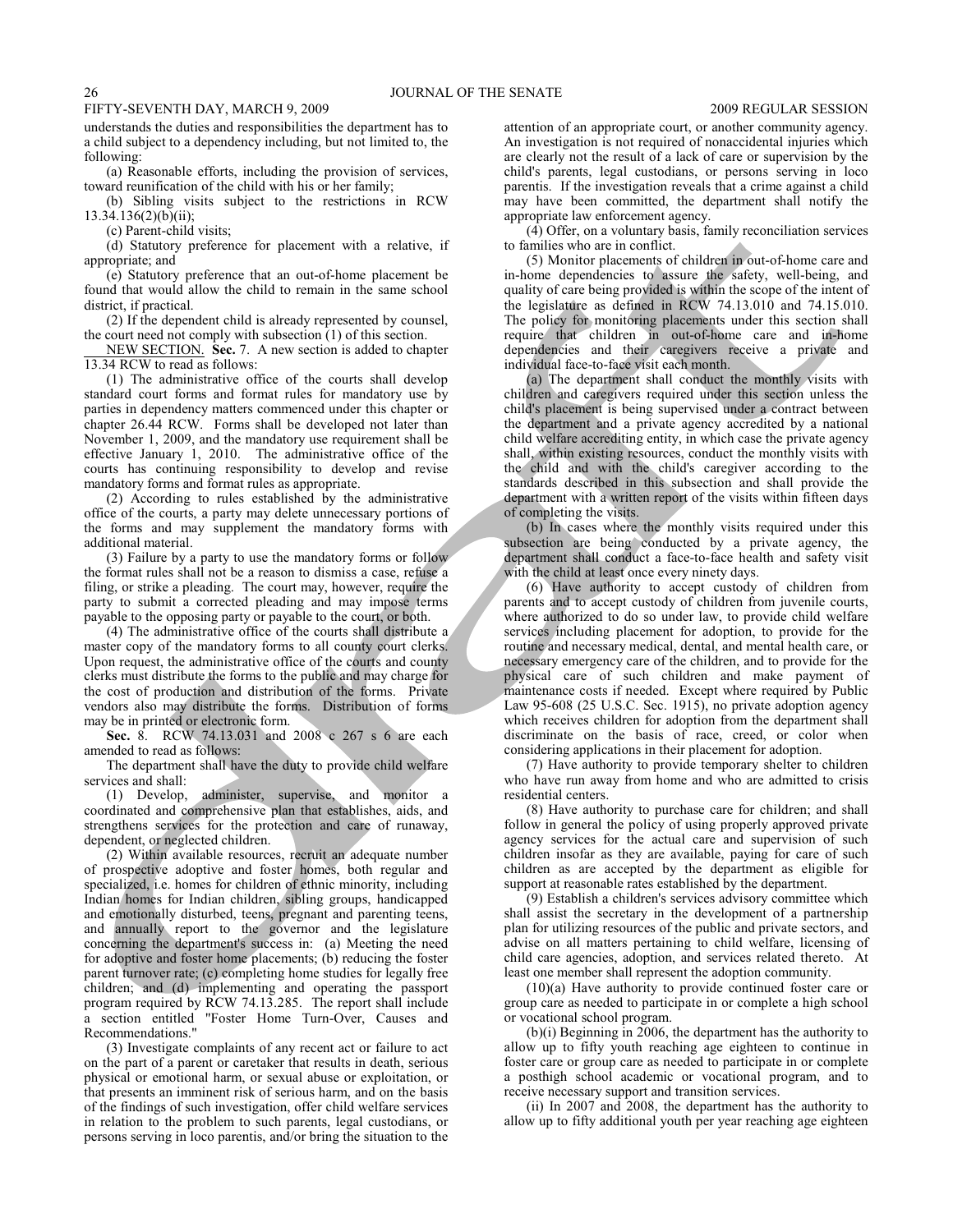to remain in foster care or group care as provided in (b)(i) of this subsection.

(iii) A youth who remains eligible for such placement and services pursuant to department rules may continue in foster care or group care until the youth reaches his or her twenty-first birthday. Eligibility requirements shall include active enrollment in a posthigh school academic or vocational program and maintenance of a 2.0 grade point average.

(11) Refer cases to the division of child support whenever state or federal funds are expended for the care and maintenance of a child, including a child with a developmental disability who is placed as a result of an action under chapter 13.34 RCW, unless the department finds that there is good cause not to pursue collection of child support against the parent or parents of the child. Cases involving individuals age eighteen through twenty shall not be referred to the division of child support unless required by federal law.

(12) Have authority within funds appropriated for foster care services to purchase care for Indian children who are in the custody of a federally recognized Indian tribe or tribally licensed child-placing agency pursuant to parental consent, tribal court order, or state juvenile court order; and the purchase of such care shall be subject to the same eligibility standards and rates of support applicable to other children for whom the department purchases care.

Notwithstanding any other provision of RCW 13.32A.170 through 13.32A.200 and 74.13.032 through 74.13.036, or of this section all services to be provided by the department of social and health services under subsections (4), (6), and (7) of this section, subject to the limitations of these subsections, may be provided by any program offering such services funded pursuant to Titles II and III of the federal juvenile justice and delinquency prevention act of 1974.

(13) Within amounts appropriated for this specific purpose, provide preventive services to families with children that prevent or shorten the duration of an out-of-home placement.

(14) Have authority to provide independent living services to youths, including individuals who have attained eighteen years of age, and have not attained twenty-one years of age who are or have been in foster care.

(15) Consult at least quarterly with foster parents, including members of the foster parent association of Washington state, for the purpose of receiving information and comment regarding how the department is performing the duties and meeting the obligations specified in this section and RCW 74.13.250 and 74.13.320 regarding the recruitment of foster homes, reducing foster parent turnover rates, providing effective training for foster parents, and administering a coordinated and comprehensive plan that strengthens services for the protection of children. Consultation shall occur at the regional and statewide levels.

(16)(a) Within current funding levels, place on the public web site maintained by the department a document listing the duties and responsibilities the department has to a child subject to a dependency petition including, but not limited to, the following:

(i) Reasonable efforts, including the provision of services, toward reunification of the child with his or her family;

(ii) Sibling visits subject to the restrictions in RCW  $13.34.136(2)(b)(ii);$ 

(iii) Parent-child visits;

(iv) Statutory preference for placement with a relative, if appropriate; and

(v) Statutory preference that an out-of-home placement be found that would allow the child to remain in the same school district, if practical.

(b) The document must be prepared in conjunction with a community-based organization and must be updated as needed.

NEW SECTION. **Sec.** 9.A new section is added to chapter 74.13 RCW to read as follows:

Once a dependency is established under chapter 13.34 RCW, the social worker assigned to the case shall provide the dependent child with a document containing the information contained in RCW 74.13.031(16). The social worker shall also explain the content of the document to the child and direct the child to the department's web site for further information. The social worker shall document, in the electronic data system, that this requirement was met.

**Sec.** 10.RCW 74.13.333 and 2004 c 181 s 1 are each amended to read as follows:

(1) A foster parent who believes that a department employee has retaliated against the foster parent or in any other manner discriminated against the foster parent because:

 $((\text{ }(\text{+}))$  $( \text{ }a)$ ) The foster parent made a complaint with the office of the family and children's ombudsman, the attorney general, law enforcement agencies, or the department, provided information, or otherwise cooperated with the investigation of such a complaint;

 $((2))$  (b) The foster parent has caused to be instituted any proceedings under or related to Title 13 RCW;

 $((\rightarrow{(\rightarrow)})$  (c) The foster parent has testified or is about to testify in any proceedings under or related to Title 13 RCW;

 $((\left(4\right)))$  (d) The foster parent has advocated for services on behalf of the foster child;

 $((\left(5\right)))$  (e) The foster parent has sought to adopt a foster child in the foster parent's care; or

 $((\textbf{(6)}))$  (f) The foster parent has discussed or consulted with anyone concerning the foster parent's rights under this chapter or chapter 74.15 or 13.34 RCW, may file a complaint with the office of the family and children's ombudsman.

(2) The ombudsman may investigate the allegations of retaliation. The ombudsman shall have access to all relevant information and resources held by or within the department by which to conduct the investigation. Upon the conclusion of its investigation, the ombudsman shall provide its findings in written form to the department. The department shall take immediate personnel action against any employee based, in part, on findings by the ombudsman that the department employee has more likely than not engaged in retaliation against a foster parent under this section.

(3) The department shall notify the office of the family and children's ombudsman in writing, within thirty days of receiving the ombudsman's findings, of any personnel action taken or to be taken with regard to the department employee.

(4) The office of the family and children's ombudsman shall also include its recommendations regarding complaints filed under this section in its annual report pursuant to RCW 43.06A.030. The office of the family and children's ombudsman shall identify trends which may indicate a need to improve relations between the department and foster parents."

Senators Hargrove, Stevens and Roach spoke in favor of adoption of the striking amendment.

The President declared the question before the Senate to be the adoption of the striking amendment by Senators Hargrove, Regala and Stevens to Substitute Senate Bill No. 5811.

The motion by Senator Hargrove carried and the striking amendment was adopted by voice vote.

# MOTION

There being no objection, the following title amendment was adopted:

On page 1, line 1 of the title, after "placements;" strike the remainder of the title and insert "amending RCW 13.34.030, 13.34.065, 13.34.145, 74.13.031, and 74.13.333; reenacting and amending RCW 13.34.130 and 13.34.138; adding new sections to chapter 13.34 RCW; and adding a new section to chapter 74.13 RCW."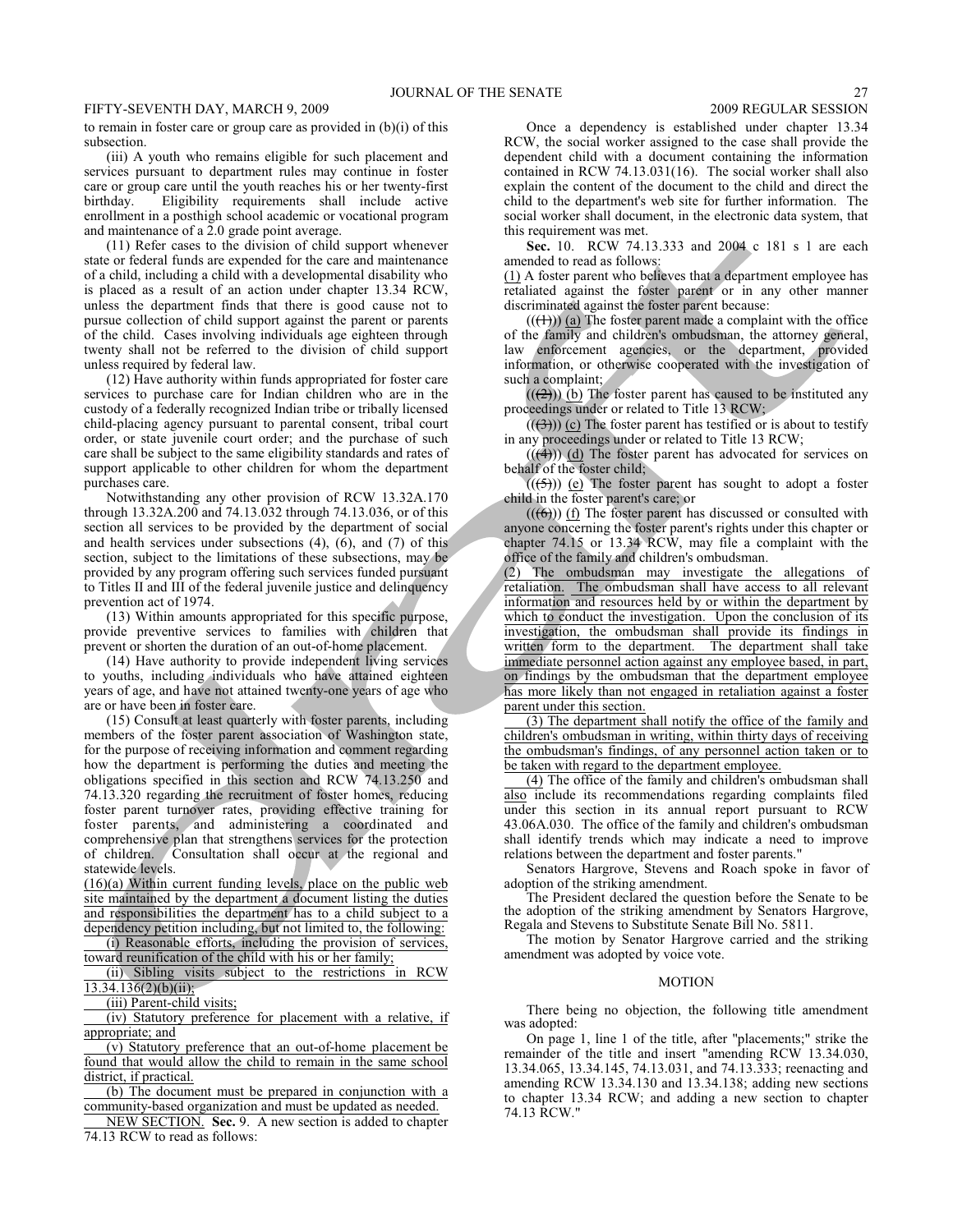On motion of Senator Hargrove, the rules were suspended, Engrossed Substitute Senate Bill No. 5811 was advanced to third reading, the second reading considered the third and the bill was placed on final passage.

Senator Hargrove spoke in favor of passage of the bill.

The President declared the question before the Senate to be the final passage of Engrossed Substitute Senate Bill No. 5811.

# ROLL CALL

The Secretary called the roll on the final passage of Engrossed Substitute Senate Bill No. 5811 and the bill passed the Senate by the following vote: Yeas, 47; Nays, 0; Absent, 0; Excused, 2.

Voting yea: Senators Becker, Benton, Berkey, Brandland, Brown, Carrell, Delvin, Eide, Fairley, Franklin, Fraser, Hargrove, Hatfield, Haugen, Hewitt, Hobbs, Holmquist, Honeyford, Jacobsen, Jarrett, Kastama, Kauffman, Keiser, Kilmer, King, Kline, Kohl-Welles, Marr, McAuliffe, McCaslin, McDermott, Morton, Murray, Oemig, Parlette, Pflug, Pridemore, Ranker, Regala, Roach, Schoesler, Sheldon, Shin, Stevens, Swecker, Tom and Zarelli

Excused: Senators Prentice and Rockefeller

ENGROSSED SUBSTITUTE SENATE BILL NO. 5811, having received the constitutional majority, was declared passed. There being no objection, the title of the bill was ordered to stand as the title of the act.

# SECOND READING

## SENATE BILL NO. 5746, by Senator Hargrove

Modifying sentencing provisions for juveniles adjudicated of certain crimes.

# MOTION

On motion of Senator Hargrove, Substitute Senate Bill No. 5746 was substituted for Senate Bill No. 5746 and the substitute bill was placed on the second reading and read the second time.

# MOTION

Senator Hargrove moved that the following striking amendment by Senators Hargrove and Stevens be adopted:

Strike everything after the enacting clause and insert the following:

"**Sec.** 1.RCW 13.04.030 and 2005 c 290 s 1 and 2005 c 238 s 1 are each reenacted and amended to read as follows:

(1) Except as provided in this section, the juvenile courts in this state shall have exclusive original jurisdiction over all proceedings:

(a) Under the interstate compact on placement of children as provided in chapter 26.34 RCW;

(b) Relating to children alleged or found to be dependent as provided in chapter 26.44 RCW and in RCW 13.34.030 through  $((13.34.170))$  13.34.161;

(c) Relating to the termination of a parent and child relationship as provided in RCW 13.34.180 through 13.34.210;

(d) To approve or disapprove out-of-home placement as provided in RCW 13.32A.170;

(e) Relating to juveniles alleged or found to have committed offenses, traffic or civil infractions, or violations as provided in RCW 13.40.020 through 13.40.230, unless:

(i) The juvenile court transfers jurisdiction of a particular juvenile to adult criminal court pursuant to RCW 13.40.110;

(ii) The statute of limitations applicable to adult prosecution for the offense, traffic or civil infraction, or violation has expired;

(iii) The alleged offense or infraction is a traffic, fish, boating, or game offense, or traffic or civil infraction committed by a juvenile sixteen years of age or older and would, if committed by an adult, be tried or heard in a court of limited jurisdiction, in which instance the appropriate court of limited jurisdiction shall have jurisdiction over the alleged offense or infraction, and no guardian ad litem is required in any such proceeding due to the juvenile's age((: PROVIDED, That)). If such an alleged offense or infraction and an alleged offense or infraction subject to juvenile court jurisdiction arise out of the same event or incident, the juvenile court may have jurisdiction of both matters((: PROVIDED FURTHER, That)). The jurisdiction under this subsection does not constitute "transfer" or a "decline" for purposes of RCW 13.40.110(1) or (e)(i) of this subsection((: PROVIDED FURTHER, That)). Courts of limited jurisdiction which confine juveniles for an alleged offense or infraction may place juveniles in juvenile detention facilities under an agreement with the officials responsible for the administration of the juvenile detention facility in RCW 13.04.035 and 13.20.060;

(iv) The alleged offense is a traffic or civil infraction, a violation of compulsory school attendance provisions under chapter 28A.225 RCW, or a misdemeanor, and a court of limited jurisdiction has assumed concurrent jurisdiction over those offenses as provided in RCW 13.04.0301; or

(v) The juvenile is sixteen or seventeen years old on the date the alleged offense is committed and the alleged offense is:

(A) A serious violent offense as defined in RCW 9.94A.030;

(B) A violent offense as defined in RCW 9.94A.030 and the juvenile has a criminal history consisting of: (I) One or more prior serious violent offenses; (II) two or more prior violent offenses; or (III) three or more of any combination of the following offenses: Any class A felony, any class B felony, vehicular assault, or manslaughter in the second degree, all of which must have been committed after the juvenile's thirteenth birthday and prosecuted separately;

(C) Robbery in the first degree, rape of a child in the first degree, or drive-by shooting, committed on or after July 1, 1997;

(D) Burglary in the first degree committed on or after July 1, 1997, and the juvenile has a criminal history consisting of one or more prior felony or misdemeanor offenses; or

(E) Any violent offense as defined in RCW 9.94A.030 committed on or after July 1, 1997, and the juvenile is alleged to have been armed with a firearm.

(I) In such a case the adult criminal court shall have exclusive original jurisdiction, except as provided in  $(e)(v)(E)(II)$  and  $(III)$  of this subsection.

(II) The juvenile court shall have exclusive jurisdiction over the disposition of any remaining charges in any case in which the juvenile is found not guilty in the adult criminal court of the charge or charges for which he or she was transferred, or is convicted in the adult criminal court of a lesser included offense that is not also an offense listed in  $(e)(v)$  of this subsection. The juvenile court shall enter an order extending juvenile court jurisdiction if the juvenile has turned eighteen years of age during the adult criminal court proceedings pursuant to RCW 13.40.300. However, once the case is returned to juvenile court, the court may hold a decline hearing pursuant to RCW 13.40.110 to determine whether to retain the case in juvenile court for the purpose of disposition or return the case to adult criminal court for sentencing.

(III) The prosecutor and respondent may agree to juvenile court jurisdiction and waive application of exclusive adult criminal jurisdiction in  $(e)(v)(A)$  through  $(E)$  of this subsection and remove the proceeding back to juvenile court with the court's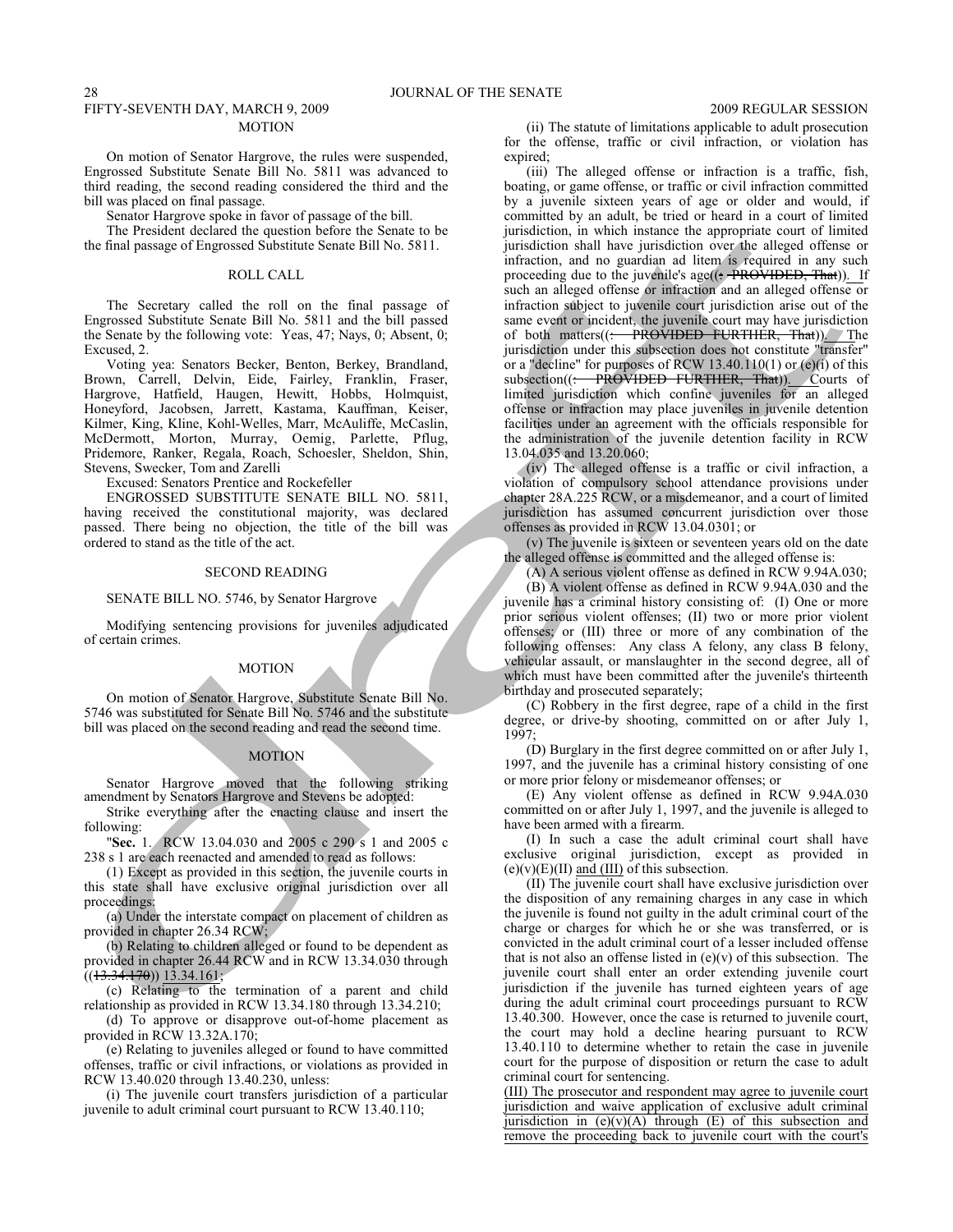approval. In deciding whether or not to approve the motion to waive exclusive adult jurisdiction, the court shall only consider the facts of the alleged offense as they relate to: The seriousness of the alleged offense and the extent to which the juvenile was involved; whether the alleged offense was committed in an aggressive, violent, premeditated or willful manner; and whether the alleged offense is against persons or property, greater weight being given to offenses against persons, especially if personal injury resulted from the offense.

If the juvenile challenges the state's determination of the juvenile's criminal history under  $(e)(v)$  of this subsection, the state may establish the offender's criminal history by a preponderance of the evidence. If the criminal history consists of adjudications entered upon a plea of guilty, the state shall not bear a burden of establishing the knowing and voluntariness of the plea;

(f) Under the interstate compact on juveniles as provided in chapter 13.24 RCW;

(g) Relating to termination of a diversion agreement under RCW 13.40.080, including a proceeding in which the divertee has attained eighteen years of age;

(h) Relating to court validation of a voluntary consent to an out-of-home placement under chapter 13.34 RCW, by the parent or Indian custodian of an Indian child, except if the parent or Indian custodian and child are residents of or domiciled within the boundaries of a federally recognized Indian reservation over which the tribe exercises exclusive jurisdiction;

(i) Relating to petitions to compel disclosure of information filed by the department of social and health services pursuant to RCW 74.13.042; and

(j) Relating to judicial determinations and permanency planning hearings involving developmentally disabled children who have been placed in out-of-home care pursuant to a voluntary placement agreement between the child's parent, guardian, or legal custodian and the department of social and health services.

(2) The family court shall have concurrent original jurisdiction with the juvenile court over all proceedings under this section if the superior court judges of a county authorize concurrent jurisdiction as provided in RCW 26.12.010.

(3) The juvenile court shall have concurrent original jurisdiction with the family court over child custody proceedings under chapter 26.10 RCW as provided for in RCW 13.34.155.

(4) A juvenile subject to adult superior court jurisdiction under subsection  $(1)(e)(i)$  through  $(v)$  of this section, who is detained pending trial, may be detained in a detention facility as defined in RCW 13.40.020 pending sentencing or a dismissal.

**Sec.** 2.RCW 13.40.020 and 2004 c 120 s 2 are each amended to read as follows:

For the purposes of this chapter:

(1) "Community-based rehabilitation" means one or more of the following: Employment; attendance of information classes; literacy classes; counseling, outpatient substance abuse treatment programs, outpatient mental health programs, anger management classes, education or outpatient treatment programs to prevent animal cruelty, or other services; or attendance at school or other educational programs appropriate for the juvenile as determined by the school district. Placement in community-based rehabilitation programs is subject to available funds;

(2) Community-based sanctions may include one or more of the following:

(a) A fine, not to exceed five hundred dollars;

(b) Community restitution not to exceed one hundred fifty hours of community restitution;

(3) "Community restitution" means compulsory service, without compensation, performed for the benefit of the community by the offender as punishment for committing an

offense. Community restitution may be performed through public or private organizations or through work crews;

(4) "Community supervision" means an order of disposition by the court of an adjudicated youth not committed to the department or an order granting a deferred disposition. A community supervision order for a single offense may be for a period of up to two years for a sex offense as defined by RCW 9.94A.030 and up to one year for other offenses. As a mandatory condition of any term of community supervision, the court shall order the juvenile to refrain from committing new offenses. As a mandatory condition of community supervision, the court shall order the juvenile to comply with the mandatory school attendance provisions of chapter 28A.225 RCW and to inform the school of the existence of this requirement. Community supervision is an individualized program comprised of one or more of the following:

(a) Community-based sanctions;

(b) Community-based rehabilitation;

(c) Monitoring and reporting requirements;

(d) Posting of a probation bond;

(5) "Confinement" means physical custody by the department of social and health services in a facility operated by or pursuant to a contract with the state, or physical custody in a detention facility operated by or pursuant to a contract with any county. The county may operate or contract with vendors to operate county detention facilities. The department may operate or contract to operate detention facilities for juveniles committed to the department. confinement of less than thirty-one days imposed as part of a disposition or modification order may be served consecutively or intermittently, in the discretion of the court;

(6) "Court," when used without further qualification, means the juvenile court judge(s) or commissioner(s);

(7) "Criminal history" includes all criminal complaints against the respondent for which, prior to the commission of a current offense:

(a) The allegations were found correct by a court. If a respondent is convicted of two or more charges arising out of the same course of conduct, only the highest charge from among these shall count as an offense for the purposes of this chapter; or

(b) The criminal complaint was diverted by a prosecutor pursuant to the provisions of this chapter on agreement of the respondent and after an advisement to the respondent that the criminal complaint would be considered as part of the respondent's criminal history. deferred adjudication that was entered before July 1, 1998, or a deferred disposition shall not be considered part of the respondent's criminal history;

(8) "Department" means the department of social and health services;

(9) "Detention facility" means a county facility, paid for by the county, for the physical confinement of a juvenile alleged to have committed an offense or an adjudicated offender subject to a disposition or modification order. "Detention facility" includes county group homes, inpatient substance abuse programs, juvenile basic training camps, and electronic monitoring;

(10) "Diversion unit" means any probation counselor who enters into a diversion agreement with an alleged youthful offender, or any other person, community accountability board, youth court under the supervision of the juvenile court, or other entity except a law enforcement official or entity, with whom the juvenile court administrator has contracted to arrange and supervise such agreements pursuant to RCW 13.40.080, or any person, community accountability board, or other entity specially funded by the legislature to arrange and supervise diversion agreements in accordance with the requirements of this chapter. For purposes of this subsection, "community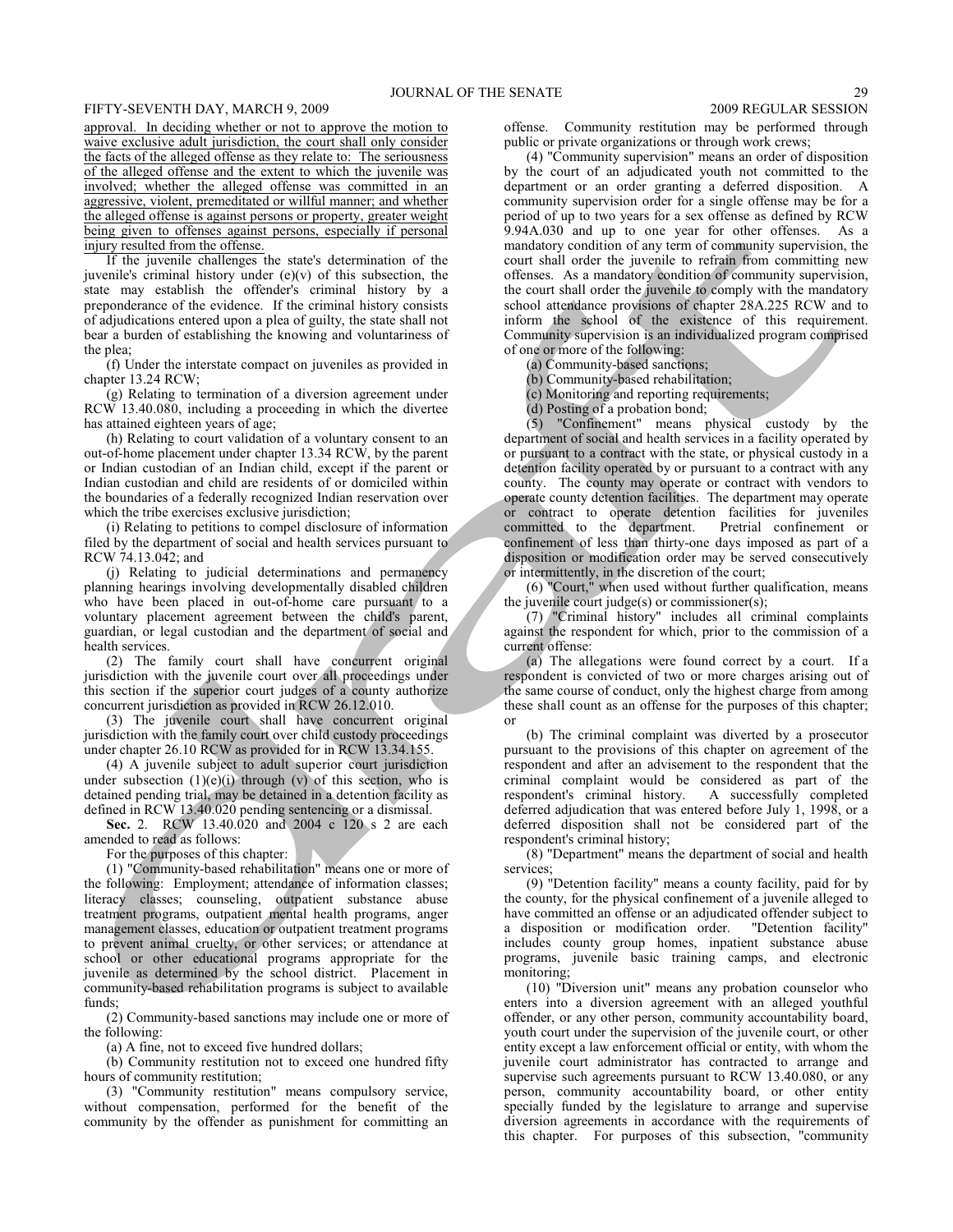accountability board" means a board comprised of members of the local community in which the juvenile offender resides. The superior court shall appoint the members. The boards shall consist of at least three and not more than seven members. If possible, the board should include a variety of representatives from the community, such as a law enforcement officer, teacher or school administrator, high school student, parent, and business owner, and should represent the cultural diversity of the local community;

(11) "Foster care" means temporary physical care in a foster family home or group care facility as defined in RCW 74.15.020 and licensed by the department, or other legally authorized care;

(12) "Institution" means a juvenile facility established pursuant to chapters 72.05 and 72.16 through 72.20 RCW;

(13) "Intensive supervision program" means a parole program that requires intensive supervision and monitoring, offers an array of individualized treatment and transitional services, and emphasizes community involvement and support in order to reduce the likelihood a juvenile offender will commit further offenses;

(14) "Juvenile," "youth," and "child" mean any individual who is under the chronological age of eighteen years and who ((has not been previously transferred to adult court pursuant to RCW 13.40.110 or who)) is not otherwise under adult court jurisdiction;

(15) "Juvenile offender" means any juvenile who has been found by the juvenile court to have committed an offense, including a person eighteen years of age or older over whom jurisdiction has been extended under RCW 13.40.300;

(16) "Local sanctions" means one or more of the following: (a) 0-30 days of confinement; (b) 0-12 months of community supervision; (c) 0-150 hours of community restitution; or (d) \$0-\$500 fine;

(17) "Manifest injustice" means a disposition that would either impose an excessive penalty on the juvenile or would impose a serious, and clear danger to society in light of the purposes of this chapter;

(18) "Monitoring and reporting requirements" means one or more of the following: Curfews; requirements to remain at home, school, work, or court-ordered treatment programs during specified hours; restrictions from leaving or entering specified geographical areas; requirements to report to the probation officer as directed and to remain under the probation officer's supervision; and other conditions or limitations as the court may require which may not include confinement;

(19) "Offense" means an act designated a violation or a crime if committed by an adult under the law of this state, under any ordinance of any city or county of this state, under any federal law, or under the law of another state if the act occurred in that state;

(20) "Probation bond" means a bond, posted with sufficient security by a surety justified and approved by the court, to secure the offender's appearance at required court proceedings and compliance with court-ordered community supervision or conditions of release ordered pursuant to RCW 13.40.040 or 13.40.050. It also means a deposit of cash or posting of other collateral in lieu of a bond if approved by the court;

(21) "Respondent" means a juvenile who is alleged or proven to have committed an offense;

(22) "Restitution" means financial reimbursement by the offender to the victim, and shall be limited to easily ascertainable damages for injury to or loss of property, actual expenses incurred for medical treatment for physical injury to persons, lost wages resulting from physical injury, and costs of the victim's counseling reasonably related to the offense. Restitution shall not include reimbursement for damages for mental anguish, pain and suffering, or other intangible losses. Nothing in this chapter shall limit or replace civil remedies or defenses available to the victim or offender;

(23) "Secretary" means the secretary of the department of social and health services. "Assistant secretary" means the assistant secretary for juvenile rehabilitation for the department;

(24) "Services" means services which provide alternatives to incarceration for those juveniles who have pleaded or been adjudicated guilty of an offense or have signed a diversion agreement pursuant to this chapter;

(25) "Sex offense" means an offense defined as a sex offense in RCW 9.94A.030;

(26) "Sexual motivation" means that one of the purposes for which the respondent committed the offense was for the purpose of his or her sexual gratification;

(27) "Surety" means an entity licensed under state insurance laws or by the state department of licensing, to write corporate, property, or probation bonds within the state, and justified and approved by the superior court of the county having jurisdiction of the case;

(28) "Violation" means an act or omission, which if committed by an adult, must be proven beyond a reasonable doubt, and is punishable by sanctions which do not include incarceration;

(29) "Violent offense" means a violent offense as defined in RCW 9.94A.030;

(30) "Youth court" means a diversion unit under the supervision of the juvenile court.

**Sec.** 3.RCW 13.40.110 and 1997 c 338 s 20 are each amended to read as follows:

(1) Discretionary decline hearing - The prosecutor, respondent, or the court on its own motion may, before a hearing on the information on its merits, file a motion requesting the court to transfer the respondent for adult criminal prosecution and the matter shall be set for a hearing on the question of declining jurisdiction.

 $(2)$  Mandatory decline hearing - Unless waived by the court, the parties, and their counsel, a decline hearing shall be held when:

(a) The respondent is  $((\text{fifteen}))$  sixteen $((,))$  or seventeen years of age and the information alleges a class A felony or an attempt, solicitation, or conspiracy to commit a class A felony;

(b) The respondent is seventeen years of age and the information alleges assault in the second degree, extortion in the first degree, indecent liberties, child molestation in the second degree, kidnapping in the second degree, or robbery in the second degree; or

(c) The information alleges an escape by the respondent and the respondent is serving a minimum juvenile sentence to age twenty-one.

 $((2))$  (3) The court after a decline hearing may order the case transferred for adult criminal prosecution upon a finding that the declination would be in the best interest of the juvenile or the public. The court shall consider the relevant reports, facts, opinions, and arguments presented by the parties and their counsel.

 $((\rightarrow{(\rightarrow)})$  (4) When the respondent is transferred for criminal prosecution or retained for prosecution in juvenile court, the court shall set forth in writing its finding which shall be supported by relevant facts and opinions produced at the hearing.

**Sec.** 4.RCW 13.40.308 and 2007 c 199 s 15 are each amended to read as follows:

(1) If a respondent is adjudicated of taking a motor vehicle without permission in the first degree as defined in RCW 9A.56.070, the court shall impose the following minimum sentence, in addition to any restitution the court may order payable to the victim:

(a) Juveniles with a prior criminal history score of zero to one-half points shall be sentenced to a standard range sentence that includes no less than ((five days of home detention)) three months of community supervision, forty-five hours of community restitution,  $((and))$  a two hundred dollar fine, and a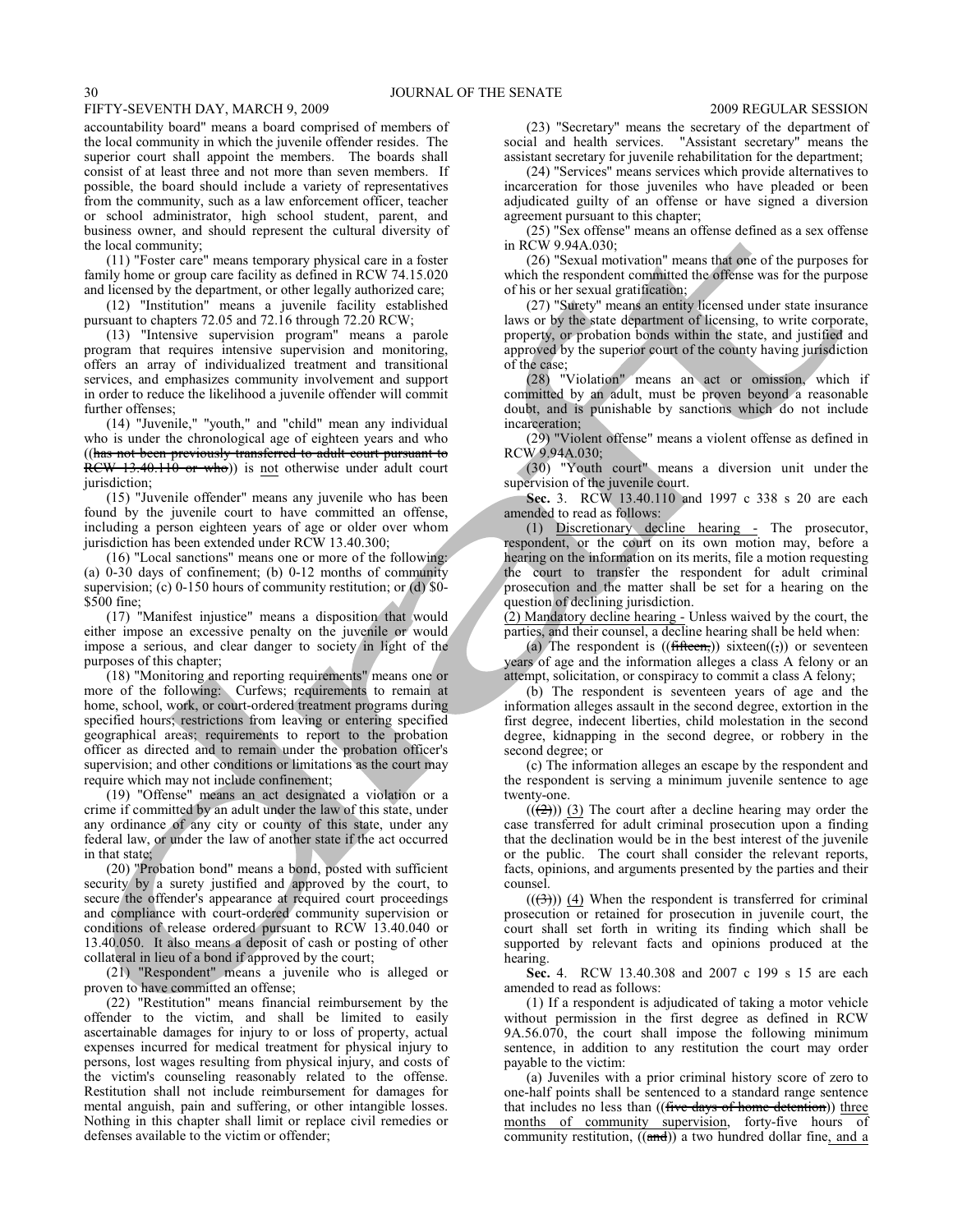requirement that the juvenile remain at home such that the juvenile is confined to a private residence for no less than five days. The juvenile may be subject to electronic monitoring where available. If the juvenile is enrolled in school, the confinement shall be served on nonschool days;

(b) Juveniles with a prior criminal history score of threequarters to one and one-half points shall be sentenced to  $(\frac{1}{2})$  a standard range sentence that includes six months of community supervision, no less than ten days of detention, ninety hours of community restitution, and a four hundred dollar fine; and

(c) Juveniles with a prior criminal history score of two or more points shall be sentenced to no less than fifteen to thirtysix weeks ((of confinement, seven days of home detention)) commitment to the juvenile rehabilitation administration, four months of parole supervision, ninety hours of community restitution,  $(\overline{(and)})$  a four hundred dollar fine, and a requirement that the juvenile remain at home such that the juvenile is confined in a private residence for no less than seven days. The juvenile may be subject to electronic monitoring where available. If the juvenile is enrolled in school, the confinement shall be served on nonschool days.

(2) If a respondent is adjudicated of theft of a motor vehicle as defined under RCW 9A.56.065, or possession of a stolen vehicle as defined under RCW 9A.56.068, the court shall impose the following minimum sentence, in addition to any restitution the court may order payable to the victim:

(a) Juveniles with a prior criminal history score of zero to one-half points shall be sentenced to a standard range sentence that includes  $((either: (i)$  No less than five days of home detention and)) no less than three months of community supervision, forty-five hours of community restitution( $(\frac{\cdot}{\cdot}$  or  $(\frac{\cdot}{\cdot})$ ) no home detention and ninety hours of community restitution)), a two hundred dollar fine, and either ninety hours of community restitution or a requirement that the juvenile remain at home such that the juvenile is confined in a private residence for no less than five days. The juvenile may be subject to electronic monitoring where available;

(b) Juveniles with a prior criminal history score of threequarters to one and one-half points shall be sentenced to  $((\lceil a \rceil))$  a standard range sentence that includes no less than six months of community supervision, no less than ten days of detention, ninety hours of community restitution, and a four hundred dollar fine; and

(c) Juveniles with a prior criminal history score of two or more points shall be sentenced to no less than fifteen to thirtysix weeks ((of confinement, seven days of home detention)) commitment to the juvenile rehabilitation administration, four months of parole supervision, ninety hours of community restitution, ((and)) a four hundred dollar fine, and a requirement that the juvenile remain at home such that the juvenile is confined in a private residence for no less than seven days. If the juvenile is enrolled in school, the confinement shall be served on nonschool days. The juvenile may be subject to electronic monitoring where available.

(3) If a respondent is adjudicated of taking a motor vehicle without permission in the second degree as defined in RCW 9A.56.075, the court shall impose a standard range as follows:

(a) Juveniles with a prior criminal history score of zero to one-half points shall be sentenced to a standard range sentence that includes  $((either: (i)$  No less than one day of home detention, one)) three months of community supervision( $(\frac{1}{2}$ and)) fifteen hours of community restitution( $\overline{(\cdot, \text{ or } (\text{ii}) \text{ no home}}$ detention, one month of supervision, and thirty hours of community restitution)) and a requirement that the juvenile remain at home such that the juvenile is confined in a private residence for no less than one day. If the juvenile is enrolled in school, the confinement shall be served on nonschool days. The juvenile may be subject to electronic monitoring where available;

(b) Juveniles with a prior criminal history score of threequarters to one and one-half points shall be sentenced to a standard range sentence that includes no less than one day of detention, ((two days of home detention, two)) three months of community supervision, thirty hours of community restitution,  $\overline{((and))}$  a one hundred fifty dollar fine and a requirement that the juvenile remain at home such that the juvenile is confined in a private residence for no less than two days. If the juvenile is enrolled in school, the confinement shall be served on nonschool days. The juvenile may be subject to electronic monitoring where available; and

(c) Juveniles with a prior criminal history score of two or more points shall be sentenced to no less than three days of detention, ((seven days of home detention, three)) six months of community supervision, forty-five hours of community restitution, ((and)) a one hundred fifty dollar fine, and a requirement that the juvenile remain at home such that the juvenile is confined in a private residence for no less than seven days. If the juvenile is enrolled in school, the confinement shall be served on nonschool days. The juvenile may be subject to electronic monitoring where available."

Senators Hargrove and Stevens spoke in favor of adoption of the striking amendment.

The President declared the question before the Senate to be the adoption of the striking amendment by Senators Hargrove and Stevens to Substitute Senate Bill No. 5746.

The motion by Senator Hargrove carried and the striking amendment was adopted by voice vote.

## MOTION

There being no objection, the following title amendment was adopted:

On page 1, line 2 of the title, after "crimes;" strike the remainder of the title and insert "amending RCW 13.40.020, 13.40.110, and 13.40.308; reenacting and amending RCW 13.04.030; and prescribing penalties."

## MOTION

On motion of Senator Hargrove, the rules were suspended, Engrossed Substitute Senate Bill No. 5746 was advanced to third reading, the second reading considered the third and the bill was placed on final passage.

Senator Hargrove spoke in favor of passage of the bill.

The President declared the question before the Senate to be the final passage of Engrossed Substitute Senate Bill No. 5746.

## ROLL CALL

The Secretary called the roll on the final passage of Engrossed Substitute Senate Bill No. 5746 and the bill passed the Senate by the following vote: Yeas, 48; Nays, 0; Absent, 0; Excused, 1.

Voting yea: Senators Becker, Benton, Berkey, Brandland, Brown, Carrell, Delvin, Eide, Fairley, Franklin, Fraser, Hargrove, Hatfield, Haugen, Hewitt, Hobbs, Holmquist, Honeyford, Jacobsen, Jarrett, Kastama, Kauffman, Keiser, Kilmer, King, Kline, Kohl-Welles, Marr, McAuliffe, McCaslin, McDermott, Morton, Murray, Oemig, Parlette, Pflug, Prentice, Pridemore, Ranker, Regala, Roach, Schoesler, Sheldon, Shin, Stevens, Swecker, Tom and Zarelli

Excused: Senator Rockefeller

ENGROSSED SUBSTITUTE SENATE BILL NO. 5746, having received the constitutional majority, was declared passed. There being no objection, the title of the bill was ordered to stand as the title of the act.

# SECOND READING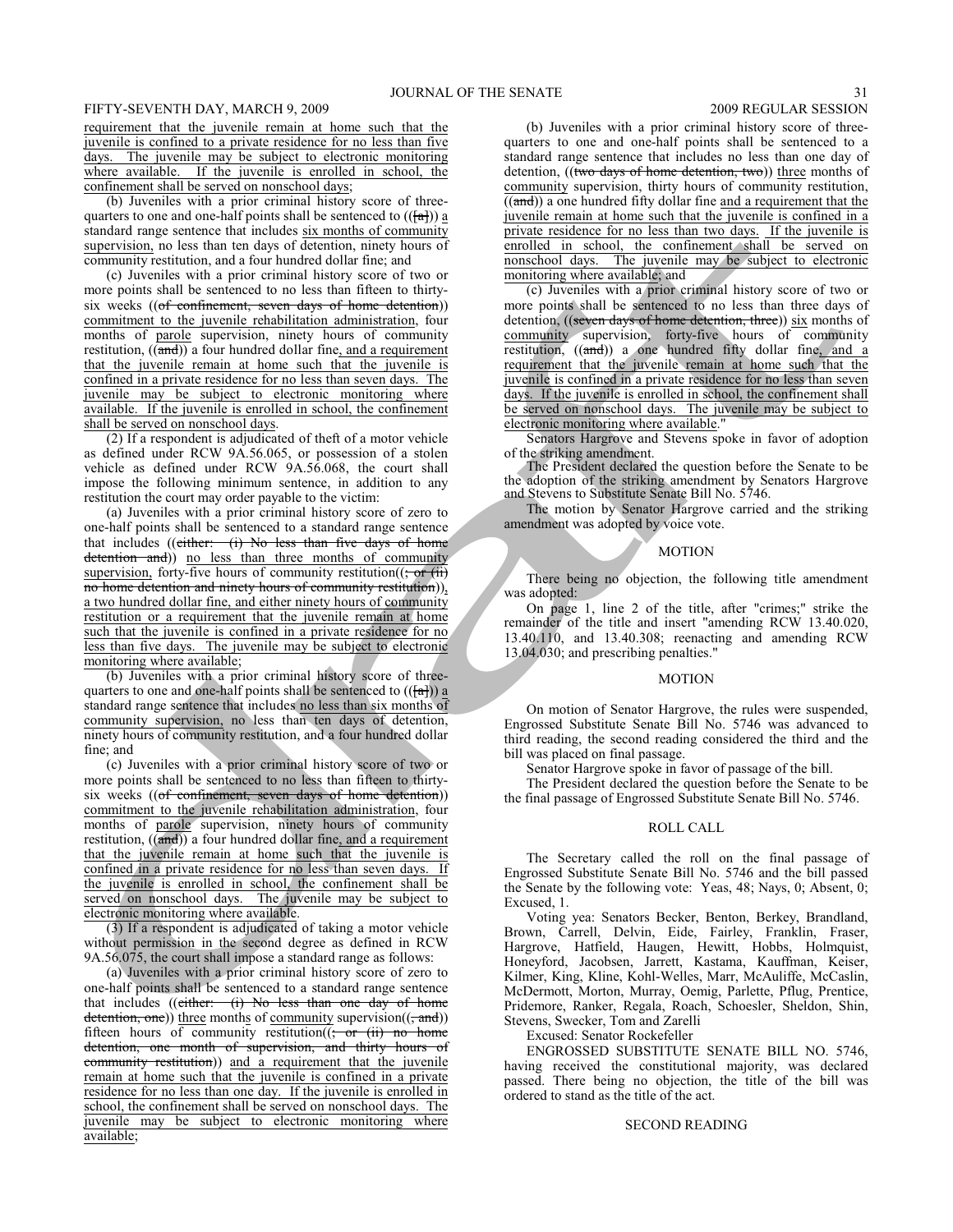SENATE BILL NO. 5301, by Senators Hargrove and Parlette

Concerning permissible uses of moneys collected under the sales and use tax for chemical dependency or mental health treatment services or therapeutic courts.

## MOTIONS

On motion of Senator Hargrove, Substitute Senate Bill No. 5301 was substituted for Senate Bill No. 5301 and the substitute bill was placed on the second reading and read the second time.

On motion of Senator Hargrove, the rules were suspended, Substitute Senate Bill No. 5301 was advanced to third reading, the second reading considered the third and the bill was placed on final passage.

Senator Hargrove spoke in favor of passage of the bill.

The President declared the question before the Senate to be the final passage of Substitute Senate Bill No. 5301.

## ROLL CALL

The Secretary called the roll on the final passage of Substitute Senate Bill No. 5301 and the bill passed the Senate by the following vote: Yeas, 41; Nays, 7; Absent, 0; Excused, 1.

Voting yea: Senators Becker, Benton, Berkey, Brown, Carrell, Delvin, Eide, Fairley, Franklin, Fraser, Hargrove, Hatfield, Haugen, Hewitt, Hobbs, Jacobsen, Jarrett, Kastama, Kauffman, Keiser, Kilmer, Kline, Kohl-Welles, Marr, McAuliffe, McDermott, Murray, Oemig, Parlette, Pflug, Prentice, Pridemore, Ranker, Regala, Roach, Sheldon, Shin, Stevens, Swecker, Tom and Zarelli

Voting nay: Senators Brandland, Holmquist, Honeyford, King, McCaslin, Morton and Schoesler

Excused: Senator Rockefeller

SUBSTITUTE SENATE BILL NO. 5301, having received the constitutional majority, was declared passed. There being no objection, the title of the bill was ordered to stand as the title of the act.

## SECOND READING

## SENATE BILL NO. 6103, by Senator Prentice

Modifying the definition of gambling.

The measure was read the second time.

## MOTION

On motion of Senator Prentice, the rules were suspended, Senate Bill No. 6103 was advanced to third reading, the second reading considered the third and the bill was placed on final passage.

Senator Prentice spoke in favor of passage of the bill.

The President declared the question before the Senate to be the final passage of Senate Bill No. 6103.

# ROLL CALL

The Secretary called the roll on the final passage of Senate Bill No. 6103 and the bill passed the Senate by the following vote: Yeas, 38; Nays, 10; Absent, 0; Excused, 1.

Voting yea: Senators Berkey, Brandland, Brown, Eide, Fairley, Franklin, Fraser, Hargrove, Hatfield, Haugen, Hobbs, Jacobsen, Jarrett, Kastama, Kauffman, Keiser, Kilmer, King, Kline, Kohl-Welles, Marr, McAuliffe, McCaslin, McDermott, Morton, Murray, Oemig, Parlette, Pflug, Prentice, Pridemore, Ranker, Regala, Schoesler, Sheldon, Shin, Swecker and Tom

Voting nay: Senators Becker, Benton, Carrell, Delvin, Hewitt, Holmquist, Honeyford, Roach, Stevens and Zarelli

Excused: Senator Rockefeller

SENATE BILL NO. 6103, having received the constitutional majority, was declared passed. There being no objection, the title of the bill was ordered to stand as the title of the act.

# SECOND READING

SENATE BILL NO. 5002, by Senators Jacobsen and Swecker

Creating the Washington heritage livestock and poultry breed recognition program.

The measure was read the second time.

# MOTION

On motion of Senator Hatfield, the rules were suspended, Senate Bill No. 5002 was advanced to third reading, the second reading considered the third and the bill was placed on final passage.

Senator Jacobsen spoke in favor of passage of the bill.

The President declared the question before the Senate to be the final passage of Senate Bill No. 5002.

# ROLL CALL

The Secretary called the roll on the final passage of Senate Bill No. 5002 and the bill passed the Senate by the following vote: Yeas, 48; Nays, 0; Absent, 0; Excused, 1.

Voting yea: Senators Becker, Benton, Berkey, Brandland, Brown, Carrell, Delvin, Eide, Fairley, Franklin, Fraser, Hargrove, Hatfield, Haugen, Hewitt, Hobbs, Holmquist, Honeyford, Jacobsen, Jarrett, Kastama, Kauffman, Keiser, Kilmer, King, Kline, Kohl-Welles, Marr, McAuliffe, McCaslin, McDermott, Morton, Murray, Oemig, Parlette, Pflug, Prentice, Pridemore, Ranker, Regala, Roach, Schoesler, Sheldon, Shin, Stevens, Swecker, Tom and Zarelli

Excused: Senator Rockefeller

SENATE BILL NO. 5002, having received the constitutional majority, was declared passed. There being no objection, the title of the bill was ordered to stand as the title of the act.

## SECOND READING

## SENATE BILL NO. 5677, by Senator Hatfield

Regarding compliance with the dairy nutrient management program. Revised for 1st Substitute: Regarding the dairy nutrient management program.

## MOTIONS

On motion of Senator Hatfield, Substitute Senate Bill No. 5677 was substituted for Senate Bill No. 5677 and the substitute bill was placed on the second reading and read the second time.

On motion of Senator Hatfield, the rules were suspended, Substitute Senate Bill No. 5677 was advanced to third reading, the second reading considered the third and the bill was placed on final passage.

Senator Hatfield spoke in favor of passage of the bill.

The President declared the question before the Senate to be the final passage of Substitute Senate Bill No. 5677.

## ROLL CALL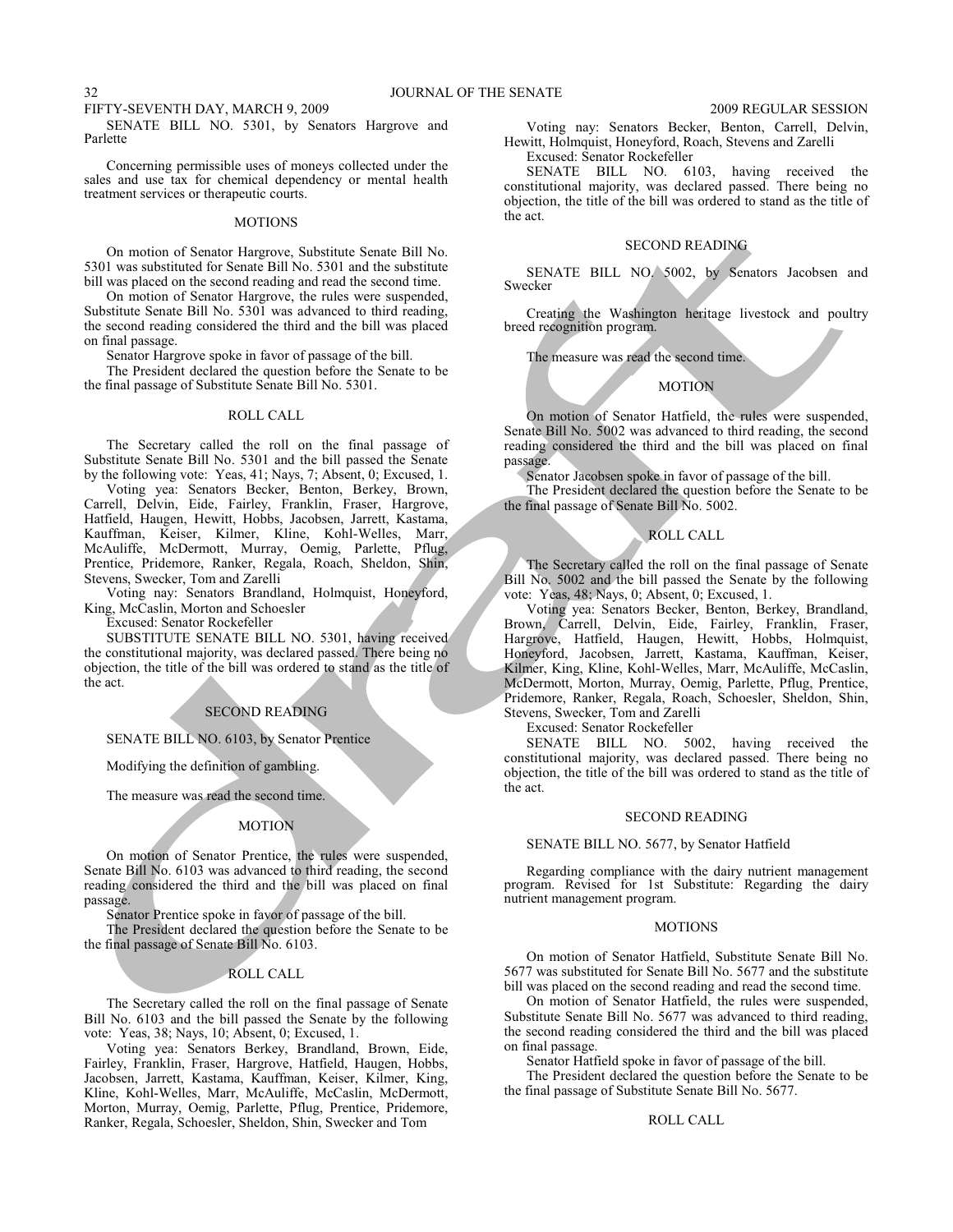The Secretary called the roll on the final passage of Substitute Senate Bill No. 5677 and the bill passed the Senate by the following vote: Yeas, 46; Nays, 2; Absent, 0; Excused, 1.

Voting yea: Senators Becker, Benton, Berkey, Brandland, Brown, Carrell, Eide, Fairley, Franklin, Fraser, Hargrove, Hatfield, Haugen, Hewitt, Hobbs, Holmquist, Honeyford, Jacobsen, Jarrett, Kastama, Kauffman, Keiser, Kilmer, King, Kline, Kohl-Welles, Marr, McAuliffe, McCaslin, McDermott, Morton, Murray, Oemig, Parlette, Pflug, Prentice, Pridemore, Ranker, Regala, Roach, Schoesler, Sheldon, Shin, Stevens, Swecker and Zarelli

Voting nay: Senators Delvin and Tom

Excused: Senator Rockefeller

SUBSTITUTE SENATE BILL NO. 5677, having received the constitutional majority, was declared passed. There being no objection, the title of the bill was ordered to stand as the title of the act.

## SECOND READING

SENATE BILL NO. 5913, by Senators Pflug, Keiser and Shin

Concerning online access to the University of Washington health sciences library by certain health care providers.

#### MOTIONS

On motion of Senator Keiser, Substitute Senate Bill No. 5913 was substituted for Senate Bill No. 5913 and the substitute bill was placed on the second reading and read the second time.

On motion of Senator Keiser, the rules were suspended, Substitute Senate Bill No. 5913 was advanced to third reading, the second reading considered the third and the bill was placed on final passage.

Senator Pflug spoke in favor of passage of the bill.

MOTION

On motion of Senator Marr, Senator Fairley was excused.

The President declared the question before the Senate to be the final passage of Substitute Senate Bill No. 5913.

# ROLL CALL

The Secretary called the roll on the final passage of Substitute Senate Bill No. 5913 and the bill passed the Senate by the following vote: Yeas, 47; Nays, 0; Absent, 0; Excused, 2.

Voting yea: Senators Becker, Benton, Berkey, Brandland, Brown, Carrell, Delvin, Eide, Franklin, Fraser, Hargrove, Hatfield, Haugen, Hewitt, Hobbs, Holmquist, Honeyford, Jacobsen, Jarrett, Kastama, Kauffman, Keiser, Kilmer, King, Kline, Kohl-Welles, Marr, McAuliffe, McCaslin, McDermott, Morton, Murray, Oemig, Parlette, Pflug, Prentice, Pridemore, Ranker, Regala, Roach, Schoesler, Sheldon, Shin, Stevens, Swecker, Tom and Zarelli

Excused: Senators Fairley and Rockefeller

SUBSTITUTE SENATE BILL NO. 5913, having received the constitutional majority, was declared passed. There being no objection, the title of the bill was ordered to stand as the title of the act.

# MOTION

At 5:58 p.m., on motion of Senator Eide, the Senate was declared to be at ease subject to the call of the President.

## EVENING SESSION

33

The Senate was called to order at 7:00 p.m. by President Owen.

# SECOND READING

SENATE BILL NO. 5718, by Senators Regala, Stevens, Holmquist, Hobbs, Carrell and Hatfield

Concerning the commitment of sexually violent predators.

# MOTIONS

On motion of Senator Regala, Substitute Senate Bill No. 5718 was substituted for Senate Bill No. 5718 and the substitute bill was placed on the second reading and read the second time.

On motion of Senator Regala, the rules were suspended, Substitute Senate Bill No. 5718 was advanced to third reading, the second reading considered the third and the bill was placed on final passage.

Senator Regala spoke in favor of passage of the bill.

The President declared the question before the Senate to be the final passage of Substitute Senate Bill No. 5718.

## ROLL CALL

The Secretary called the roll on the final passage of Substitute Senate Bill No. 5718 and the bill passed the Senate by the following vote: Yeas, 46; Nays, 1; Absent, 1; Excused, 1.

Voting yea: Senators Becker, Benton, Berkey, Brandland, Brown, Carrell, Delvin, Eide, Fairley, Franklin, Fraser, Hargrove, Hatfield, Haugen, Hewitt, Hobbs, Holmquist, Honeyford, Jacobsen, Jarrett, Kastama, Keiser, Kilmer, King, Kline, Kohl-Welles, Marr, McAuliffe, McCaslin, McDermott, Morton, Murray, Oemig, Parlette, Pflug, Prentice, Ranker, Regala, Roach, Schoesler, Sheldon, Shin, Stevens, Swecker, Tom and Zarelli

Voting nay: Senator Kauffman

Absent: Senator Pridemore

Excused: Senator Rockefeller

SUBSTITUTE SENATE BILL NO. 5718, having received the constitutional majority, was declared passed. There being no objection, the title of the bill was ordered to stand as the title of the act.

### SECOND READING

SENATE BILL NO. 5973, by Senators Kauffman, McAuliffe, Oemig, Shin, Hobbs, Kohl-Welles and Kline

Closing the achievement gap in order to provide all students an excellent and equitable education. Revised for 2nd Substitute: Closing the achievement gap in K-12 schools.

#### MOTIONS

On motion of Senator Kauffman, Second Substitute Senate Bill No. 5973 was substituted for Senate Bill No. 5973 and the second substitute bill was placed on the second reading and read the second time.

On motion of Senator Kauffman, the rules were suspended, Second Substitute Senate Bill No. 5973 was advanced to third reading, the second reading considered the third and the bill was placed on final passage.

Senators Kauffman and Hobbs spoke in favor of passage of the bill.

Senator King spoke against passage of the bill.

The President declared the question before the Senate to be the final passage of Second Substitute Senate Bill No. 5973.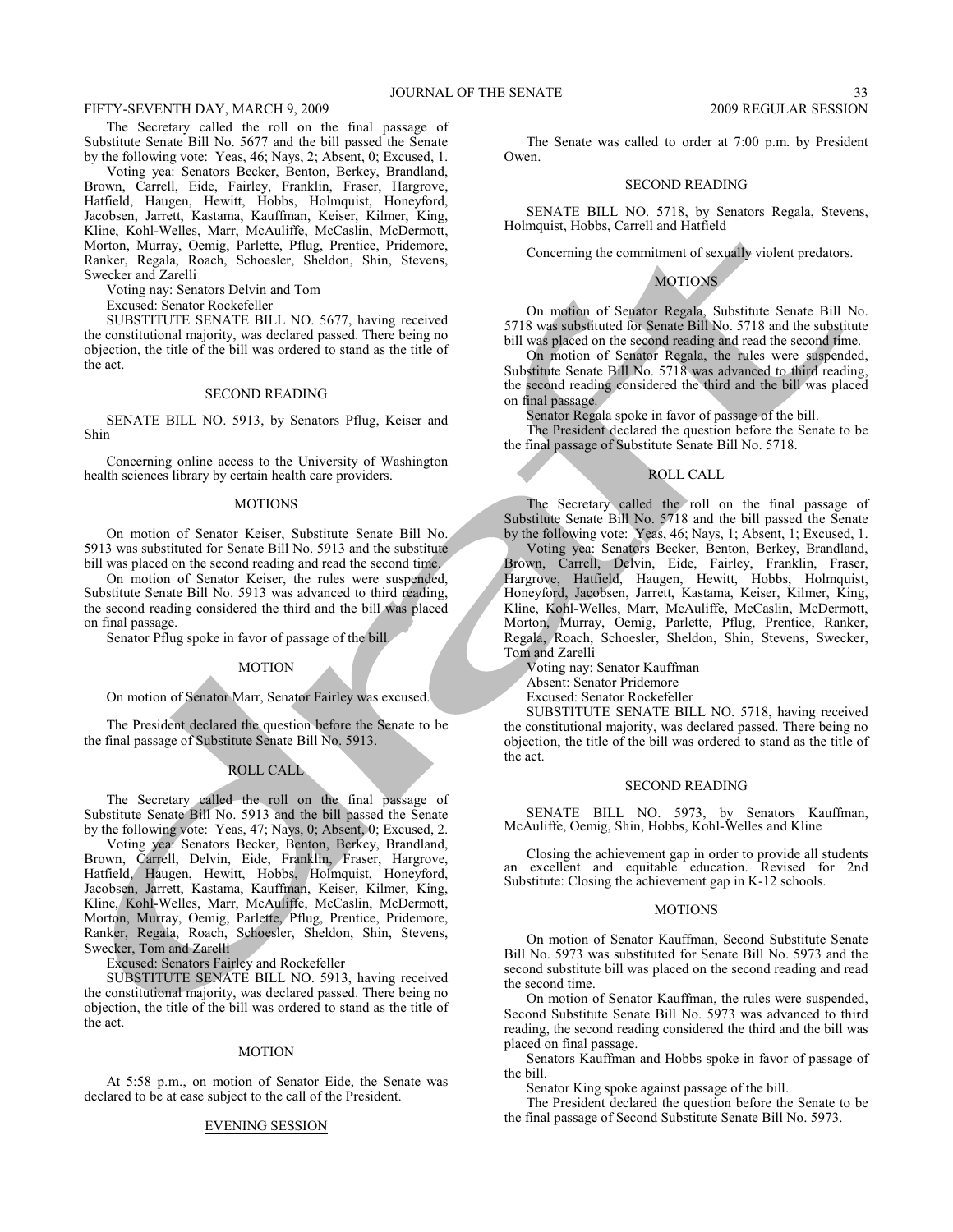The Secretary called the roll on the final passage of Second Substitute Senate Bill No. 5973 and the bill passed the Senate by the following vote: Yeas, 30; Nays, 18; Absent, 0; Excused, 1.

Voting yea: Senators Berkey, Brown, Eide, Fairley, Franklin, Fraser, Hargrove, Hatfield, Haugen, Hobbs, Jacobsen, Jarrett, Kastama, Kauffman, Keiser, Kilmer, Kline, Kohl-Welles, Marr, McAuliffe, McDermott, Murray, Oemig, Prentice, Pridemore, Ranker, Regala, Sheldon, Shin and Tom

Voting nay: Senators Becker, Benton, Brandland, Carrell, Delvin, Hewitt, Holmquist, Honeyford, King, McCaslin, Morton, Parlette, Pflug, Roach, Schoesler, Stevens, Swecker and Zarelli

Excused: Senator Rockefeller

SECOND SUBSTITUTE SENATE BILL NO. 5973, having received the constitutional majority, was declared passed. There being no objection, the title of the bill was ordered to stand as the title of the act.

## SECOND READING

SENATE BILL NO. 6048, by Senators Oemig, Jarrett, McAuliffe, Hobbs, McDermott, Franklin, Kohl-Welles and Haugen

Concerning the state's education system.

The measure was read the second time.

## **MOTION**

Senator McAuliffe moved that the following striking amendment by Senators McAuliffe and Oemig be adopted:

Strike everything after the enacting clause and insert the following:<br>"NEW SECTION.

Sec. 1. (1) Public education in Washington state has evolved since the enactment of the Washington basic education act of 1977. Decisions by the courts have played a part in this evolution, as have studies and research about education practices and education funding. The legislature finds ample evidence of a need for continuing to refine the program of basic education that is funded by the state and delivered by school districts.

(2) In enacting this legislation, the legislature intends to continue to review, evaluate, and revise the definition and funding of basic education in order to continue to fulfill the state obligation under Article IX of the state Constitution to define and fund a program of basic education for children residing in the state and attending public schools. The legislature also intends to continue to strengthen and modify the structure of the entire K-12 educational system, including nonbasic education programmatic elements, in order to build the capacity to anticipate and support potential future enhancements to basic education as the educational needs of our citizens continue to evolve.

(3) The legislature further intends to fulfill the state's obligation under Article IX to establish a general and uniform system of public schools and build upon the actions previously taken by the legislature to address the inequities that exist in the current system. However, the legislature finds that in some instances providing general and uniform educational opportunity requires tailoring basic education to reflect certain needs and circumstances of each school district, including district size and certain student characteristics. It is the intent of the legislature to address these differences using a rational basis for the differences in order to promote equity and uniformity of educational opportunity.

(4) The legislature finds that while the state has the responsibility to provide for a general and uniform system of public schools, there is also a need for some diversity in the public school system. A successful system of public education must permit some variation among school districts outside the basic education provided for by the state to respond to and reflect the unique desires of local communities. The opportunity for local communities to invest in enriched education programs promotes support for local public schools. Further, the ability of local school districts to experiment with enriched programs can inform the legislature's long-term evolution of the definition of basic education. Therefore, local levy authority remains an important component of the overall finance system in support of the public schools even though it is outside the state's obligation for basic education.

(5) For practical and educational reasons, major changes of the program of basic education and the funding formulas to support it cannot occur instantaneously. The legislature intends to build upon the previous efforts of the legislature and the work of the basic education task force, the state board of education, the professional educator standards board, and others. However, an implementation strategy must be determined for the instructional program; financial experts must develop the details of the funding formulas that are based on prototypical schools; changes to the systems of educator certification, evaluation, mentoring, and compensation must be established; a data and reporting system must be designed; the capacity of districts to help their schools improve student achievement must be increased; and a system in which the state and school districts share accountability for achieving state educational standards requires new mechanisms that will clearly define the relationship of expectations for the state, school districts, and schools. As development of these formulas, processes, and systems progresses, the legislature shall monitor the progress. The legislature intends to begin a schedule for implementation of a redefined program of basic education and the resources necessary to support it, beginning in the 2011-12 school year. It is the legislature's intent that when the system has the capacity to fully implement these reforms and enhancements they will be included in a definition and funding of basic education.

(6) It is the further intent of the legislature to also address additional issues that are of importance to the legislature but are

not part of basic education.<br>NEW SECTION. Sec. 2. INTENT TO MAKE NECESSARY CORRECTIONS. It is the intent of the legislature that the policies and allocation formulas adopted under this act constitute the legislature's definition of basic education under Article IX of the state Constitution. The legislature intends, however, to continue to review and revise the formulas and schedules and may make additional revisions, including revisions for technical purposes and consistency in the event of mathematical or other technical errors.

NEW SECTION. **Sec.** 3. OVERSIGHT. It is the intent of the legislature to maintain an active and ongoing role in monitoring and overseeing the development and implementation of the new basic education funding formula and redefinition of basic education. The state board of education, professional educator standards board, office of financial management, and the technical working groups established under sections 111, 401, and 502 of this act shall present status reports on the progress in completing the tasks assigned under the provisions of this act to a joint work session of the house of representatives and senate education committees as required by the legislature.

#### PART I

# PROGRAM AND FUNDING OF BASIC EDUCATION

**Sec.** 101. RCW 28A.150.200 and 1990 c 33 s 104 are each amended to read as follows:

34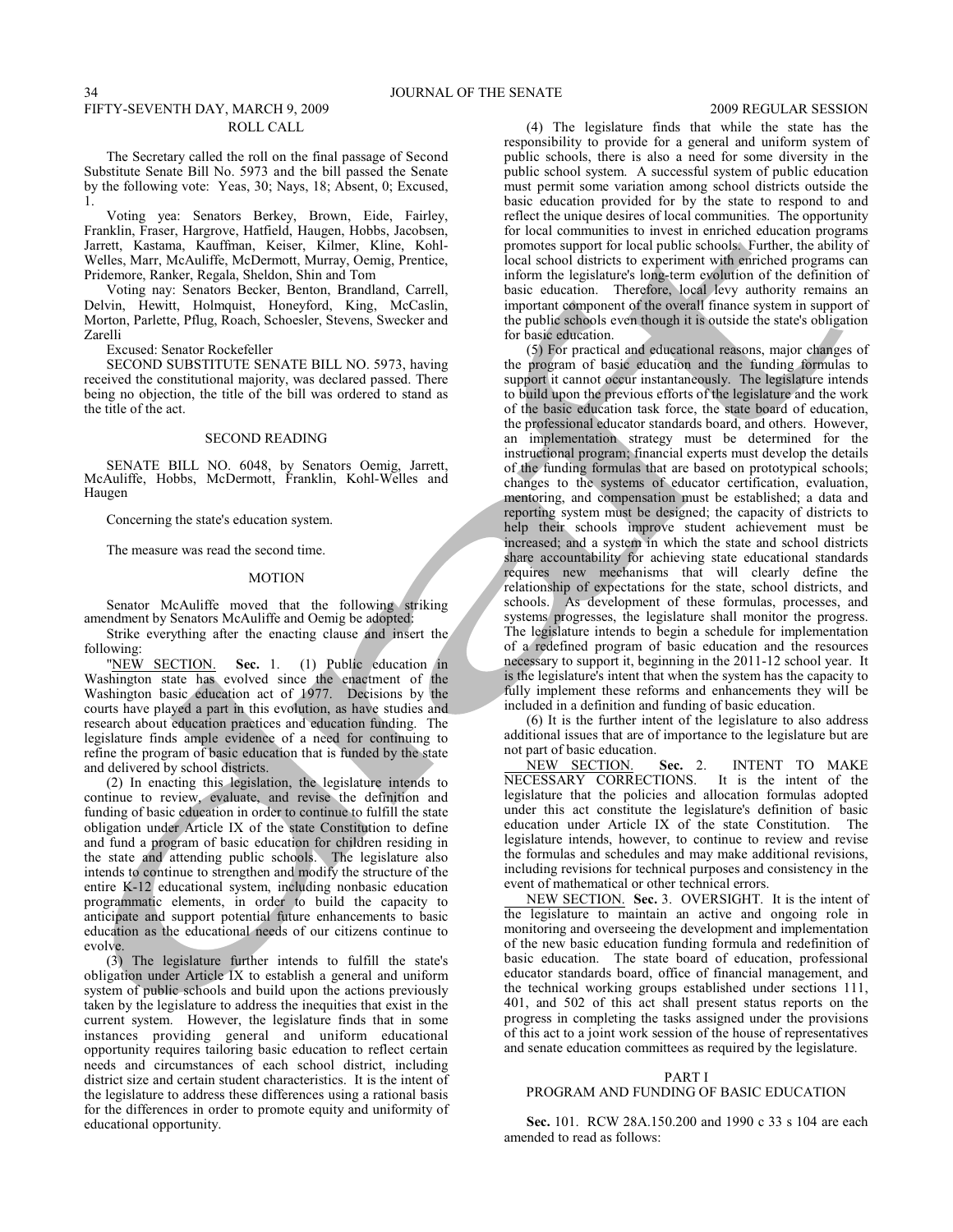PROGRAM OF EDUCATION. ((This 1977 amendatory act shall be known and may be cited as "The Washington Basic Education Act of 1977." The program evolving from the Basic Education Act shall include (1) the goal of the school system as defined in RCW 28A.150.210, (2) those program requirements enumerated in RCW 28A.150.220, and (3) the determination and distribution of state resources as defined in RCW 28A.150.250 and 28A.150.260.

The requirements of the Basic Education Act are)) (1) The program of basic education established under this chapter is deemed by the legislature to comply with the requirements of Article IX, section 1 of the state Constitution, which states that "It is the paramount duty of the state to make ample provision for the education of all children residing within its borders, without distinction or preference on account of race, color, caste, or sex," and  $((\text{are}))$  is adopted pursuant to Article IX, section 2 of the state Constitution, which states that "The legislature shall provide for a general and uniform system of public schools."

(2) The legislature defines the program of basic education under this chapter as that which is necessary to provide the opportunity to develop the knowledge and skills necessary to meet the stateestablished high school graduation requirements that are intended to allow students to have the opportunity to graduate with a meaningful diploma that prepares them for postsecondary education, gainful employment, and citizenship. This program includes the following:

(a) The instructional program of basic education the minimum components of which are described in RCW 28A.150.220;

(b) The program of education provided by chapter 28A.190 RCW for students in residential schools as defined by RCW 28A.190.020 and for juveniles in detention facilities as identified by RCW 28A.190.010;

(c) The program of education provided by chapter 28A.193 RCW for individuals under the age of eighteen who are incarcerated in adult correctional facilities; and

(d) Transportation and transportation services to and from school for eligible students as provided under RCW 28A.160.150 through 28A.160.180.

NEW SECTION. **Sec.** 102. DEFINITIONS. The definitions in this section apply throughout this chapter unless the context clearly requires otherwise.

(1) "Basic education goal" means the student learning goals and the student knowledge and skills described under RCW 28A.150.210.

(2) "Certificated administrative staff" means all those persons who are chief executive officers, chief administrative officers, confidential employees, supervisors, principals, or assistant principals within the meaning of RCW 41.59.020(4).

(3) "Certificated employee" as used in this chapter and RCW 28A.195.010, 28A.405.100, 28A.405.210, 28A.405.240, 28A.405.250, 28A.405.300 through 28A.405.380, and chapter 41.59 RCW, means those persons who hold certificates as authorized by rule of the Washington professional educator standards board.

(4) "Certificated instructional staff" means those persons employed by a school district who are nonsupervisory certificated employees within the meaning of RCW 41.59.020(8).

(5) "Class size" means an instructional grouping of students where, on average, the ratio of students to teacher is the number specified.

(6) "Classified employee" means a person who does not hold a professional education certificate or is employed in a position that does not require such a certificate.

(7) "Classroom teacher" means a person who holds a professional education certificate and is employed in a position for which such certificate is required whose primary duty is the daily educational instruction of students. In exceptional cases, people of unusual competence but without certification may teach students so long as a certificated person exercises general supervision, but the hiring of such classified employees shall not occur during a labor dispute, and such classified employees shall not be hired to replace certificated employees during a labor dispute.

(8) "Instructional program of basic education" means the minimum program required to be provided by school districts and includes instructional hour requirements and other components under RCW 28A.150.220.

(9) "Program of basic education" means the overall program under RCW 28A.150.200 and deemed by the legislature to comply with the requirements of Article IX, section 1 of the state Constitution.

(10) "School day" means each day of the school year on which pupils enrolled in the common schools of a school district are engaged in academic and career and technical instruction planned by and under the direction of the school.

(11) "School year" includes the minimum number of school days required under RCW 28A.150.220 and begins on the first day of September and ends with the last day of August, except that any school district may elect to commence the annual school term in the month of August of any calendar year and in such case the operation of a school district for such period in August shall be credited by the superintendent of public instruction to the succeeding school year for the purpose of the allocation and distribution of state funds for the support of such school district.

(12) "Teacher planning period" means a period of a school day as determined by the administration and board of the directors of the district that may be used by teachers for instruction-related activities including but not limited to preparing instructional materials; reviewing student performance; recording student data; consulting with other teachers, instructional assistants, mentors, instructional coaches, administrators, and parents; or participating in professional development.

**Sec.** 103. RCW 28A.150.210 and 2007 c 400 s 1 are each amended to read as follows:

BASIC EDUCATION GOAL. ((The goal of the basic education act for the schools of the state of Washington set forth in this chapter shall be)) A basic education is an evolving program of instruction that is intended to provide students with the opportunity to become responsible and respectful global citizens, to contribute to their economic well- being and that of their families and communities, to explore and understand different perspectives, and to enjoy productive and satisfying lives. Additionally, the state of Washington intends to provide for a public school system that is able to evolve and adapt in order to better focus on strengthening the educational achievement of all students, which includes high expectations for all students and gives all students the opportunity to achieve personal and academic success. To these ends, the goals of each school district, with the involvement of parents and community members, shall be to provide opportunities for every student to develop the knowledge and skills essential to:

(1) Read with comprehension, write effectively, and communicate successfully in a variety of ways and settings and with a variety of audiences;

(2) Know and apply the core concepts and principles of mathematics; social, physical, and life sciences; civics and history, including different cultures and participation in representative government; geography; arts; and health and fitness;

(3) Think analytically, logically, and creatively, and to integrate different experiences and knowledge to form reasoned judgments and solve problems; and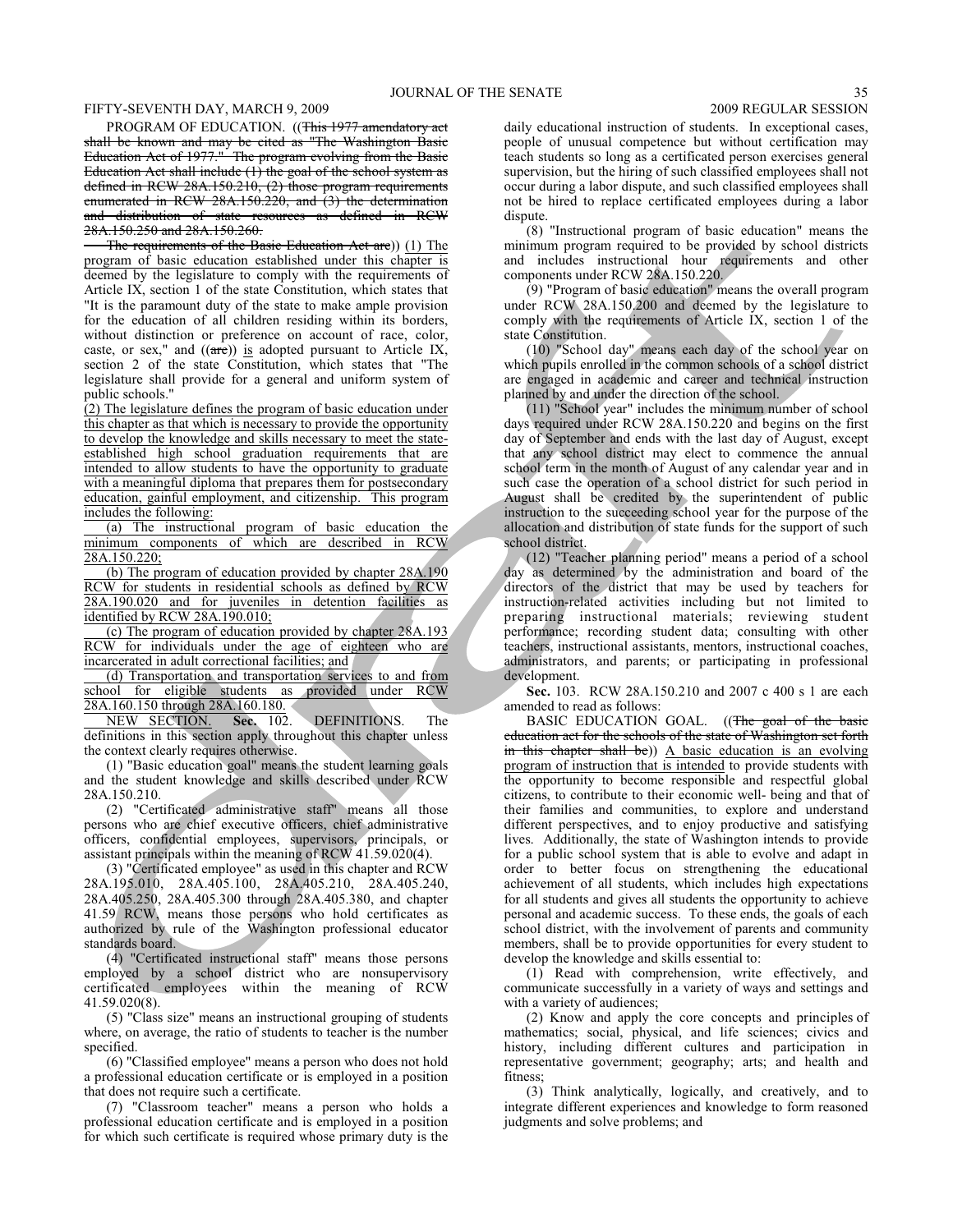(4) Understand the importance of work and finance and how performance, effort, and decisions directly affect future career and educational opportunities.

**Sec.** 104. RCW 28A.150.220 and 1993 c 371 s 2 are each amended to read as follows:

INSTRUCTIONAL PROGRAM. (1) Satisfaction of the basic education ((program requirements)) goal identified in RCW 28A.150.210 shall be  $((\text{considered}))$  intended to be implemented by the following minimum instructional program:

(a) Each school district shall make available to students enrolled in kindergarten at least a total instructional offering of four hundred fifty hours. The program shall include instruction in the essential academic learning requirements under RCW  $((28A.630.885))$  28A.655.070 and such other subjects and such activities as the school district shall determine to be appropriate for the education of the school district's students enrolled in such program;

(b) Each school district shall make available to students enrolled in grades one through twelve, at least a district-wide annual average total instructional hour offering of one thousand hours. The state board of education may define alternatives to classroom instructional time for students in grades nine through twelve enrolled in alternative learning experiences. The state board of education shall establish rules to determine annual average instructional hours for districts including fewer than twelve grades. The program shall include the essential academic learning requirements under RCW ((28A.630.885)) 28A.655.070 and such other subjects and such activities as the school district shall determine to be appropriate for the education of the school district's students enrolled in such group;

(c) If the essential academic learning requirements include a requirement of languages other than English, the requirement may be met by students receiving instruction in one or more American Indian languages;

(d) Supplemental instruction and services for underachieving students through the learning assistance program under RCW 28A.165.005 through 28A.165.065;

(e) Supplemental instruction and services for eligible and enrolled students whose primary language is other than English through the transitional bilingual instruction program under RCW 28A.180.010 through 28A.180.080; and

(f) The opportunity for an appropriate education at public expense as defined by RCW 28A.155.020 for all eligible students with disabilities as defined in RCW 28A.155.020.

(2) Nothing contained in subsection (1) of this section shall be construed to require individual students to attend school for any particular number of hours per day or to take any particular courses.

(3) Each school district's kindergarten through twelfth grade basic educational program shall be accessible to all students who are five years of age, as provided by RCW 28A.225.160, and less than twenty-one years of age and shall consist of a minimum of one hundred eighty school days per school year in such grades as are conducted by a school district, and one hundred eighty half-days of instruction, or equivalent, in kindergarten((<del>: PROVIDED, That</del>)). However, effective May 1, 1979, a school district may schedule the last five school days of the one hundred and eighty day school year for noninstructional purposes in the case of students who are graduating from high school, including, but not limited to, the observance of graduation and early release from school upon the request of a student, and all such students may be claimed as a full time equivalent student to the extent they could otherwise have been so claimed for the purposes of RCW 28A.150.250 and 28A.150.260.

(4) The state board of education shall adopt rules to implement and ensure compliance with the program requirements imposed by this section, RCW 28A.150.250 and 28A.150.260, and such related supplemental program approval requirements as the state board may establish.

(5) Nothing in this section precludes a school district from enriching the instructional program of basic education, such as offering additional instruction or providing additional services, programs, or activities that the school district determines to be appropriate for the education of the school district's students.

**Sec.** 105. RCW 28A.150.250 and 1990 c 33 s 107 are each amended to read as follows:

FUNDING OF BASIC EDUCATION INSTRUCTIONAL ALLOCATION. (1) From those funds made available by the legislature for the current use of the common schools, the superintendent of public instruction shall distribute annually as provided in RCW 28A.510.250 to each school district of the state operating a basic education instructional program approved by the state board of education an ((amount which, when combined with an appropriate portion of such locally available revenues, other than)) allocation based on the formulas provided in RCW 28A.150.260, 28A.150.390, and section 108 of this act. The basic education instructional allocation shall be net of receipts from federal forest revenues distributed to school districts pursuant to RCW 28A.520.010 and  $28A.520.020($ , as the superintendent of public instruction may deem appropriate for consideration in computing state equalization support, excluding excess property tax levies, will constitute a basic education allocation in dollars for each annual average full time equivalent student enrolled, based upon one full school year of one hundred eighty days, except that for kindergartens one full school year shall be one hundred eighty half days of instruction. or the equivalent as provided in RCW 28A.150.220)).

(2) The instructional program of basic education shall be considered to be fully funded by those amounts of dollars appropriated by the legislature pursuant to RCW  $((28A.150.250$  $\frac{\text{and}}{\text{and}}$ )) 28A.150.260, 28A.150.390, and section 108 of this act to fund those program requirements identified in RCW 28A.150.220 in accordance with the formula ((and ratios)) provided in RCW 28A.150.260 and those amounts of dollars appropriated by the legislature to fund the salary requirements of  $\widetilde{RCW}$  ((28A.150.100 and)) 28A.150.410.

((Operation of a program approved by the state board of education, for the purposes of this section, shall include a finding that the ratio of students per classroom teacher in grades kindergarten through three is not greater than the ratio of students per classroom teacher in grades four and above for such district: PROVIDED, That for the purposes of this section, "classroom teacher" shall be defined as an instructional employee possessing at least a provisional certificate, but not necessarily employed as a certificated employee, whose primary duty is the daily educational instruction of students: PROVIDED FURTHER, That the state board of education shall adopt rules and regulations to insure compliance with the student/teacher ratio provisions of this section, and such rules and regulations shall allow for exemptions for those special programs and/or school districts which may be deemed unable to practicably meet the student/teacher ratio requirements of this section by virtue of a small number of students.)

(3) If a school district's basic education program fails to meet the basic education requirements enumerated in RCW  $((28A.150.250))$  28A.150.260 $((,))$  and 28A.150.220, the state board of education shall require the superintendent of public instruction to withhold state funds in whole or in part for the basic education allocation until program compliance is assured $((: -PROVIDED, That))$ . However, the state board of education may waive this requirement in the event of substantial lack of classroom space.

**Sec.** 106. RCW 28A.150.260 and 2006 c 263 s 322 are each amended to read as follows:

ALLOCATION FOR INSTRUCTIONAL PROGRAM OF BASIC EDUCATION. ((The basic education allocation for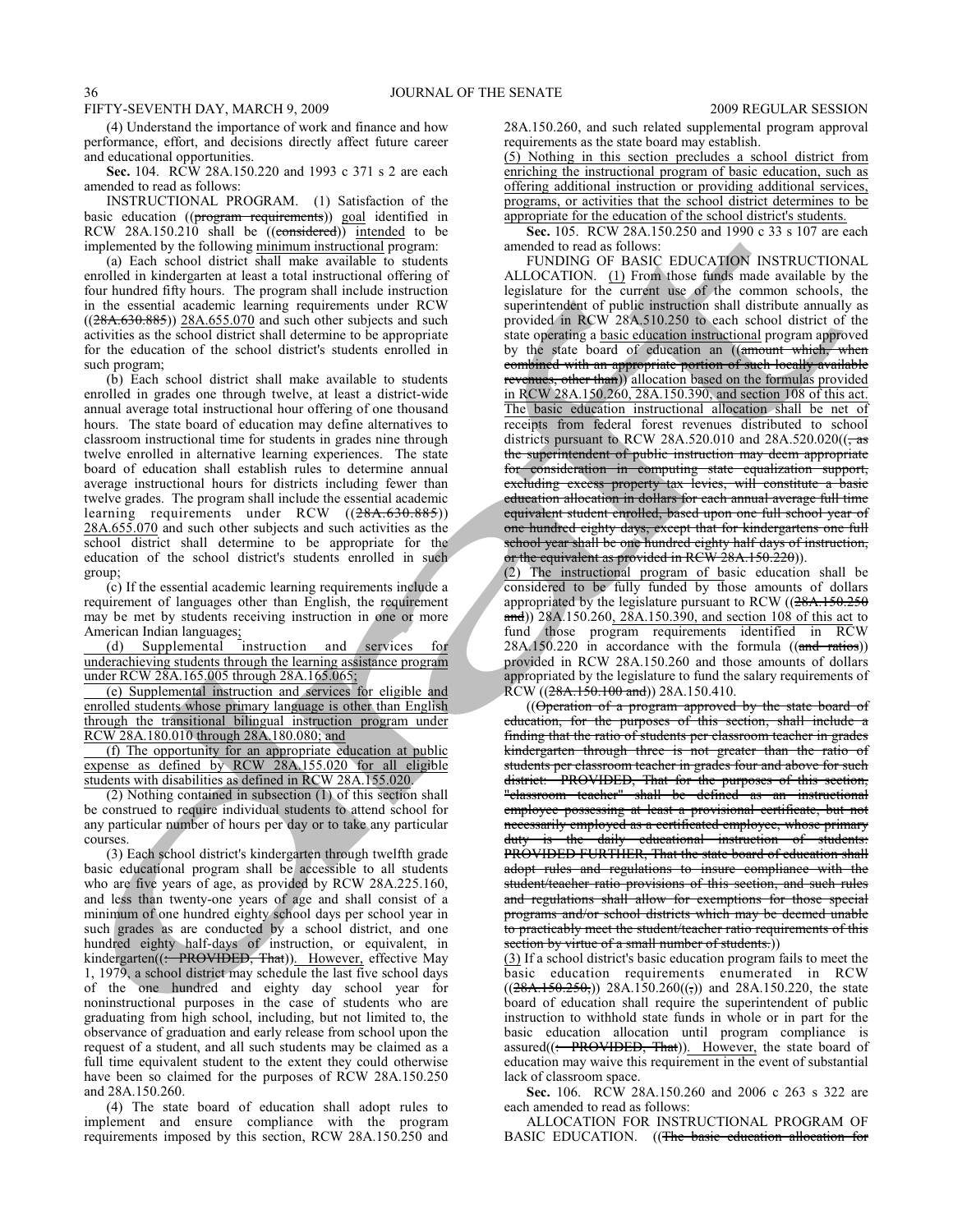each annual average full time equivalent student shall be determined in accordance with the following procedures)) The purpose of this section is to provide for the allocation of state funding that the legislature deems necessary to support school districts in offering the minimum instructional program of basic education under RCW 28A.150.220. The allocation shall be determined as follows:

(1) The governor shall and the superintendent of public instruction may recommend to the legislature a formula ((based on a ratio of students to staff)) for the distribution of a basic education instructional allocation for each ((annual average full time equivalent student enrolled in a)) common school district. ((The distribution formula shall have the primary objective of equalizing educational opportunities and shall provide appropriate recognition of the following costs among the various districts within the state:

(a) Certificated instructional staff and their related costs;

(b) Certificated administrative staff and their related costs;

(c) Classified staff and their related costs;

(d) Nonsalary costs;

(e) Extraordinary costs, including school facilities, of remote and necessary schools as judged by the superintendent of public instruction, with recommendations from the school facilities citizen advisory panel under RCW 28A.525.025, and small high schools, including costs of additional certificated and classified staff; and

(f) The attendance of students pursuant to RCW 28A.335.160 and 28A.225.250 who do not reside within the servicing school district.)

 $(2)((\alpha))$  The distribution formula under this section shall be for allocation purposes only. Except as may be required under chapter 28A.165, 28A.180, or 28A.155 RCW, or federal laws and regulations, nothing in this section requires school districts to use basic education instructional funds to implement a particular instructional approach or service. Nothing in this section requires school districts to maintain a particular classroom teacher-to-student ratio or other staff-to-student ratio or to use allocated funds to pay for particular types or classifications of staff. Nothing in this section entitles an individual teacher to a particular teacher planning period.

(3)(a) To the extent the technical details of the formula have been adopted by the legislature, the distribution formula for the basic education instructional allocation shall be based on minimum staffing and nonstaff costs the legislature deems necessary to support instruction and operations in prototypical schools serving high, middle, and elementary school students as provided in this section. The use of prototypical schools for the distribution formula does not constitute legislative intent that schools should be operated or structured in a similar fashion as<br>the prototypes. Prototypical schools illustrate the level of Prototypical schools illustrate the level of resources needed to operate a school of a particular size with particular types and grade levels of students using commonly understood terms and inputs, such as class size, hours of instruction, and various categories of school staff. It is the intent that the funding allocations to school districts be adjusted from the school prototypes based on the actual number of annual average full-time equivalent students in each grade level at each school in the district and not based on the grade-level configuration of the school to the extent that data is available. The allocations shall be further adjusted from the school prototypes with minimum allocations for small schools and to reflect other factors identified in the omnibus appropriations act.

(b) For the purposes of this section, prototypical schools are defined as follows:

(i) A prototypical high school has six hundred average annual full- time equivalent students in grades nine through twelve;

 $(iii)$  A prototypical middle school has four hundred thirtytwo average annual full-time equivalent students in grades seven and eight; and

(iii) A prototypical elementary school has four hundred average annual full-time equivalent students in grades kindergarten through six.

(c) The minimum allocation for each level of prototypical school shall be based on the number of full-time equivalent classroom teachers needed to provide instruction over the minimum required annual instructional hours under RCW 28A.150.220 and provide at least one teacher planning period per school day, and based on an average class size as specified in the omnibus appropriations act. The omnibus appropriations act shall at a minimum specify:

(i) Basic average class size;

(ii) Basic average class size in schools where more than fifty percent of the students are eligible for free and reduced-price meals; and

(iii) Average class size in grades kindergarten through three. (d) The minimum allocation for each level of prototypical school shall include allocations for staff in addition to classroom teachers.

(4) The minimum allocation for each school district shall include allocations per annual average full-time equivalent student for the following materials, supplies, and operating costs: Student technology; utilities; curriculum, textbooks, library materials, and instructional supplies; instructional professional development; other building-level costs including maintenance, custodial, and security; and central office administration.

(5) The allocations provided under subsections (3) and (4) of this section shall be enhanced as follows to provide additional allocations for classroom teachers and maintenance, supplies, and operating costs:

(a) To provide supplemental instruction and services for underachieving students through the learning assistance program under RCW 28A.165.005 through 28A.165.065, allocations shall be based on the percent of students in each school who are eligible for free and reduced-price meals. The minimum allocation for the learning assistance program shall provide an extended school day and extended school year for each level of prototypical school and a per student allocation for maintenance, supplies, and operating costs.

(b) To provide supplemental instruction and services for students whose primary language is other than English, allocations shall be based on the number of students in each school who are eligible for and enrolled in the transitional bilingual instruction program under RCW 28A.180.010 through 28A.180.080. The minimum allocation for each level of prototypical school shall provide for supplemental instruction based on percent of the school day a student is assumed to receive supplemental instruction and a per student allocation for maintenance, supplies, and operating costs.

(6) The allocations under subsections  $(3)(b)$ ,  $(c)(i)$ , and  $(d)$ and (4) of this section shall be enhanced as provided under RCW 28A.150.390 on an excess cost basis to provide supplemental instructional resources for students with disabilities.

(7) The distribution formula shall include allocations to school districts to support staffing of central office administration. The minimum allocation shall be calculated as a percentage, identified in the omnibus appropriations act, of the total allocations for staff under subsection (3) of this section for all schools in the district.

(8) For the purposes of allocations for prototypical high schools and middle schools under subsections (3) and (5) of this section that are based on the percent of students in the school who are eligible for free and reduced-price meals, the actual percent of such students in a school shall be adjusted by a factor identified in the omnibus appropriations act to reflect underreporting of free and reduced-price meal eligibility among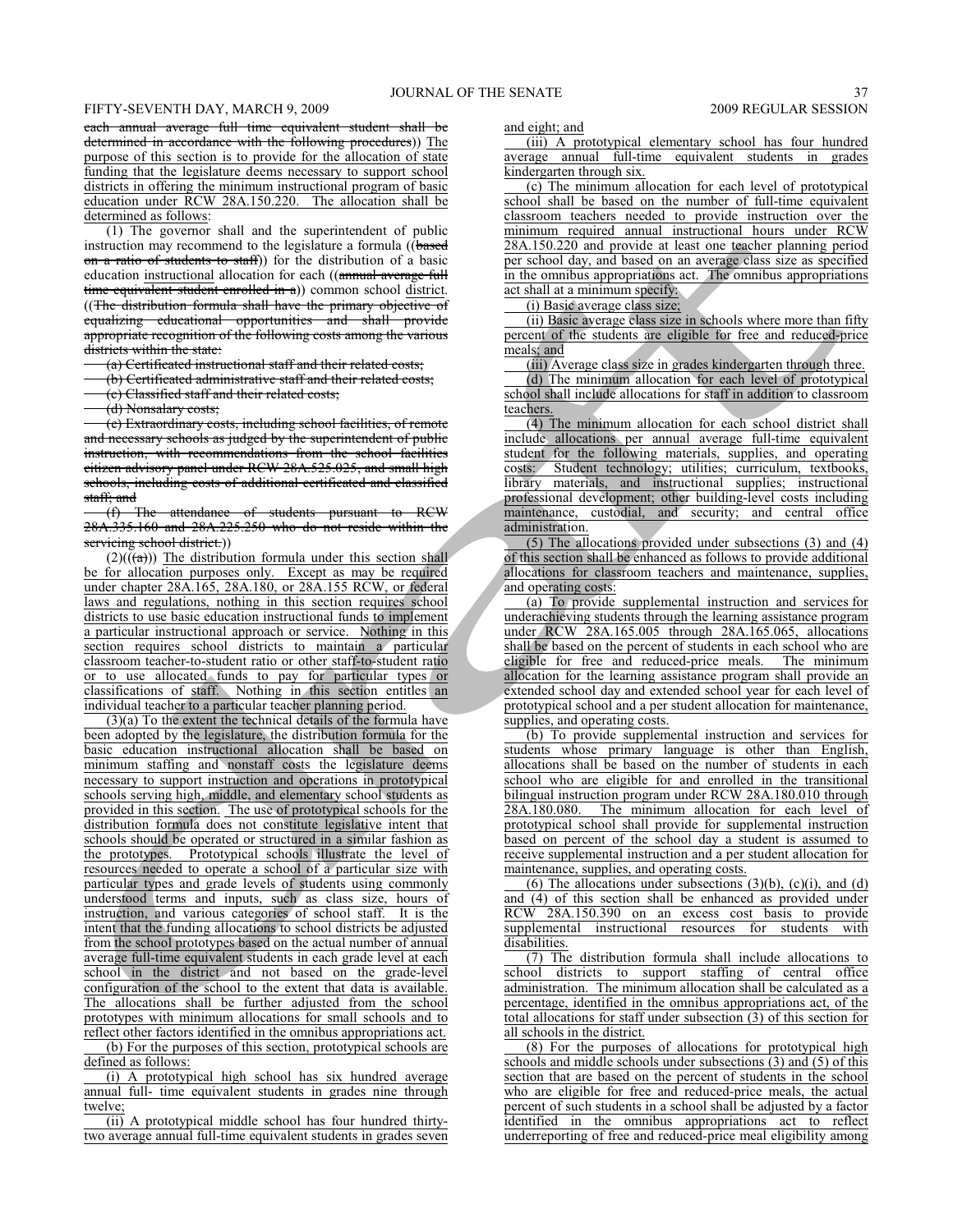# middle and high school students.

 $(9)(a)$  This formula for distribution of basic education funds shall be reviewed biennially by the superintendent and governor. The recommended formula shall be subject to approval, amendment or rejection by the legislature. ((The formula shall be for allocation purposes only. While the legislature intends that the allocations for additional instructional staff be used to increase the ratio of such staff to students, nothing in this section shall require districts to reduce the number of administrative staff below existing levels.

(b) The formula adopted by the legislature shall reflect the following ratios at a minimum: (i) Forty-nine certificated instructional staff to one thousand annual average full time equivalent students enrolled in grades kindergarten through three; (ii) forty-six certificated instructional staff to one thousand annual average full time equivalent students in grades four through twelve; (iii) four certificated administrative staff to one thousand annual average full time equivalent students in grades kindergarten through twelve; and (iv) sixteen and sixtyseven one-hundredths classified personnel to one thousand annual average full time equivalent students enrolled in grades kindergarten through twelve.

 $\overline{(e)}$ ) (b) In the event the legislature rejects the distribution formula recommended by the governor, without adopting a new distribution formula, the distribution formula for the previous school year shall remain in effect $((\div$  PROVIDED, That the distribution formula developed pursuant to this section shall be for state apportionment and equalization purposes only and shall not be construed as mandating specific operational functions of local school districts other than those program requirements identified in RCW 28A.150.220 and 28A.150.100)).

(c) The enrollment of any district shall be the annual average number of full-time equivalent students and part-time students as provided in RCW 28A.150.350, enrolled on the first school day of each month ((and shall exclude full time equivalent students with disabilities recognized for the purposes of allocation of state funds for programs under RCW 28A.155.010 through 28A.155.100)), including students who are in attendance pursuant to RCW 28A.335.160 and 28A.225.250 who do not reside within the servicing school district. The definition of full-time equivalent student shall be determined by rules of the superintendent of public instruction((: PROVIDED, That the definition)) and shall be included as part of the superintendent's biennial budget request((: PROVIDED, FURTHER, That)). The definition shall be based on the minimum instructional hour offerings required under RCW 28A.150.220. Any revision of the present definition shall not take effect until approved by the house ((appropriations)) ways and means committee and the senate ways and means committee((: PROVIDED, FURTHER, That)).

(d) The office of financial management shall make a monthly review of the superintendent's reported full-time equivalent students in the common schools in conjunction with RCW 43.62.050.

 $((3)(a)$  Certificated instructional staff shall include those persons employed by a school district who are nonsupervisory employees within the meaning of RCW 41.59.020(8): PROVIDED, That in exceptional cases, people of unusual competence but without certification may teach students so long as a certificated person exercises general supervision: PROVIDED, FURTHER, That the hiring of such classified people shall not occur during a labor dispute and such classified people shall not be hired to replace certificated employees during a labor dispute.

(b) Certificated administrative staff shall include all those persons who are chief executive officers, chief administrative officers, confidential employees, supervisors, principals, or assistant principals within the meaning of RCW  $41.59.020(4)$ .)

**Sec.** 107. RCW 28A.150.390 and 1995 c 77 s 6 are each

amended to read as follows:

SPECIAL EDUCATION EXCESS COST ALLOCATION. (1) The superintendent of public instruction shall submit to each regular session of the legislature during an odd-numbered year a programmed budget request for special education programs for students with disabilities. Funding for programs operated by local school districts shall be on an excess cost basis from appropriations provided by the legislature for special education programs for students with disabilities and shall take account of state funds accruing through  $RCW$   $((28A.150.250))$  $28A.150.260(())$  (3) through (5) and federal medical assistance and private funds accruing under RCW 74.09.5249 through 74.09.5253 and 74.09.5254 through 74.09.5256((<del>, and other</del> state and local funds, excluding special excess levies)).

(2) The excess cost allocation to school districts shall be based on the following:

(a) A district's annual average headcount enrollment of students ages birth through four and those five year olds not yet enrolled in kindergarten who are eligible for and enrolled in special education, multiplied by the district's base allocation per full-time equivalent student, multiplied by 1.15; and

(b) A district's annual average full-time equivalent basic education enrollment, multiplied by the district's funded enrollment percent, multiplied by the district's base allocation per full-time equivalent student, multiplied by 0.9309.

# (3) As used in this section:

(a) "Base allocation" means the total state allocation to all schools in the district generated by the distribution formula under RCW 28A.150.260 (3) (b), (c)(i), and (d) and (4), to be divided by the district's full-time equivalent enrollment.

(b) "Basic education enrollment" means enrollment of resident students including nonresident students enrolled under RCW 28A.225.225 and students from nonhigh districts enrolled under RCW 28A.225.210 and excluding students residing in another district enrolled as part of an interdistrict cooperative program under RCW 28A.225.250.

(c) "Enrollment percent" means the district's resident special education annual average enrollment, excluding students ages birth through four and those five year olds not yet enrolled in kindergarten, as a percent of the district's annual average fulltime equivalent basic education enrollment.

(d) "Funded enrollment percent" means the lesser of the district's actual enrollment percent or twelve and seven-tenths percent.

NEW SECTION. **Sec.** 108. SPECIAL EDUCATION SAFETY NET. (1) To the extent necessary, funds shall be made available for safety net awards for districts with demonstrated needs for special education funding beyond the amounts provided through the special education funding formula under RCW 28A.150.390. If the federal safety net awards based on the federal eligibility threshold exceed the federal appropriation in any fiscal year, then the superintendent shall expend all available federal discretionary funds necessary to meet this need. Safety net funds shall be awarded by the state safety net oversight committee subject to the following conditions and limitations:

(a) The committee shall consider additional funds for districts that can convincingly demonstrate that all legitimate expenditures for special education exceed all available revenues from state funding formulas. In the determination of need, the committee shall also consider additional available revenues from federal sources. Differences in program costs attributable to district philosophy, service delivery choice, or accounting practices are not a legitimate basis for safety net awards. In the determination of need, the committee shall require that districts demonstrate that they are maximizing their eligibility for all state and federal revenues related to services for special education students.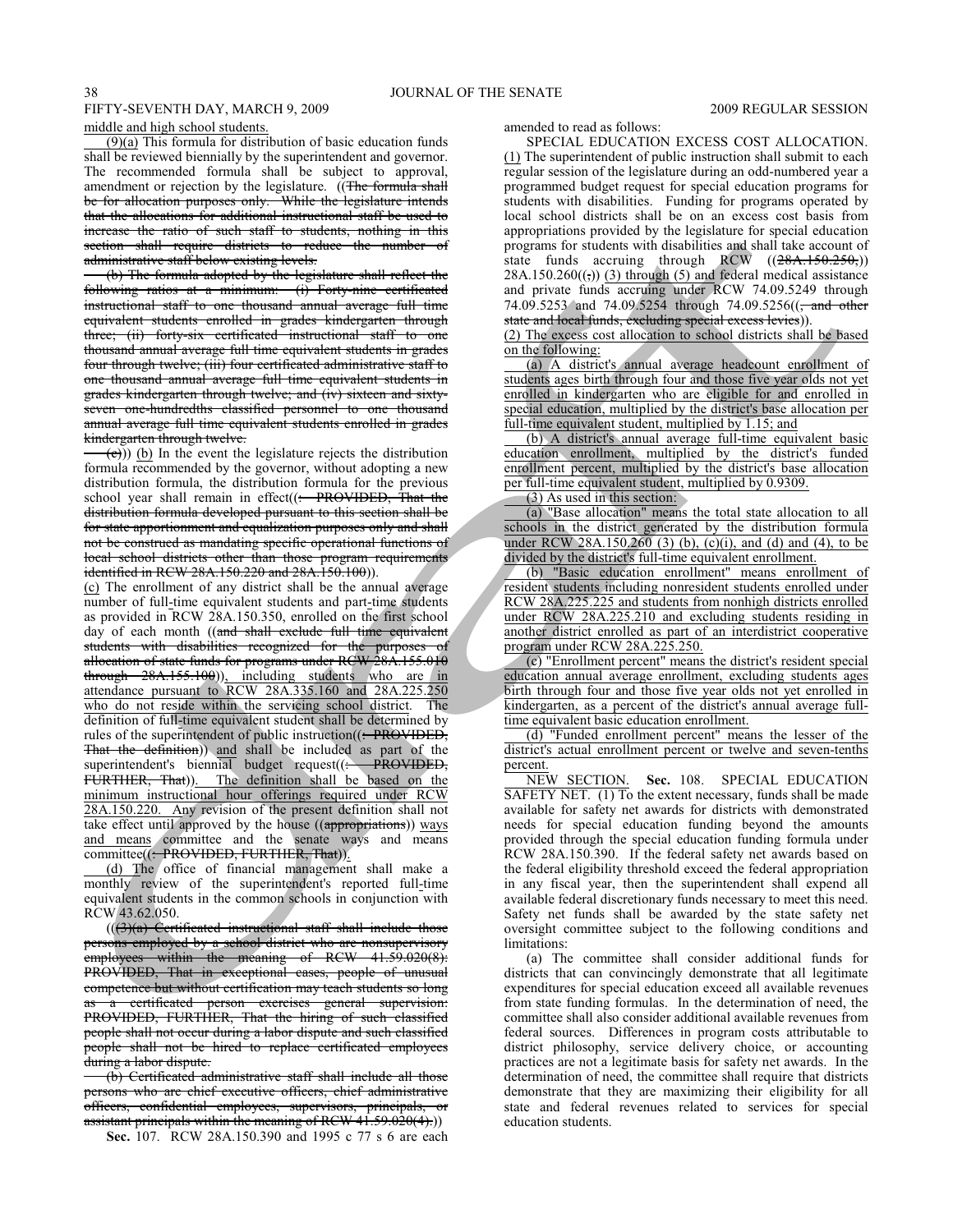(b) The committee shall then consider the extraordinary high cost needs of one or more individual special education students. Differences in costs attributable to district philosophy, service delivery choice, or accounting practices are not a legitimate basis for safety net awards.

(c) Using criteria developed by the committee, the committee shall then consider extraordinary costs associated with communities that draw a larger number of families with children in need of special education services. Safety net awards under this subsection (1)(c) shall be adjusted to reflect amounts awarded under (b) of this subsection.

(d) The maximum allowable indirect cost for calculating safety net eligibility may not exceed the federal restricted indirect cost rate for the district plus one percent.

(e) Safety net awards shall be adjusted based on the percent of potential medicaid eligible students billed as calculated by the superintendent of public instruction in accordance with chapter 318, Laws of 1999.

(f) Safety net awards must be adjusted for any audit findings or exceptions related to special education funding.

(2) The superintendent of public instruction may adopt such rules and procedures as are necessary to administer the special education funding and safety net award process. Before revising any standards, procedures, or rules, the superintendent shall consult with the office of financial management and the fiscal committees of the legislature. In adopting and revising the rules, the superintendent shall ensure the application process to access safety net funding is streamlined, timelines for submission are not in conflict, feedback to school districts is timely and provides sufficient information to allow school districts to understand how to correct any deficiencies in a safety net application, and that there is consistency between awards approved by school district and by application period. The office of the superintendent of public instruction shall also provide technical assistance to school districts in preparing and submitting special education safety net applications.

(3) On an annual basis, the superintendent shall survey districts regarding their satisfaction with the safety net process and consider feedback from districts to improve the safety net process. Each year by December 1st, the superintendent shall prepare and submit a report to the office of financial management and the appropriate policy and fiscal committees of the legislature that summarizes the survey results and those changes made to the safety net process as a result of the school district feedback.

(4) The safety net oversight committee appointed by the superintendent of public instruction shall consist of:

(a) One staff member from the office of the superintendent of public instruction;

(b) Staff of the office of the state auditor who shall be nonvoting members of the committee; and

(c) One or more representatives from school districts or educational service districts knowledgeable of special education programs and funding.

**Sec.** 109. RCW 28A.150.380 and 2001 c 3 s 10 are each amended to read as follows:

LEGISLATURE TO APPROPRIATE FUNDS. (1) The state legislature shall, at each regular session in an oddnumbered year, appropriate ((from the state general fund)) for the current use of the common schools such amounts as needed for state support to ((the common schools)) school districts during the ensuing biennium ((as provided in this chapter, RCW 28A.160.150 through 28A.160.210, 28A.300.170, and 28A.500.010)) for the program of basic education under RCW 28A.150.200.

(2) In addition to those state funds provided to school districts for basic education, the legislature may appropriate funds to be distributed to school districts for other factors and for other special programs to enhance or enrich the program of basic education.

(3) The state legislature shall also, at each regular session in an odd-numbered year, appropriate from the student achievement fund and education construction fund solely for the purposes of and in accordance with the provisions of the student achievement act during the ensuing biennium.

**Sec.** 110. RCW 28A.230.090 and 2006 c 114 s 3 are each amended to read as follows:

GRADUATION REQUIREMENTS. (1) The state board of education shall establish high school graduation requirements or equivalencies for students, except those equivalencies established by local high schools or school districts under RCW 28A.230.097.

(a) Any course in Washington state history and government used to fulfill high school graduation requirements shall consider including information on the culture, history, and government of the American Indian peoples who were the first inhabitants of the state.

(b) The certificate of academic achievement requirements under RCW 28A.655.061 or the certificate of individual achievement requirements under RCW 28A.155.045 are required for graduation from a public high school but are not the only requirements for graduation.

(c) Any decision on whether a student has met the state board's high school graduation requirements for a high school and beyond plan shall remain at the local level.

 $(2)(a)$  In recognition of the statutory authority of the state board of education to establish and enforce minimum high school graduation requirements, the state board shall periodically reevaluate the graduation requirements and shall report such findings to the legislature in a timely manner as determined by the state board.

(b) The state board shall reevaluate the graduation requirements for students enrolled in vocationally intensive and rigorous career and technical education programs, particularly those programs that lead to a certificate or credential that is state or nationally recognized. The purpose of the evaluation is to ensure that students enrolled in these programs have sufficient opportunity to earn a certificate of academic achievement, complete the program and earn the program's certificate or credential, and complete other state and local graduation requirements. ((The board shall reports [report] its findings and recommendations for additional flexibility in graduation requirements, if necessary, to the legislature by December 1,  $2007)$ 

(c) The state board shall forward any proposed changes to the high school graduation requirements to the education committees of the legislature for review, and the legislature shall have the opportunity to act during a regular legislative session before the changes are adopted through administrative rule by the state board. Changes that have a fiscal impact on school districts, as identified by a fiscal analysis prepared by the office of the superintendent of public instruction, shall take effect only if formally authorized and funded by the legislature through the omnibus appropriations act or other enacted legislation.

(3) Pursuant to any requirement for instruction in languages other than English established by the state board of education or a local school district, or both, for purposes of high school graduation, students who receive instruction in American sign language or one or more American Indian languages shall be considered to have satisfied the state or local school district graduation requirement for instruction in one or more languages other than English.

(4) If requested by the student and his or her family, a student who has completed high school courses before attending high school shall be given high school credit which shall be applied to fulfilling high school graduation requirements if:

(a) The course was taken with high school students, if the academic level of the course exceeds the requirements for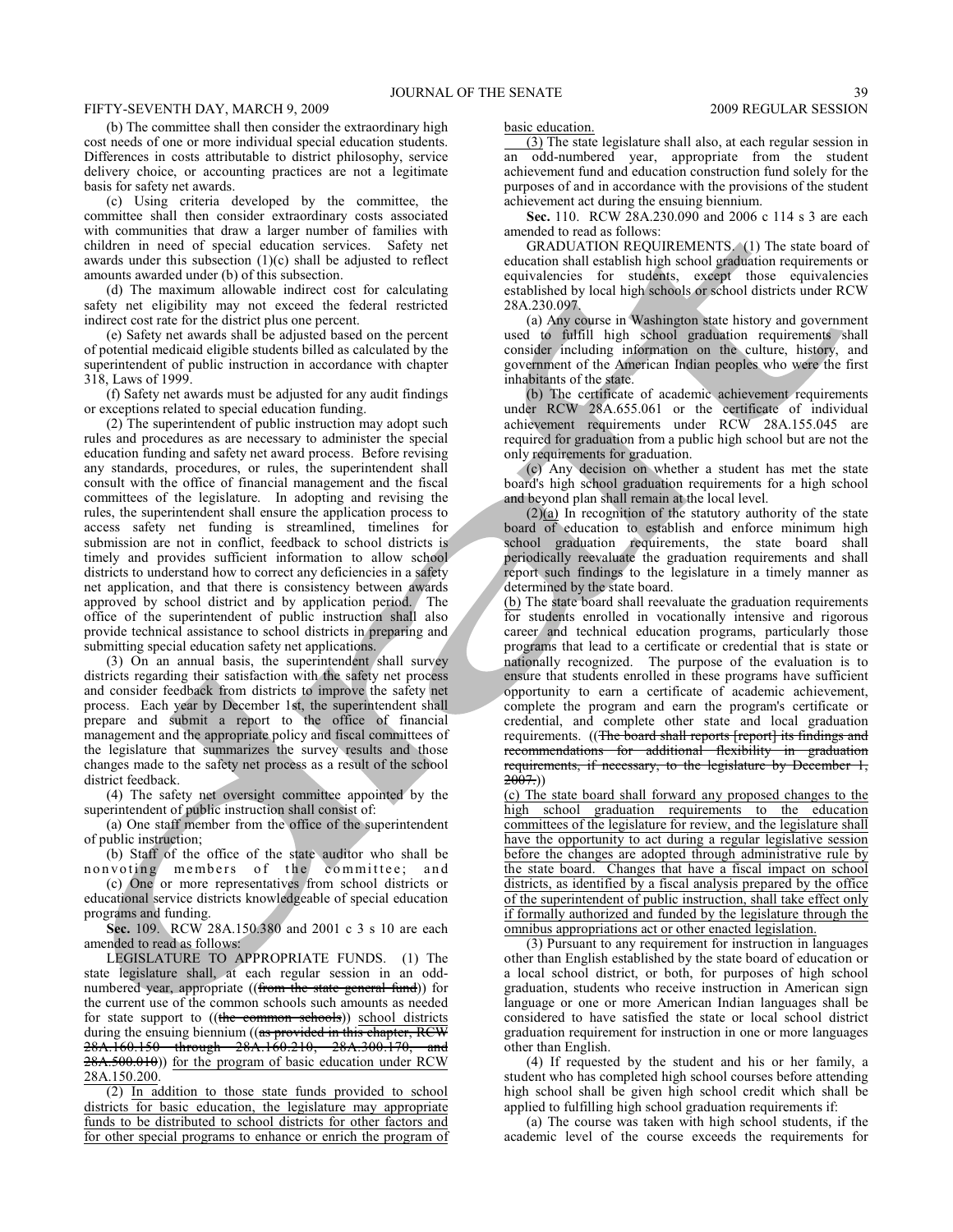seventh and eighth grade classes, and the student has successfully passed by completing the same course requirements and examinations as the high school students enrolled in the class; or

(b) The academic level of the course exceeds the requirements for seventh and eighth grade classes and the course would qualify for high school credit, because the course is similar or equivalent to a course offered at a high school in the district as determined by the school district board of directors.

(5) Students who have taken and successfully completed high school courses under the circumstances in subsection (4) of this section shall not be required to take an additional competency examination or perform any other additional assignment to receive credit.

(6) At the college or university level, five quarter or three semester hours equals one high school credit.

NEW SECTION**. Sec.** 111. FUNDING WORKING  $(1)$  The legislature intends to redefine the instructional program of education under RCW 28A.150.220 that fulfills the obligations and requirements of Article IX of the state Constitution. The funding formulas under RCW 28A.150.260 to support the instructional program shall be implemented beginning in the 2011-12 school year to the extent the technical details of the formula have been established and according to an implementation schedule to be adopted by the legislature. The object of the schedule is to assure that increases in funding allocations are timely, predictable, and occur concurrently with any increases in program or instructional requirements. It is the intent of the legislature that no increased programmatic or instructional expectations be imposed upon schools or school districts without an accompanying increase in resources as necessary to support those increased expectations.

(2) The office of financial management, with assistance and support from the office of the superintendent of public instruction, shall convene a technical working group to recommend the details of the funding formulas and a concurrent implementation schedule.

(3) In addition to any other details the technical working group deems necessary, the technical working group shall:

(a) Based on the intent established in RCW 28A.150.260, determine how to adjust the actual allocations to school districts from the school prototypes and what additional data might be necessary to allow adjustments based on the actual number of full-time equivalent students in each grade level at each school in the district;

(b) Recommend whether there should be additional class size categories, in addition to those in RCW 28A.150.260, that should be specified in the omnibus appropriations act for prototypical schools;

(c) Recommend what staff categories, in addition to classroom teachers, should have specified allocations included in the omnibus appropriations act for prototypical schools. In developing the list, the working group shall at a minimum consider the following categories:

(i) Principals, including assistant principals and other certificated building-level administrators;

(ii) Teacher or classified employee librarians, a function that includes information literacy, technology, and media to support school library media programs;

(iii) Student health services, a function that includes school nurses, whether certificated instructional or classified employee, and social workers;

(iv) Guidance counselors, a function that includes parent outreach and graduation advisor;

(v) Professional development coaches;

(vi) Teaching assistance, which includes any aspect of educational instructional services provided by classified employees;

(vii) Office support, technology support, and noninstructional aides;

(viii) Custodians, warehouse, maintenance, laborer, and professional and technical education support employees;

(ix) Student and staff safety; and

(x) Teacher mentor enhancement; and

(d) Recommend whether additional categories of enhancements to the annual average full-time equivalent student allocation should be included in the omnibus appropriations act for prototypical schools, any recommended criteria for those enhancements, and whether restrictions on when those enhancements apply should be included. The working group shall at a minimum give consideration to the following potential enhancements:

(i) Based on student enrollment in exploratory career and technical education courses;

(ii) Based on student enrollment in laboratory science courses;

(iii) Based on student enrollment in preparatory career and technical education courses;

(iv) Based on enrollment in preparatory career and technical education courses offered through a skill center; and

(v) Based on the enrollment of highly capable students.

(4) The working group shall include representatives of the legislative evaluation and accountability program committee, school district and educational service district financial managers, the Washington association of school business officers, the Washington education association, the Washington association of school administrators, the association of Washington school principals, the Washington state school directors' association, the public school employees of Washington, and other interested stakeholders with expertise in education finance. The working group may convene advisory subgroups on specific topics as necessary to assure participation and input from a broad array of diverse stakeholders.

(5) The working group shall be monitored and overseen by the legislature as established in section 3 of this act. The working group shall submit its recommendations to the legislature by December 1, 2009.

NEW SECTION. **Sec.** 112. A new section is added to chapter 28A.300 RCW to read as follows:

CAPACITY AND PHASE IN OF BASIC EDUCATION<br>ENHANCEMENTS. (1) As part of the estimates and (1) As part of the estimates and information submitted to the governor by the superintendent of public instruction under RCW 28A.300.170, the superintendent of public instruction shall annually make determinations on the educational system's capacity to accommodate increased resources in relation to the recommended elements in the prototypical funding allocation model. In areas where there are specific and significant capacity limitations to providing enhancements to a recommended element, the superintendent of public instruction shall identify those limitations and make recommendations on how to address the issue.

(2) The legislature shall:

(a) Review the recommendations of the superintendent of public instruction submitted under subsection (1) of this section; and

(b) Use the information as it continues to redefine and enhance an evolving program of basic education that serves the educational needs of the citizen's of Washington; and ensure that no enhancements are imposed on the educational system that cannot be accommodated by the existing system capacity.

(3) It is the intent of the legislature that as state support for the common schools is increased, increases in appropriations that are not basic education appropriations and that are above the maintenance level of the prior budget cycle shall be used primarily for the purposes of building system capacity to support:

40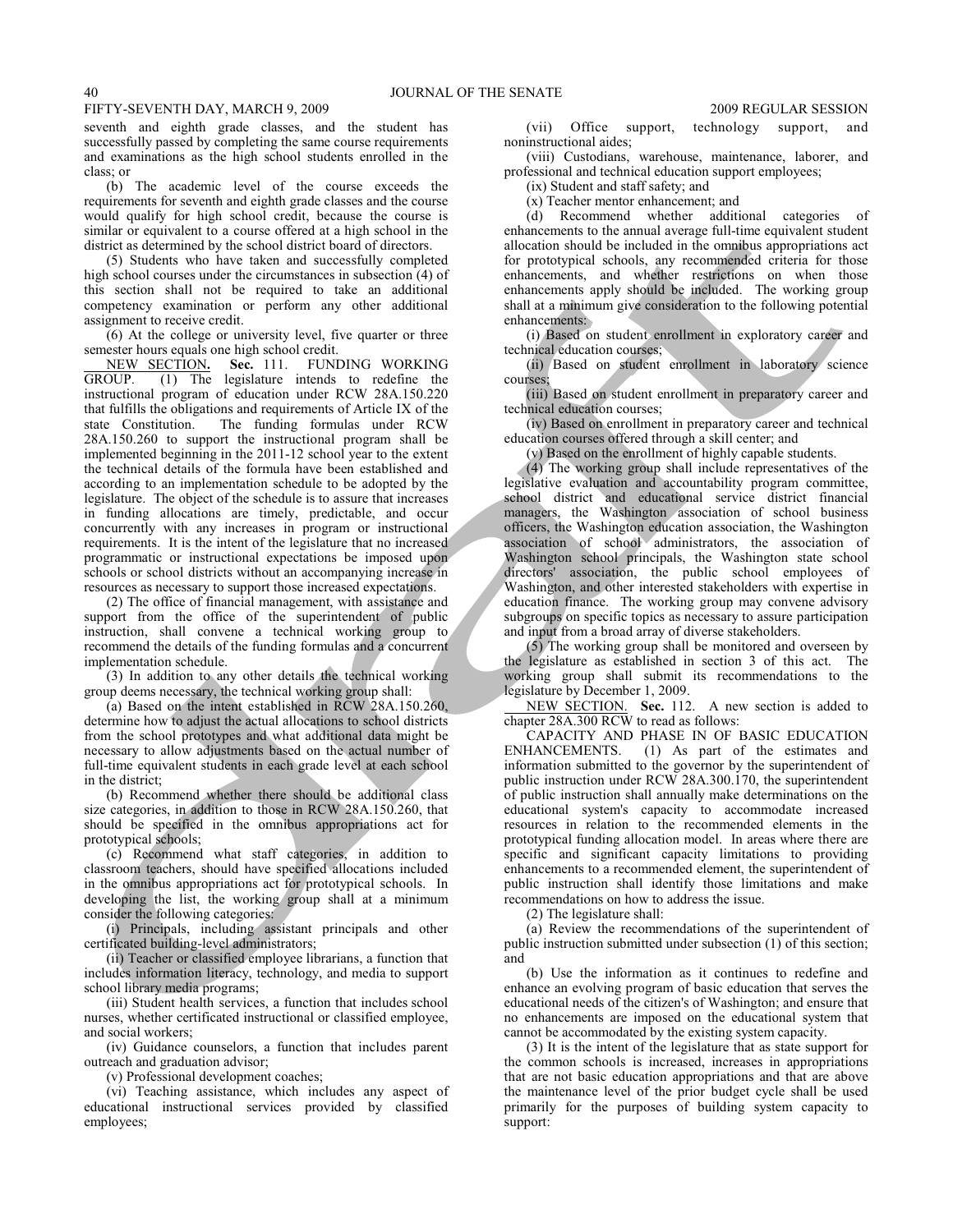(a) Class size reductions in grades kindergarten through three; or

(b) Increasing and enhancing a statewide beginning teacher mentoring and support system.

(4) "System capacity" for purposes of this section includes, but is not limited to, the ability of schools and districts to provide the capital facilities necessary to support a particular instructional program, the staffing levels necessary to support an instructional program both in terms of actual numbers of staff as well as the experience level and types of staff available to fill positions, the higher education systems capacity to prepare the next generation of educators, and the availability of data and a data system capable of helping the state allocate its resources in a manner consistent with evidence-based practices that are shown to improve student learning.

(5) The office of the superintendent of public instruction shall report to the legislature on an annual basis beginning December 1, 2010.

# PART II

# CERTIFICATION AND PROFESSIONAL DEVELOPMENT

NEW SECTION. **Sec.** 201. INTENT. The legislature recognizes that the key to providing all students the opportunity to achieve the basic education goal is effective teaching and leadership. Teachers and administrators must be provided with access to the opportunities they need to gain the knowledge and skills that will enable them to be increasingly successful in their classroom and schools. A system that clearly defines, supports, measures, and recognizes effective teaching and leadership is one of the most important investments to be made.

NEW SECTION. **Sec.** 202. A new section is added to chapter 28A.410 RCW to read as follows:

(1)(a) By January 1, 2010, the professional educator standards board shall adopt a set of articulated teacher knowledge, skill, and performance standards for effective teaching that are evidence-based, measurable, meaningful, and documented in high quality research as being associated with improved student learning. The standards shall be calibrated for each level of certification and along the entire career continuum. In developing the standards, the board shall, to the extent possible, incorporate standards for cultural competency along the entire continuum. For the purposes of this subsection, "cultural competency" includes knowledge of student cultural histories and contexts, as well as family norms and values in different cultures; knowledge and skills in accessing community resources and community and parent outreach; and skills in adapting instruction to students' experiences and identifying cultural contexts for individual students.

(b) By January 1, 2010, the professional educator standards board shall adopt a definition of master teacher, with a comparable level of increased competency between professional certification level and master level as between professional certification level and national board certification. Within the definition established by the professional educator standards board, teachers certified through the national board for professional teaching standards shall be considered master teachers.

(2) By January 1, 2010, the professional educator standards board shall submit to the governor and the education and fiscal committees of the legislature:

(a) An update on the status of implementation of the professional certificate external and uniform assessment authorized in RCW 28A.410.210;

(b) A proposal for a uniform, statewide, valid, and reliable classroom-based means of evaluating teacher effectiveness as a culminating measure at the preservice level that is to be used during the student-teaching field experience. This assessment shall include multiple measures of teacher performance in classrooms, evidence of positive impact on student learning, and shall include review of artifacts, such as use of a variety of assessment and instructional strategies, and student work. The proposal shall establish a timeline for when the assessment will be required for successful completion of a Washington stateapproved teacher preparation program. The timeline shall take into account the capacity of the K-12 education and higher education systems to accommodate the new assessment. The proposal and timeline shall also address how the assessment will be included in state-reported data on preparation program quality; and

(c) A recommendation on the length of time that a residency certificate issued to a teacher is valid and within what time period a teacher must meet the minimum level of performance for and receive a professional certificate in order to continue being certified as a teacher. In developing this recommendation, the professional educator standards board shall consult with interested stakeholders including the Washington education association, the Washington association of school administrators, association of Washington school principals, and the Washington state school directors' association and shall include with its recommendation a description of each stakeholder's comments on the recommendation.

(3) The update and proposal in subsection  $(2)(a)$  and  $(b)$  of this section shall include, at a minimum, descriptions of:

(a) Estimated costs and statutory authority needed for further development and implementation of these assessments;

(b) A common and standardized rubric for determining whether a teacher meets the minimum level of performance of the assessments; and

(c) Administration and management of the assessments.

(4) To the extent that funds are appropriated for this purpose and in accordance with the timeline established in subsection (2) of this section, recognizing the capacity limitations of the education systems, the professional educator standards board shall develop the system and process as established in subsections  $(1)$ ,  $(2)$ , and  $(3)$  of this section throughout the remainder of the 2010-11 and 2011-12 school years.

(5) Beginning no earlier than September 1, 2011, award of a professional certificate shall be based on a minimum of two years of successful teaching experience as defined by the board and on the results of the evaluation authorized under RCW 28A.410.210(14) and under this section, and may not require candidates to enroll in a professional certification program.

(6) Beginning July 1, 2011, educator preparation programs approved to offer the residency teaching certificate shall be required to demonstrate how the program produces effective teachers as evidenced by the measures established under this section and other criteria established by the professional educator standards board.

**Sec.** 203. RCW 28A.415.360 and 2007 c 402 s 9 are each amended to read as follows:

(1) Subject to funds appropriated for this purpose, targeted professional development programs, to be known as learning improvement days, are authorized to further the development of outstanding mathematics, science, and reading teaching and learning opportunities in the state of Washington. The intent of this section is to provide guidance for the learning improvement days in the omnibus appropriations act. The learning improvement days authorized in this section shall not be considered part of the definition of basic education.

(2) ((The expected outcomes of these programs are)) A school district is eligible to receive funding for learning improvement days that are limited to specific activities related to student learning that contribute to the following outcomes:

(a) Provision of meaningful, targeted professional development for all teachers in mathematics, science, or reading;

(b) Increased knowledge and instructional skill for mathematics, science, or reading teachers;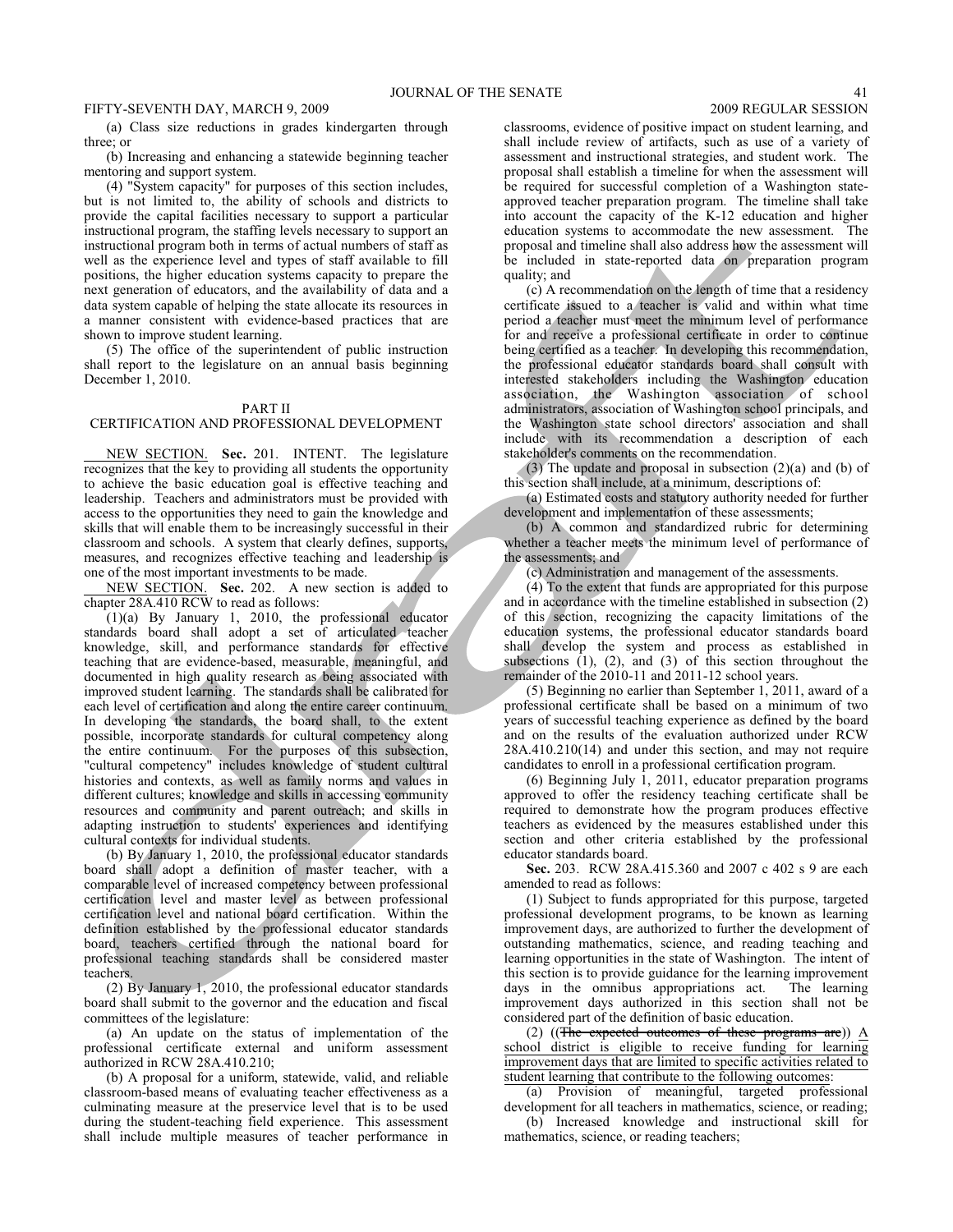(c) Increased use of curriculum materials with supporting diagnostic and supplemental materials that align with state standards;

(d) Skillful guidance for students participating in alternative assessment activities;

(e) Increased rigor of course offerings especially in mathematics, science, and reading;

(f) Increased student opportunities for focused, applied mathematics and science classes;

(g) Increased student success on state achievement measures; and

(h) Increased student appreciation of the value and uses of mathematics, science, and reading knowledge and exploration of related careers.

(3) School districts receiving resources under this section shall submit reports to the superintendent of public instruction  $((regarding the use of the funds))$  documenting how the use of the funds ((is associated with)) contributes to measurable improvement in the ((expected)) outcomes described under subsection (2) of this section; and how other professional development resources and programs authorized in statute or in the omnibus appropriations act contribute to the expected outcomes. The superintendent of public instruction and the office of financial management shall collaborate on required report content and format.

## PART III SHARED ACCOUNTABILITY FOR SCHOOL AND DISTRICT IMPROVEMENT

NEW SECTION. **Sec.** 301. INTENT. (1) The legislature intends to develop a system in which the state and school districts share accountability for achieving state educational standards and supporting continuous school improvement. The legislature recognizes that comprehensive education finance reform and the increased investment of public resources necessary to implement that reform must be accompanied by a new mechanism for clearly defining the relationships and expectations for the state, school districts, and schools. It is the legislature's intent that this be accomplished through the development of a proactive, collaborative accountability system that focuses on school improvement system that engages and serves the local school board, parents, students, staff in the schools and districts, and the community. The improvement system shall be based on progressive levels of support, with a goal of continuous improvement in student achievement and alignment with the federal system of accountability. The legislature further recognizes that it is the state's responsibility to provide schools and districts with the tools necessary to improve student achievement. These tools include the necessary accounting and data reporting systems, assessment systems to monitor student achievement, and a system of general support, targeted assistance, recognition, and, potentially, state-funded intervention strategies.

(2) The legislature has already charged the state board of education to develop criteria to identify schools and districts that are successful, in need of assistance, and those where students persistently fail, as well as to identify a range of intervention strategies and a performance incentive system. The legislature finds that the state board of education should build on the work that the board has already begun in these areas. As development of these formulas, processes, and systems progresses, the legislature should monitor the progress.

NEW SECTION. **Sec.** 302. A new section is added to chapter 28A.305 RCW to read as follows:

PRINCIPLES. (1) The state board of education shall continue to refine the development of an accountability framework that creates a unified system of support for challenged schools, that aligns with basic education, increases

# the level of support based upon the magnitude of need, and uses data for decisions.

(2) The state board of education shall develop an accountability index to identify schools and districts for recognition and for additional state support. The index shall be based on student growth using criteria that are fair, consistent, and transparent. Performance shall be measured using multiple outcomes and indicators including, but not limited to, graduation rates and results from statewide assessments. The accountability index shall take into account the level of state resources a school or school district receives in support of the program of basic education. The index shall be developed in such a way as to be easily understood by both employees within the schools and districts, as well as parents and community members. It is the legislature's intent that the index provide feedback to schools and districts to self-assess their progress, and enable the identification of schools with exemplary student performance and those that need assistance to overcome challenges in order to achieve exemplary student performance.

(3) Based on the accountability index and in consultation with the superintendent of public instruction, the state board of education shall develop a proposal and timeline for implementation of a comprehensive system of voluntary support and assistance for schools and districts. The timeline must take into account and accommodate capacity limitations of the K-12 educational system. The proposal and timeline shall be submitted to the education committees of the legislature for review, and the legislature shall have the opportunity to act during a regular legislative session before the system of voluntary support is implemented. Changes that have a fiscal impact on school districts, as identified by a fiscal analysis prepared by the office of the superintendent of public instruction, shall take effect only if formally authorized by the legislature through the omnibus appropriations act or other enacted legislation.

(4) The state board of education shall develop a proposal and implementation timeline for a more formalized comprehensive system improvement targeted to challenged schools and districts that have not demonstrated sufficient improvement through the voluntary system. The timeline must take into account and accommodate capacity limitations of the K-12 educational system. The proposal and timeline shall be submitted to the education committees of the legislature by December 1, 2012, and shall include recommended legislation and recommended resources to implement the system according to the timeline developed. The proposal shall take effect only if formally authorized by the legislature through the omnibus appropriations act or other enacted legislation.

 $(5)$  In coordination with the superintendent of public instruction, the state board of education shall seek approval from the United States department of education for use of the accountability index and the state system of support, assistance, and potential intervention, to replace the federal accountability system under P.L. 107-110, the no child left behind act of 2001.

(6) The state board of education shall work with the education data center established within the office of financial management and the technical working group established in section 111 of this act to determine the feasibility of using the prototypical funding allocation model as not only a tool for allocating resources to schools and districts but also as a tool for schools and districts to report to the state legislature and the state board of education on how the state resources received are being used.

## PART IV **COMPENSATION**

NEW SECTION. **Sec.** 401. A new section is added to chapter 43.41 RCW to read as follows: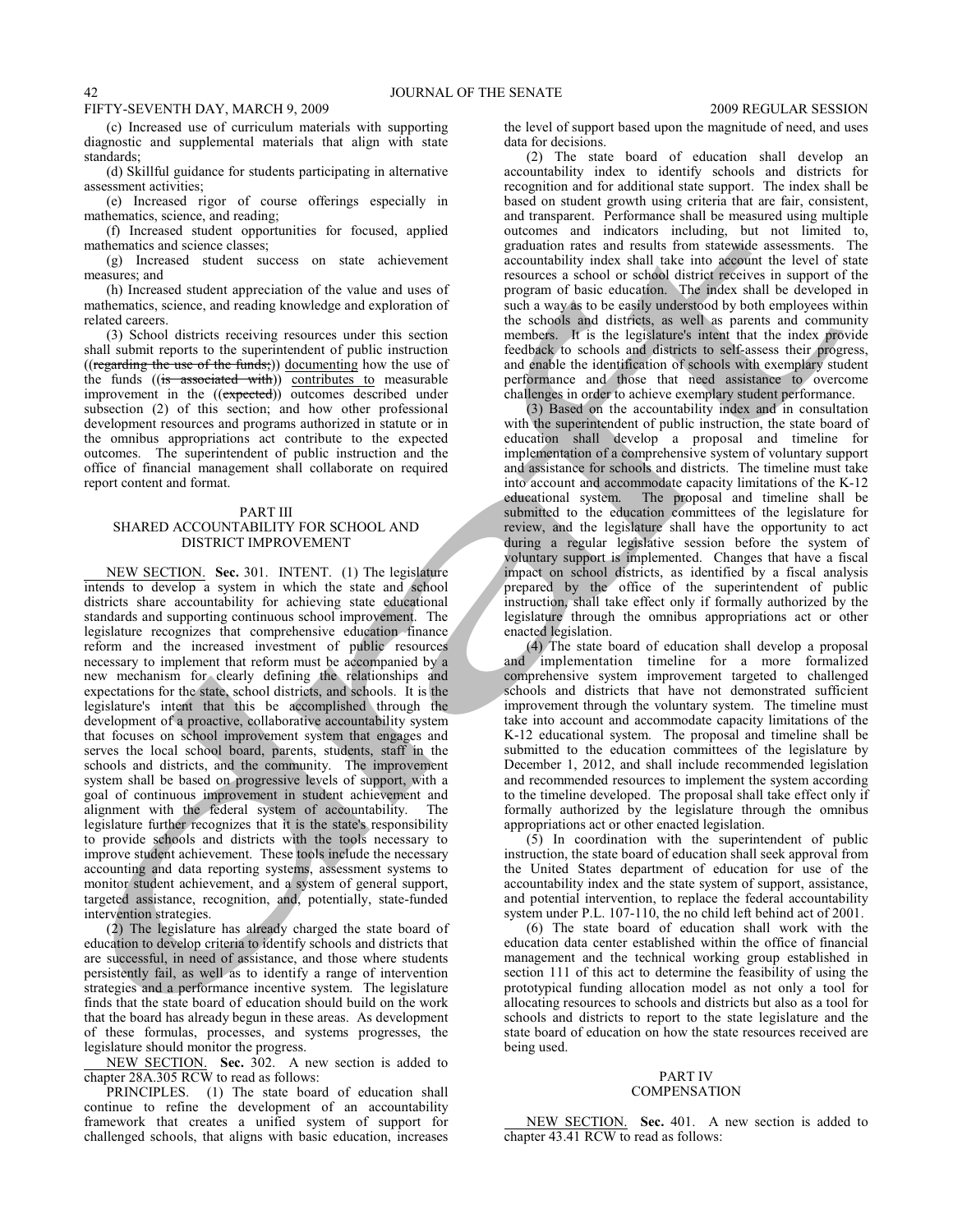(1) The legislature recognizes that providing students with the opportunity to access a world-class educational system depends on our continuing ability to provide students with access to world-class educators. The legislature also access to world-class educators. understands that continuing to attract and retain the highest quality educators will require increased investments. The legislature intends to enhance the current salary allocation model and recognizes that changes to the current model cannot be imposed without great deliberation and input from teachers, administrators, and classified employees. Therefore, it is the intent of the legislature to begin the process of developing an enhanced salary allocation model that is collaboratively designed to ensure the rationality of any conclusions regarding what constitutes adequate compensation.

(2) Beginning July 1, 2011, the office of financial management shall convene a technical working group to recommend the details of an enhanced salary allocation model that aligns state expectations for educator development and certification with the compensation system and establishes recommendations for a concurrent implementation schedule. In addition to any other details the technical working group deems necessary, the technical working group shall make recommendations on the following:

(a) How to reduce the number of tiers within the existing salary allocation model;

(b) How to account for labor market adjustments;

(c) The role of and types of bonuses available;

(d) Ways to accomplish salary equalization over a set number of years; and

(e) Initial fiscal estimates for implementing recommendations including a recognition that staff on the existing salary allocation model would have the option to grandfather in permanently to the existing schedule.

(3) As part of its work, the technical working group shall conduct or contract for a preliminary comparative labor market analysis of salaries and other compensation for school district employees to be conducted and shall include the results in any reports to the legislature. For the purposes of this subsection, "salaries and other compensation" includes average base salaries, average total salaries, average employee basic benefits, and retirement benefits.

(4) The analysis required under subsection (1) of this section must:

(a) Examine salaries and other compensation for teachers, other certificated instructional staff, principals, and other building-level certificated administrators, and the types of classified employees for whom salaries are allocated;

(b) Be calculated at a statewide level that identifies labor markets in Washington through the use of data from the United States bureau of the census and the bureau of labor statistics; and

(c) Include a comparison of salaries and other compensation to the appropriate labor market for at least the following subgroups of educators: Beginning teachers and types of educational staff associates.

(5) The working group shall include representatives of the department of personnel, the professional educator standards board, the office of the superintendent of public instruction, the Washington education association, the Washington association of school administrators, the association of Washington school principals, the Washington state school directors' association, the public school employees of Washington, and other interested stakeholders with appropriate expertise in compensation related matters. The working group may convene advisory subgroups on specific topics as necessary to assure participation and input from a broad array of diverse stakeholders.

(6) The working group shall be monitored and overseen by the legislature as established in section 3 of this act. The working group shall make an initial report to the legislature by December 1, 2012, and shall include in its report recommendations for whether additional further work of the group is necessary.

## PART V OTHER FINANCE

NEW SECTION**. Sec.** 501. A new section is added to chapter 28A.500 RCW to read as follows:

NEW LEVY/LEA SYSTEM--INTENT. (1) The legislature finds that while the state has the responsibility to provide for a general and uniform system of public schools, there is also a need for some diversity in the public school system. A successful system of public education must permit some variation among school districts outside the basic education provided for by the state to respond to and reflect the unique desires of local communities. The opportunity for local communities to invest in enriched education programs promotes support for local public schools. Further, the ability of local school districts to experiment with enriched programs can inform the legislature's long-term evolution of the definition of basic education. Therefore, local levy authority remains an important component of the overall finance system in support of the public schools even though it is outside the state's obligation for basic education.

(2) However, the value of permitting local levies must be balanced with the value of equity and fairness to students and to taxpayers, neither of whom should be unduly disadvantaged due to differences in the tax bases used to support local levies. Equity and fairness require both an equitable basis for supplemental funding outside basic education and a mechanism for property tax-poor school districts to fairly access supplemental funding. As such, local effort assistance, while also outside the state's obligation for basic education, is another important component of school finance.<br>NEW SECTION. Sec. 502.

NEW SECTION**. Sec.** 502. LOCAL FUNDING WORKING GROUP. (1) Beginning July 1, 2010, the office of financial management, with assistance and support from the office of the superintendent of public instruction, shall convene a technical working group to develop options for a new system of supplemental school funding through local school levies and local effort assistance.

(2) The working group shall consider the impact on overall school district revenues of the new basic education funding system established under this act and shall recommend a phasein plan that ensures that no school district suffers a decrease in funding from one school year to the next due to implementation of the new system of supplemental funding.

(3) The working group shall be composed of representatives from the department of revenue, the legislative evaluation and accountability program committee, school district and educational service district financial managers, and representatives of the Washington association of school business officers, the Washington education association, the Washington association of school administrators, the association of Washington school principals, the Washington state school directors' association, the public school employees of Washington, and other interested stakeholders with expertise in education finance. The working group may convene advisory subgroups on specific topics as necessary to assure participation and input from a broad array of diverse stakeholders.

(4) The local funding working group shall be monitored and overseen by the legislature as established in section 3 of this act. The working group shall report to the legislature December 1, 2011.

## PART VI GENERAL PROVISIONS--PROGRAM OF BASIC EDUCATION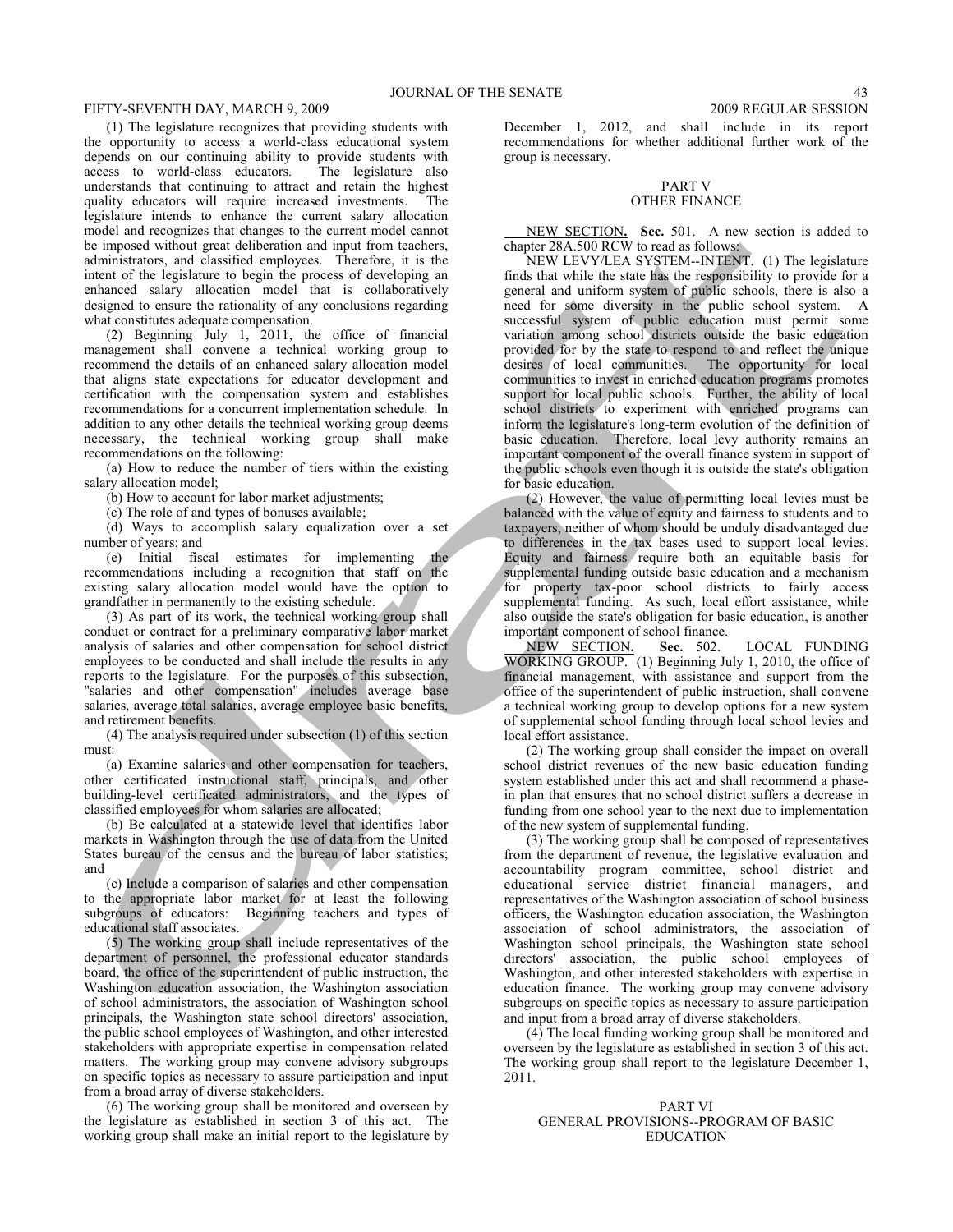**Sec.** 601. RCW 28A.165.005 and 2004 c 20 s 1 are each amended to read as follows:

LAP ADJUSTMENTS. ((The learning assistance program requirements in)) This chapter  $((are))$  is designed to: (1) Promote the use of assessment data when developing programs to assist underachieving students; and (2) guide school districts in providing the most effective and efficient practices when implementing ((programs)) supplemental instruction and services to assist underachieving students. ((Further, this chapter provides the means by which a school district becomes eligible for learning assistance program funds and the distribution of those funds.))

**Sec.** 602. RCW 28A.165.015 and 2004 c 20 s 2 are each amended to read as follows:

LAP ADJUSTMENTS. Unless the context clearly indicates otherwise the definitions in this section apply throughout this chapter.

(1) "Approved program" means a program submitted to and approved by the office of the superintendent of public instruction and conducted pursuant to the plan that addresses the required elements as provided for in this chapter.

(2) "Basic skills areas" means reading, writing, and mathematics as well as readiness associated with these skills.

(3) "Participating student" means a student in kindergarten through grade ((eleven who scores below standard for his or her grade level on the statewide assessments and who is identified in the approved plan to receive services. Beginning with the 2007- 2008 school year, "participating student" means a student in kindergarten through grade)) twelve who scores below standard for his or her grade level on the statewide assessments and who is identified in the approved plan to receive services.

(4) "Statewide assessments" means one or more of the several basic skills assessments administered as part of the state's student assessment system, and assessments in the basic skills areas administered by local school districts.

(5) "Underachieving students" means students with the greatest academic deficits in basic skills as identified by the statewide assessments.

**Sec.** 603. RCW 28A.165.055 and 2008 c 321 s 10 are each amended to read as follows:

LAP ADJUSTMENTS.  $((+)$ ) Each school district with an approved program is eligible for state funds provided for the learning assistance program. The funds shall be appropriated for the learning assistance program in accordance with RCW 28A.150.260 and the ((biennial)) omnibus appropriations act. The distribution formula is for school district allocation purposes only, but funds appropriated for the learning assistance program must be expended for the purposes of RCW 28A.165.005 through 28A.165.065. ((The distribution formula shall be based on one or more family income factors measuring economic need.

(2) In addition to the funds allocated to eligible school districts on the basis of family income factors, enhanced funds shall be allocated for school districts where more than twenty percent of students are eligible for and enrolled in the transitional bilingual instruction program under chapter 28A.180 RCW as provided in this subsection. The enhanced funding provided in this subsection shall take effect beginning in the 2008-09 school year.

(a) If, in the prior school year, a district's percent of October headcount student enrollment in grades kindergarten through twelve who are enrolled in the transitional bilingual instruction program, based on an average of the program headcount taken in October and May, exceeds twenty percent, twenty percent shall be subtracted from the district's percent transitional bilingual instruction program enrollment and the resulting percent shall be multiplied by the district's kindergarten through twelve annual average full-time equivalent enrollment for the prior

school year.

(b) The number calculated under (a) of this subsection shall be the number of additional funded students for purposes of this subsection, to be multiplied by the per-funded student allocation rates specified in the omnibus appropriations act.

(c) School districts are only eligible for the enhanced funds under this subsection if their percentage of October headcount enrollment in grades kindergarten through twelve eligible for free or reduced-price lunch exceeded forty percent in the prior school year.))

**Sec.** 604. RCW 28A.180.010 and 1990 c 33 s 163 are each amended to read as follows:

TBIP ADJUSTMENTS. RCW 28A.180.010 through 28A.180.080 shall be known and cited as "the transitional bilingual instruction act." The legislature finds that there are large numbers of children who come from homes where the primary language is other than English. The legislature finds that a transitional bilingual education program can meet the needs of these children. Pursuant to the policy of this state to insure equal educational opportunity to every child in this state, it is the purpose of RCW 28A.180.010 through 28A.180.080 to provide for the implementation of transitional bilingual education programs in the public schools $((, and to provide)$ supplemental financial assistance to school districts to meet the extra costs of these programs)).

**Sec.** 605. RCW 28A.180.080 and 1995 c 335 s 601 are each amended to read as follows:

TBIP ADJUSTMENTS. ((The superintendent of public instruction shall prepare and submit biennially to the governor and the legislature a budget request for bilingual instruction programs.)) Moneys appropriated by the legislature for the purposes of RCW 28A.180.010 through 28A.180.080 shall be allocated by the superintendent of public instruction to school districts for the sole purpose of operating an approved bilingual instruction program((<del>; priorities for funding shall exist for the</del> early elementary grades. No moneys shall be allocated pursuant to this section to fund more than three school years of bilingual instruction for each eligible pupil within a district: PROVIDED, That such moneys may be allocated to fund more than three school years of bilingual instruction for any pupil who fails to demonstrate improvement in English language skills adequate to remove impairment of learning when taught only in English. The superintendent of public instruction shall set standards and approve a test for the measurement of such English language skills)).

**Sec.** 606. RCW 28A.225.200 and 1990 c 33 s 234 are each amended to read as follows:

EDUCATION BY OTHER DISTRICTS. (1) A local district may be authorized by the educational service district superintendent to transport and educate its pupils in other districts for one year, either by payment of a compensation agreed upon by such school districts, or under other terms mutually satisfactory to the districts concerned when this will afford better educational facilities for the pupils and when a saving may be effected in the cost of education((: -PROVIDED, That)). Notwithstanding any other provision of law, the amount to be paid by the state to the resident school district for apportionment purposes and otherwise payable pursuant to RCW ((28A.150.100,)) 28A.150.250 through 28A.150.290, 28A.150.350 through 28A.150.410, 28A.160.150 through 28A.160.200, ((<del>28A.160.220</del>)) 28A.300.035, and 28A.300.170((<del>, and 28A.500.010</del>)) shall not be greater than the regular apportionment for each high school student of the receiving district. Such authorization may be extended for an additional year at the discretion of the educational service district superintendent.

(2) Subsection (1) of this section shall not apply to districts participating in a cooperative project established under RCW 28A.340.030 which exceeds two years in duration.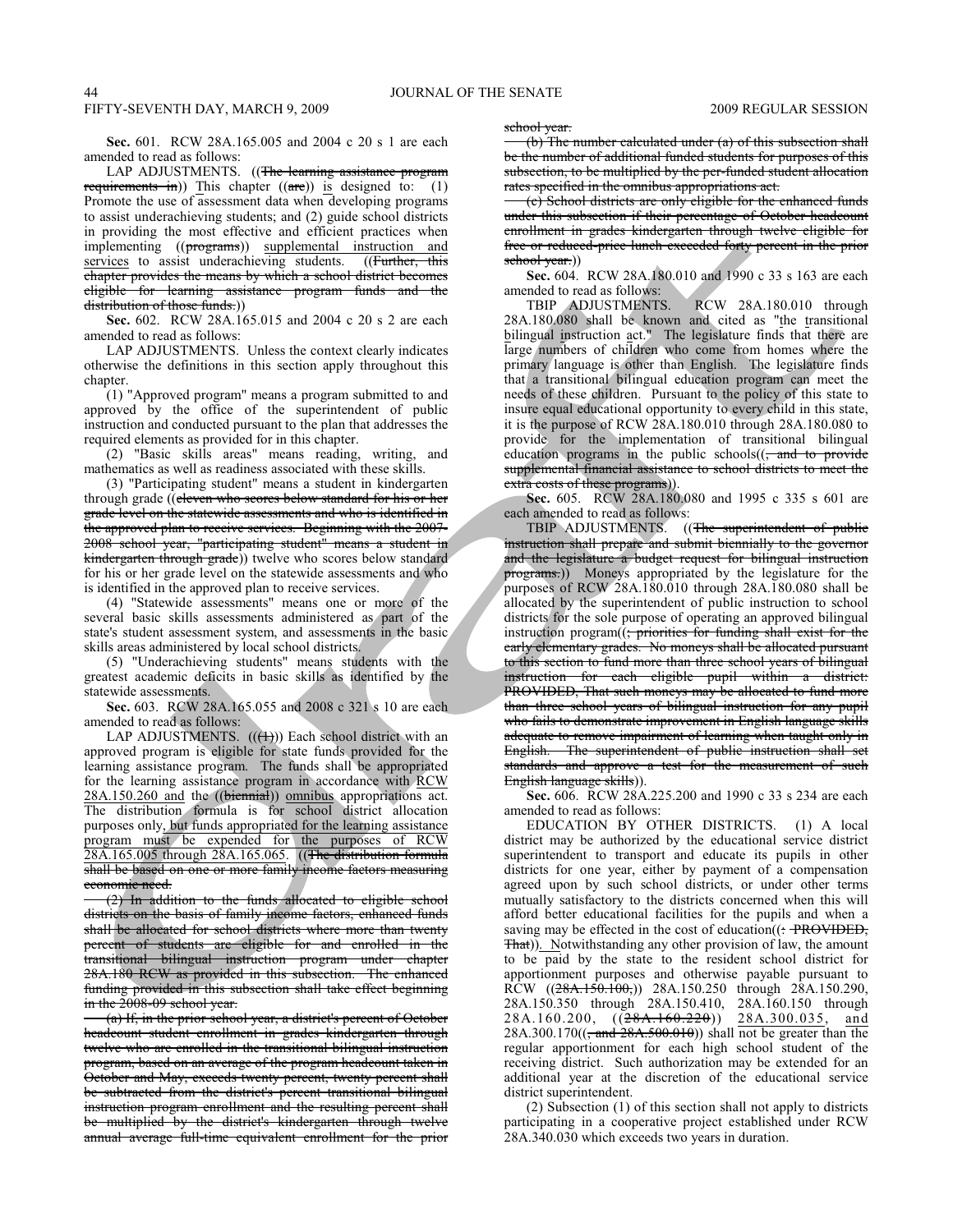NEW SECTION. **Sec.** 607. The following acts or parts of acts are each repealed:

(1) RCW 28A.150.030 (School day) and 1971 ex.s. c 161 s 1 & 1969 ex.s. c 223 s 28A.01.010;

(2) RCW 28A.150.060 (Certificated employee) and 2005 c 497 s 212, 1990 c 33 s 102, 1977 ex.s. c 359 s 17, 1975 1st ex.s. c 288 s 21, & 1973 1st ex.s. c 105 s 1;

(3) RCW 28A.150.100 (Basic education certificated instructional staff--Definition--Ratio to students) and 1990 c 33 s 103 & 1987 1st ex.s. c 2 s 203;

(4) RCW 28A.150.040 (School year--Beginning--End) and 1990 c 33 s 101, 1982 c 158 s 5, 1977 ex.s. c 286 s 1, 1975-'76 2nd ex.s. c 118 s 22, & 1969 ex.s. c 223 s 28A.01.020;

(5) RCW 28A.150.370 (Additional programs for which legislative appropriations must or may be made) and 1995 c 335 s 102, 1995 c 77 s 5, 1990 c 33 s 114, 1982 1st ex.s. c 24 s 1, & 1977 ex.s. c 359 s 7; and

(6) RCW 28A.155.180 (Safety net funds--Application-- Technical assistance--Annual survey) and 2007 c 400 s 8.

# PART VII MISCELLANEOUS PROVISIONS

NEW SECTION. **Sec.** 701. Part headings and captions used in this act are not any part of the law.

NEW SECTION**. Sec.** 702. Sections 1, 3, 102, and 108 of this act are each added to chapter 28A.150 RCW.

NEW SECTION. **Sec.** 703. Sections 101 through 109 and 601 through 607 of this act take effect September 1, 2011.

NEW SECTION. **Sec.** 704. If any provision of this act or its application to any person or circumstance is held invalid, the remainder of the act or the application of the provision to other persons or circumstances is not affected."

Senator McAuliffe spoke in favor of adoption of the striking amendment.

# MOTION

Senator King moved that the following amendment by Senator King to the striking amendment be adopted.

On page 3, after line 5, strike all of section 2 through line 13.

Renumber the sections consecutively and correct any internal references accordingly.

Senators King and Zarelli spoke in favor of adoption of the amendment to the striking amendment.

Senators McAuliffe and Oemig spoke against adoption of the amendment to the striking amendment.

The President declared the question before the Senate to be the adoption of the amendment by Senator King on page 3, after line 5 to the striking amendment to Senate Bill No. 6048.

The motion by Senator King failed and the amendment to the striking amendment was not adopted by voice vote.

# MOTION

Senator Roach moved that the following amendment by Senator Roach to the striking amendment be adopted.

On page 4, line 27 of the amendment, after "facilities;" strike 'and"

On page 4, line 30 of the amendment, after "28A.160.180" insert "; and

(e) The highly capable program"

On page 8, line 10 of the amendment, after "28A.180.080;" strike "and"

On page 8, line 13 of the amendment, after "28A.155.020" insert "; and

(g) The supplemental instruction under the highly capable program"

On page 37, after line 2, insert the following:

"NEW SECTION. **Sec.** 606.A new section is added to chapter 28A.185 RCW to read as follows:

Every child deserves a chance to soar. Washington cannot provide a world class education unless it provides a basic education for our most talented students to be funded in the manner as those who are learning at grade level. Therefore, the program for highly capable students shall be considered part of the program of basic education and phased in as such in accordance with section 112 of this act."

Renumber the remaining sections consecutively and correct any internal references accordingly.

On page 39, line 4 of the title amendment, after "28A.500 RCW;" insert "adding a new section to chapter 28A.185 RCW;"

Senator Roach spoke in favor of adoption of the amendment to the striking amendment.

Senator McAuliffe spoke against adoption of the amendment to the striking amendment.

The President declared the question before the Senate to be the adoption of the amendment by Senator Roach on page 4, line 27 to the striking amendment to Senate Bill No. 6048.

The motion by Senator Roach failed and the amendment to the striking amendment was not adopted by voice vote.

# MOTION

Senator Jarrett moved that the following amendment by Senator Jarrett to the striking amendment be adopted.

On page 5, beginning on line 26 of the amendment, strike all of subsection (8) and insert the following:

"(8) "Instructional hours" means those hours students are provided the opportunity to engage in academic and career and technical instruction planned by and under the direction of school district staff, as directed by the administration and board of directors of the district, inclusive of teacher/parent-guardian conferences that are planned and scheduled by the district for the purpose of discussing students' educational needs or progress, and exclusive of time actually spent for meals, intermissions for class changes, or recess."

On page 12, line 24 of the amendment, strike "and" and on line 25, after "(iii)" insert "Basic average class size for exploratory career and technical education courses;

(iv) Basic average class size for career and technical courses, including those offered through a skill center; and

 $(v)$ " On page 34, after line 4 of the amendment, insert the following:

"**Sec.** 601.RCW 28A.150.310 and 2002 c 291 s 2 are each amended to read as follows:

YOUTH CHALLENGE PROGRAM. Basic and nonbasic education funding, including applicable ((vocational entitlements)) career and technical education enhancements and special education program money, generated under this chapter and under state appropriations acts shall be allocated directly to the military department for a national guard youth challenge program for students earning high school graduation credit under RCW ((28A.305.170)) 28A.300.165. Funding shall be provided based on statewide average rates for basic education, special education, categorical, and block grant programs as determined by the office of the superintendent of public instruction. The monthly full-time equivalent enrollment reported for students enrolled in the national guard youth challenge program shall be based on one full-time equivalent for every one hundred student hours of scheduled instruction eligible for high school graduation credit. The office of the superintendent of public instruction, in consultation with the military department, shall adopt such rules as are necessary to implement this section."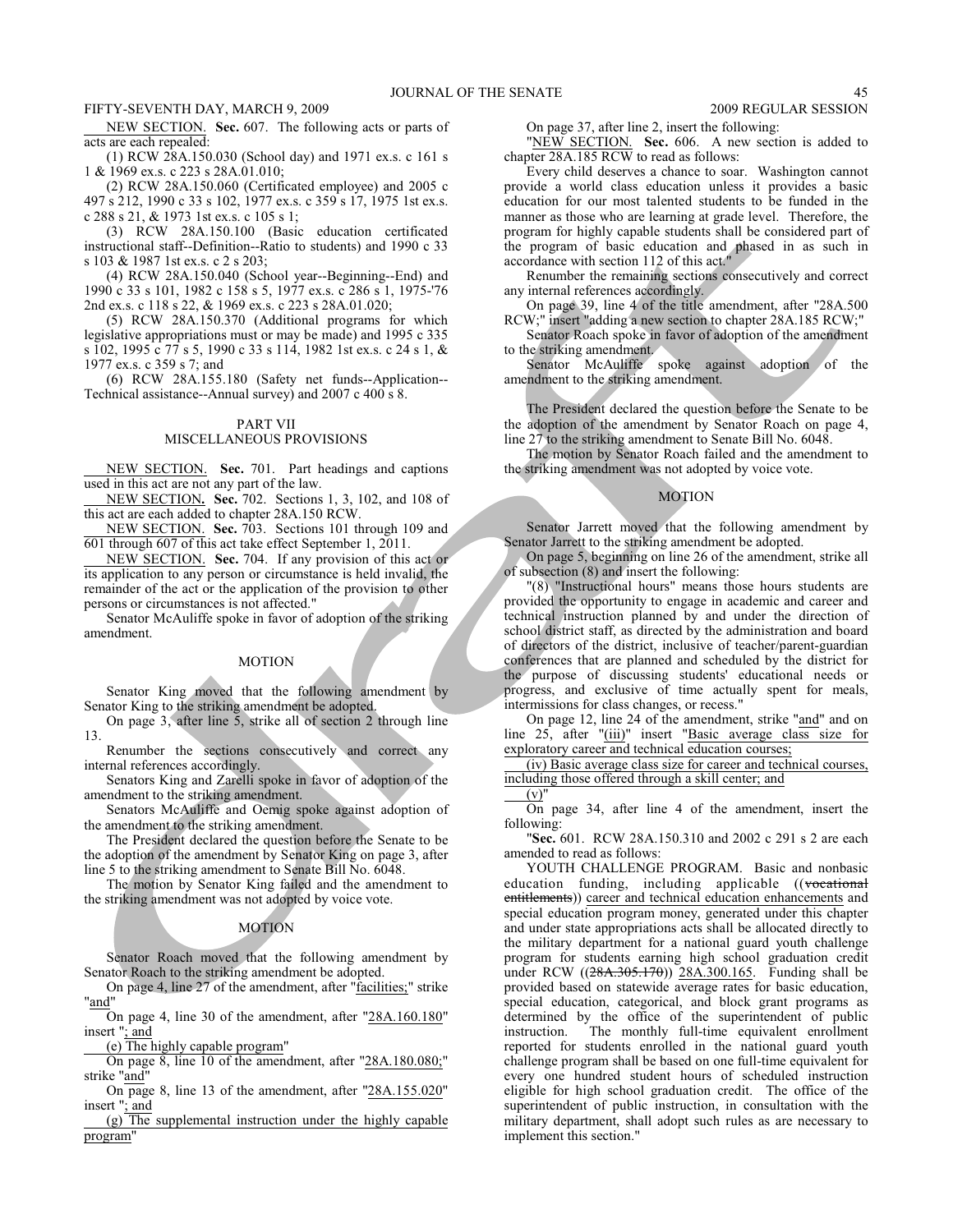Renumber the remaining sections consecutively and correct any internal references accordingly.

On page 38, line 24 of the title amendment, after "28A.415.360," insert "28A.150.310,"

Senators Jarrett and Roach spoke in favor of adoption of the amendment to the striking amendment.

Senators McAuliffe, Oemig and King spoke against adoption of the amendment to the striking amendment.

The President declared the question before the Senate to be the adoption of the amendment by Senator Jarrett on page 5, line 26 to the striking amendment to Senate Bill No. 6048.

The motion by Senator Jarrett failed and the amendment to the striking amendment was not adopted by voice vote.

## MOTION

Senator King moved that the following amendment by Senator King to the striking amendment be adopted.

On page 21, line 4, after "Constitution." strike all material through "requirements." on line 11

On page 24, after line 7, insert the following:<br>"NEW SECTION. **Sec. 112.** STATE FUNDING "NEW SECTION. **Sec. 112.** SOURCES WORKING GROUP.

(1) The legislature recognizes that defining a new program of basic education and establishing new allocations of state funding deemed necessary to support school districts in offering that program carries with it the responsibility to identify longterm funding sources sufficient to support additional costs to the state that result. The legislature finds that while making ample provision for the education of all children residing within its borders is the state's paramount duty, it does not negate its responsibility for other essential state programs and services. The legislature further finds that while a redefined program of basic education and the resources necessary to support it is appropriate for both practical and educational reasons, it does not diminish the long-term funding obligations accruing from it, or the legislature's responsibility to demonstrate how it will meet them. The legislature therefore intends that work to identify long-term funding sources to finance the program and state allocations established under this act shall proceed concurrently with the work of the working group established in sections 111.

(2) The office of financial management shall convene a working group to identify new, long-term funding sources deemed sufficient to support the revised program of basic education and funding allocations adopted under this act.

(3) The working group shall include:

(a) A representative of the office of the governor;

(b) The superintendent of public instruction or the superintendent's designee;

(c) Two members of the house of representatives, with one member representing each of the major caucuses and appointed by the speaker of the house of representatives;

(d) Two members of the senate, with one member representing each of the major caucuses and appointed by the president of the senate;

(e) Four members of the public having expertise in state finances, appointed by the governor from a list of three names submitted by the leaders of each major caucus of the legislature;"

Renumber remaining sections consecutively and correct internal references accordingly.

On page 38, line 15, after "**703."** strike everything through "2011." on line 16 and insert the following:

"(1) Sections 101 through 105, 108, 109, and 601 through 607 of this act take effect September 1, 2011.

(2) Sections 1, 2, 106, 107, and 113 of this act take effect only if a new revenue source that (a) is dedicated to the purposes of these sections, (b) supplements and does not supplant existing revenue sources that support K-12 education, and (c) references these sections by section and bill or chapter number, is enacted into law by June 30, 2011. If such a revenue source is not enacted by that date, sections 1, 2, 106, 107, and 113 of this act are null and void."

Senators King, Zarelli and Pflug spoke in favor of adoption of the amendment to the striking amendment.

Senators McAuliffe and Oemig spoke against adoption of the amendment to the striking amendment.

Senator Schoesler demanded a roll call.

The President declared that one-sixth of the members supported the demand and the demand was sustained.

# POINT OF ORDER

Senator Pflug: "Thank you Mr. President, I object to the gentleman's characterization of this amendment as a deception. I think that he's impugning the good gentleman who brought it forward with good intentions.'

# REPLY BY THE PRESIDENT

President Owen: "Senator Oemig, please be careful in what you say as it may impugn the motives of the other members. That was very close."

The President declared the question before the Senate to be the adoption of the amendment by Senator King on page 21, line 4 to the striking amendment to Senate Bill No. 6048.

# ROLL CALL

The Secretary called the roll on the adoption of the amendment by Senator King to the striking amendment and the amendment was not adopted by the following vote: Yeas, 20; Nays, 28; Absent, 0; Excused, 1.

Voting yea: Senators Becker, Benton, Brandland, Carrell, Delvin, Hewitt, Holmquist, Honeyford, Kastama, King, McCaslin, Morton, Parlette, Pflug, Roach, Schoesler, Sheldon, Stevens, Swecker and Zarelli

Voting nay: Senators Berkey, Brown, Eide, Fairley, Franklin, Fraser, Hargrove, Hatfield, Haugen, Hobbs, Jacobsen, Jarrett, Kauffman, Keiser, Kilmer, Kline, Kohl-Welles, Marr, McAuliffe, McDermott, Murray, Oemig, Prentice, Pridemore, Ranker, Regala, Shin and Tom

Excused: Senator Rockefeller

## MOTION

Senator Roach moved that the following amendment by Senator Roach to the striking amendment be adopted.

On page 37, after line 24 of the amendment, insert the following:

"NEW SECTION. **Sec.** 607.The legislature recognizes that student learning experiences are enhanced through many activities selected by students and parents outside the classroom environment. The legislature finds that recognizing the value of these educational activities through awarding high school physical education, visual and performing arts, and elective credits for participation in these activities will help encourage parental involvement in their children's education, improve student learning through encouraging students to take advantage of a broader variety of educational opportunities, and provide students with the time to take additional academic courses during the school day.

**Sec.** 608.RCW 28A.230.090 and 2006 c 114 s 3 are each amended to read as follows:

(1) The state board of education shall establish high school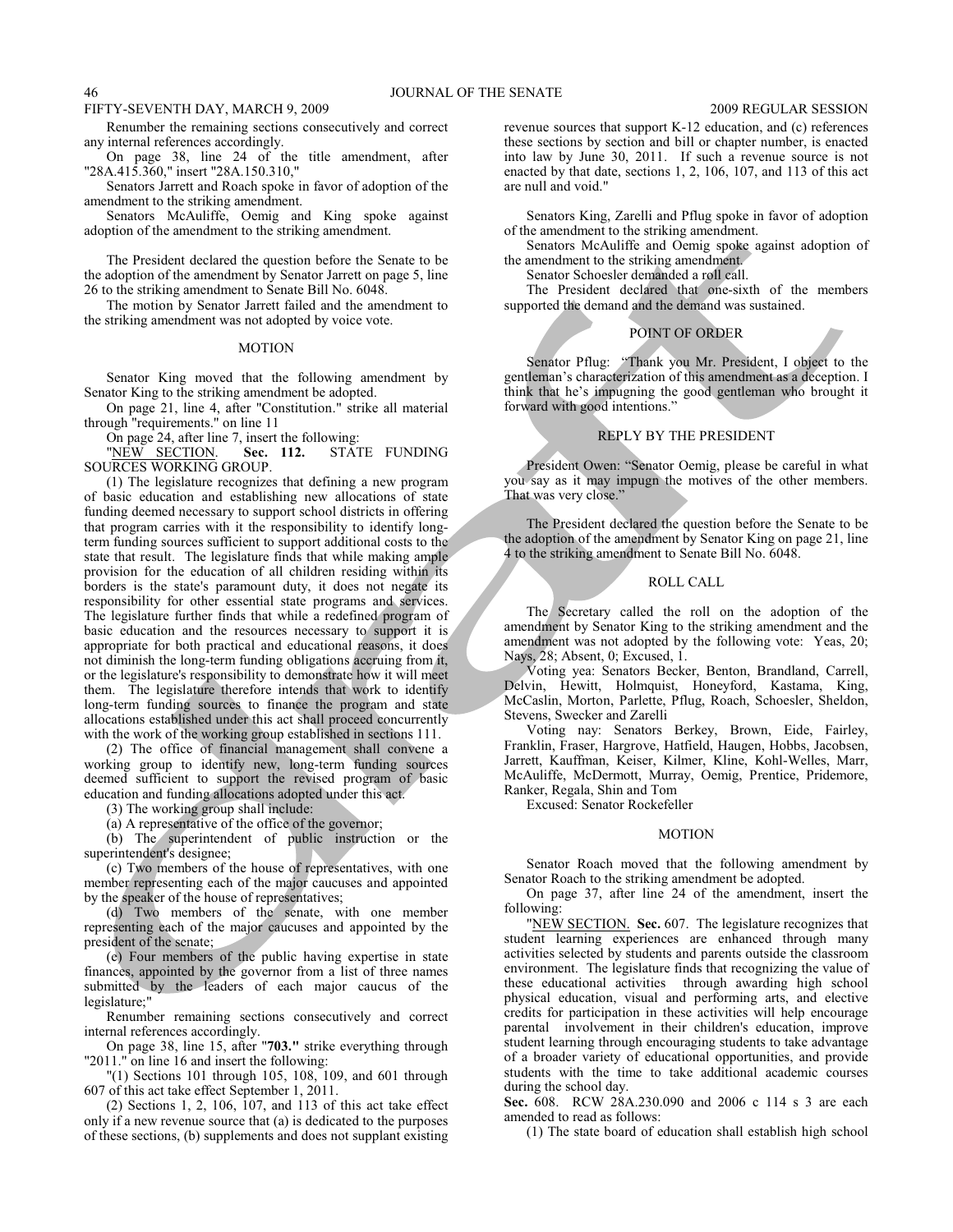graduation requirements or equivalencies for students, except those equivalencies established by local high schools or school districts under RCW 28A.230.097.

(a) Any course in Washington state history and government used to fulfill high school graduation requirements shall consider including information on the culture, history, and government of the American Indian peoples who were the first inhabitants of the state.

(b) The certificate of academic achievement requirements under RCW 28A.655.061 or the certificate of individual achievement requirements under RCW 28A.155.045 are required for graduation from a public high school but are not the only requirements for graduation.

(c) Any decision on whether a student has met the state board's high school graduation requirements for a high school and beyond plan shall remain at the local level.

(2) In recognition of the statutory authority of the state board of education to establish and enforce minimum high school graduation requirements, the state board shall periodically reevaluate the graduation requirements and shall report such findings to the legislature in a timely manner as determined by the state board. The state board shall reevaluate the graduation requirements for students enrolled in vocationally intensive and rigorous career and technical education programs, particularly those programs that lead to a certificate or credential that is state or nationally recognized. The purpose of the evaluation is to ensure that students enrolled in these programs have sufficient opportunity to earn a certificate of academic achievement, complete the program and earn the program's certificate or credential, and complete other state and local graduation requirements. The board shall ((reports [report])) report its findings and recommendations for additional flexibility in graduation requirements, if necessary, to the legislature by December 1, 2007.

(3) Pursuant to any requirement for instruction in languages other than English established by the state board of education or a local school district, or both, for purposes of high school graduation, students who receive instruction in American sign language or one or more American Indian languages shall be considered to have satisfied the state or local school district graduation requirement for instruction in one or more languages other than English.

(4) The state board of education shall provide by rule for high school credit equivalencies for physical education, visual and performing arts, and elective requirements for educational experiences selected by parents and students consistent with policies adopted by local school boards under section 3 of this act.

(5) If requested by the student and his or her family, a student who has completed high school courses before attending high school shall be given high school credit which shall be applied to fulfilling high school graduation requirements if:

(a) The course was taken with high school students, if the academic level of the course exceeds the requirements for seventh and eighth grade classes, and the student has successfully passed by completing the same course requirements and examinations as the high school students enrolled in the class; or

(b) The academic level of the course exceeds the requirements for seventh and eighth grade classes and the course would qualify for high school credit, because the course is similar or equivalent to a course offered at a high school in the district as determined by the school district board of directors.

 $((\leftarrow{\textbf{(f)}}))$  (6) Students who have taken and successfully completed high school courses under the circumstances in subsection  $((4))$  (5) of this section shall not be required to take an additional competency examination or perform any other additional assignment to receive credit.

 $((\textbf{(6)}))$  (7) At the college or university level, five quarter or

47

three semester hours equals one high school credit.

NEW SECTION. **Sec.** 609.A new section is added to chapter 28A.320 RCW to read as follows:

A school district board of directors shall grant high school credit for certain educational experiences selected by parents and students consistent with the policies adopted by the school board. By September 1, 2010, each school district board of directors shall adopt a policy granting high school credit for certain educational experiences selected by students or parents. The policy shall describe the number of credits granted and the equivalencies for the district's current high school graduation requirements for physical education, visual and performing arts, and electives. Experiences qualifying for educational credit shall include but not be limited to activities under the supervision of the Washington interscholastic activities association or other nonprofit voluntary entity responsible for interschool extracurricular activities; other activities approved by the school board and recognized by regional organizations; and other activities approved by the school board."

Renumber the remaining sections consecutively and correct any internal references accordingly.

On page 38, line 25 of the title amendment, after "28A.180.080," strike "and 28A.225.200" and insert "28A.225.200, and 28A.230.090"

On page 39, line 4 of the title amendment, after "28A.500 RCW;" insert "adding a new section to chapter 28A.320 RCW;"

Senator Roach spoke in favor of adoption of the amendment to the striking amendment.

Senator Oemig spoke against adoption of the amendment to the striking amendment.

Senator Roach demanded a roll call.

The President declared that one-sixth of the members supported the demand and the demand was sustained.

The President declared the question before the Senate to be the adoption of the amendment by Senator Roach on page 37, after line 24 to the striking amendment to Senate Bill No. 6048.

## ROLL CALL

The Secretary called the roll on the adoption of the amendment by Senator Roach to the striking amendment and the amendment was not adopted by the following vote: Yeas, 17; Nays, 31; Absent, 0; Excused, 1.

Voting yea: Senators Becker, Benton, Brandland, Carrell, Delvin, Holmquist, Honeyford, King, McCaslin, Morton, Parlette, Pflug, Roach, Sheldon, Stevens, Swecker and Zarelli

Voting nay: Senators Berkey, Brown, Eide, Fairley, Franklin, Fraser, Hargrove, Hatfield, Haugen, Hewitt, Hobbs, Jacobsen, Jarrett, Kastama, Kauffman, Keiser, Kilmer, Kline, Kohl-Welles, Marr, McAuliffe, McDermott, Murray, Oemig, Prentice, Pridemore, Ranker, Regala, Schoesler, Shin and Tom

Excused: Senator Rockefeller

# MOTION

Senator Roach moved that the following amendment by Senator Roach to the striking amendment be adopted.

On page 37, after line 24 of the amendment, insert the following:

"NEW SECTION. **Sec.** 607.A new section is added to chapter 28A.320 RCW to read as follows:

Each school district shall develop and implement a policy to routinely communicate with the parents or legal guardians of kindergarten students regarding the status of the student's initial skills in the academic areas of reading, mathematics, and writing, including letter and number recognition. If the student is behind in these initial skills then the school district shall provide supplemental materials to the parents or guardians that may be used to assist the student in acquiring the initial skills."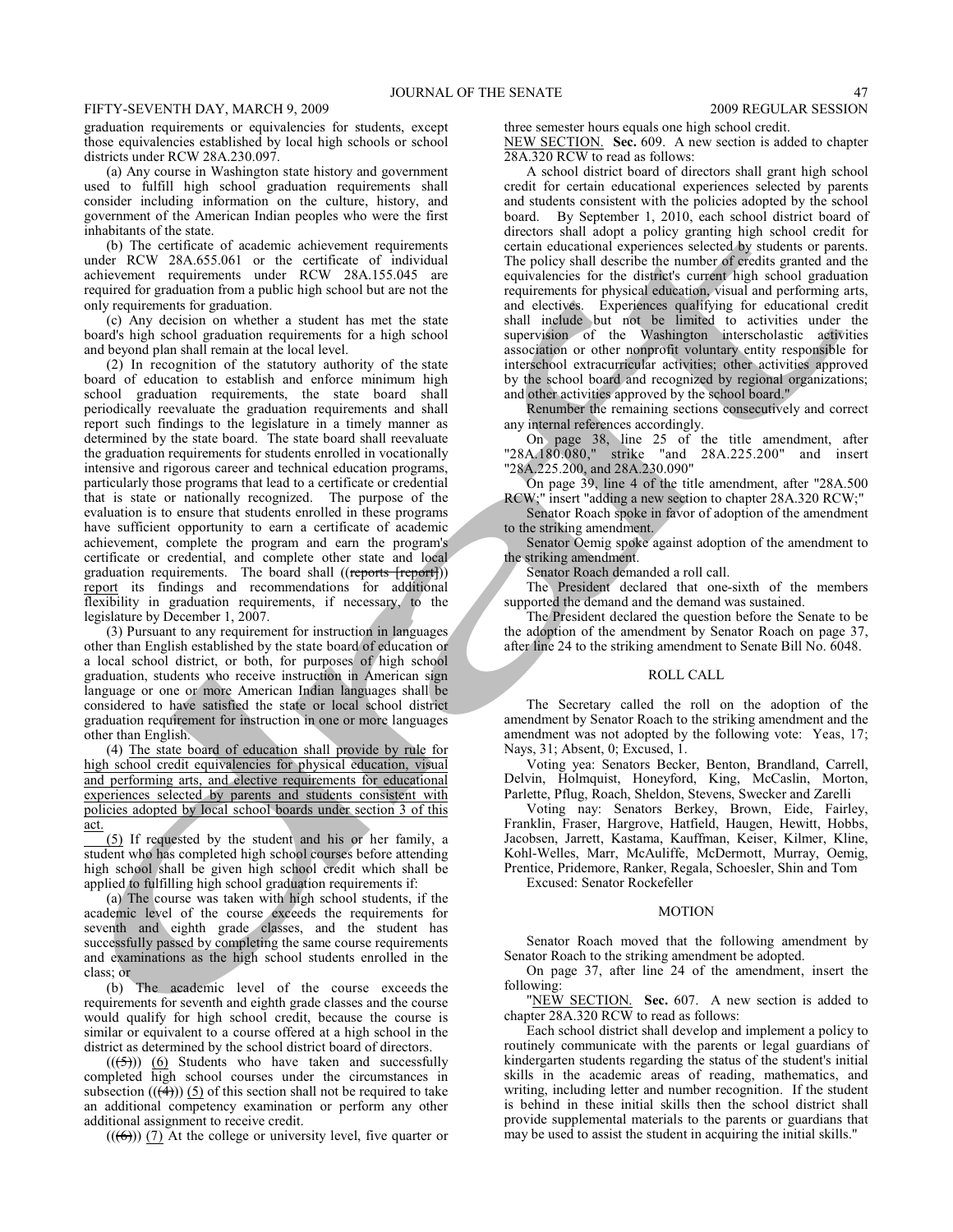Renumber the remaining sections consecutively and correct any internal references accordingly.

On page 39, line 4 of the title amendment, after "28A.500 RCW;" insert "adding a new section to chapter 28A.320;"

Senator Roach spoke in favor of adoption of the amendment to the striking amendment.

Senator McAuliffe spoke against adoption of the amendment to the striking amendment.

The President declared the question before the Senate to be the adoption of the amendment by Senator Roach on page 37, after line 24 to the striking amendment to Senate Bill No. 6048.

The motion by Senator Roach failed and the amendment to the striking amendment was not adopted by voice vote.

The President declared the question before the Senate to be the adoption of the striking amendment by Senators McAuliffe and Oemig to Senate Bill No. 6048.

The motion by Senator McAuliffe carried and the striking amendment was adopted by voice vote.

## MOTION

There being no objection, the following title amendment was adopted:

On page 1, line 1 of the title, after "education;" strike the remainder of the title and insert "amending RCW 28A.150.200, 28A.150.210, 28A.150.220, 28A.150.250, 28A.150.260, 28A.150.390, 28A.150.380, 28A.230.090, 28A.415.360, 28A.165.005, 28A.165.015, 28A.165.055, 28A.180.080, and 28A.225.200; adding new sections to chapter 28A.150 RCW; adding a new section to chapter 28A.300 RCW; adding a new section to chapter 28A.410 RCW; adding a new section to chapter 28A.305 RCW; adding a new section to chapter 43.41 RCW; adding a new section to chapter 28A.500 RCW; creating new sections; repealing RCW 28A.150.030, 28A.150.060, 28A.150.100, 28A.150.040, 28A.150.370, and 28A.155.180; and providing an effective date."

# MOTION

On motion of Senator McAuliffe, the rules were suspended, Engrossed Senate Bill No. 6048 was advanced to third reading, the second reading considered the third and the bill was placed on final passage.

Senators McAuliffe and Jarrett spoke in favor of passage of the bill.

Senators Schoesler and King spoke against passage of the bill.

The President declared the question before the Senate to be the final passage of Engrossed Senate Bill No. 6048.

## ROLL CALL

The Secretary called the roll on the final passage of Engrossed Senate Bill No. 6048 and the bill passed the Senate by the following vote: Yeas, 28; Nays, 20; Absent, 0; Excused, 1.

Voting yea: Senators Berkey, Brown, Eide, Fairley, Franklin, Fraser, Hargrove, Hatfield, Haugen, Hobbs, Jarrett, Kastama, Kauffman, Keiser, Kilmer, Kline, Kohl-Welles, Marr, McAuliffe, McDermott, Murray, Oemig, Prentice, Pridemore, Ranker, Regala, Roach and Shin

Voting nay: Senators Becker, Benton, Brandland, Carrell, Delvin, Hewitt, Holmquist, Honeyford, Jacobsen, King, McCaslin, Morton, Parlette, Pflug, Schoesler, Sheldon, Stevens, Swecker, Tom and Zarelli

Excused: Senator Rockefeller



the constitutional majority, was declared passed. There being no objection, the title of the bill was ordered to stand as the title of the act.

## SECOND READING

SENATE BILL NO. 5491, by Senators Brandland, Zarelli and Becker

Requiring school districts or educational service districts to purchase employee health insurance coverage through the state health care authority.

### MOTION

On motion of Senator Brandland, Second Substitute Senate Bill No. 5491 was substituted for Senate Bill No. 5491 and the second substitute bill was placed on the second reading and read the second time.

## MOTION

Senator Brandland moved that the following amendment by Senator Brandland be adopted.

On page 1, beginning on line 5, strike the remainder of the bill and insert the following:

**"Sec.** 1.RCW 28A.400.270 and 1990 1st ex.s. c 11 s 4 are each amended to read as follows:

Unless the context clearly requires otherwise, the definitions in this section apply throughout RCW 28A.400.275 and 28A.400.280.

(1) "School district employee benefit plan" means the overall plan used by the district for distributing fringe benefit subsidies to employees, including the method of determining employee coverage and the amount of employer contributions, as well as the characteristics of benefit providers and the specific benefits or coverage offered. It shall not include coverage offered to district employees for which there is no contribution from public funds.

(2) "Fringe benefit" does not include liability coverage, oldage survivors' insurance, workers' compensation, unemployment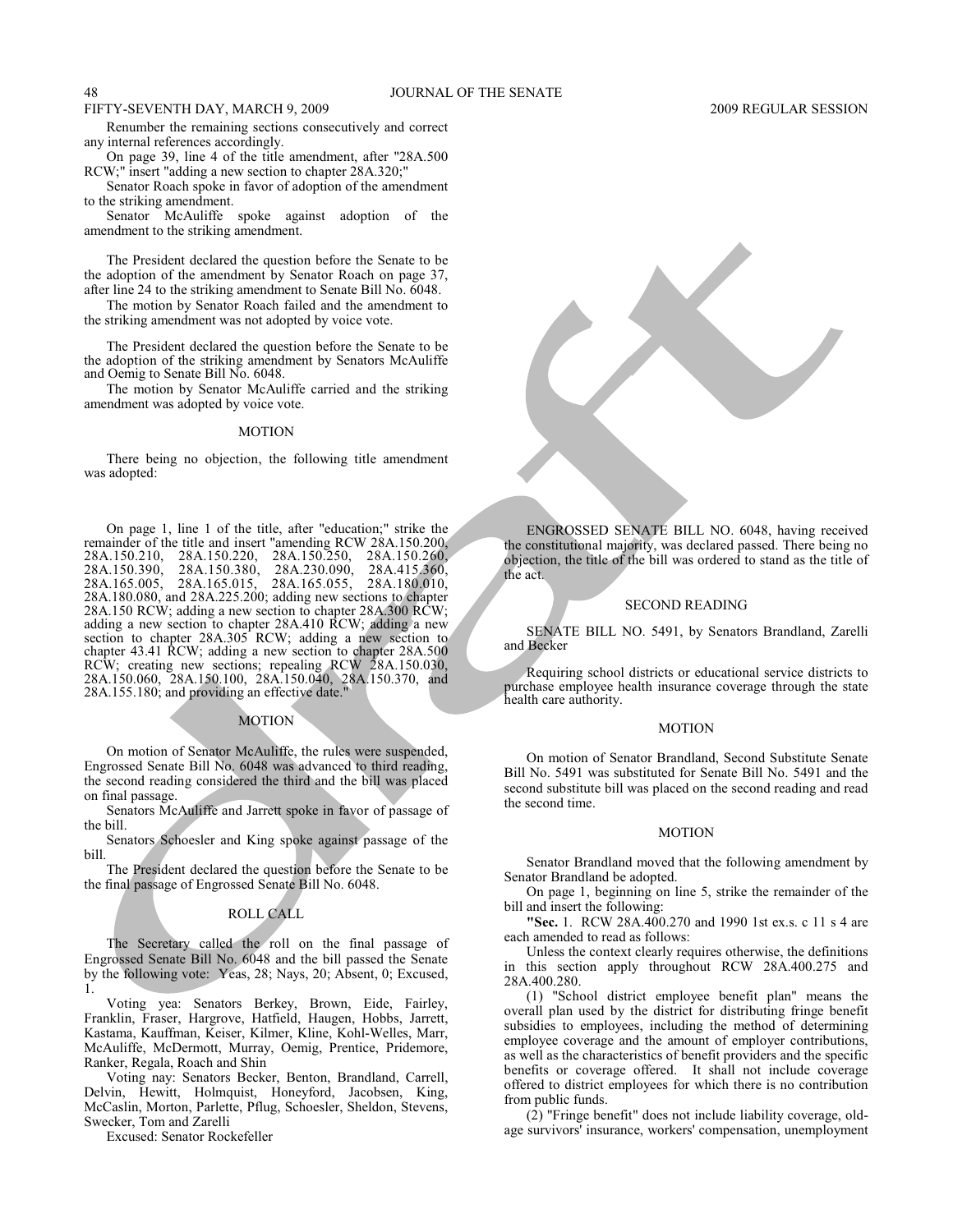compensation, retirement benefits under the Washington state retirement system, or payment for unused leave for illness or injury under RCW 28A.400.210.

(3) "Basic benefits" are determined through local bargaining until September 1, 2012, and are limited to medical, dental, vision, group term life, and group long-term disability insurance coverage. Beginning September 1, 2012, basic benefits are determined by the public employees' benefits board and administered by the Washington state health care authority.

(4) "Benefit providers" include insurers, third party claims administrators, direct providers of employee fringe benefits, health maintenance organizations, health care service contractors, and the Washington state health care authority or any plan offered by the authority.

(5) "Group term life insurance coverage" means term life insurance coverage provided for, at a minimum, all full-time employees in a bargaining unit or all full-time nonbargaining group employees.

(6) "Group long-term disability insurance coverage" means long-term disability insurance coverage provided for, at a minimum, all full-time employees in a bargaining unit or all fulltime nonbargaining group employees.

**Sec.** 2.RCW 28A.400.275 and 1990 1st ex.s. c 11 s 5 are eachamended to read as follows:

(1) Any contract for employee benefits executed after April 13, 1990, between a school district and a benefit provider or employee bargaining unit is null and void unless it contains an agreement to abide by state laws relating to school district employee benefits. The term of the contract may not exceed one year. After September 1, 2012, any contract for employee benefits between a school district and a bargaining unit is null and void unless basic benefits are provided through plans administered by the Washington state health care authority.

(2) School districts shall ((annually)) submit to the Washington state health care authority ((summary descriptions) of all benefits offered under the district's employee benefit plan.)) all information deemed necessary by the health care authority for the administration of the employee benefit plans provided to school district employees, including all information requested between the effective date of this section and September 1, 2012, requested for preparing for the enrollment of school district employees in benefit plans administered by the Washington state health care authority. Until September 1, 2012, the districts shall also submit data to the health care authority specifying the total number of employees and, for each employee, types of coverage or benefits received including numbers of covered dependents, the number of eligible dependents, the amount of the district's contribution, additional premium costs paid by the employee through payroll deductions, and the age and sex of the employee and each dependent. The plan descriptions and the data shall be submitted in a format and according to a schedule established by the health care authority.

(3) Any benefit provider offering a benefit plan by contract with a school district under subsection (1) of this section shall agree to make available to the school district the benefit plan descriptions and, where available, the demographic information on plan subscribers that the district is required to report to the Washington state health care authority under this section.

(4) This section shall not apply to benefit plans offered in the 1989-90 school year.

**Sec. 3.** RCW 28A.400.350 and 2001 c 266 s 2 are each amended to read as follows:

(1) (a) The board of directors of any of the state's school districts or educational service districts may make available liability, life, health, health care, accident, disability and salary protection or insurance or any one of, or a combination of the enumerated types of insurance, or any other type of insurance or protection, for the members of the boards of directors, the students, and employees of the school district or educational service district, and their dependents. Except as provided in (b) of this subsection, such coverage may be provided by contracts with private carriers, with the state health care authority after July 1, 1990, pursuant to the approval of the authority administrator, or through self-insurance or self-funding pursuant to chapter 48.62 RCW, or in any other manner authorized by law.

(b) Beginning September 1, 2012, a school district or educational service district shall purchase basic benefits as defined in RCW 28A.400.270 for employees and dependents through the state health care authority, except that the coverage may be purchased through other parties if required by any collective bargaining agreement signed before the effective date of this section. Upon the expiration of such a collective bargaining agreement, the school district or educational service district shall purchase coverage through the state health care authority.

(2) Whenever funds are available for these purposes the board of directors of the school district or educational service district may contribute all or a part of the cost of such protection or insurance for the employees of their respective school districts or educational service districts and their dependents. The premiums on such liability insurance shall be borne by the school district or educational service district.

After October 1, 1990, school districts may not contribute to any employee protection or insurance other than liability insurance unless the district's employee benefit plan conforms to RCW 28A.400.275 and 28A.400.280.

(3) For school board members, educational service district board members, and students, the premiums due on such protection or insurance shall be borne by the assenting school board member, educational service district board member, or student. The school district or educational service district may contribute all or part of the costs, including the premiums, of life, health, health care, accident or disability insurance which shall be offered to all students participating in interschool activities on the behalf of or as representative of their school, school district, or educational service district. The school district board of directors and the educational service district board may require any student participating in extracurricular interschool activities to, as a condition of participation, document evidence of insurance or purchase insurance that will provide adequate coverage, as determined by the school district board of directors or the educational service district board, for medical expenses incurred as a result of injury sustained while participating in the extracurricular activity. In establishing such a requirement, the district shall adopt regulations for waiving or reducing the premiums of such coverage as may be offered through the school district or educational service district to students participating in extracurricular activities, for those students whose families, by reason of their low income, would have difficulty paying the entire amount of such insurance<br>premiums. The district board shall adopt regulations for The district board shall adopt regulations for waiving or reducing the insurance coverage requirements for low-income students in order to assure such students are not prohibited from participating in extracurricular interschool activities.

(4) All contracts for insurance or protection written to take advantage of the provisions of this section shall provide that the beneficiaries of such contracts may utilize on an equal participation basis the services of those practitioners licensed pursuant to chapters 18.22, 18.25, 18.53, 18.57, and 18.71 RCW.

**Sec.** 4.RCW 41.05.011 and 2008 c 229 s 2 are each amended to read as follows:

The definitions in this section apply throughout this chapter unless the context clearly requires otherwise.

(1) "Administrator" means the administrator of the authority.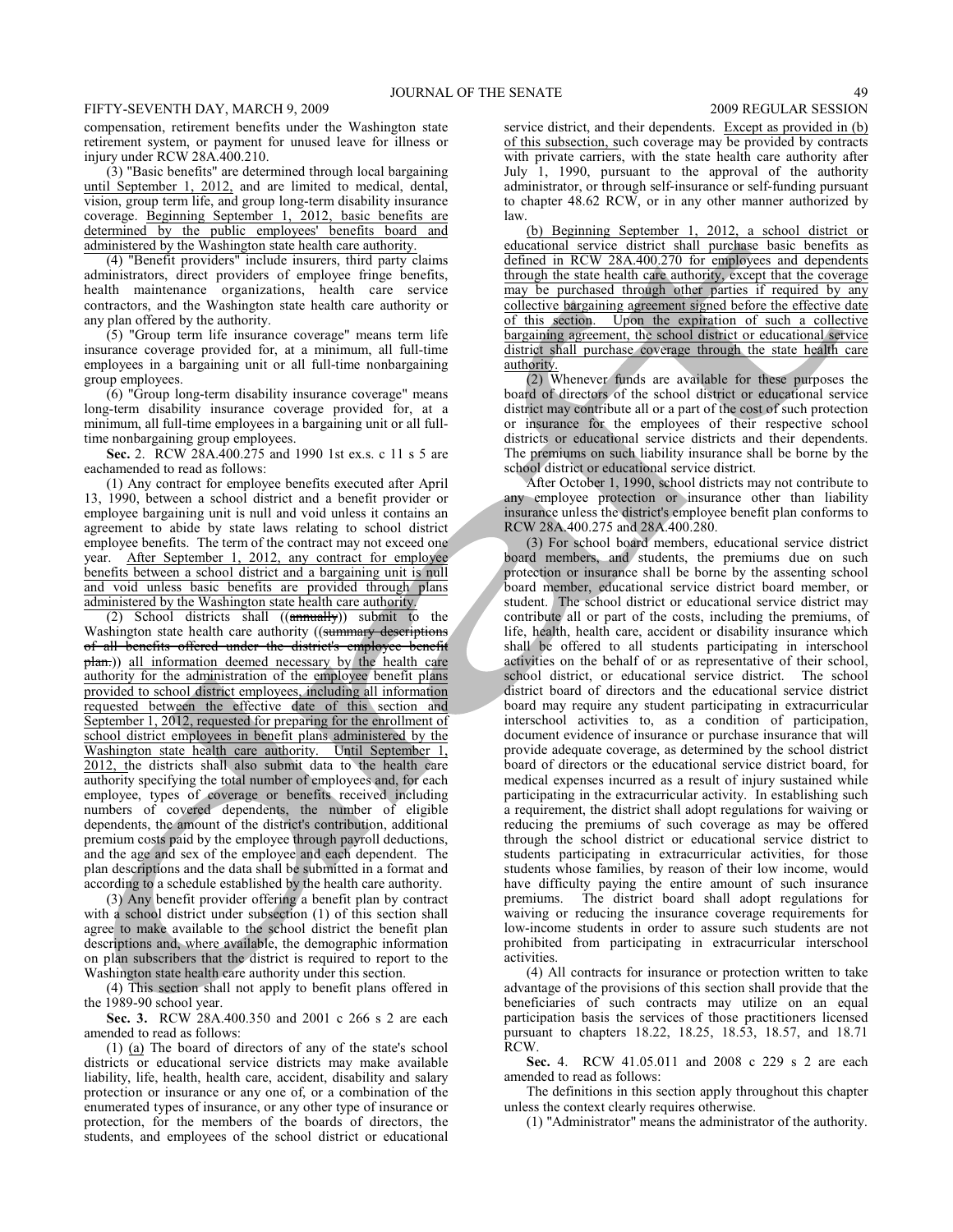(2) "State purchased health care" or "health care" means medical and health care, pharmaceuticals, and medical equipment purchased with state and federal funds by the department of social and health services, the department of health, the basic health plan, the state health care authority, the department of labor and industries, the department of corrections, the department of veterans affairs, and local school districts.

(3) "Authority" means the Washington state health care authority.

(4) "Insuring entity" means an insurer as defined in chapter 48.01 RCW, a health care service contractor as defined in chapter 48.44 RCW, or a health maintenance organization as defined in chapter 48.46 RCW.

(5) "Flexible benefit plan" means a benefit plan that allows employees to choose the level of health care coverage provided and the amount of employee contributions from among a range of choices offered by the authority.

(6) "Employee" includes all full-time and career seasonal employees of the state, whether or not covered by civil service; elected and appointed officials of the executive branch of government, including full-time members of boards, commissions, or committees; and includes any or all part-time and temporary employees under the terms and conditions established under this chapter by the authority; justices of the supreme court and judges of the court of appeals and the superior courts; and members of the state legislature or of the legislative authority of any county, city, or town who are elected to office after February 20, 1970. "Employee" also includes: (a) Employees of a county, municipality, or other political subdivision of the state if the legislative authority of the county, municipality, or other political subdivision of the state seeks and receives the approval of the authority to provide any of its insurance programs by contract with the authority, as provided in RCW  $41.04.205$  and  $41.05.021(1)(g)$ ; (b) employees of employee organizations representing state civil service employees, at the option of each such employee organization, and, effective October 1, 1995, employees of employee organizations currently pooled with employees of school districts for the purpose of purchasing insurance benefits, at the option of each such employee organization; (c) employees of a school district or educational service district, except that prior to September 1, 2012, only if the authority agrees to provide any of the school districts' insurance programs by contract with the authority as provided in RCW 28A.400.350; and (d) employees of a tribal government, if the governing body of the tribal government seeks and receives the approval of the authority to provide any of its insurance programs by contract with the authority, as provided in RCW  $\overline{41.05.021(1)}$  (f) and (g).

(7) "Board" means the public employees' benefits board established under RCW 41.05.055.

(8) "Retired or disabled school employee" means:

(a) Persons who separated from employment with a school district or educational service district and are receiving a retirement allowance under chapter 41.32 or 41.40 RCW as of September 30, 1993;

(b) Persons who separate from employment with a school district or educational service district on or after October 1, 1993, and immediately upon separation receive a retirement allowance under chapter 41.32, 41.35, or 41.40 RCW;

(c) Persons who separate from employment with a school district or educational service district due to a total and permanent disability, and are eligible to receive a deferred retirement allowance under chapter 41.32, 41.35, or 41.40 RCW.

(9) "Premium payment plan" means a benefit plan whereby state and public employees may pay their share of group health plan premiums with pretax dollars as provided in the salary reduction plan under this chapter pursuant to 26 U.S.C. Sec. 125 or other sections of the internal revenue code.

(10) "Salary" means a state employee's monthly salary or wages.

(11) "Participant" means an individual who fulfills the eligibility and enrollment requirements under the salary reduction plan.

(12) "Plan year" means the time period established by the authority.

(13) "Separated employees" means persons who separate from employment with an employer as defined in:

(a) RCW 41.32.010(11) on or after July 1, 1996; or

(b) RCW 41.35.010 on or after September 1, 2000; or

(c) RCW 41.40.010 on or after March 1, 2002;

and who are at least age fifty-five and have at least ten years of service under the teachers' retirement system plan 3 as defined in RCW 41.32.010(40), the Washington school employees' retirement system plan 3 as defined in RCW 41.35.010, or the public employees' retirement system plan 3 as defined in RCW  $41.40.010$ 

(14) "Emergency service personnel killed in the line of duty" means law enforcement officers and firefighters as defined in RCW 41.26.030, members of the Washington state patrol retirement fund as defined in RCW 43.43.120, and reserve officers and firefighters as defined in RCW 41.24.010 who die as a result of injuries sustained in the course of employment as determined consistent with Title 51 RCW by the department of labor and industries.

(15) "Employer" means the state of Washington.

(16) "Employing agency" means a division, department, or separate agency of state government; a county, municipality, school district, educational service district, or other political subdivision; and a tribal government covered by this chapter.

(17) "Tribal government" means an Indian tribal government as defined in section 3(32) of the employee retirement income security act of 1974, as amended, or an agency or instrumentality of the tribal government, that has government offices principally located in this state.

(18) "Dependent care assistance program" means a benefit plan whereby state and public employees may pay for certain employment related dependent care with pretax dollars as provided in the salary reduction plan under this chapter pursuant to 26 U.S.C. Sec. 129 or other sections of the internal revenue code.

(19) "Salary reduction plan" means a benefit plan whereby state and public employees may agree to a reduction of salary on a pretax basis to participate in the dependent care assistance program, medical flexible spending arrangement, or premium payment plan offered pursuant to 26 U.S.C. Sec. 125 or other sections of the internal revenue code.

(20) "Medical flexible spending arrangement" means a benefit plan whereby state and public employees may reduce their salary before taxes to pay for medical expenses not reimbursed by insurance as provided in the salary reduction plan under this chapter pursuant to 26 U.S.C. Sec. 125 or other sections of the internal revenue code.

**Sec.** 5.RCW 41.05.021 and 2007 c 274 s 1 and 2007 c 114 s 3 are each reenacted and amended to read as follows:

(1) The Washington state health care authority is created within the executive branch. The authority shall have an administrator appointed by the governor, with the consent of the senate. The administrator shall serve at the pleasure of the governor. The administrator may employ up to seven staff members, who shall be exempt from chapter 41.06 RCW, and any additional staff members as are necessary to administer this chapter. The administrator may delegate any power or duty vested in him or her by this chapter, including authority to make final decisions and enter final orders in hearings conducted under chapter 34.05 RCW. The primary duties of the authority

50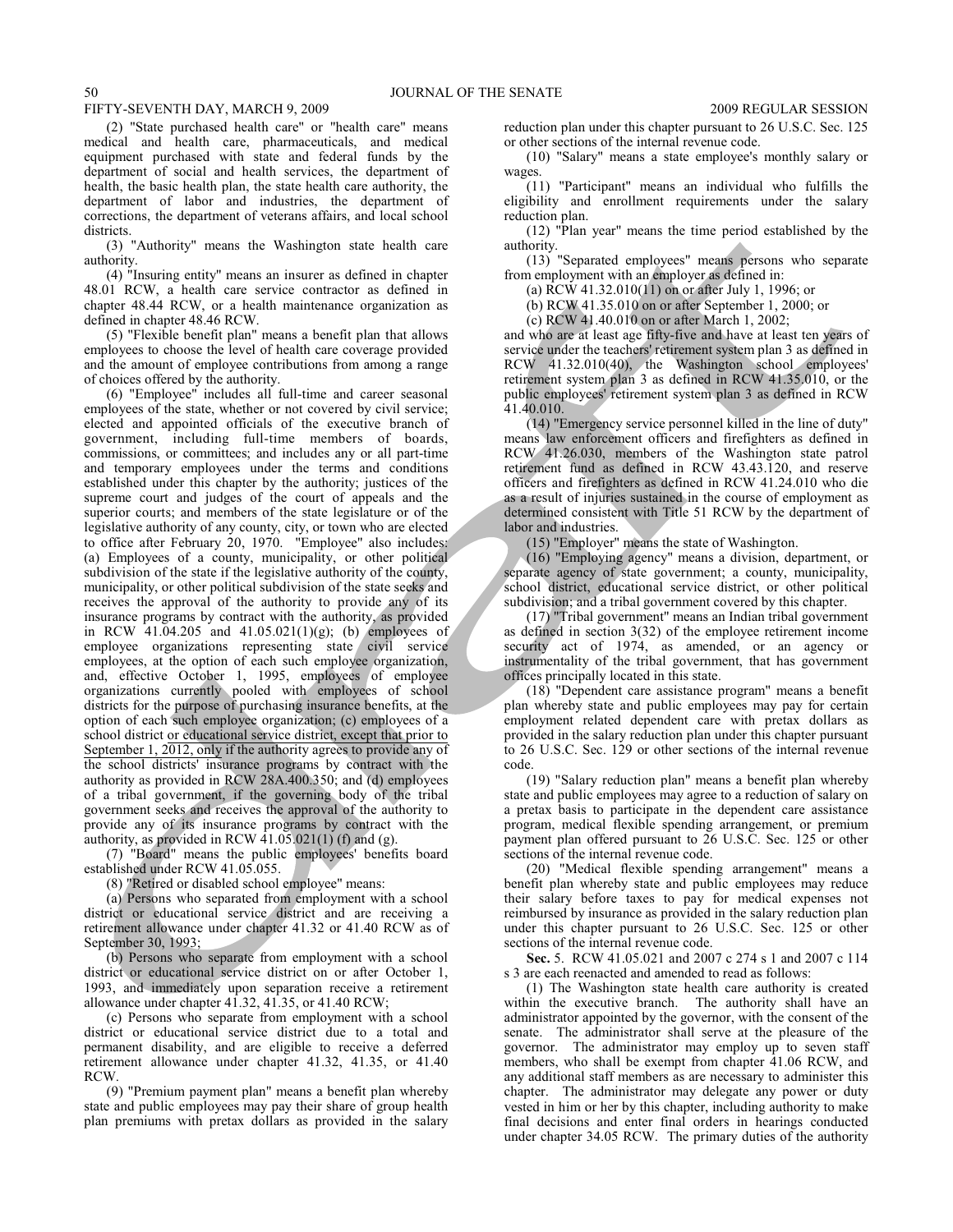shall be to: Administer state and school district employees' insurance benefits and retired or disabled ((school)) employees' insurance benefits; administer the basic health plan pursuant to chapter 70.47 RCW; study state-purchased health care programs in order to maximize cost containment in these programs while ensuring access to quality health care; implement state initiatives, joint purchasing strategies, and techniques for efficient administration that have potential application to all state-purchased health services; and administer grants that further the mission and goals of the authority. The authority's duties include, but are not limited to, the following:

(a) To administer health care benefit programs for state and school district employees and retired or disabled state and school employees as specifically authorized in RCW 41.05.065 and in accordance with the methods described in RCW 41.05.075, 41.05.140, and other provisions of this chapter;

(b) To analyze state-purchased health care programs and to explore options for cost containment and delivery alternatives for those programs that are consistent with the purposes of those programs, including, but not limited to:

(i) Creation of economic incentives for the persons for whom the state purchases health care to appropriately utilize and purchase health care services, including the development of flexible benefit plans to offset increases in individual financial responsibility;

(ii) Utilization of provider arrangements that encourage cost containment, including but not limited to prepaid delivery systems, utilization review, and prospective payment methods, and that ensure access to quality care, including assuring reasonable access to local providers, especially for employees residing in rural areas;

(iii) Coordination of state agency efforts to purchase drugs effectively as provided in RCW 70.14.050;

(iv) Development of recommendations and methods for purchasing medical equipment and supporting services on a volume discount basis;

(v) Development of data systems to obtain utilization data from state-purchased health care programs in order to identify cost centers, utilization patterns, provider and hospital practice patterns, and procedure costs, utilizing the information obtained pursuant to RCW 41.05.031; and

(vi) In collaboration with other state agencies that administer state purchased health care programs, private health care purchasers, health care facilities, providers, and carriers:

(A) Use evidence-based medicine principles to develop common performance measures and implement financial incentives in contracts with insuring entities, health care facilities, and providers that:

(I) Reward improvements in health outcomes for individuals with chronic diseases, increased utilization of appropriate preventive health services, and reductions in medical errors; and

(II) Increase, through appropriate incentives to insuring entities, health care facilities, and providers, the adoption and use of information technology that contributes to improved health outcomes, better coordination of care, and decreased medical errors;

(B) Through state health purchasing, reimbursement, or pilot strategies, promote and increase the adoption of health information technology systems, including electronic medical records, by hospitals as defined in RCW 70.41.020(4), integrated delivery systems, and providers that:

(I) Facilitate diagnosis or treatment;

(II) Reduce unnecessary duplication of medical tests;

(III) Promote efficient electronic physician order entry;

(IV) Increase access to health information for consumers and their providers; and

(V) Improve health outcomes;

(C) Coordinate a strategy for the adoption of health information technology systems using the final health

information technology report and recommendations developed under chapter 261, Laws of 2005;

(c) To analyze areas of public and private health care interaction;

(d) To provide information and technical and administrative assistance to the board;

(e) To review and approve or deny applications from counties, municipalities, and other political subdivisions of the state to provide state-sponsored insurance or self-insurance programs to their employees in accordance with the provisions of RCW 41.04.205 and (g) of this subsection, setting the premium contribution for approved groups as outlined in RCW 41.05.050;

(f) To review and approve or deny the application when the governing body of a tribal government applies to transfer their employees to an insurance or self-insurance program administered under this chapter. In the event of an employee transfer pursuant to this subsection (1)(f), members of the governing body are eligible to be included in such a transfer if the members are authorized by the tribal government to participate in the insurance program being transferred from and subject to payment by the members of all costs of insurance for the members. The authority shall: (i) Establish the conditions for participation; (ii) have the sole right to reject the application; and (iii) set the premium contribution for approved groups as outlined in RCW 41.05.050. Approval of the application by the authority transfers the employees and dependents involved to the insurance, self-insurance, or health care program approved by the authority;

(g) To ensure the continued status of the employee insurance or self-insurance programs administered under this chapter as a governmental plan under section 3(32) of the employee retirement income security act of 1974, as amended, the authority shall limit the participation of employees of a county, municipal, school district, educational service district, or other political subdivision, or a tribal government, including providing for the participation of those employees whose services are substantially all in the performance of essential governmental functions, but not in the performance of commercial activities;

(h) To establish billing procedures and collect funds from school districts in a way that minimizes the administrative burden on districts;

(i) Until September 1, 2012, to publish and distribute to nonparticipating school districts and educational service districts by October 1st of each year a description of health care benefit plans available through the authority and the estimated cost if school districts and educational service district employees were enrolled;

(j) To apply for, receive, and accept grants, gifts, and other payments, including property and service, from any governmental or other public or private entity or person, and make arrangements as to the use of these receipts to implement initiatives and strategies developed under this section;

(k) To issue, distribute, and administer grants that further the mission and goals of the authority; and

(l) To adopt rules consistent with this chapter as described in RCW 41.05.160.

(2) On and after January 1, 1996, the public employees' benefits board may implement strategies to promote managed competition among employee health benefit plans. Strategies may include but are not limited to:

(a) Standardizing the benefit package;

(b) Soliciting competitive bids for the benefit package;

(c) Limiting the state's contribution to a percent of the lowest priced qualified plan within a geographical area;

(d) Monitoring the impact of the approach under this subsection with regards to: Efficiencies in health service delivery, cost shifts to subscribers, access to and choice of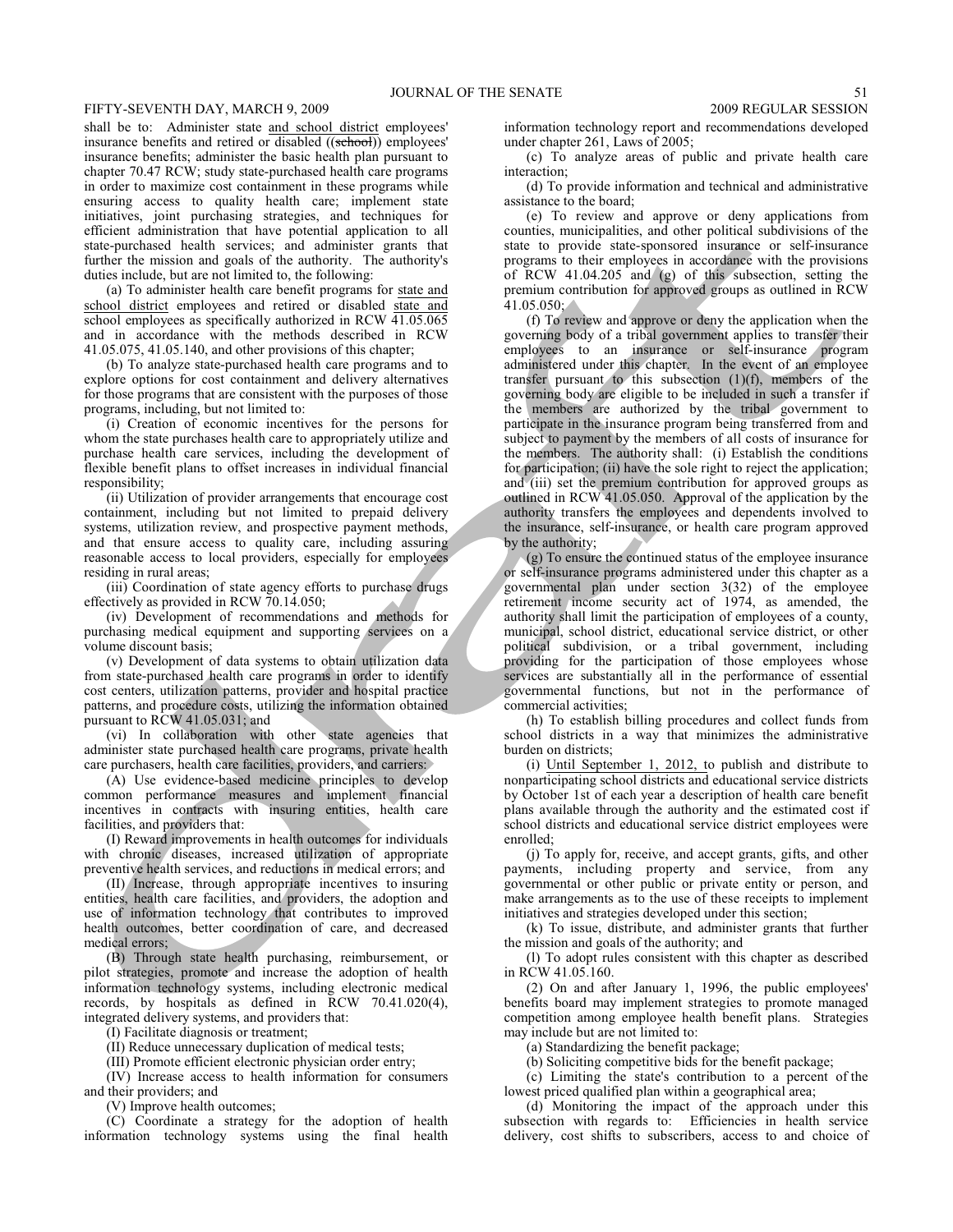managed care plans statewide, and quality of health services. The health care authority shall also advise on the value of administering a benchmark employer-managed plan to promote competition among managed care plans.

**Sec.** 5.RCW 41.05.050 and 2007 c 114 s 4 are each amended to read as follows:

(1) Every: (a) Department, division, or separate agency of state government; (b) county, municipal, school district, educational service district, or other political subdivisions; and (c) tribal governments as are covered by this chapter, shall provide contributions to insurance and health care plans for its employees and their dependents, the content of such plans to be determined by the authority. Contributions, paid by the county, the municipality, other political subdivision, or a tribal government for their employees, shall include an amount determined by the authority to pay such administrative expenses of the authority as are necessary to administer the plans for employees of those groups $((\frac{1}{x} \cdot \frac{1}{x})$  as provided in subsection (4) of this section)).

(2) If the authority at any time determines that the participation of a county, municipal, other political subdivision, or a tribal government covered under this chapter adversely impacts insurance rates for state employees, the authority shall implement limitations on the participation of additional county, municipal, other political subdivisions, or a tribal government.

(3) The contributions of any: (a) Department, division, or separate agency of the state government; (b) county, municipal, or other political subdivisions; and (c) any tribal government as are covered by this chapter, shall be set by the authority, subject to the approval of the governor for availability of funds as specifically appropriated by the legislature for that purpose. Insurance and health care contributions for ferry employees shall be governed by RCW 47.64.270.

(4)(a) Beginning September 1, 2003, the authority shall collect from each participating school district and educational service district an amount equal to the composite rate charged to state agencies, plus an amount equal to the employee premiums by plan and family size as would be charged to state employees((<del>, for groups of district employees enrolled in</del> authority plans as of January 1, 2003. However, during the 2005-07 fiscal biennium, the authority shall collect from each participating school district and educational service district an amount equal to the insurance benefit allocations provided in section 504, chapter 518, Laws of 2005, plus any additional funding provided by the legislature for school employee health benefits, plus an amount equal to the employee premiums by plan and family size as would be charged to state employees, for groups of district employees enrolled in authority plans as of July 1, 2005.

(b) For all groups of district employees enrolling in authority plans for the first time after September 1, 2003, the authority shall collect from each participating school district an amount equal to the composite rate charged to state agencies, plus an amount equal to the employee premiums by plan and by family size as would be charged to state employees, only if the authority determines that this method of billing the districts will not result in a material difference between revenues from districts and expenditures made by the authority on behalf of districts and their employees.

(c) If the authority determines at any time that the conditions in (b) of this subsection cannot be met, the authority shall offer enrollment to additional groups of district employees on a tiered rate structure until such time as the authority determines there would be no material difference between revenues and expenditures under a composite rate structure for all district employees enrolled in authority plans.

(d) The authority may charge districts a one-time set-up fee for employee groups enrolling in authority plans for the first time)). The authority may collect these amounts in accordance with the district fiscal year.

 $((e))$  (b) For the purposes of this subsection( $(e)$ )  $(\overrightarrow{t})$ ), "district" means school district and educational service

district $((; and)$ (ii) "Tiered rates" means the amounts the authority must pay to insuring entities by plan and by family size.

(f) Notwithstanding this subsection and RCW 41.05.065(3), the authority may allow districts enrolled on a tiered rate structure prior to September 1, 2002, to continue participation based on the same rate structure and under the same conditions and eligibility criteria)).

(5) The authority shall transmit a recommendation for the amount of the employer contribution to the governor and the director of financial management for inclusion in the proposed budgets submitted to the legislature.

(6) The authority shall explore opportunities to change the start of the benefit year to September to accommodate the September 1, 2012, merger of school districts and educational service districts.

**Sec.** 7.RCW 41.05.065 and 2007 c 156 s 10 and 2007 c 114 s 5 are each reenacted and amended to read as follows:

(1) The board shall study all matters connected with the provision of health care coverage, life insurance, liability insurance, accidental death and dismemberment insurance, and disability income insurance or any of, or a combination of, the enumerated types of insurance for employees and their dependents on the best basis possible with relation both to the welfare of the employees and to the state. However, liability insurance shall not be made available to dependents.

(2) The board shall develop employee benefit plans that include comprehensive health care benefits for all employees. In developing these plans, the board shall consider the following elements:

(a) Methods of maximizing cost containment while ensuring access to quality health care;

(b) Development of provider arrangements that encourage cost containment and ensure access to quality care, including but not limited to prepaid delivery systems and prospective payment methods;

(c) Wellness incentives that focus on proven strategies, such as smoking cessation, injury and accident prevention, reduction of alcohol misuse, appropriate weight reduction, exercise, automobile and motorcycle safety, blood cholesterol reduction, and nutrition education;

(d) Utilization review procedures including, but not limited to a cost-efficient method for prior authorization of services, hospital inpatient length of stay review, requirements for use of outpatient surgeries and second opinions for surgeries, review of invoices or claims submitted by service providers, and performance audit of providers;

(e) Effective coordination of benefits;

(f) Minimum standards for insuring entities; and

(g) Minimum scope and content of public employee benefit plans to be offered to enrollees participating in the employee health benefit plans. To maintain the comprehensive nature of employee health care benefits, employee eligibility criteria related to the number of hours worked and the benefits provided to employees shall be substantially equivalent to the state employees' health benefits plan and eligibility criteria in effect on January 1, 1993. Nothing in this subsection (2)(g) shall prohibit changes or increases in employee point-of-service payments or employee premium payments for benefits or the administration of a high deductible health plan in conjunction with a health savings account.

(3) The board shall design benefits and determine the terms and conditions of employee and retired employee participation and coverage, including establishment of eligibility criteria subject to the requirements of RCW  $41.05.066$ . ((The same terms and conditions of participation and coverage, including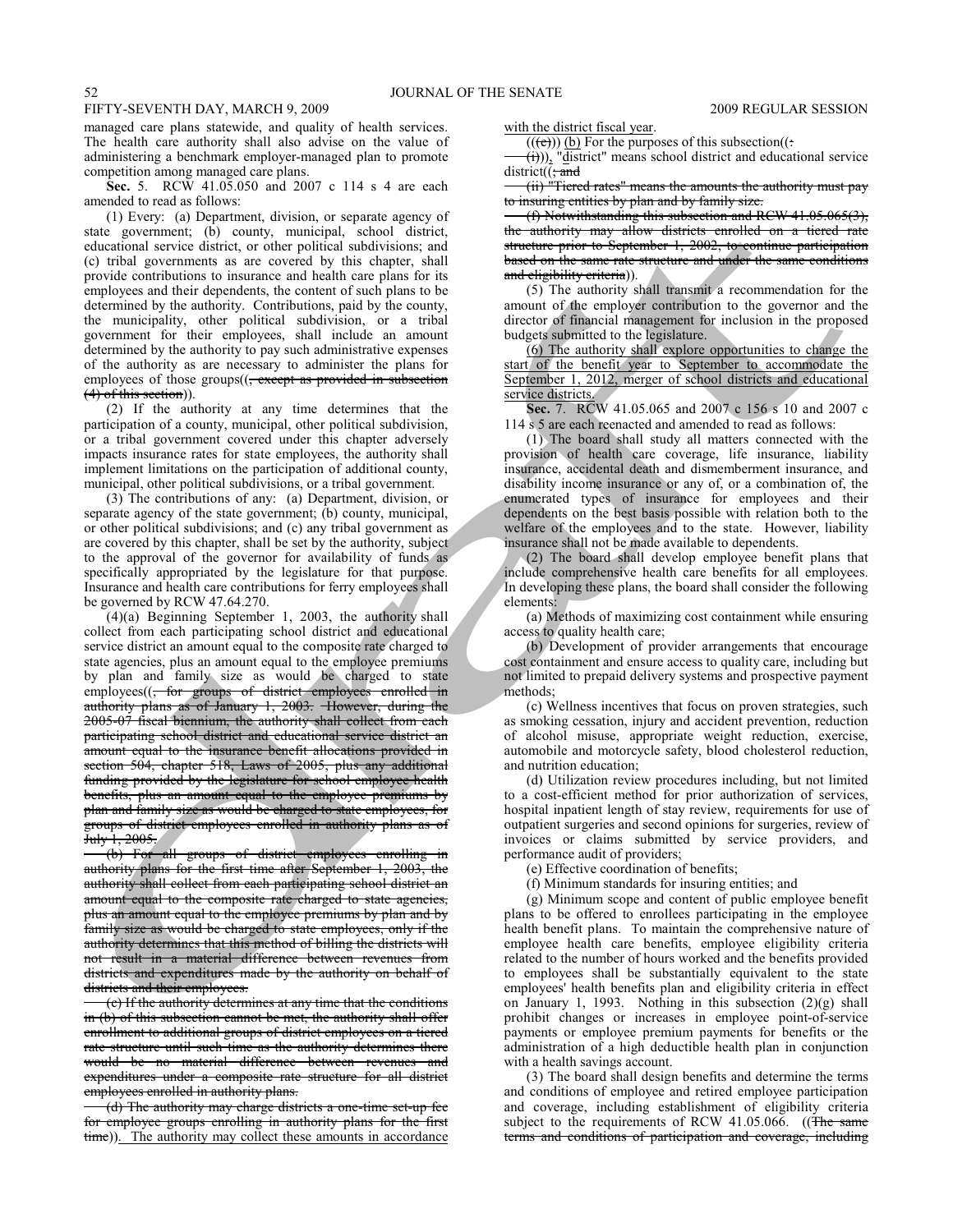eligibility criteria, shall apply to state employees and to school district employees and educational service district employees.)) School districts and educational service districts may contractually agree with the authority to benefits eligibility criteria that differ from the criteria applicable to state employees.

(4) The board may authorize premium contributions for an employee and the employee's dependents in a manner that encourages the use of cost-efficient managed health care systems. During the 2005-2007 fiscal biennium, the board may only authorize premium contributions for an employee and the employee's dependents that are the same, regardless of an employee's status as represented or nonrepresented by a collective bargaining unit under the personnel system reform act of 2002. The board shall require participating school district and educational service district employees to pay at least the same employee premiums by plan and family size as state employees pay. A school district or educational service district may collect additional contributions from part-time employees not to exceed the cost of the benefits provided to these employees.

(5) The board shall develop a health savings account option for employees that conform to section 223, Part VII of subchapter B of chapter 1 of the internal revenue code of 1986. The board shall comply with all applicable federal standards related to the establishment of health savings accounts.

(6) Notwithstanding any other provision of this chapter, the board shall develop a high deductible health plan to be offered in conjunction with a health savings account developed under subsection (5) of this section.

(7) Employees shall choose participation in one of the health care benefit plans developed by the board and may be permitted to waive coverage under terms and conditions established by the board.

(8) The board shall review plans proposed by insuring entities that desire to offer property insurance and/or accident and casualty insurance to state employees through payroll deduction. The board may approve any such plan for payroll deduction by insuring entities holding a valid certificate of authority in the state of Washington and which the board determines to be in the best interests of employees and the state. The board shall adopt rules setting forth criteria by which it shall evaluate the plans.

(9) Before January 1, 1998, the public employees' benefits board shall make available one or more fully insured long-term care insurance plans that comply with the requirements of chapter 48.84 RCW. Such programs shall be made available to eligible employees, retired employees, and ((retired)) school employees as well as eligible dependents which, for the purpose of this section, includes the parents of the employee or retiree and the parents of the spouse of the employee or retiree. Employees of local governments, political subdivisions, and tribal governments not otherwise enrolled in the public employees' benefits board sponsored medical programs may enroll under terms and conditions established by the administrator, if it does not jeopardize the financial viability of the public employees' benefits board's long-term care offering. For the purposes of this subsection, employees and retired employees include the employees and retired employees of school districts and educational service districts.

(a) Participation of eligible employees or retired employees ((and retired school employees)) in any long-term care insurance plan made available by the public employees' benefits board is voluntary and shall not be subject to binding arbitration under chapter 41.56 RCW. Participation is subject to reasonable underwriting guidelines and eligibility rules established by the public employees' benefits board and the health care authority.

(b) The employee $((,))$  or retired employee $((, \text{ and \text{ retired})})$ school employee are)) is solely responsible for the payment of the premium rates developed by the health care authority. The health care authority is authorized to charge a reasonable administrative fee in addition to the premium charged by the long-term care insurer, which shall include the health care authority's cost of administration, marketing, and consumer education materials prepared by the health care authority and the office of the insurance commissioner.

(c) To the extent administratively possible, the state shall establish an automatic payroll or pension deduction system for the payment of the long-term care insurance premiums.

(d) The public employees' benefits board and the health care authority shall establish a technical advisory committee to provide advice in the development of the benefit design and establishment of underwriting guidelines and eligibility rules. The committee shall also advise the board and authority on effective and cost-effective ways to market and distribute the long-term care product. The technical advisory committee shall be comprised, at a minimum, of representatives of the office of the insurance commissioner, providers of long-term care services, licensed insurance agents with expertise in long-term care insurance, employees, retired employees((<del>, retired school</del> employees)), and other interested parties determined to be appropriate by the board.

(e) The health care authority shall offer employees((,)) and retired employees((<del>, and retired school employees</del>)) the option of purchasing long-term care insurance through licensed agents or brokers appointed by the long-term care insurer. The authority, in consultation with the public employees' benefits board, shall establish marketing procedures and may consider all premium components as a part of the contract negotiations with the long-term care insurer.

(f) In developing the long-term care insurance benefit designs, the public employees' benefits board shall include an alternative plan of care benefit, including adult day services, as approved by the office of the insurance commissioner.

(g) The health care authority, with the cooperation of the office of the insurance commissioner, shall develop a consumer education program for the eligible employees $((,))$  and retired employees((, and retired school employees)) designed to provide education on the potential need for long-term care, methods of financing long-term care, and the availability of long-term care insurance products including the products offered by the board.

NEW SECTION. **Sec.** 8.(1) By the effective date of this act, the health care authority, in coordination with the office of the superintendent of public instruction, shall convene a work group on the provision and procurement of health benefits for K-12 employees.

(2) The health care authority shall invite representatives from the following organizations to participate in the work group:

(a) Representatives of school districts;

(b) Representatives of educational service districts;

(c) Representatives of labor organizations representing K-12 employees;

(d) Representatives of health carriers;

(e) Members of the house of representatives and the senate; and

(f) Representatives of other relevant entities as the health care authority may deem appropriate.

(3) By December 15, 2009, the health care authority shall report the findings of the work group to the governor and the fiscal committees of the legislature. The report may recommend changes to the processes for funding and procurement of health benefits for K-12 employees. The options investigated by the work group must include the centralized provision of health benefits for K-12 employees by the health care authority as required under this act."

On page 1, line 1 of the title, after "Relating to", strike the remainder and insert "the provision and procurement of health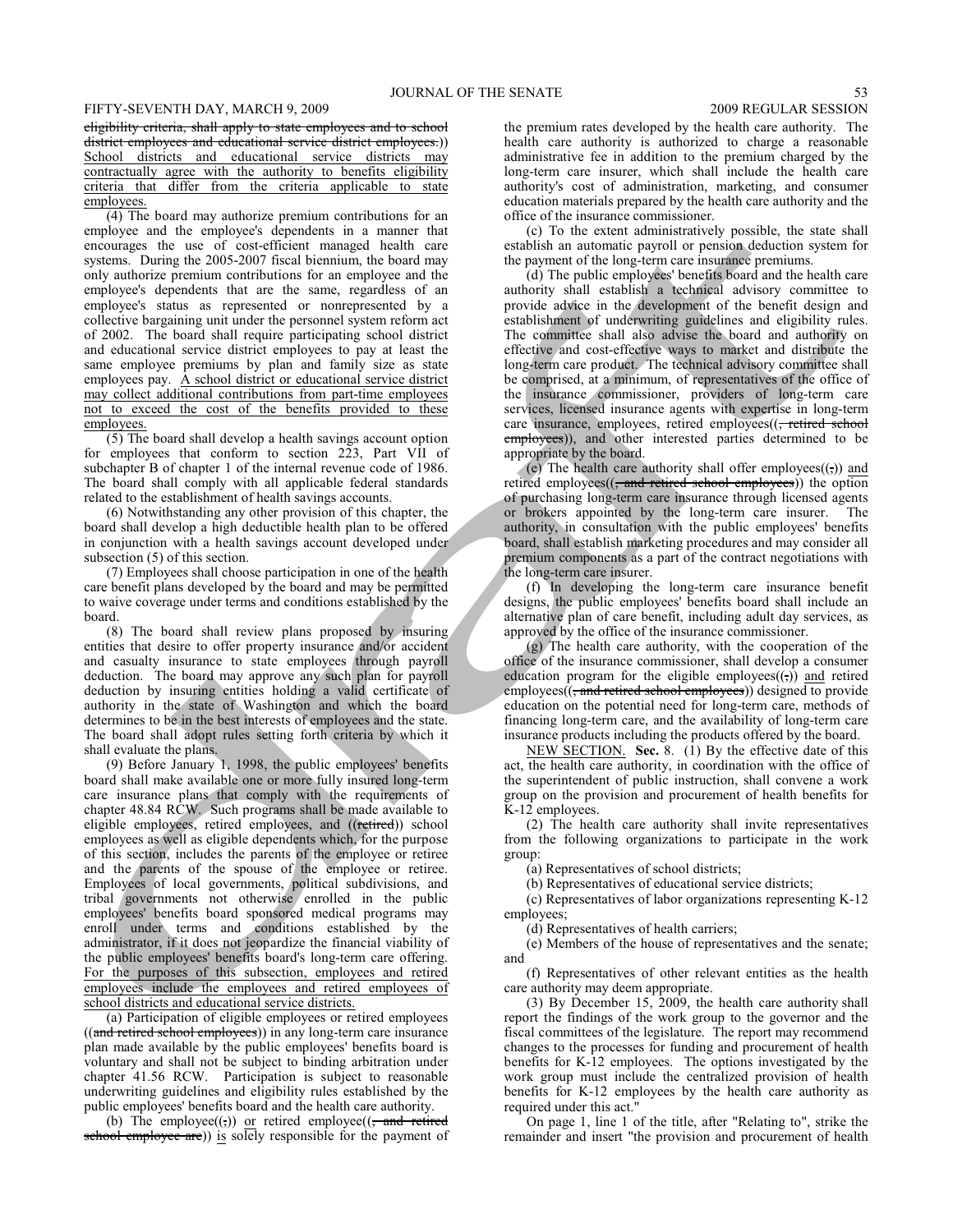and related insurance coverage for school district and educational service district employees; amending RCW 28A.400.270, 28A.400.275, 28A.400.350, 41.05.011, and 41.05.050; reenacting and amending RCW 41.05.021 and 41.05.065; and creating a new section."

Senators Brandland and Kastama spoke in favor of adoption of the amendment.

Senators Keiser and McAuliffe spoke against adoption of the amendment.

The President declared the question before the Senate to be the adoption of the amendment by Senator Brandland on page 1, line 5 to Second Substitute Senate Bill No. 5491.

The motion by Senator Brandland failed and the amendment was not adopted by a rising vote.

## MOTION

On motion of Senator Brandland, the rules were suspended, Second Substitute Senate Bill No. 5491 was advanced to third reading, the second reading considered the third and the bill was placed on final passage.

Senators Brandland and Keiser spoke in favor of passage of the bill.

The President declared the question before the Senate to be the final passage of Second Substitute Senate Bill No. 5491.

## ROLL CALL

The Secretary called the roll on the final passage of Second Substitute Senate Bill No. 5491 and the bill passed the Senate by the following vote: Yeas, 47; Nays, 1; Absent, 0; Excused, 1.

Voting yea: Senators Becker, Benton, Berkey, Brandland, Brown, Carrell, Delvin, Eide, Fairley, Franklin, Fraser, Hargrove, Hatfield, Haugen, Hewitt, Hobbs, Holmquist, Honeyford, Jacobsen, Jarrett, Kastama, Kauffman, Keiser, Kilmer, King, Kline, Kohl-Welles, Marr, McAuliffe, McCaslin, McDermott, Morton, Murray, Oemig, Parlette, Pflug, Prentice, Pridemore, Ranker, Roach, Schoesler, Sheldon, Shin, Stevens, Swecker, Tom and Zarelli

Voting nay: Senator Regala

Excused: Senator Rockefeller

SECOND SUBSTITUTE SENATE BILL NO. 5491, having received the constitutional majority, was declared passed. There being no objection, the title of the bill was ordered to stand as the title of the act.

# MOTION

On motion of Senator Eide, the Senate reverted to the fourth order of business.

MESSAGE FROM THE HOUSE

March 6, 2009

# MR. PRESIDENT:

The House has passed the following bills: ENGROSSED SUBSTITUTE HOUSE BILL NO. 1362, ENGROSSED HOUSE BILL NO. 1385, ENGROSSED SUBSTITUTE HOUSE BILL NO. 1445, ENGROSSED HOUSE BILL NO. 1616, ENGROSSED SECOND SUBSTITUTE HOUSE BILL NO. 1618,

ENGROSSED HOUSE BILL NO. 1815, ENGROSSED SUBSTITUTE HOUSE BILL NO. 2072, ENGROSSED SUBSTITUTE HOUSE BILL NO. 2125, ENGROSSED SUBSTITUTE HOUSE BILL NO. 2128, ENGROSSED SUBSTITUTE HOUSE BILL NO. 2289,

and the same are herewith transmitted.

# BARBARA BAKER, Chief Clerk

## MOTION

At 8:31 p.m., on motion of Senator Eide, the Senate adjourned until 9:00 a.m. Tuesday, March 10, 2009.

BRAD OWEN, President of the Senate

THOMAS HOEMANN, Secretary of the Senate

54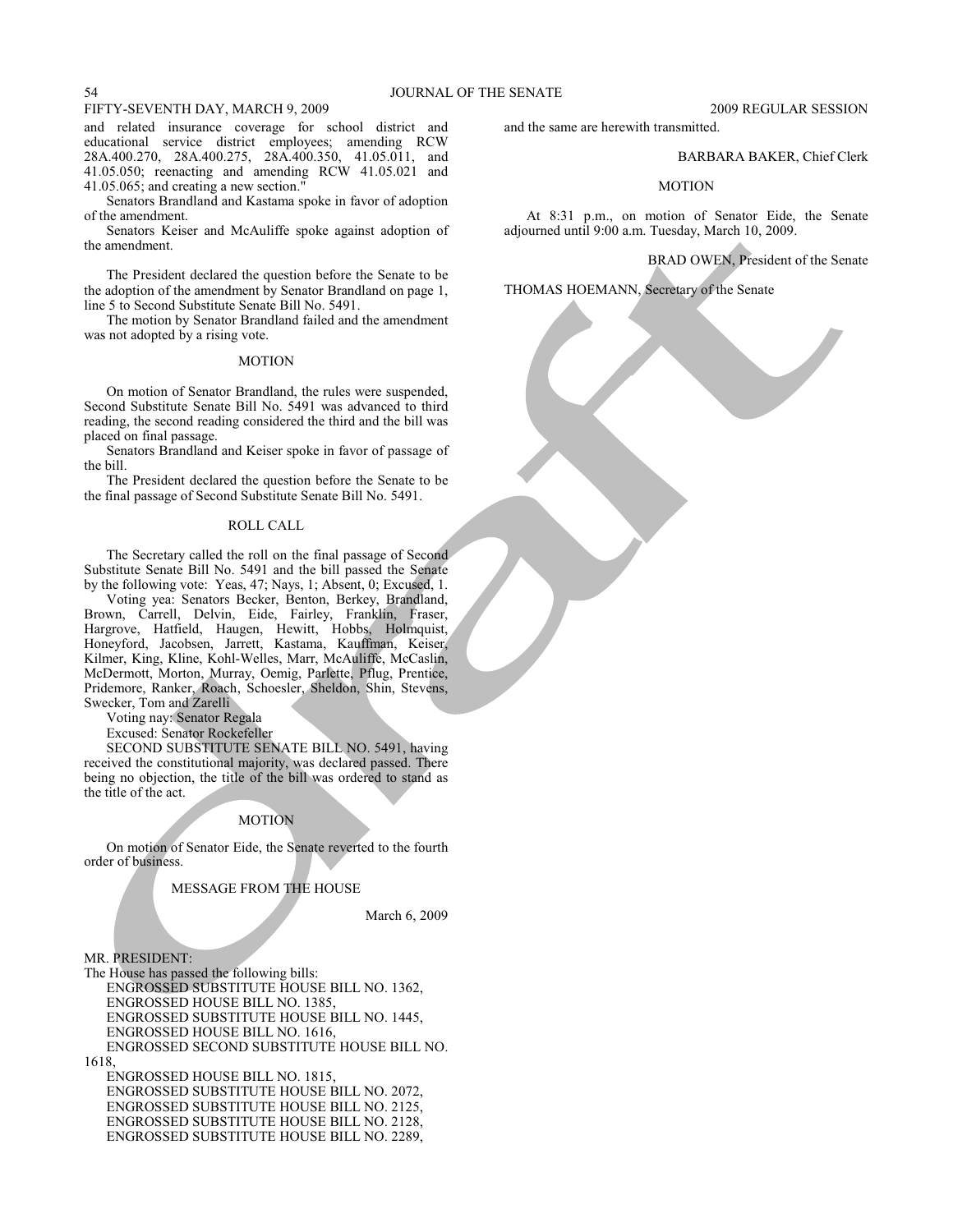| 1<br>1062-S<br>Messages.<br>1<br>1090-S2<br>-1<br>1215-S<br>1357-S<br>1362-S<br>1385<br>-54<br>1418-S<br>1429-S2<br>1445-S<br>54<br>1460<br>1463<br>1<br>1491<br>1616<br>-54<br>1618-S2<br>1683-S<br>1733-S<br>$1761 - S$<br>1<br>1769-S<br>$\Box \ldots$<br>п<br>1815<br>54<br>1830<br>1838-S<br>1845-S<br>1<br>1878<br>1<br>1899-S2<br>1<br>1900-S<br>1912<br>1926-S<br>1946-S2<br>1951-S2<br>1952-S<br>1953-S<br>1957-S<br>-1<br>1959-S<br>1972-S | 1038-S |
|------------------------------------------------------------------------------------------------------------------------------------------------------------------------------------------------------------------------------------------------------------------------------------------------------------------------------------------------------------------------------------------------------------------------------------------------------|--------|
|                                                                                                                                                                                                                                                                                                                                                                                                                                                      |        |
|                                                                                                                                                                                                                                                                                                                                                                                                                                                      |        |
|                                                                                                                                                                                                                                                                                                                                                                                                                                                      |        |
|                                                                                                                                                                                                                                                                                                                                                                                                                                                      |        |
|                                                                                                                                                                                                                                                                                                                                                                                                                                                      |        |
|                                                                                                                                                                                                                                                                                                                                                                                                                                                      |        |
|                                                                                                                                                                                                                                                                                                                                                                                                                                                      |        |
|                                                                                                                                                                                                                                                                                                                                                                                                                                                      |        |
|                                                                                                                                                                                                                                                                                                                                                                                                                                                      |        |
|                                                                                                                                                                                                                                                                                                                                                                                                                                                      |        |
|                                                                                                                                                                                                                                                                                                                                                                                                                                                      |        |
|                                                                                                                                                                                                                                                                                                                                                                                                                                                      |        |
|                                                                                                                                                                                                                                                                                                                                                                                                                                                      |        |
|                                                                                                                                                                                                                                                                                                                                                                                                                                                      |        |
|                                                                                                                                                                                                                                                                                                                                                                                                                                                      |        |
|                                                                                                                                                                                                                                                                                                                                                                                                                                                      |        |
|                                                                                                                                                                                                                                                                                                                                                                                                                                                      |        |
|                                                                                                                                                                                                                                                                                                                                                                                                                                                      |        |
|                                                                                                                                                                                                                                                                                                                                                                                                                                                      |        |
|                                                                                                                                                                                                                                                                                                                                                                                                                                                      |        |
|                                                                                                                                                                                                                                                                                                                                                                                                                                                      |        |
|                                                                                                                                                                                                                                                                                                                                                                                                                                                      |        |
|                                                                                                                                                                                                                                                                                                                                                                                                                                                      |        |
|                                                                                                                                                                                                                                                                                                                                                                                                                                                      |        |
|                                                                                                                                                                                                                                                                                                                                                                                                                                                      |        |
|                                                                                                                                                                                                                                                                                                                                                                                                                                                      |        |
|                                                                                                                                                                                                                                                                                                                                                                                                                                                      |        |
|                                                                                                                                                                                                                                                                                                                                                                                                                                                      |        |
|                                                                                                                                                                                                                                                                                                                                                                                                                                                      |        |
|                                                                                                                                                                                                                                                                                                                                                                                                                                                      |        |
|                                                                                                                                                                                                                                                                                                                                                                                                                                                      |        |
|                                                                                                                                                                                                                                                                                                                                                                                                                                                      |        |
|                                                                                                                                                                                                                                                                                                                                                                                                                                                      |        |
|                                                                                                                                                                                                                                                                                                                                                                                                                                                      |        |
| 1981-S                                                                                                                                                                                                                                                                                                                                                                                                                                               |        |

| 2071-S |  |
|--------|--|
|        |  |
| 2072-S |  |
| 2125-S |  |
| 2128-S |  |
| 2160-S |  |
| 2165   |  |
| 2196-S |  |
| 2214-S |  |
| 2289-S |  |
| 5002   |  |
|        |  |
| 5172   |  |
| 5172-S |  |
|        |  |
| 5177   |  |
| 5177-S |  |
| 5229   |  |
|        |  |
| 5229-S |  |
| 5301   |  |
| 5301-S |  |
|        |  |
| 5317   |  |
| 5317-S |  |
|        |  |
| 5360   |  |
| 5360-S |  |
| 5410   |  |
| 5410-S |  |
|        |  |
| 5423   |  |
|        |  |
| 5449   |  |
| 5449-S |  |
|        |  |
| 5480   |  |
| 5480-S |  |
|        |  |
| 5487   |  |